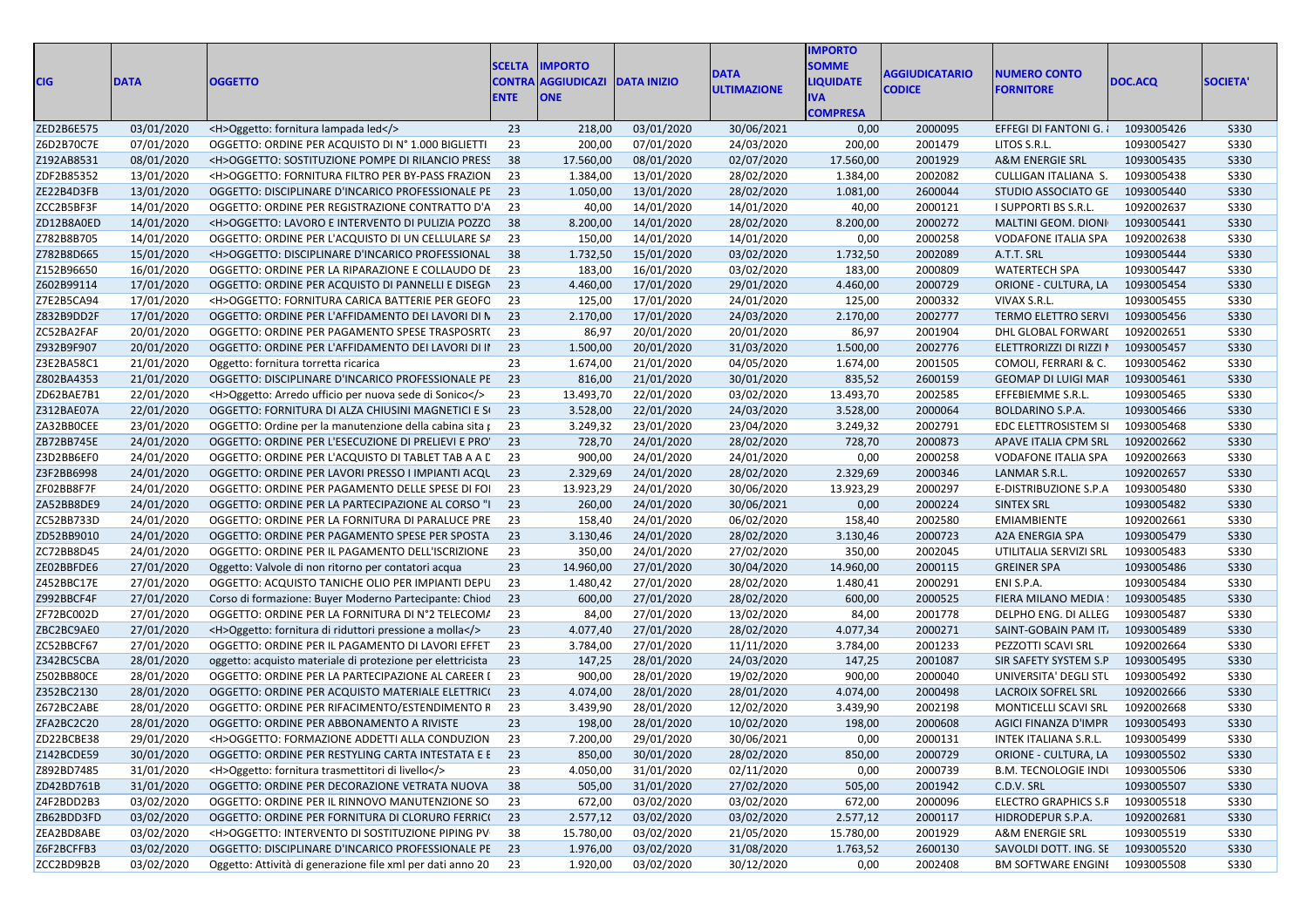| <b>CIG</b> | <b>DATA</b> |                                                          | <b>SCELTA</b><br><b>CONTRA</b> | <b>IMPORTO</b><br><b>AGGIUDICAZI</b> | <b>DATA INIZIO</b> | <b>DATA</b>              | <b>IMPORTO</b><br><b>SOMME</b><br><b>LIQUIDATE</b> | <b>AGGIUDICATARIO</b> | <b>NUMERO CONTO</b>         |            | <b>SOCIETA</b> |
|------------|-------------|----------------------------------------------------------|--------------------------------|--------------------------------------|--------------------|--------------------------|----------------------------------------------------|-----------------------|-----------------------------|------------|----------------|
|            |             | <b>OGGETTO</b>                                           | <b>ENTE</b>                    | <b>ONE</b>                           |                    | <b>ULTIMAZIONE</b>       | <b>IVA</b><br><b>COMPRESA</b>                      | <b>CODICE</b>         | <b>FORNITORE</b>            | DOC.ACQ    |                |
| Z0C2BD9A67 | 03/02/2020  | OGGETTO: ORDINE PER LA PREDISPOSIZIONE DI N°2 PUN        | 23                             | 489,00                               | 03/02/2020         | 30/04/2020               | 489,00                                             | 2000415               | SURVEYE S.R.L. SOCIET.      | 1093005509 | S330           |
| Z552BDA92D | 03/02/2020  | OGGETTO: ORDINE PER LA FORNITURA E L'INSTALLAZION        | 23                             | 750,00                               | 03/02/2020         | 10/06/2020               | 750,00                                             | 2002800               | FERRAMENTA EFFEPI D         | 1093005511 | <b>S330</b>    |
| Z5E2BE2D06 | 04/02/2020  | OGGETTO: ACQUISTO OCCHIALI DPI CON PRESCRIZIONE          | 38                             | 310,00                               | 04/02/2020         | 23/03/2020               | 310,00                                             | 2000063               | <b>BISICUR S.R.L.</b>       | 1093005523 | S330           |
| ZE52BE3CD2 | 04/02/2020  | Oggetto: fornitura pressostati per acquedotti            | 38                             | 840,00                               | 04/02/2020         | 30/03/2020               | 840,00                                             | 2000053               | <b>ACQUATEC SPA</b>         | 1093005524 | <b>S330</b>    |
| ZBB2BDC4AB | 04/02/2020  | OGGETTO: INTEGRAZIONE PARAMETRO PENTACLOROFEI            | 23                             | 450,00                               | 04/02/2020         | 15/04/2020               | 450,00                                             | 2000626               | <b>BORGO SPURGHI S.R.L.</b> | 1092002683 | <b>S330</b>    |
| ZA22BCFBCC | 05/02/2020  | OGGETTO: DISCIPLINARE D'INCARICO PROFESSIONALE PE        | 23                             | 1.248,00                             | 05/02/2020         | 27/02/2020               | 1.282,56                                           | 2600293               | AGOSTINI ING. ANGEL(        | 1093005526 | S330           |
| ZE02BE65A2 | 05/02/2020  | OGGETTO: ORDINE PER LA GESTIONE E IL RECUPERO CRE        | 23                             | 3.588,00                             | 05/02/2020         | 29/02/2020               | 3.654,24                                           | 2600306               | CAPILUPI AVV. ELEONC        | 1092002686 | S330           |
| Z082BE605C | 05/02/2020  | <h>OGGETTO: LICENZA ARCHICAD 23 BUSINESS E RELATI</h>    | 23                             | 6.386,00                             | 05/02/2020         | 24/03/2020               | 3.193,00                                           | 2002822               | <b>OPENVIEW SRL - VIRTU</b> | 1093005529 | <b>S330</b>    |
| Z982BE92F0 | 05/02/2020  | <h>OGGETTO: FORNITURA CHIAVI DI MANOVRA</h>              | 23                             | 5.768,00                             | 05/02/2020         | 15/04/2020               | 5.768,00                                           | 2000064               | <b>BOLDARINO S.P.A.</b>     | 1093005530 | S330           |
| Z952BD12C4 | 05/02/2020  | OGGETTO: DISCIPLINARE D'INCARICO PROFESSIONALE PE        | 23                             | 4.160,00                             | 05/02/2020         | 31/08/2020               | 4.275,20                                           | 2600130               | SAVOLDI DOTT. ING. SE       | 1093005531 | <b>S330</b>    |
| ZCF2BE573F | 06/02/2020  | <h>OGGETTO: DISCIPLINARE D'INCARICO PROFESSIONAL</h>     | 38                             | 8.528,00                             | 06/02/2020         | 18/08/2020               | 8.764,16                                           | 2600314               | MARCANDELLI DOTT. II        | 1093005532 | <b>S330</b>    |
| Z5A2BE8DFE | 06/02/2020  | OGGETTO: ORDINE PER EXTRA LAVORI IMPIANTO VEROL          | 23                             | 2.242,16                             | 06/02/2020         | 24/03/2020               | 2.242,16                                           | 2001756               | ELETTRO STILE S.R.L.        | 1092002692 | <b>S330</b>    |
| Z732BEA75C | 06/02/2020  | OGGETTO: ORDINE PER EXTRA LAVORI IMPIANTO MAGA.          | 23                             | 1.338,29                             | 06/02/2020         | 29/04/2020               | 1.338,00                                           | 2001756               | ELETTRO STILE S.R.L.        | 1092002693 | S330           |
| Z822BDA3A8 | 06/02/2020  | OGGETTO: ORDINE PER L'ACQUISTO DI ANALIZZATORI DI        | 23                             | 22.523,30                            | 06/02/2020         | 28/05/2020               | 22.523,30                                          | 2000187               | TECNO-LAB S.R.L.            | 1093005533 | <b>S330</b>    |
| Z572BEAC8F | 06/02/2020  | <h>OGGETTO: FORNITURA DI N.RO 2 AUTOLIVELLI LASER</h>    | 23                             | 18.000,00                            | 06/02/2020         | 24/03/2020               | 18.000,00                                          | 2002798               | TEOREMA SRL TOPCEN          | 1093005534 | <b>S330</b>    |
| ZB12B1AC98 | 06/02/2020  | <h>OGGETTO: LAVORI DI ADEGUAMENTO IMPIANTI ELET</h>      | 38                             | 15.150,00                            | 06/02/2020         | 05/06/2020               | 15.150,00                                          | 2002791               | EDC ELETTROSISTEM SI        | 1093005536 | <b>S330</b>    |
| Z402BEE130 | 06/02/2020  | OGGETTO: CONSULENZA PER PRESTAZIONI DI RILIEVO DE        | 23                             | 5.670,00                             | 06/02/2020         | 07/02/2020               | 5.837,40                                           | 2600376               | MASSA GEOM. MAURC           | 1092002694 | S330           |
| ZOF2BEE3AB | 06/02/2020  | OGGETTO: ORDINE PER PUBBLICITA' OPERATIVA                | 23                             | 116,05                               | 06/02/2020         | 06/02/2020               | 116,05                                             | 2000281               | EDITORIALE BRESCIAN/        | 1093005537 | S330           |
| Z692BEE465 | 06/02/2020  | OGGETTO: ORDINE PER SERVIZIO DI RISTORAZIONE CON         | 23                             | 442,73                               | 06/02/2020         | 06/02/2020               | 0,00                                               | 2001379               | <b>QUALITY SERVICE SNC</b>  | 1092002695 | <b>S330</b>    |
| Z7E2BEE622 | 06/02/2020  | OGGETTO: ORDINE PER PAGAMENTO LAVORO SPOSTAM             | 23                             | 101,00                               | 06/02/2020         | 28/02/2020               | 101,00                                             | 2000723               | A2A ENERGIA SPA             | 1093005538 | S330           |
| ZE42BEE727 | 06/02/2020  | OGGETTO: ORDINE PER LA FORNITURA DI SMARTPHONE           | 23                             | 1.500,00                             | 06/02/2020         |                          | 0,00                                               | 2000258               | <b>VODAFONE ITALIA SPA</b>  | 1092002696 | <b>S330</b>    |
| Z9A2BEC28A | 06/02/2020  | <h>OGGETTO: DISCIPLINARE D'INCARICO PROFESSIONAL</h>     | 23                             | 1.365,00                             | 06/02/2020         | 06/02/2020<br>29/04/2020 | 1.405,30                                           | 2600357               | <b>BIANCHETTI GEOM. IG(</b> | 1093005539 | <b>S330</b>    |
| ZD62BEA2AB | 06/02/2020  | <h>OGGETTO: DISCIPLINARE D'INCARICO PROFESSIONAL</h>     | 23                             | 6.976,80                             | 06/02/2020         | 30/06/2021               | 0,00                                               | 2600311               | <b>GASPARETTI DOTT. GEI</b> | 1093005540 | <b>S330</b>    |
| ZE32BEBDB4 | 07/02/2020  | <h>OGGETTO: DISCIPLINARE D'INCARICO PROFESSIONAL</h>     | 23                             | 3.640,00                             | 07/02/2020         |                          | 3.740,80                                           | 2600134               | <b>BERTINI ING. LUCA</b>    | 1093005541 | S330           |
| ZEC2BF1087 | 07/02/2020  | <h>OGGETTO: FORNITURA DI N.2 MISURATORI DI PORTA</h>     | 38                             | 2.727,90                             | 07/02/2020         | 24/03/2020<br>24/03/2020 | 2.727,90                                           | 2001970               | <b>KROHNE ITALIA SRL</b>    | 1093005544 | S330           |
| ZEB2BF61A3 | 10/02/2020  | OGGETTO: FORNITURA RACCORDERIA IN OTTONE                 | 23                             | 1.191,92                             | 10/02/2020         | 27/02/2020               | 1.189,89                                           | 2002567               | <b>COMISA SPA</b>           | 1093005547 | <b>S330</b>    |
| Z222BF6E22 | 10/02/2020  |                                                          | 23                             | 8.869,00                             | 10/02/2020         |                          | 8.869,00                                           | 2000912               | THERMO FISHER SCIEN         | 1093005549 | <b>S330</b>    |
|            | 10/02/2020  | Oggetto: Ordine per rinnovo contratto assistenza tecnica | 23                             |                                      | 10/02/2020         | 02/04/2020               |                                                    |                       |                             | 1093005550 | S330           |
| Z692BF796D |             | <h>OGGETTO: FORNITURA DI MATERIALE ELETTRICO PEF</h>     |                                | 3.960,00                             |                    | 29/02/2020               | 3.960,00                                           | 2000498               | <b>LACROIX SOFREL SRL</b>   |            |                |
| 8204931B3F | 10/02/2020  | Oggetto: contratto per manutenzione full warranty dei co | 23                             | 50.000,00                            | 10/02/2020         | 29/04/2020               | 10.000,00                                          | 2002242               | <b>KAESER COMPRESSORI</b>   | 1093005551 | S330           |
| Z892BDC3F0 | 10/02/2020  | <h>OGGETTO: SERVIZIO DI CONTROLLO ORDINARIO FILTI</h>    | 23                             | 860,00                               | 10/02/2020         | 09/10/2020               | 430,00                                             | 2000011               | E.T.T. S.R.L.               | 1093005552 | <b>S330</b>    |
| Z8C2BF5E95 | 10/02/2020  | OGGETTO: DISCIPLINARE D'INCARICO PER PREFATTIBILIT/      | 23                             | 10.400,00                            | 10/02/2020         | 29/04/2020               | 10.400,00                                          | 2002832               | INGESA S.R.L.               | 1093005553 | S330           |
| Z612BF9B8C | 10/02/2020  | <h>OGGETTO: LAVORI DI RIFACIMENTO TUBAZIONI CAM</h>      | 38                             | 18.850,00                            | 10/02/2020         | 24/04/2020               | 18.850,00                                          | 2001929               | A&M ENERGIE SRL             | 1093005554 | <b>S330</b>    |
| ZD52BEF6B8 | 11/02/2020  | <h>OGGETTO: DISCIPLINARE D'INCARICO PROFESSIONAL</h>     | 23                             | 4.284,00                             | 11/02/2020         | 30/06/2021               | 0,00                                               | 2600149               | DOTT. GIANPIETRO BAI        | 1093005564 | S330           |
| ZA82BFFD1F | 11/02/2020  | <h>OGGETTO: SERVIZIO DI SMALTIMENTO RIFIUTI CER 1!</h>   | 23                             | 3.717,20                             | 11/02/2020         | 28/02/2020               | 3.717,20                                           | 2000054               | AGLIONI ANGELO S.R.L        | 1092002706 | <b>S330</b>    |
| Z452C006B7 | 11/02/2020  | <h>OGGETTO: ACQUISTO DI OPUSCOLI, FUMETTI, POSTE</h>     | 23                             | 5.540,00                             | 11/02/2020         | 29/04/2020               | 5.540,00                                           | 2000729               | ORIONE - CULTURA, LA        | 1093005566 | S330           |
| ZC02C01056 | 11/02/2020  | <h>OGGETTO: FORNITURA DI N.RO 100 BOTTIGLIE IN TRI</h>   | 23                             | 560,00                               | 11/02/2020         | 28/02/2020               | 560,00                                             | 2000729               | ORIONE - CULTURA, LA        | 1093005567 | <b>S330</b>    |
| ZB12BFF8AF | 11/02/2020  | corso di formazione "Subappalto e subaffidamento nei la  | 23                             | 290,00                               | 11/02/2020         | 28/02/2020               | 290,00                                             | 2001885               | LEGISLAZIONE TECNICA        | 1093005561 | <b>S330</b>    |
| ZAC2BFFD38 | 11/02/2020  | OGGETTO: SERVIZIO DI TRASPORTO E SPURGO DEPURATI         | 23                             | 11.257,40                            | 11/02/2020         | 11/02/2020               | 11.257,40                                          | 2001958               | EUROSPURGHI LONAT(          | 1092002704 | <b>S330</b>    |
| Z192BFFCD1 | 11/02/2020  | OGGETTO: RICERCA E LOCALIZZAZIONE PERDITE CON GA! 23     |                                | 1.414,40                             | 11/02/2020         | 11/02/2020               | 1.453,57                                           | 2600435               | AULOS - MALANO PIER         | 1092002705 | <b>S330</b>    |
| Z8E2C04879 | 12/02/2020  | Oggetto: fornitura carta A4 bianca                       | 38                             | 1.525,00                             | 12/02/2020         | 23/09/2020               | 1.525,00                                           | 2000687               | LYRECO ITALIA S.R.L.        | 1093005568 | <b>S330</b>    |
| Z542C05255 | 12/02/2020  | <h>OGGETTO: ACQUISTO NR. 3 TRIPODI TELESCOPICI IN 38</h> |                                | 4.282,00                             | 12/02/2020         | 05/06/2020               | 4.282,00                                           | 2002825               | F.A.S. FUNI E ATTREZZA      | 1093005569 | S330           |
| Z1E2C07BAA | 12/02/2020  | Oggetto: acquisto calzature DPI invernali                | 38                             | 1.852,55                             | 12/02/2020         | 02/07/2020               | 1.852,55                                           | 2000354               | FERRAMENTA VANOLI           | 1093005570 | <b>S330</b>    |
| Z8F2C05A64 | 12/02/2020  | <h>OGGETTO: ACQUISTO ABBIGLIAMENTO E DPI ANTINF</h>      | 23                             | 1.152,96                             | 12/02/2020         | 12/02/2020               | 1.152,96                                           | 2001087               | SIR SAFETY SYSTEM S.P       | 1093005571 | S330           |
| ZF82C0ABA3 | 13/02/2020  | OGGETTO: ORDINE PER ABBONAMENTO BIENNALE A RIV           | 23                             | 60,00                                | 13/02/2020         | 01/08/2020               | 60,00                                              | 2002824               | COM. EXPERT S.A.S.          | 1093005572 | <b>S330</b>    |
| ZF82C0E481 | 14/02/2020  | OGGETTO: ORDINE PER LAVORI DI INTERVENTI CIVILI REA      | 23                             | 29.309,00                            | 14/02/2020         | 28/02/2020               | 29.309,00                                          | 2001740               | C.B.C. COSTRUZIONI DI       | 1092002720 | S330           |
| Z002C0DB82 | 14/02/2020  | <h>OGGETTO: LAVORI DI MANUTENZIONE RETI DEL CICL</h>     | 23                             | 12.409,72                            | 14/02/2020         | 29/04/2020               | 12.409,72                                          | 2002034               | <b>ELETTROLINEE SRL</b>     | 1093005577 | <b>S330</b>    |
| Z242C1068C | 14/02/2020  | OGGETTO: Ordine per manutenzione software dei sistem 23  |                                | 2.288,00                             | 14/02/2020         | 24/03/2020               | 2.288,00                                           | 2001107               | <b>ALLIANCE SOFTWARE</b>    | 1093005583 | S330           |
| ZEA2C109E9 | 14/02/2020  | OGGETTO: ORDINE PER AFFITTO DI UNA SALA PER EVENT        | 23                             | 300,00                               | 14/02/2020         | 14/02/2020               | 300,00                                             | 2002100               | WEST GARDA HOTEL D          | 1093005584 | <b>S330</b>    |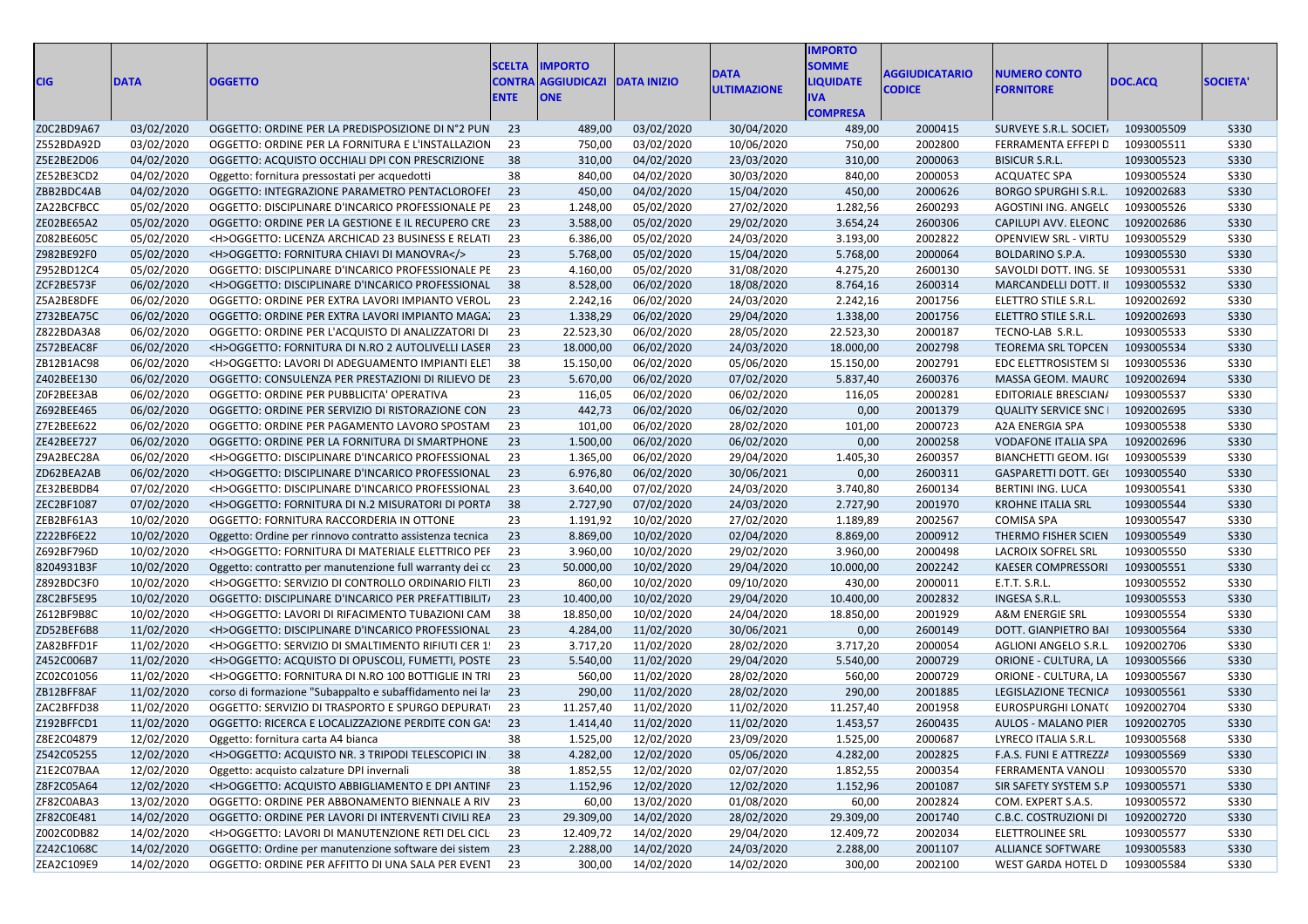| <b>CIG</b> | <b>DATA</b> | <b>OGGETTO</b>                                               | <b>SCELTA</b><br><b>ENTE</b> | <b>IMPORTO</b><br><b>CONTRA AGGIUDICAZI</b><br><b>ONE</b> | <b>DATA INIZIO</b> | <b>DATA</b><br><b>ULTIMAZIONE</b> | <b>IMPORTO</b><br><b>SOMME</b><br><b>LIQUIDATE</b><br>IVA<br><b>COMPRESA</b> | <b>AGGIUDICATARIO</b><br><b>CODICE</b> | <b>NUMERO CONTO</b><br><b>FORNITORE</b> | DOC.ACQ    | <b>SOCIETA'</b> |
|------------|-------------|--------------------------------------------------------------|------------------------------|-----------------------------------------------------------|--------------------|-----------------------------------|------------------------------------------------------------------------------|----------------------------------------|-----------------------------------------|------------|-----------------|
| Z302C10FAA | 14/02/2020  | OGGETTO: ORDINE PER CANONE ASSISTENZA TECNICA EI             | -23                          | 1.000,00                                                  | 14/02/2020         | 24/03/2020                        | 1.000,00                                                                     | 2000837                                | MAR.TA SERVICE DI TA                    | 1093005588 | <b>S330</b>     |
| Z172C0CD1E | 14/02/2020  | OGGETTO: ORDINE PER RICERCA E SELEZIONE PERSONAL             | 23                           | 23.000,00                                                 | 14/02/2020         | 17/07/2020                        | 23.000,00                                                                    | 2001456                                | <b>EXS ITALIA SRL</b>                   | 1093005574 | <b>S330</b>     |
| Z1A2C0DAAC | 14/02/2020  | <h>OGGETTO: LAVORI DI MANUTENZIONE RETI DEL CICL</h>         | 23                           | 39.973,45                                                 | 14/02/2020         | 24/02/2020                        | 39.973,45                                                                    | 2001753                                | <b>GARDA GESTIONI SRL</b>               | 1093005578 | <b>S330</b>     |
| ZCE2C0DC20 | 14/02/2020  | <h>OGGETTO: SERVIZIO DI VERIFICA ED ANALISI SOFTWA</h>       | 23                           | 400,00                                                    | 14/02/2020         | 24/03/2020                        | 400,00                                                                       | 2001756                                | ELETTRO STILE S.R.L.                    | 1092002721 | <b>S330</b>     |
| Z562C10C2E | 14/02/2020  | OGGETTO: SERVIZIO DI PERNOTTAMENTO DIPENDENTE                | 23                           | 71,45                                                     | 14/02/2020         | 28/02/2020                        | 71,45                                                                        | 2002021                                | JAM & CO SRL                            | 1092002724 | <b>S330</b>     |
| Z662C13F8E | 17/02/2020  | OGGETTO: ACQUISTO RACCORDO DI COLLEGAMENTO CC                | 38                           | 11.244,00                                                 | 17/02/2020         | 23/03/2020                        | 11.244,00                                                                    | 2001980                                | RIV RUBINETTERIE ITAL                   | 1093005596 | S330            |
| Z062C125AE | 17/02/2020  | OGGETTO: ORDINE PER ACQUISTO DI UN TASTIERINO AB             | 23                           | 135,00                                                    | 17/02/2020         | 28/02/2020                        | 135,00                                                                       | 2002773                                | FOR.EL. s.r.l.                          | 1093005589 | <b>S330</b>     |
| ZF22C12785 | 17/02/2020  | OGGETTO: Ordine per lavori straordinari per manuetenzi       | 38                           | 11.406,00                                                 | 17/02/2020         | 30/06/2021                        | 0,00                                                                         | 2001163                                | <b>BENEDINI PAOLO</b>                   | 1093005591 | <b>S330</b>     |
| Z212BE3518 | 17/02/2020  | OGGETTO: Ordine per il servizio di gestione timbrature pl    | 23                           | 1.425,28                                                  | 17/02/2020         | 23/12/2020                        | 792,88                                                                       | 2001598                                | <b>INAZ SRL</b>                         | 1093005593 | <b>S330</b>     |
| Z6B2C1623D | 17/02/2020  | <h>OGGETTO: FORNITURA MATERIALE ELETTRICO PER SI</h>         | 23                           | 6.358,00                                                  | 17/02/2020         | 23/03/2020                        | 6.358,00                                                                     | 2000498                                | LACROIX SOFREL SRL                      | 1093005594 | S330            |
| Z802C196F6 | 18/02/2020  | OGGETTO: CORSO DI FORMAZIONE "LA PROGETTAZIONE               | 23                           | 65,00                                                     | 18/02/2020         | 23/03/2020                        | 65,00                                                                        | 2001097                                | FONDAZIONE DELL'ORI                     | 1093005599 | <b>S330</b>     |
| Z372C19BCC | 18/02/2020  | OGGETTO: MANUTENZIONE SU CHIAMATA GRUPPI ELET                | 23                           | 10.302,50                                                 | 18/02/2020         | 19/02/2020                        | 10.302,50                                                                    | 2000346                                | LANMAR S.R.L.                           | 1092002729 | S330            |
| 8218852B38 | 19/02/2020  | <h>OGGETTO: LAVORI DI MANUTENZIONE E ESTENSIONI</h>          | 23                           | 61.355,42                                                 | 19/02/2020         | 19/02/2020                        | 61.355,42                                                                    | 2001288                                | MIGLIORATI E SACCENT                    | 1093005610 | <b>S330</b>     |
| Z582C1DA9E | 19/02/2020  | <h>OGGETTO: FORNITURA DI 4 TRASMETTITORI DI PRES!</h>        | 23                           | 876,00                                                    | 19/02/2020         | 30/05/2020                        | 876,00                                                                       | 2000053                                | <b>ACQUATEC SPA</b>                     | 1093005600 | <b>S330</b>     |
| ZDE2C15CF5 | 19/02/2020  | <h>IL PRESENTE ANNULLA E SOSTITUISCE ORDINE DI PAF</h>       | 23                           | 5.345,50                                                  | 19/02/2020         | 08/06/2020                        | 5.345,50                                                                     | 2001882                                | ABLE TECH SRL                           | 1093005603 | <b>S330</b>     |
| 8218761023 | 19/02/2020  | <h>OGGETTO: LAVORI DI MANUTENZIONE E ESTENSIONI</h>          | 23                           | 59.384,84                                                 | 19/02/2020         | 28/02/2020                        | 59.384,84                                                                    | 2001514                                | SAVIATESTA SRL                          | 1093005608 | <b>S330</b>     |
| Z102C205F6 | 19/02/2020  | <h>OGGETTO: LAVORO DI VERIFICA E RICERCA TUBAZIOI</h>        | 38                           | 4.760,17                                                  | 19/02/2020         | 15/06/2020                        | 4.760,17                                                                     | 2001753                                | <b>GARDA GESTIONI SRL</b>               | 1093005609 | <b>S330</b>     |
| Z4A2C0F360 | 19/02/2020  | OGGETTO: Disciplinare di incarico professionale per supp     | 23                           | 18.000,00                                                 | 19/02/2020         | 30/09/2020                        | 18.000,00                                                                    | 2002036                                | <b>R&amp;P CONSULTING SRL</b>           | 1093005611 | S330            |
| Z612C0F0C0 | 19/02/2020  | OGGETTO: Corso di formazione "Accompagnare la Digital        | 23                           | 12.000,00                                                 | 19/02/2020         | 30/09/2020                        | 12.000,00                                                                    | 2002036                                | <b>R&amp;P CONSULTING SRL</b>           | 1093005612 | <b>S330</b>     |
| Z622C0E92D | 19/02/2020  | OGGETTO: Ordine per servizio hosting e manutenzione si       | 23                           | 17.800,00                                                 | 19/02/2020         | 23/12/2020                        | 13.800,00                                                                    | 2000471                                | <b>ENGINEERING INGEGN</b>               | 1093005601 | <b>S330</b>     |
| Z162C27E37 | 20/02/2020  | OGGETTO: ORDINE PER PAGAMENTO CELLULARE SAMSU                | 23                           | 150,00                                                    | 20/02/2020         | 27/02/2020                        | 150,00                                                                       | 2000258                                | <b>VODAFONE ITALIA SPA</b>              | 1092002736 | <b>S330</b>     |
| Z152C23A4B | 20/02/2020  | OGGETTO: ORDINE PER MANUTENZIONE ANNO 2020                   | 23                           | 6.591,00                                                  | 20/02/2020         | 20/02/2020                        | 6.591,00                                                                     | 2000413                                | PITECO SPA                              | 1092002731 | S330            |
| ZCF2C23C62 | 20/02/2020  | OGGETTO: ORDINE PER DIRITTI DI ACCESSO AL FAIRWAY!           | 23                           | 10.000,00                                                 | 20/02/2020         | 20/02/2020                        | 10.000,00                                                                    | 2001164                                | <b>FINANCE ACTIVE ITALIA</b>            | 1092002732 | <b>S330</b>     |
| ZCB2C27818 | 20/02/2020  | OGGETTO: ORDINE PER RINNOVO CANONE SOFTWARE SI               | 23                           | 2.389,40                                                  | 20/02/2020         | 20/02/2020                        | 2.389,40                                                                     | 2000132                                | WOLTERS KLUWER ITA                      | 1092002735 | S330            |
| Z502C2C4C1 | 21/02/2020  | Oggetto: pubblicazione Esito di gara su GURI e quotidiani    | 23                           | 1.612,59                                                  | 21/02/2020         | 24/03/2020                        | 1.612,59                                                                     | 2001688                                | <b>VIVENDA SRL CONCESS</b>              | 1093005625 | <b>S330</b>     |
| ZCA2C2C934 | 21/02/2020  | OGGETTO: ORDINE PER INTEGRAZIONE DI IMPOSTA DA P             | 23                           | 558,75                                                    | 21/02/2020         | 23/03/2020                        | 558,75                                                                       | 2600200                                | STUDIO NOTARILE ASSI                    | 1093005627 | S330            |
| Z7D2C28B45 | 21/02/2020  | OGGETTO: ORDINE PER IL PAGAMENTO LAVORI SUL CON              | 23                           | 1.621,42                                                  | 21/02/2020         | 24/03/2020                        | 1.621,42                                                                     | 2001795                                | UNARETI SPA                             | 1093005620 | <b>S330</b>     |
| ZDD2C2908E | 21/02/2020  | OGGETTO: ORDINE PER PAGAMENTO CANONE DI SERVIT               | 23                           | 2.288,00                                                  | 21/02/2020         | 30/11/2020                        | 0,00                                                                         | 2000728                                | CONSORZIO SERIOLA F                     | 1093005621 | <b>S330</b>     |
| ZA22C2C644 | 21/02/2020  | Oggetto: pubblicazione esito di gara - servizio pulizia cadi | 23                           | 2.544,10                                                  | 21/02/2020         | 24/03/2020                        | 2.544,10                                                                     | 2002549                                | EDIZIONI SAVARESE S.F                   | 1093005626 | <b>S330</b>     |
| Z9B21EB505 | 24/02/2020  | OGGETTO: INTERVENTI DI MANUTENZIONE STRAORDINA               | 23                           | 3.550,00                                                  | 24/02/2020         | 28/02/2020                        | 500,00                                                                       | 2002011                                | AVIGO CARPENTERIA S                     | 1093005630 | <b>S330</b>     |
| Z8A2C3075F | 24/02/2020  | OGGETTO: SPOSTAMENTO IMPIANTO IN VIA RIMEMBRAI               | 23                           | 1.478,00                                                  | 24/02/2020         | 24/02/2020                        | 0,00                                                                         | 2000458                                | <b>ENEL SOLE srl</b>                    | 1092002740 | <b>S330</b>     |
| ZD12C36ED4 | 25/02/2020  | OGGETTO: ACQUISTO MACHERINE E TUTE USA E GETTA               | 23                           | 3.085,80                                                  | 25/02/2020         | 30/04/2020                        | 3.085,80                                                                     | 2000063                                | <b>BISICUR S.R.L.</b>                   | 1093005634 | S330            |
| Z5F2C31641 | 25/02/2020  | <h>OGGETTO: ORDINE PER LA MANUTENZIONE COMPRE</h>            | 23                           | 1.400,00                                                  | 25/02/2020         | 21/05/2020                        | 1.400,00                                                                     | 2002242                                | <b>KAESER COMPRESSORI</b>               | 1093005638 | <b>S330</b>     |
| ZF02C293B7 | 25/02/2020  | OGGETTO: DISCIPLINARE D'INCARICO PROFESSIONALE PE            | 23                           | 34.528,00                                                 | 25/02/2020         | 30/06/2021                        | 0,00                                                                         | 2600362                                | TUCCI ING. ANTONIO -                    | 1093005637 | S330            |
| Z232C370F4 | 26/02/2020  | OGGETTO: ORDINE PER LA MANUTENZIONE E RIPARAZIO              | 23                           | 686,00                                                    | 26/02/2020         | 30/06/2020                        | 686,00                                                                       | 2000550                                | <b>BIMATIK SAS DI BERTO</b>             | 1093005643 | <b>S330</b>     |
| Z3D2C37CDD | 26/02/2020  | OGGETTO: ORDINE PER L'ACQUISTO DI N.1 MICROFONO              | 23                           | 555,00                                                    | 26/02/2020         | 30/04/2020                        | 555,00                                                                       | 2000215                                | HANS BRAND S.R.L.                       | 1093005644 | <b>S330</b>     |
| Z292C3862E | 26/02/2020  | OGGETTO: ORDINE PER LA FORNITURA DI N.5 DATALOGC             | 23                           | 3.780,00                                                  | 26/02/2020         | 18/05/2020                        | 3.780,00                                                                     | 2001840                                | G.B. SERVICES S.r.I.                    | 1093005645 | <b>S330</b>     |
| Z362C3966E | 26/02/2020  | OGGETTO: LAVORI DI MANUTENZIONE STRAORDINARIA I              | 23                           | 7.400,00                                                  | 26/02/2020         | 27/02/2020                        | 7.400,00                                                                     | 2001208                                | S.T.A. SOCIETA' TRATT/                  | 1092002741 | <b>S330</b>     |
| Z082C27299 | 26/02/2020  | OGGETTO: ORDINE PER PARTECIPAZIONE AL CORSO "TEC             | -23                          | 120,00                                                    | 26/02/2020         | 29/05/2020                        | 120,00                                                                       | 2002317                                | FONDAZIONE ORDINE   1093005646          |            | <b>S330</b>     |
| Z832C39E70 | 26/02/2020  | OGGETTO: Ordine per intervento di manutenzione straor        | 38                           | 5.750,01                                                  | 26/02/2020         | 30/12/2020                        | 0,00                                                                         | 2001701                                | CAUTO COOP SOCIALE 1093005647           |            | <b>S330</b>     |
| ZC82C36D62 | 26/02/2020  | <h>OGGETTO: ASSISTENZA TECNICA SICUREZZA AI LAVOI 23</h>     |                              | 2.500,00                                                  | 26/02/2020         | 28/02/2020                        | 2.500,00                                                                     | 2002190                                | GARDAEXTREME DI GI/ 1092002743          |            | <b>S330</b>     |
| Z8D2C35799 | 26/02/2020  | OGGETTO: DISCIPLINARE D'INCARICO PROFESSIONALE PE            | 23                           | 2.288,00                                                  | 26/02/2020         | 30/06/2021                        | 0,00                                                                         | 2600362                                | TUCCI ING. ANTONIO -                    | 1093005640 | S330            |
| Z8C2C35B40 | 27/02/2020  | OGGETTO: DISCIPLINARE D'INCARICO PROFESSIONALE PE            | - 23                         | 6.344,00                                                  | 27/02/2020         | 24/03/2020                        | 6.519,68                                                                     | 2600130                                | SAVOLDI DOTT. ING. SE 1093005650        |            | S330            |
| Z932C3F326 | 27/02/2020  | OGGETTO: ORDINE PER LA PARTECIPAZIONE A SALONE D             | 23                           | 3.000,00                                                  | 27/02/2020         | 30/04/2020                        | 3.000,00                                                                     | 2002838                                | KOINÉTICA                               | 1092002747 | S330            |
| ZC52C358F7 | 27/02/2020  | OGGETTO: Oridne per la sostituzione della cella MT del P     | 23                           | 15.450,00                                                 | 27/02/2020         | 31/12/2020                        | 0,00                                                                         | 2001238                                | <b>IEI SRL</b>                          | 1093005651 | S330            |
| Z052C3F709 | 27/02/2020  | OGGETTO: SERVIZIO PER I COSTI RELATIVI AI VACCINI ARI        | 23                           | 2.000,00                                                  | 27/02/2020         | 30/05/2020                        | 2.000,00                                                                     | 2002843                                | ASST DEL GARDA                          | 1093005652 | <b>S330</b>     |
| ZB72C3F7F3 | 27/02/2020  | OGGETTO: ORDIEN PER PRESTAZIONI MEDICHE NON QU               | 23                           | 448,00                                                    | 27/02/2020         | 27/02/2020                        | 448,00                                                                       | 2002770                                | <b>ASST PAPA GIOVANNI</b> :             | 1092002750 | S330            |
| Z6D2C3B8DD | 27/02/2020  | OGGETTO: ACQUISTO CARTOLINE DI RICEVIMENTO RACC 23           |                              | 67,90                                                     | 27/02/2020         | 15/12/2020                        | 0,00                                                                         | 2000485                                | POSTE ITALIANE SPA                      | 1093005649 | S330            |
|            |             |                                                              |                              |                                                           |                    |                                   |                                                                              |                                        |                                         |            |                 |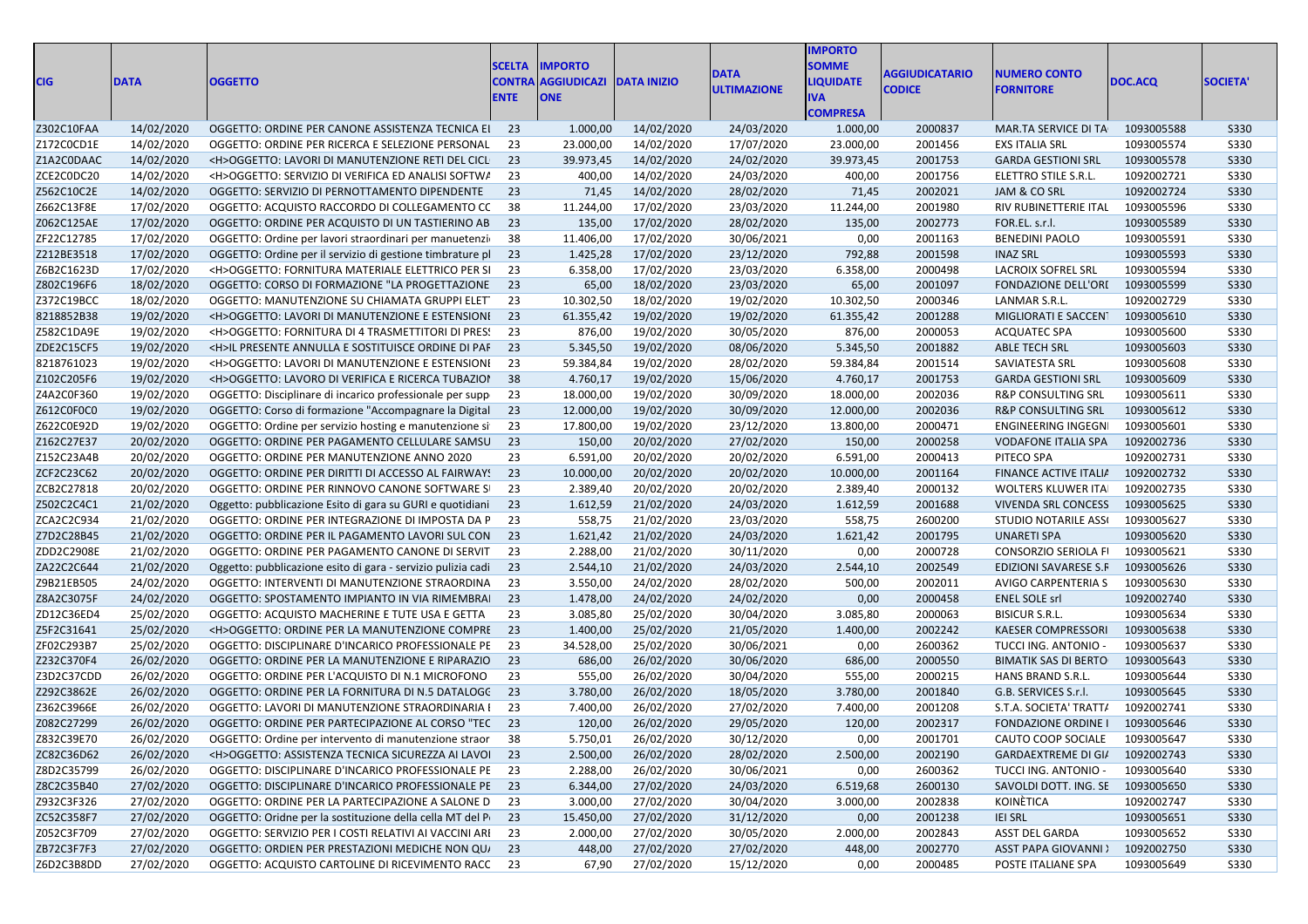| <b>CIG</b>               | <b>DATA</b>              | <b>OGGETTO</b>                                                                                                      | <b>SCELTA</b><br><b>ENTE</b> | <b>IMPORTO</b><br><b>CONTRA AGGIUDICAZI DATA INIZIO</b><br><b>ONE</b> |                          | <b>DATA</b><br><b>ULTIMAZIONE</b> | <b>IMPORTO</b><br><b>SOMME</b><br><b>LIQUIDATE</b><br><b>IVA</b><br><b>COMPRESA</b> | <b>AGGIUDICATARIO</b><br><b>CODICE</b> | <b>NUMERO CONTO</b><br><b>FORNITORE</b>           | DOC.ACQ                  | <b>SOCIETA</b>             |
|--------------------------|--------------------------|---------------------------------------------------------------------------------------------------------------------|------------------------------|-----------------------------------------------------------------------|--------------------------|-----------------------------------|-------------------------------------------------------------------------------------|----------------------------------------|---------------------------------------------------|--------------------------|----------------------------|
| Z332C40F33               | 28/02/2020               | OGGETTO: ACQUISTO URGENTE MASCHERINE FFP2                                                                           | 23                           | 570,00                                                                | 28/02/2020               | 24/03/2020                        | 570,00                                                                              | 2001087                                | SIR SAFETY SYSTEM S.P                             | 1093005656               | <b>S330</b>                |
| ZBF2C44790               | 28/02/2020               | Oggetto: fornitura targhette impianti in alluminio                                                                  | 23                           | 69,96                                                                 | 28/02/2020               | 24/03/2020                        | 69,96                                                                               | 2000694                                | TAIL OXAL SRL                                     | 1093005658               | <b>S330</b>                |
| ZD62C3CE4D               | 02/03/2020               | <h>OGGETTO: DISCIPLINARE D'INCARICO PROFESSIONAL</h>                                                                | 38                           | 30.255,22                                                             | 02/03/2020               | 30/06/2021                        | 0,00                                                                                | 2600240                                | <b>STUDIO TECNICO GEON</b>                        | 1093005662               | S330                       |
| Z992C4939A               | 02/03/2020               | OGGETTO: Acquisto igenizzante mani per operatori                                                                    | 23                           | 348,00                                                                | 02/03/2020               | 09/04/2020                        | 347,76                                                                              | 2000068                                | C.I.T.S. SRL                                      | 1093005663               | <b>S330</b>                |
| Z1A2C44831               | 02/03/2020               | OGGETTO: ACQUISTO MATERIALE ELETTRICO PER TELECO                                                                    | 23                           | 2.825,00                                                              | 02/03/2020               | 02/03/2020                        | 2.825,00                                                                            | 2000498                                | LACROIX SOFREL SRL                                | 1092002752               | <b>S330</b>                |
| ZD52C48852               | 03/03/2020               | <h>OGGETTO: FORNITURA E SOSTITUZIONE APPARECCH</h>                                                                  | 23                           | 14.000,00                                                             | 03/03/2020               | 31/12/2020                        | 14.000,00                                                                           | 2001238                                | <b>IEI SRL</b>                                    | 1093005664               | S330                       |
| ZEE2C505B2               | 04/03/2020               | <h>OGGETTO: FORNITURA CARTELLONISTICA DI EMERGI</h>                                                                 | 23                           | 95,51                                                                 | 04/03/2020               | 08/09/2020                        | 95,51                                                                               | 2002856                                | TUTTOSEGNALETICA                                  | 1093005669               | <b>S330</b>                |
| ZCC2C5055B               | 04/03/2020               | <h>OGGETTO: FORNITURA SCALA IN ALLUMINIO PER IMI</h>                                                                | 38                           | 735,00                                                                | 04/03/2020               | 26/06/2020                        | 735,00                                                                              | 2002851                                | COSMOS S.r.l.                                     | 1093005670               | <b>S330</b>                |
| Z452C57AE7               | 05/03/2020               | <h>OGGETTO: FORNITURA DI N.RO 2 BILANCE PER LABOI</h>                                                               | 38                           | 16.380,00                                                             | 05/03/2020               | 29/05/2020                        | 16.380,00                                                                           | 2002057                                | <b>SARTORIUS ITALY SRL</b>                        | 1093005676               | <b>S330</b>                |
| Z3F2C57E30               | 05/03/2020               | OGGETTO: FORNITURA DI MATERIALE IDRAULICO                                                                           | 38                           | 5.262,60                                                              | 05/03/2020               | 26/06/2020                        | 5.177,60                                                                            | 2000064                                | BOLDARINO S.P.A.                                  | 1093005674               | <b>S330</b>                |
| Z5C2C560BF               | 05/03/2020               | <h>OGGETTO: FORNITURA DI N.RO 2 MISURATORI AREA</h>                                                                 | 23                           | 22.500,00                                                             | 05/03/2020               | 30/04/2020                        | 22.535,00                                                                           | 2000739                                | <b>B.M. TECNOLOGIE INDI</b>                       | 1093005675               | <b>S330</b>                |
| ZD422DDD64               | 06/03/2020               | OGGETTO: DISCIPLINARE D'INCARICO PROFESSIONALE PE                                                                   | - 38                         | 14.892,00                                                             | 06/03/2020               | 06/03/2020                        | 15.248,24                                                                           | 2600440                                | GEO.TE.C. GEOLOGIA T                              | 1093005681               | <b>S330</b>                |
| Z3A299DD4D               | 06/03/2020               | OGGETTO: DISCIPLINARE D'INCARICO PROFESSIONALE PE 23                                                                |                              | 3.315,00                                                              | 06/03/2020               | 18/05/2020                        | 2.647,55                                                                            | 2600440                                | GEO.TE.C. GEOLOGIA T                              | 1093005682               | <b>S330</b>                |
| ZB029DF7D0               | 06/03/2020               | OGGETTO: DISCIPLINARE INCARICO PROFESSIONALE IND/                                                                   | 23                           | 1.173,00                                                              | 06/03/2020               | 18/05/2020                        | 1.201,06                                                                            | 2600440                                | GEO.TE.C. GEOLOGIA T                              | 1093005683               | <b>S330</b>                |
| Z3A2C5B4BA               | 06/03/2020               | OGGETTO: FORNITURA DI N.RO 4 CELLULARE SAMSUNG                                                                      | 23                           | 624,00                                                                | 06/03/2020               | 31/03/2020                        | 624,00                                                                              | 2000450                                | TIM SPA                                           | 1092002760               | <b>S330</b>                |
| Z4B29E03CF               | 06/03/2020               | OGGETTO: DISCIPLINARE INCARICO PROFESSIONALE IND/                                                                   | 23                           | 2.458,20                                                              | 06/03/2020               | 30/06/2021                        | 0,00                                                                                | 2600440                                | GEO.TE.C. GEOLOGIA T                              | 1093005684               | <b>S330</b>                |
| Z632C5D072               | 06/03/2020               | Oggetto: spese di pubblicazione bando di gara HW + SW                                                               | 23                           | 2.627,12                                                              | 06/03/2020               | 30/04/2020                        | 2.627,12                                                                            | 2002549                                | EDIZIONI SAVARESE S.F                             | 1093005685               | <b>S330</b>                |
| Z802C65E96               | 10/03/2020               | OGGETTO: ACQUISTO URGENTE DI MASCHERINE FFP3 PE                                                                     | 23                           | 900,00                                                                | 10/03/2020               | 20/04/2020                        | 1.800,00                                                                            | 2000063                                | <b>BISICUR S.R.L.</b>                             | 1093005687               | <b>S330</b>                |
| ZC52C6D04A               | 12/03/2020               | <h>OGGETTO: FORNITURA SERBATOIO DA 200 LITRI PER</h>                                                                | 38                           | 398,00                                                                | 12/03/2020               | 21/05/2020                        | 398,00                                                                              | 2000171                                | SANIPUR S.P.A                                     | 1093005692               | <b>S330</b>                |
| ZEE2C6D08E               | 12/03/2020               | <h>OGGETTO: ACQUISTO MATERIALE ELETTRICO PER PO</h>                                                                 | - 23                         | 3.349,11                                                              | 12/03/2020               | 29/04/2020                        | 3.349,11                                                                            | 2002857                                | MITSUBISHI ELECTRIC                               | 1093005693               | <b>S330</b>                |
| ZF62C6BD24               | 12/03/2020               | OGGETTO: Ordine per canone anno 2020 piattaforma ECI                                                                | 23                           | 930,00                                                                | 12/03/2020               | 30/04/2020                        | 930,00                                                                              | 2000641                                | <b>ECORICERCHE SRL</b>                            | 1093005689               | <b>S330</b>                |
| Z7D2C6B50A               | 12/03/2020               | ACQUISTO REGOLATORI DI LIVELLO PER ACQUE REFLUE                                                                     | 23                           | 2.024,00                                                              | 12/03/2020               | 29/05/2020                        | 2.024,00                                                                            | 2000251                                | <b>SULZER ITALY SRL</b>                           | 1093005688               | <b>S330</b>                |
| Z222C6C3BB               | 12/03/2020               | OGGETTO: Ordine per supporto gestione networking e fir                                                              | 23                           | 4.900,00                                                              | 12/03/2020               | 02/04/2020                        | 4.900,00                                                                            | 2001863                                | ITCORE S.P.A.                                     | 1093005691               | <b>S330</b>                |
| ZAE2C6C726               | 12/03/2020               | OGGETTO: TRASPORTO POMPE IMPIANTI AREA EST                                                                          | 23                           | 1.020,00                                                              | 12/03/2020               | 24/03/2020                        | 1.020,00                                                                            | 2001972                                | <b>LOGISTIC TRANS DI BOI</b>                      | 1092002763               | <b>S330</b>                |
| Z142C6EE0A               | 13/03/2020               | OGGETTO: MANUTENZIONI CENTRALE A LAGO TREMOSII                                                                      | 23                           | 9.300,00                                                              | 13/03/2020               | 24/03/2020                        | 9.300,00                                                                            | 2002854                                | <b>CONSORZIO CAMPIONI</b>                         | 1092002765               | <b>S330</b>                |
| ZE82C709C4               | 13/03/2020               | OGGETTO: Diritto di accesso Koesio                                                                                  | 23                           | 5.000,00                                                              | 13/03/2020               | 13/03/2020                        | 5.000,00                                                                            | 2001164                                | FINANCE ACTIVE ITALIA                             | 1092002767               | <b>S330</b>                |
| ZDC2C6F5DD               | 13/03/2020               | OGGETTO: CONSULENZA TECNICO PREFESSIONALE DI SU                                                                     | 23                           | 416,00                                                                | 13/03/2020               | 24/03/2020                        | 427,52                                                                              | 2600324                                | STUDIO TECNICO AVAN                               | 1092002766               | <b>S330</b>                |
| Z272C73CB2               | 16/03/2020               | OGGETTO: ACQUISTO URGENTE DI MASCHERINE FFP3 PE                                                                     | 23                           | 1.750,00                                                              | 16/03/2020               | 30/04/2020                        | 1.750,00                                                                            | 2000063                                | <b>BISICUR S.R.L.</b>                             | 1093005695               | <b>S330</b>                |
| ZC02C6DBB0               | 16/03/2020               | OGGETTO: Rinnovo licenze Autodesk e rinnovo piano di n                                                              | 23                           | 20.850,00                                                             | 16/03/2020               | 01/04/2020                        | 20.850,00                                                                           | 2000412                                | ONE TEAM SRL                                      | 1093005696               | <b>S330</b>                |
| Z552CA3240               | 16/03/2020               | OGGETTO: Fornitura di un laboratorio elettronico portati                                                            | -23                          | 2.430,00                                                              | 16/03/2020               | 05/06/2020                        | 2.430,00                                                                            | 2000550                                | <b>BIMATIK SAS DI BERTO</b>                       | 1093005697               | <b>S330</b>                |
| Z922C75A84               | 17/03/2020               | OGGETTO: Ordine per indagine Customer Satisfaction ani 23                                                           |                              | 7.000,00                                                              | 17/03/2020               | 09/11/2020                        | 0,00                                                                                | 2002837                                | <b>IZI SPA</b>                                    | 1093005698               | <b>S330</b>                |
|                          |                          | OGGETTO: Corso di formazione "Opere di infiltrazione pe                                                             |                              |                                                                       | 18/03/2020               |                                   |                                                                                     | 2002317                                |                                                   | 1093005703               |                            |
| Z842C2AD83               | 18/03/2020               |                                                                                                                     | - 23                         | 50,00                                                                 |                          | 23/03/2020                        | 50,00                                                                               | 2000272                                | <b>FONDAZIONE ORDINE I</b>                        |                          | <b>S330</b>                |
| Z222C77E05<br>ZD72C79550 | 18/03/2020<br>18/03/2020 | <h>OGGETTO: LAVORI PER PULIZIA POZZO 2 NEL COMUN</h>                                                                | 38<br>- 23                   | 8.650,00<br>6.240,00                                                  | 18/03/2020<br>18/03/2020 | 01/06/2020                        | 8.650,00<br>6.240,00                                                                | 2002406                                | MALTINI GEOM. DIONI<br><b>IDROSTUDI SRL</b>       | 1093005704<br>1093005705 | <b>S330</b><br><b>S330</b> |
| Z342C781E4               | 18/03/2020               | OGGETTO: Disciplinare di incarico professionale perla rev<br>OGGETTO: Emissione smart card e prestazioni per apertu | 23                           | 155,00                                                                | 18/03/2020               | 30/04/2020<br>23/03/2020          | 155,00                                                                              | 2000121                                | I SUPPORTI BS S.R.L.                              | 1092002768               | <b>S330</b>                |
|                          |                          | Oggetto: ordine per la fornitura di soffiante a lobi per il d                                                       | 23                           |                                                                       | 18/03/2020               | 21/05/2020                        |                                                                                     | 2000721                                | ATLAS COPCO ITALIA S.                             | 1093005706               | <b>S330</b>                |
| ZA42C7A6F1<br>ZB02C7D93D | 18/03/2020<br>19/03/2020 | Oggetto: Corso di formazione del personale emergenza C 23                                                           |                              | 14.300,00<br>297,00                                                   | 19/03/2020               | 24/03/2020                        | 14.000,00                                                                           | 2002874                                |                                                   | 1093005710               | <b>S330</b>                |
|                          |                          |                                                                                                                     | 23                           |                                                                       |                          |                                   | 297,00                                                                              |                                        | SHR ITALIA SRL UNIPER                             |                          |                            |
| ZC22C84023               | 23/03/2020               | <h>OGGETTO: SERVIZIO DI SMALTIMENTO FANGHI E TRA</h>                                                                |                              | 5.280,20                                                              | 23/03/2020               | 15/04/2020                        | 5.280,20                                                                            | 2000626                                | <b>BORGO SPURGHI S.R.L.</b><br><b>MOTOR VERDE</b> | 1092002776               | <b>S330</b>                |
| Z432C81BF2               | 23/03/2020               | <h>OGGETTO: FORNITURA DI N.RO 4 SOFFIATORI STIHL F 23</h>                                                           |                              | 1.160,00                                                              | 23/03/2020               | 30/05/2020                        | 1.160,00                                                                            | 2000711                                |                                                   | 1093005713               | <b>S330</b>                |
| ZEF2C81C39               | 23/03/2020               | <h>OGGETTO: FORNITURA DI CEPPI MICROBIOLOGICI23</h>                                                                 |                              | 1.045,58                                                              | 23/03/2020               | 29/04/2020                        | 1.045,58                                                                            | 2000364                                | MERCK LIFE SCIENCE SI 1093005714                  |                          | <b>S330</b>                |
| Z2D2C6EEE5               | 24/03/2020               | OGGETTO: Ordine per progettazione sostenibilità attrave 23                                                          |                              | 5.000,00                                                              | 24/03/2020               | 08/10/2020                        | 0,00                                                                                | 2002835                                | MESSAGE S.P.A.                                    | 1093005716               | <b>S330</b>                |
| Z492C84AAA               | 24/03/2020               | <h>OGGETTO: FORNITURA POMPA CENTRIFUGA PER CO</h>                                                                   | - 23                         | 2.508,69                                                              | 24/03/2020               | 06/05/2020                        | 2.508,69                                                                            | 2000116                                | <b>GRUNDFOS POMPE ITA</b>                         | 1093005717               | S330                       |
| Z0C2C84AE4               | 24/03/2020               | <h>OGGETTO: FORNITURA MATERIALE IDRAULICO PER N 23</h>                                                              |                              | 2.624,96                                                              | 24/03/2020               | 29/06/2020                        | 2.624,96                                                                            | 2000141                                | T.I.S. SERVICE SPA                                | 1093005718               | S330                       |
| Z472C86B76               | 24/03/2020               | OGGETTO: Ordine per spese di pubblicità avviso di aggiuc 23                                                         |                              | 2.627,12                                                              | 24/03/2020               | 30/04/2020                        | 2.627,12                                                                            | 2002549                                | EDIZIONI SAVARESE S.F                             | 1093005719               | <b>S330</b>                |
| ZDC2C84B11               | 24/03/2020               | <h>OGGETTO: FORNITURA E MANUTENZIONE VALVOLE   23</h>                                                               |                              | 5.564,78                                                              | 24/03/2020               | 15/06/2020                        | 3.218,78                                                                            | 2000141                                | T.I.S. SERVICE SPA                                | 1093005720               | <b>S330</b>                |
| Z172C886B9               | 25/03/2020               | OGGETTO: ACQUISTO MACHERINE CHIRURGICHE                                                                             | 23                           | 900,00                                                                | 25/03/2020               | 07/04/2020                        | 900,00                                                                              | 2000063                                | BISICUR S.R.L.                                    | 1093005722               | S330                       |
| Z542C89B16               | 25/03/2020               | OGGETTO: Ordine per disalimentazione pozzo Lunga a Ca 23                                                            |                              | 420,00                                                                | 25/03/2020               | 30/06/2021                        | 0,00                                                                                | 2000297                                | E-DISTRIBUZIONE S.P.A                             | 1093005724               | S330                       |
| ZEF2C8C5D8               | 26/03/2020               | OGGETTO: Ordine per fornitura ed installazione Firewell                                                             | - 38                         | 4.740,00                                                              | 26/03/2020               | 30/11/2020                        | 3.400,00                                                                            | 2001863                                | ITCORE S.P.A.                                     | 1093005725               | <b>S330</b>                |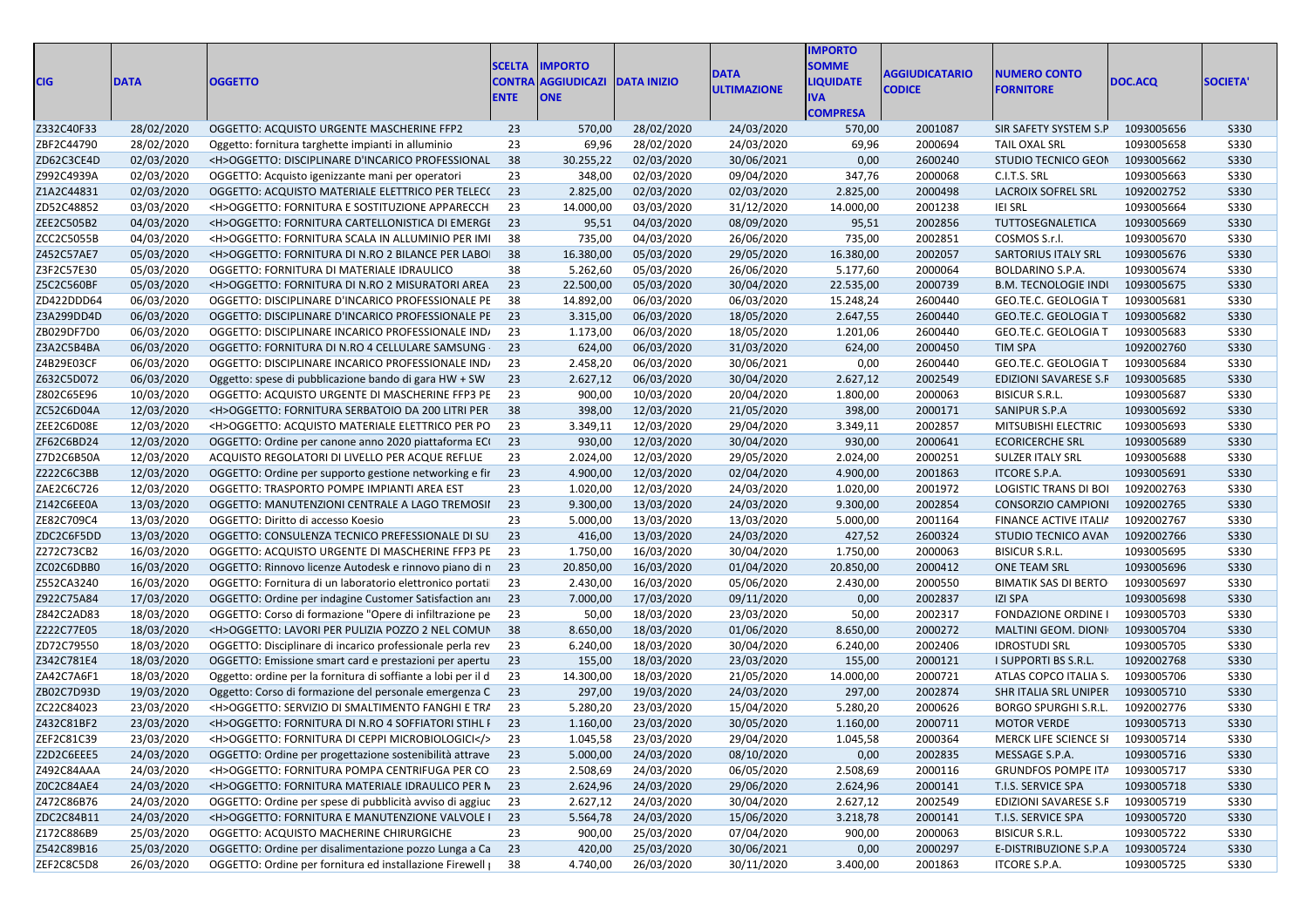| <b>CIG</b> | <b>DATA</b> | <b>OGGETTO</b>                                             | <b>SCELTA</b><br><b>CONTRA</b><br><b>ENTE</b> | <b>IMPORTO</b><br><b>AGGIUDICAZI</b><br><b>ONE</b> | <b>DATA INIZIO</b> | <b>DATA</b><br><b>ULTIMAZIONE</b> | <b>IMPORTO</b><br><b>SOMME</b><br><b>LIQUIDATE</b><br><b>IVA</b><br><b>COMPRESA</b> | <b>AGGIUDICATARIO</b><br><b>CODICE</b> | <b>NUMERO CONTO</b><br><b>FORNITORE</b> | DOC.ACQ    | <b>SOCIETA</b> |
|------------|-------------|------------------------------------------------------------|-----------------------------------------------|----------------------------------------------------|--------------------|-----------------------------------|-------------------------------------------------------------------------------------|----------------------------------------|-----------------------------------------|------------|----------------|
| ZA72C8C9F8 | 27/03/2020  | OGGETTO: Fornitura firewall                                | 23                                            | 30.000,00                                          | 27/03/2020         | 30/12/2020                        | 29.000,00                                                                           | 2001863                                | <b>ITCORE S.P.A.</b>                    | 1093005726 | S330           |
| Z8B2C8F081 | 27/03/2020  | OGGETTO: Costituzione servitù.                             | 23                                            | 3.784,36                                           | 27/03/2020         | 23/04/2020                        | 3.800,00                                                                            | 2600200                                | <b>STUDIO NOTARILE ASS</b>              | 1092002778 | <b>S330</b>    |
| Z242C90AAB | 30/03/2020  | <h>OGGETTO: FORNITURA DI NR. 5 LICENZE WEBCLIENT</h>       | 23                                            | 6.250,00                                           | 30/03/2020         | 04/05/2020                        | 6.250,00                                                                            | 2002134                                | I.D. & A. SRL                           | 1093005730 | S330           |
| ZB32C92477 | 30/03/2020  | OGGETTO: ORDINE PER LA FORNITURA DI N.1 PALLONE C          | 23                                            | 484,86                                             | 30/03/2020         | 30/04/2020                        | 484,86                                                                              | 2000623                                | NUOVA CONTEC SRL                        | 1093005731 | <b>S330</b>    |
| Z1E2C93C09 | 31/03/2020  | OGGETTO: ORDINE PER PAGAMENTO FORNITURA GIA' EI            | 23                                            | 900,00                                             | 31/03/2020         | 29/04/2020                        | 900,00                                                                              | 2000729                                | ORIONE - CULTURA, LA                    | 1092002780 | <b>S330</b>    |
| Z1E2C90B03 | 31/03/2020  | <h>OGGETTO: DISCIPLINARE D'INCARICO PROFESSIONAL</h>       | 23                                            | 18.720,00                                          | 31/03/2020         | 30/06/2020                        | 4.809,60                                                                            | 2600293                                | AGOSTINI ING. ANGEL(                    | 1093005733 | <b>S330</b>    |
| Z3F2C96935 | 31/03/2020  | <h>OGGETTO: SERVIZIO DI TRASPORTO E SPURGO DEPUI</h>       | 23                                            | 13.501,40                                          | 31/03/2020         | 31/03/2020                        | 13.501,40                                                                           | 2001958                                | EUROSPURGHI LONAT(                      | 1092002781 | <b>S330</b>    |
| Z432C8657B | 31/03/2020  | <h>OGGETTO: SOSTITUZIONE CATENA DI TRASMISSIONE</h>        | 23                                            | 1.850,00                                           | 31/03/2020         | 05/06/2020                        | 1.850,00                                                                            | 2001208                                | S.T.A. SOCIETA' TRATT/                  | 1092002782 | <b>S330</b>    |
| Z3B2C972EA | 01/04/2020  | OGGETTO: ACQUISTO SIGILLI PER PIOMBATURA CONTAT            | 23                                            | 22.620,00                                          | 01/04/2020         | 05/08/2020                        | 22.620,00                                                                           | 2001821                                | SIGILTECH SRL                           | 1093005736 | S330           |
| ZE02C985E5 | 01/04/2020  | <h>OGGETTO: FORNITURA GENERATORE DI BIOSSIDO DI</h>        | 38                                            | 15.000,00                                          | 01/04/2020         | 29/09/2020                        | 15.000,00                                                                           | 2001463                                | <b>TECME SRL</b>                        | 1093005739 | <b>S330</b>    |
| Z952C7D7D8 | 01/04/2020  | Oggetto: ordine per la fornitura di pacchetto incertezza a | 23                                            | 350,00                                             | 01/04/2020         | 28/05/2020                        | 350,00                                                                              | 2002876                                | STUDIO SI di Simoni Dir                 | 1093005740 | S330           |
| Z262C9A815 | 02/04/2020  | OGGETTO: Fornitura produttori di biossido.                 | 23                                            | 39.715,80                                          | 02/04/2020         | 30/06/2020                        | 39.715,80                                                                           | 2000160                                | PROMINENT ITALIANA                      | 1093005742 | <b>S330</b>    |
| ZB42C9BDB0 | 02/04/2020  | OGGETTO: Ordine per canone di manutenzione software        | 23                                            | 12.087,92                                          | 02/04/2020         | 09/06/2020                        | 12.087,92                                                                           | 2000351                                | <b>ORACLE ITALIA SRL</b>                | 1093005743 | S330           |
| Z7C2C9C525 | 02/04/2020  | OGGETTO: ORDINE PER NECROLOGIO SU GIORNALE DI BI           | 23                                            | 81,55                                              | 02/04/2020         | 06/04/2020                        | 81,55                                                                               | 2000281                                | EDITORIALE BRESCIAN/                    | 1092002787 | <b>S330</b>    |
| ZD72C9C624 | 02/04/2020  | OGGETTO: Sviluppo software per gestione scarichi indust    | 23                                            | 23.500,00                                          | 02/04/2020         | 30/04/2020                        | 11.750,00                                                                           | 2002867                                | <b>CLEVER CONSULTING S</b>              | 1093005744 | <b>S330</b>    |
| Z422C9D0F7 | 03/04/2020  | OGGETTO: Visita ispettiva per accreditamento labratorio    | 23                                            | 7.176,98                                           | 03/04/2020         | 20/04/2020                        | 7.176,98                                                                            | 2000615                                | ACCREDIA                                | 1092002789 | <b>S330</b>    |
| Z2E2C9E802 | 03/04/2020  | OGGETTO: ACQUISTO MASCHERINE E DPI PER EMERGEN.            | 23                                            | 8.538,80                                           | 03/04/2020         | 29/09/2020                        | 8.988,80                                                                            | 2000063                                | <b>BISICUR S.R.L.</b>                   | 1093005748 | S330           |
| Z682C9E8EF | 03/04/2020  | OGGETTO: ACQUISTO MASCHERINE E OCCHIALI PER EME            | 23                                            | 3.118,20                                           | 03/04/2020         | 18/05/2020                        | 3.118,20                                                                            | 2001087                                | SIR SAFETY SYSTEM S.P                   | 1093005749 | S330           |
| ZE82C9F1F1 | 03/04/2020  | OGGETTO: Canone per utilizzo licenze archiviazione ottica  | 23                                            | 1.500,00                                           | 03/04/2020         | 03/04/2020                        | 1.500,00                                                                            | 2002094                                | FILCRONET S.R.L. CON I                  | 1093005750 | S330           |
| ZD22CA0777 | 06/04/2020  | OGGETTO: Pubblicazione bando di gara per la realizzazion   | 23                                            | 2.273,91                                           | 06/04/2020         | 30/04/2020                        | 2.273,91                                                                            | 2002549                                | EDIZIONI SAVARESE S.F                   | 1093005751 | <b>S330</b>    |
| ZCB2CA0980 | 06/04/2020  | Oggetto: smaltimento fanghi depuratore di Rovato mese      | 23                                            | 9.435,55                                           | 06/04/2020         | 29/04/2020                        | 9.435,55                                                                            | 2000088                                | DU.ECO S.r.l.                           | 1092002790 | <b>S330</b>    |
| Z182C9D169 | 06/04/2020  | OGGETTO: Disciplinare di incarico professionale per relaz  | 23                                            | 918,00                                             | 06/04/2020         | 30/06/2020                        | 918,00                                                                              | 2002868                                | A&P. DI DR. GEOL.ALET                   | 1093005753 | <b>S330</b>    |
| ZDA2CA07A9 | 06/04/2020  | OGGETTO: Pubblicazione sistema di qualificazione sfaltat   | 23                                            | 2.769,27                                           | 06/04/2020         | 18/05/2020                        | 2.769,27                                                                            | 2002549                                | EDIZIONI SAVARESE S.F                   | 1093005752 | S330           |
| ZAE2C9F009 | 06/04/2020  | OGGETTO: Fornitura frigoriferi per laboratorio.            | 38                                            | 14.040,00                                          | 06/04/2020         | 10/06/2020                        | 14.040,00                                                                           | 2000187                                | TECNO-LAB S.R.L.                        | 1093005755 | S330           |
| Z472CA3361 | 06/04/2020  | OGGETTO: ORDINE PER RINNOVO CHIAVETTA PER ACCES            | 23                                            | 150,00                                             | 06/04/2020         | 06/04/2020                        | 0,00                                                                                | 2002508                                | <b>VISURA SPA</b>                       | 1092002793 | S330           |
| Z822CA678F | 07/04/2020  | OGGETTO: ORDINE PER PROGETTAZIONE MANIFESTO EV             | 23                                            | 600,00                                             | 07/04/2020         | 29/04/2020                        | 600,00                                                                              | 2000729                                | ORIONE - CULTURA, LA                    | 1093005757 | <b>S330</b>    |
| Z482CAAB44 | 09/04/2020  | OGGETTO: ACQUISTO MASCHERINE PER EMERGENZA CO              | 23                                            | 2.000,00                                           | 09/04/2020         | 30/04/2020                        | 2.000,00                                                                            | 2001736                                | SMAO SICUREZZA SRL                      | 1093005759 | <b>S330</b>    |
| Z412CAAD4D | 09/04/2020  | oggetto: acquisto regolatori di livello e elettropompe per | 23                                            | 7.761,60                                           | 09/04/2020         | 29/04/2020                        | 7.761,60                                                                            | 2000136                                | <b>XYLEM WATER SOLUTI</b>               | 1093005760 | <b>S330</b>    |
| ZF82CABF40 | 09/04/2020  | OGGETTO: ANALISI PER DATAZIONE PALI RINVENUTI SUL          | 23                                            | 990,00                                             | 09/04/2020         | 23/04/2020                        | 990,00                                                                              | 2300005                                | BETA ANALYTIC INC                       | 1093005761 | S330           |
| Z702CB1C04 | 14/04/2020  | OGGETTO: Ordine per risanamento di tratto fognario in C    | 23                                            | 22.990,00                                          | 14/04/2020         | 19/05/2020                        | 22.990,00                                                                           | 2002181                                | <b>IDROAMBIENTE S.R.L.</b>              | 1093005765 | <b>S330</b>    |
| ZA72CB2CCD | 14/04/2020  | <h>OGGETTO: INTERVENTO DI FORNITURA E INSTALLAZI</h>       | 23                                            | 21.150,00                                          | 14/04/2020         | 31/12/2020                        | 0,00                                                                                | 2001208                                | S.T.A. SOCIETA' TRATT/                  | 1093005767 | S330           |
| ZD32CAB547 | 14/04/2020  | OGGETTO: ACQUISTO MASCHERINE PER EMERGENZA CO              | 23                                            | 6.252,00                                           | 14/04/2020         | 30/06/2021                        | 6.252,00                                                                            | 2002885                                | <b>ANTIS GROUP SRL</b>                  | 1093005764 | <b>S330</b>    |
| Z072CB27EA | 14/04/2020  | <h>OGGETTO: FORNITURA DI RICAMBI PER FILTRO DI DE</h>      | 23                                            | 4.865,00                                           | 14/04/2020         | 17/07/2020                        | 4.865,00                                                                            | 2000011                                | E.T.T. S.R.L.                           | 1093005766 | S330           |
| ZB32CB8360 | 16/04/2020  | <h>OGGETTO: INTERVENTO DI MANUTENZIONE STRAOR</h>          | 23                                            | 1.725,00                                           | 16/04/2020         | 30/06/2021                        | 0,00                                                                                | 2400010                                | <b>COGEME NUOVE ENER</b>                | 1093005770 | <b>S330</b>    |
| Z882CB7BB5 | 16/04/2020  | OGGETTO: ORDINE PER LA FORNITURA DI MODULATORI             | 23                                            | 13.765,00                                          | 16/04/2020         | 27/07/2020                        | 13.765,00                                                                           | 2000220                                | ACQUA SISTEM DI VAS                     | 1093005769 | S330           |
| ZA92CB9159 | 16/04/2020  | OGGETTO: ORDINE PER MANUTENZIONE IMPIANTI SOLLI            | 23                                            | 1.351,00                                           | 16/04/2020         | 06/05/2020                        | 1.351,00                                                                            | 2000498                                | <b>LACROIX SOFREL SRL</b>               | 1092002801 | <b>S330</b>    |
| Z8F2CB9425 | 16/04/2020  | OGGETTO: aCQUISTO MASCHERINE URGENTI PER COVID-            | 23                                            | 4.390,00                                           | 16/04/2020         | 30/04/2020                        | 4.390,00                                                                            | 2000230                                | <b>FARCO SRL</b>                        | 1093005771 | <b>S330</b>    |
| ZA92CBCE23 | 17/04/2020  | Oggetto: ordine per lavori straordinari di rigenerazione P | 23                                            | 28.000,00                                          | 17/04/2020         | 28/07/2020                        | 28.000,00                                                                           | 2000122                                | I.P.T.A. DI VASSALLI S.R                | 1093005778 | <b>S330</b>    |
| Z632CBAC90 | 17/04/2020  | <h>OGGETTO: FORNITURA NR. 2 LICENZE SOFTWARE M(23</h>      |                                               | 267,96                                             | 17/04/2020         | 15/06/2020                        | 267,96                                                                              | 2000053                                | <b>ACQUATEC SPA</b>                     | 1093005775 | <b>S330</b>    |
| Z1C2CBAD09 | 17/04/2020  | <h>OGGETTO: FORNITURA INVERTER CUE PER IMPIANTC 23</h>     |                                               | 2.229,50                                           | 17/04/2020         | 18/05/2020                        | 2.229,50                                                                            | 2000116                                | GRUNDFOS POMPE ITA 1093005777           |            | <b>S330</b>    |
| Z0A2CC006D | 20/04/2020  | <h>OGGETTO: LAVORI DI ALLACCI ALLA RETE IDRICA E FC 23</h> |                                               | 36.929,83                                          | 20/04/2020         | 08/06/2020                        | 36.929,83                                                                           | 2001983                                | SALVADORI FELICE & C 1092002805         |            | S330           |
| ZD42CC148E | 21/04/2020  | OGGETTO: Fornitura prodotti sanificanti                    | 23                                            | 2.574,96                                           | 21/04/2020         | 30/06/2020                        | 2.414,96                                                                            | 2002889                                | INDIA INDUSTRIE CHIM                    | 1093005779 | <b>S330</b>    |
| 82766782C1 | 21/04/2020  | <h>OGGETTO: CONTRATTO PER LA FORNITURA E POSA L 38</h>     |                                               | 89.150,00                                          | 21/04/2020         | 26/11/2020                        | 59.430,00                                                                           | 2002006                                | TWINCAD S.R.L.                          | 1093005782 | S330           |
| Z542CC4179 | 21/04/2020  | OGGETTO: SERVIZIO TRASPORTO E SPURGO DEPURATOR             | 23                                            | 12.304,60                                          | 21/04/2020         | 23/04/2020                        | 12.304,60                                                                           | 2001958                                | EUROSPURGHI LONAT(                      | 1092002806 | <b>S330</b>    |
| Z392CC16E6 | 21/04/2020  | OGGETTO: Fornitura attrazzatura per sanificazione          | 23                                            | 1.810,00                                           | 21/04/2020         | 30/06/2020                        | 1.810,00                                                                            | 2002888                                | MARTIGNANI S.R.L.                       | 1093005780 | S330           |
| Z5B2CC4261 | 22/04/2020  | <h>OGGETTO: LAVORI DI RIFACIMENTO PARZIALE PIPINC</h>      | -38                                           | 2.800,00                                           | 22/04/2020         | 01/06/2020                        | 2.800,00                                                                            | 2001753                                | <b>GARDA GESTIONI SRL</b>               | 1093005785 | <b>S330</b>    |
| ZF82CC4289 |             | <h>OGGETTO: LAVORI DI RIFACIMENTO CARICO SERBAT(38</h>     |                                               |                                                    | 22/04/2020         |                                   |                                                                                     |                                        |                                         |            |                |
|            | 22/04/2020  |                                                            |                                               | 1.680,00                                           |                    | 30/06/2021                        | 0,00                                                                                | 2001753                                | <b>GARDA GESTIONI SRL</b>               | 1093005786 | S330           |
| Z832CC4165 | 22/04/2020  | <h>OGGETTO: SOSTITUZIONE CUSCINETTI E LAMA RASCI 23</h>    |                                               | 1.800,00                                           | 22/04/2020         | 30/04/2020                        | 1.800,00                                                                            | 2001208                                | S.T.A. SOCIETA' TRATTA                  | 1092002807 | <b>S330</b>    |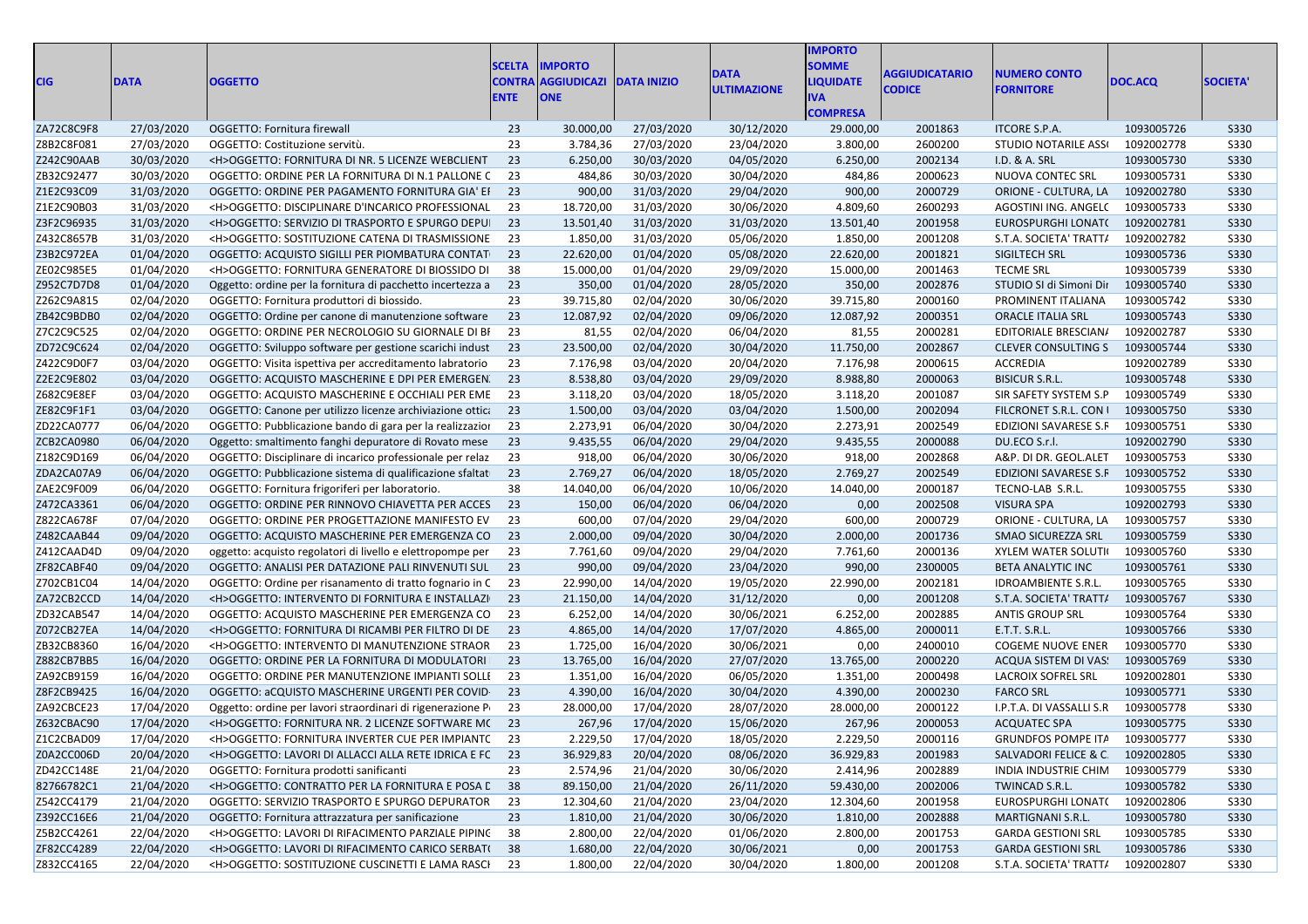| <b>CIG</b> | <b>DATA</b> | <b>OGGETTO</b>                                               | <b>SCELTA</b><br><b>CONTRA</b><br><b>ENTE</b> | <b>IMPORTO</b><br><b>AGGIUDICAZI DATA INIZIO</b><br><b>ONE</b> |            | <b>DATA</b><br><b>ULTIMAZIONE</b> | <b>IMPORTO</b><br><b>SOMME</b><br><b>LIQUIDATE</b><br>IVA.<br><b>COMPRESA</b> | <b>AGGIUDICATARIO</b><br><b>CODICE</b> | <b>NUMERO CONTO</b><br><b>FORNITORE</b> | DOC.ACQ    | <b>SOCIETA</b> |
|------------|-------------|--------------------------------------------------------------|-----------------------------------------------|----------------------------------------------------------------|------------|-----------------------------------|-------------------------------------------------------------------------------|----------------------------------------|-----------------------------------------|------------|----------------|
| ZE52CC8ADF | 23/04/2020  | OGGETTO: ORDINE PER LA FORNITURA DI POMPA DA VU              | - 38                                          | 823,00                                                         | 23/04/2020 | 01/07/2020                        | 823,00                                                                        | 2000364                                | <b>MERCK LIFE SCIENCE SI</b>            | 1093005787 | S330           |
| ZDD2CCA42B | 23/04/2020  | <h>IL PRESENTE ANNULLA E SOSTITUZIONE ORDINE DI P.</h>       | 38                                            | 5.350,00                                                       | 23/04/2020 | 30/05/2020                        | 5.350,00                                                                      | 2001616                                | <b>IPS IMPIANTI SRL</b>                 | 1093005789 | S330           |
| Z802CCED26 | 27/04/2020  | OGGETTO: Ordine per la fornitura di ricambi automezzo 1      | 23                                            | 293,84                                                         | 27/04/2020 | 30/04/2020                        | 293,84                                                                        | 2002137                                | <b>BONERA S.p.A.</b>                    | 1093005795 | S330           |
| ZA82CD0B8A | 27/04/2020  | OGGETTO: ACQUISTO TERMOMETRI PER MISURAZIONE F               | 23                                            | 700,00                                                         | 27/04/2020 | 30/06/2021                        | 0,00                                                                          | 2002696                                | <b>GRUPPO GIOVANNINI!</b>               | 1093005796 | S330           |
| Z7C2CD0B72 | 27/04/2020  | OGGETTO: ACQUISTO DPI CALZATURE E GUANTI                     | 23                                            | 1.023,75                                                       | 27/04/2020 | 18/05/2020                        | 1.023,75                                                                      | 2000063                                | <b>BISICUR S.R.L.</b>                   | 1093005797 | S330           |
| Z4D2CC833D | 27/04/2020  | <h>OGGETTO: FORNITURA SONDA MULTIPARAMETRICA</h>             | 38                                            | 19.465,85                                                      | 27/04/2020 | 31/07/2020                        | 19.465,85                                                                     | 2002875                                | SYSTEA S.P.A.                           | 1093005799 | <b>S330</b>    |
| Z432CD0BC5 | 27/04/2020  | OGGETTO: ACQUISTO DPI GUANTI E TUTE PER EMERGEN              | 23                                            | 11.727,44                                                      | 27/04/2020 | 27/10/2020                        | 10.451,08                                                                     | 2000063                                | <b>BISICUR S.R.L.</b>                   | 1093005801 | S330           |
| Z952CA63DB | 28/04/2020  | OGGETTO: DISCIPLINARE D'INCARICO PROFESSIONALE PE            | 23                                            | 408,00                                                         | 28/04/2020 | 04/05/2020                        | 417,76                                                                        | 2600159                                | GEOMAP DI LUIGI MAF                     | 1093005803 | <b>S330</b>    |
| ZF62CD2868 | 28/04/2020  | <h>OGGETTO: MANUTENZIONE GRUPPO ELETTROGENO</h>              | 23                                            | 590,00                                                         | 28/04/2020 | 05/05/2020                        | 590,00                                                                        | 2000346                                | LANMAR S.R.L.                           | 1092002821 | S330           |
| Z302CD2BE8 | 28/04/2020  | Oggetto: Abbonamento annuale Sistema Editoria, periodo       | 23                                            | 481,40                                                         | 28/04/2020 | 29/04/2020                        | 481,40                                                                        | 2000132                                | WOLTERS KLUWER ITA                      | 1092002817 | <b>S330</b>    |
| ZC92CD5B07 | 29/04/2020  | <h>OGGETTO: REALIZZAZIONE, INSTALLAZIONE E COLLAL</h>        | 38                                            | 13.380,00                                                      | 29/04/2020 | 25/08/2020                        | 13.380,00                                                                     | 2001756                                | ELETTRO STILE S.R.L.                    | 1093005805 | S330           |
| ZF02CD7E0D | 29/04/2020  | OGGETTO: Ordine per fornitura di lettori con riconoscime     | 38                                            | 4.720,00                                                       | 29/04/2020 | 30/05/2020                        | 4.720,00                                                                      | 2001616                                | <b>IPS IMPIANTI SRL</b>                 | 1093005806 | S330           |
| Z6F2CD5B48 | 29/04/2020  | <h>OGGETTO: FORNITURA NR. 2 ELETTROPOMPE SOMN</h>            | 23                                            | 3.882,08                                                       | 29/04/2020 | 19/05/2020                        | 3.882,08                                                                      | 2000136                                | <b>XYLEM WATER SOLUTI</b>               | 1093005807 | S330           |
| Z602CDD1CC | 04/05/2020  | Rinnovo abbonamento servizio Telemaco Durata Triennal        | 23                                            | 6.000,00                                                       | 04/05/2020 | 17/07/2020                        | 1.999,92                                                                      | 2000392                                | INFOCAMERE                              | 1093005812 | <b>S330</b>    |
| ZF82CDDB64 | 04/05/2020  | Acquisto materiale di consumo, tablet e cellulari            | 23                                            | 1.560,00                                                       | 04/05/2020 | 04/05/2020                        | 0,00                                                                          | 2000258                                | <b>VODAFONE ITALIA SPA</b>              | 1092002823 | S330           |
| Z662CDE029 | 04/05/2020  | Oggetto: fornitura bottigliette acqua da ml.500              | 23                                            | 754,60                                                         | 04/05/2020 | 05/06/2020                        | 754,60                                                                        | 2002192                                | <b>FUSARI SRL</b>                       | 1093005814 | S330           |
| ZA52CDB74B | 04/05/2020  | OGGETTO: DISCIPLINARE D'INCARICO PROFESSIONALE PE            | 23                                            | 3.800,01                                                       | 04/05/2020 | 23/07/2020                        | 3.800,00                                                                      | 2000641                                | <b>ECORICERCHE SRL</b>                  | 1093005816 | <b>S330</b>    |
| Z3C2C245C9 | 04/05/2020  | Oggetto: fornitura giubbini logati Acque Bresciane           | 38                                            | 10.795,32                                                      | 04/05/2020 | 29/05/2020                        | 10.795,32                                                                     | 2002880                                | <b>EXTRALIBERI SCS</b>                  | 1093005817 | S330           |
| Z3A2CDFB85 | 04/05/2020  | OGGETTO: RIPARAZIONE FRENO CENTRIFUGA ALFALAVAI              | 23                                            | 750,00                                                         | 04/05/2020 | 29/05/2020                        | 750,00                                                                        | 2001208                                | S.T.A. SOCIETA' TRATT/                  | 1092002825 | S330           |
| Z9D2CE0684 | 05/05/2020  | Oggetto: pubblicazione Esito di gara su GURI e quotidiani    | 23                                            | 1.956,96                                                       | 05/05/2020 | 21/05/2020                        | 1.956,96                                                                      | 2001688                                | VIVENDA SRL CONCESS                     | 1093005818 | S330           |
| ZAD2CE34FD | 05/05/2020  | <h>OGGETTO: RIFACIMENTO PIPING POZZO TASSINARA  </h>         | 38                                            | 9.790,00                                                       | 05/05/2020 | 03/07/2020                        | 9.790,00                                                                      | 2001929                                | A&M ENERGIE SRL                         | 1093005822 | S330           |
| Z772CE4CAC | 06/05/2020  | OGGETTO: ORDINE PER LA FORNIITURA DI N.8 KIT ELISA I         | 23                                            | 4.070,00                                                       | 06/05/2020 | 18/06/2020                        | 4.040,00                                                                      | 2000650                                | TECNA S.R.L.                            | 1093005823 | <b>S330</b>    |
| Z052CE5A11 | 06/05/2020  | OGGETTO: ACQUISTO ROTOLI CARTA E SACCHI SPORCO F             | 23                                            | 2.845,30                                                       | 06/05/2020 | 23/07/2020                        | 2.845,30                                                                      | 2000068                                | C.I.T.S. SRL                            | 1093005824 | S330           |
| ZBA2CE5DC0 | 06/05/2020  | OGGETTO: ACQUISTO TERMOMETRI E MASCHERE PIENO                | 23                                            | 1.687,50                                                       | 06/05/2020 | 30/06/2020                        | 1.681,50                                                                      | 2000230                                | <b>FARCO SRL</b>                        | 1093005825 | <b>S330</b>    |
| Z8E2CE5EA3 | 06/05/2020  | oggetto: ACQUISTO BARRIERE SEGNA PERCORSO E DETEI            | 23                                            | 1.279,50                                                       | 06/05/2020 | 11/11/2020                        | 603,50                                                                        | 2000095                                | EFFEGI DI FANTONI G.                    | 1093005826 | S330           |
| Z212CC38A1 | 06/05/2020  | OGGETTO: ACQUISTO MASCHERINE FFP2 PER EMERGEN.               | 23                                            | 2.350,00                                                       | 06/05/2020 | 29/05/2020                        | 2.867,00                                                                      | 2002892                                | MEB INTERNATIONAL S                     | 1093005827 | <b>S330</b>    |
| ZB02CE6BB9 | 06/05/2020  | Oggetto: fornitura allestimenti per automezzi aziendali      | 23                                            | 474,60                                                         | 06/05/2020 | 29/05/2020                        | 474,60                                                                        | 2001084                                | non usareSYNCRO SYS1                    | 1093005828 | S330           |
| ZDE2CE5CAB | 06/05/2020  | Fornitura e montaggio parabrezza Suzuki targato FW 103       | 23                                            | 652,72                                                         | 06/05/2020 | 29/05/2020                        | 652,72                                                                        | 2000519                                | IL TUO VETRO                            | 1092002827 | <b>S330</b>    |
| Z442CE72E4 | 06/05/2020  | OGGETTO: ORDINE PER LA CREAZIONE SERVIZIO DI ANIM            | 23                                            | 3.400,00                                                       | 06/05/2020 | 28/05/2020                        | 3.400,00                                                                      | 2000129                                | IL TELAIO SOC. COOP. S                  | 1093005830 | S330           |
| Z602CE8E0C | 07/05/2020  | <h>OGGETTO: FORNITURA ED INSTALLAZIONE MATERIAI</h>          | 23                                            | 807,50                                                         | 07/05/2020 | 15/06/2020                        | 807,50                                                                        | 2001942                                | C.D.V. SRL                              | 1093005832 | <b>S330</b>    |
| Z652CE9256 | 07/05/2020  | Rinnovo abbonamento riviste anno 2020/2021                   | 23                                            | 139,50                                                         | 07/05/2020 | 22/05/2020                        | 139,50                                                                        | 2000274                                | TNE S.R.L.                              | 1093005833 | S330           |
| Z752CE8BDD | 07/05/2020  | <h>OGGETTO: FORNITURA E INSTALLAZIONE BARRIERE P</h>         | 38                                            | 2.172,00                                                       | 07/05/2020 | 29/06/2020                        | 2.172,00                                                                      | 2002903                                | MITHO S.R.L.                            | 1093005834 | S330           |
| Z362BB8E63 | 07/05/2020  | OGGETTO: ORDINE PER ISCRIZIONE CORSO DI FORMAZIO             | 23                                            | 120,00                                                         | 07/05/2020 | 07/05/2020                        | 120,00                                                                        | 2001097                                | <b>FONDAZIONE DELL'ORI</b>              | 1093005838 | S330           |
| ZA72CE8B9D | 07/05/2020  | <h>OGGETTO: FORNITURA E INSTALLAZIONE BARRIERE P</h>         | 38                                            | 3.145,00                                                       | 07/05/2020 | 23/07/2020                        | 3.145,00                                                                      | 2002902                                | FINCHIUSURE SAS di M                    | 1093005839 | S330           |
| Z4A2CEAC65 | 07/05/2020  | <h>OGGETTO: FORNITURA DI MATERIALE ELETTRICO PEF</h>         | 23                                            | 3.910,00                                                       | 07/05/2020 | 21/05/2020                        | 3.910,00                                                                      | 2000498                                | <b>LACROIX SOFREL SRL</b>               | 1093005840 | S330           |
| Z812CEAB88 | 08/05/2020  | Ordine per abbonamento SISTEMA EDITORIA                      | 23                                            | 363,90                                                         | 08/05/2020 | 08/05/2020                        | 363,90                                                                        | 2000132                                | WOLTERS KLUWER ITA                      | 1092002835 | <b>S330</b>    |
| ZEC2CECA55 | 08/05/2020  | OGGETTO: ORDINE PER LA SANIFICAZIONE DELLA SEDE D            | 23                                            | 600,00                                                         | 08/05/2020 | 31/08/2020                        | 600,00                                                                        | 2002561                                | DPJ SERVICE SRL                         | 1093005842 | S330           |
| Z102CDF80B | 08/05/2020  | OGGETTO: ACQUISTO DI N.1 MISURATORE DI PORTATA E             | 23                                            | 6.565,00                                                       | 08/05/2020 | 17/09/2020                        | 6.565,00                                                                      | 2000739                                | <b>B.M. TECNOLOGIE INDI</b>             | 1093005844 | <b>S330</b>    |
| Z392CEDEB8 | 08/05/2020  | oggetto: fornitura guanti usa e getta per emergenza covie 23 |                                               | 594,00                                                         | 08/05/2020 | 30/06/2021                        | 0,00                                                                          | 2001505                                | COMOLI, FERRARI & C.                    | 1093005845 | S330           |
| Z602CEDF6D | 08/05/2020  | oggetto: ACQUISTO E POSA DI TOTEM PER DELIMITARE P 23        |                                               | 1.480,00                                                       | 08/05/2020 | 10/06/2020                        | 1.480,00                                                                      | 2001942                                | C.D.V. SRL                              | 1093005846 | <b>S330</b>    |
| Z3F2CEE056 | 08/05/2020  | Oggetto: SEMINARIO ON-LINE in diretta "LA GARA CON II 23     |                                               | 99,00                                                          | 08/05/2020 | 08/05/2020                        | 99,00                                                                         | 2000298                                | MAGGIOLI S.P.A.                         | 1093005848 | S330           |
| Z602CF07A0 | 11/05/2020  | OGGETTO: FORNITURA MATERIALE ELETTRICO AREA EST, 23          |                                               | 2.711,00                                                       | 11/05/2020 | 18/05/2020                        | 2.711,00                                                                      | 2000854                                | MEB ELETTROFORNITU                      | 1092002838 | S330           |
| ZB62CF0746 | 11/05/2020  | <h>OGGETTO: FORNITURA DI MATERIALE ELETTRICO DA</h>          | 23                                            | 4.927,00                                                       | 11/05/2020 | 10/06/2020                        | 4.927,00                                                                      | 2000053                                | <b>ACQUATEC SPA</b>                     | 1093005851 | S330           |
| Z7A2CF08C0 | 11/05/2020  | <h>OGGETTO: FORNITURA DI SOFT-START DANFOSS PEI</h>          | 23                                            | 3.114,42                                                       | 11/05/2020 | 10/06/2020                        | 3.114,42                                                                      | 2000053                                | ACQUATEC SPA                            | 1093005852 | S330           |
| Z092CF1F3D | 11/05/2020  | OGGETTO: ORDINE PER SERVIZIO A CONSUNTIVO PER PU 23          |                                               | 1.000,00                                                       | 11/05/2020 | 30/11/2020                        | 0,00                                                                          | 2002905                                | PUBLIMAX S.R.L.                         | 1092002840 | S330           |
| Z3E2CF26A9 | 11/05/2020  | OGGETTO: ORDINE PER ACQUISTO DI LICENZA PROGRAN              | 23                                            | 800,00                                                         | 11/05/2020 | 27/07/2020                        | 800,00                                                                        | 2000412                                | ONE TEAM SRL                            | 1093005853 | S330           |
| ZE02CBA418 | 11/05/2020  | OGGETTO: Ordine per la fornitura logger per monitoraggi      | 23                                            | 6.921,60                                                       | 11/05/2020 | 05/06/2020                        | 6.921,60                                                                      | 2000550                                | <b>BIMATIK SAS DI BERTO</b>             | 1093005854 | S330           |
| Z222CF02AE | 11/05/2020  | Ordine per pubblicazione di articoli, inserzioni, su quotidi | 23                                            | 1.606,70                                                       | 11/05/2020 | 05/06/2020                        | 1.606,70                                                                      | 2000161                                | PUBLIADIGE S.R.L.                       | 1093005850 | S330           |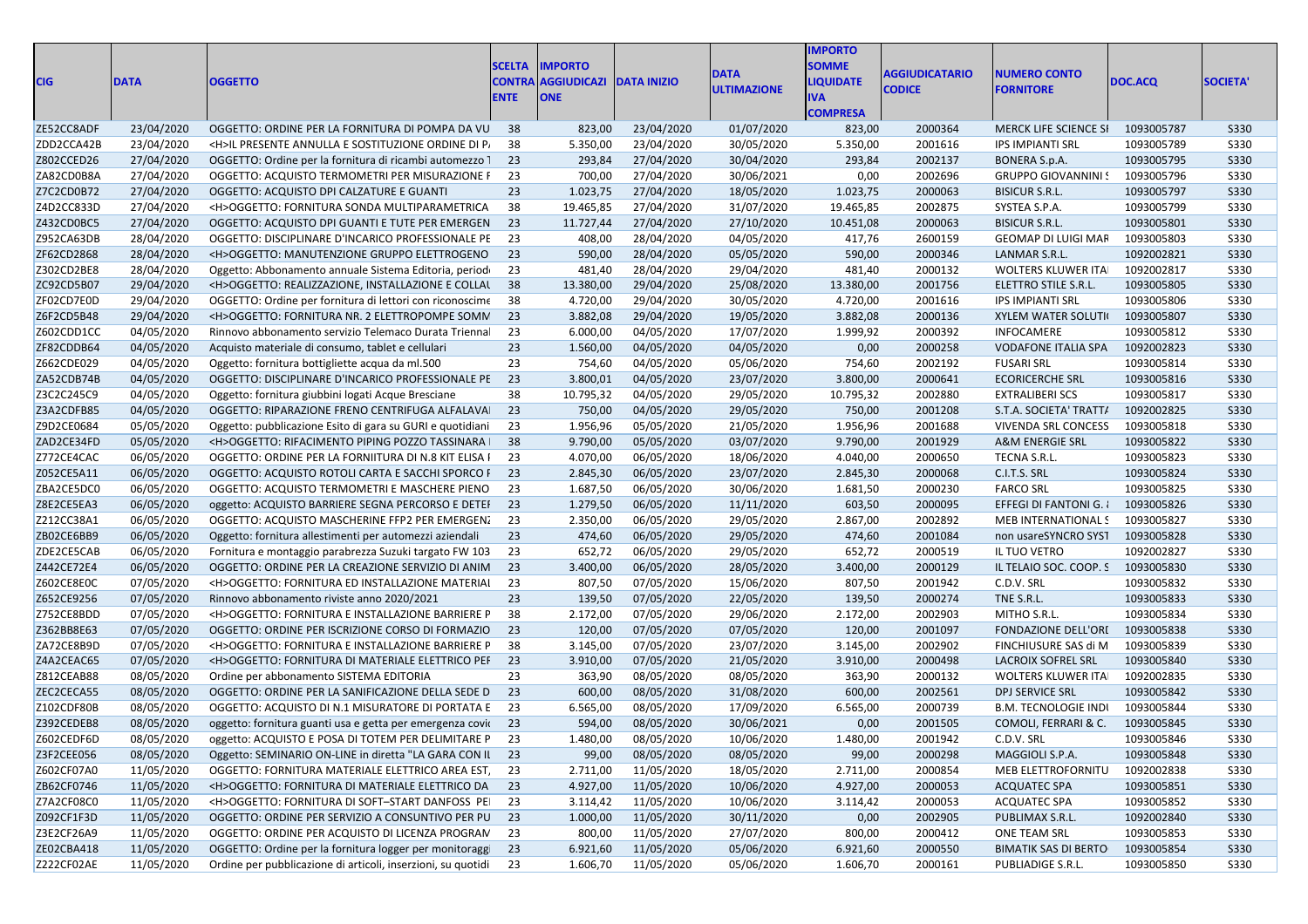| <b>CIG</b>               | <b>DATA</b>              | <b>OGGETTO</b>                                                                                                      | <b>SCELTA</b><br><b>CONTRA</b><br><b>ENTE</b> | <b>IMPORTO</b><br><b>AGGIUDICAZI</b><br><b>ONE</b> | <b>DATA INIZIO</b>       | <b>DATA</b><br><b>ULTIMAZIONE</b> | <b>IMPORTO</b><br><b>SOMME</b><br><b>LIQUIDATE</b><br><b>IVA</b><br><b>COMPRESA</b> | <b>AGGIUDICATARIO</b><br><b>CODICE</b> | <b>NUMERO CONTO</b><br><b>FORNITORE</b>   | DOC.ACQ                  | <b>SOCIETA'</b>            |
|--------------------------|--------------------------|---------------------------------------------------------------------------------------------------------------------|-----------------------------------------------|----------------------------------------------------|--------------------------|-----------------------------------|-------------------------------------------------------------------------------------|----------------------------------------|-------------------------------------------|--------------------------|----------------------------|
| ZB82CF243F               | 12/05/2020               | <h>OGGETTO: DISCIPLINARE D'INCARICO PROFESSIONAL</h>                                                                | - 38                                          | 3.988,13                                           | 12/05/2020               | 18/11/2020                        | 0,00                                                                                | 2600324                                | STUDIO TECNICO AVAN                       | 1093005856               | <b>S330</b>                |
| Z1B2CF4377               | 12/05/2020               | <h>OGGETTO: FORNITURA ATTREZZATURE LABORATORI(</h>                                                                  | 38                                            | 9.900,10                                           | 12/05/2020               | 21/05/2020                        | 9.900,00                                                                            | 2002057                                | <b>SARTORIUS ITALY SRL</b>                | 1093005858               | <b>S330</b>                |
| Z9D2CF677C               | 13/05/2020               | <h>OGGETTO: INTEGRAZIONE DISCIPLINARE D'INCARICO</h>                                                                | 23                                            | 2.080,00                                           | 13/05/2020               | 30/06/2021                        | 0,00                                                                                | 2600324                                | STUDIO TECNICO AVAN                       | 1093005862               | <b>S330</b>                |
| ZC42CFCB38               | 14/05/2020               | OGGETTO: ORDINE PER ACQUISTO REALIZZAZIONE GRAFI                                                                    | 23                                            | 150,00                                             | 14/05/2020               | 30/05/2020                        | 150,00                                                                              | 2000729                                | ORIONE - CULTURA, LA                      | 1093005865               | <b>S330</b>                |
| ZA52CFDD56               | 14/05/2020               | OGGETTO: ORDINE PER ACQUISTO REALIZZAZIONE VIDEC 23                                                                 |                                               | 350,00                                             | 14/05/2020               | 23/07/2020                        | 427,00                                                                              | 2002387                                | AVISCO AUDIOVISIVO S                      | 1093005866               | <b>S330</b>                |
| ZD72CFE1FD               | 14/05/2020               | OGGETTO: Pubblicazione esito di gara lavori di collegame                                                            | 23                                            | 1.957,30                                           | 14/05/2020               | 28/05/2020                        | 1.957,30                                                                            | 2002549                                | EDIZIONI SAVARESE S.F                     | 1093005867               | <b>S330</b>                |
| ZF32CF3717               | 15/05/2020               | Rinnovo abbonamento triennale a Il sole 24 Ore + Edilizia                                                           | 23                                            | 1.888,27                                           | 15/05/2020               | 30/05/2020                        | 808,27                                                                              | 2000128                                | IL SOLE 24 ORE S.P.A.                     | 1093005868               | <b>S330</b>                |
| ZF72CFFD3E               | 15/05/2020               | oggetto: acquisto assorbitori universali per liquidi                                                                | 23                                            | 1.731,50                                           | 15/05/2020               | 25/05/2020                        | 1.731,50                                                                            | 2002917                                | CSA DISTRIBUZIONE SR                      | 1093005869               | <b>S330</b>                |
| Z3A2CFFF3F               | 15/05/2020               | OGGETTO: ACQUISTO SAPONE NEUTRO CON DOSATORE                                                                        | 23                                            | 475,20                                             | 15/05/2020               | 28/05/2020                        | 475,20                                                                              | 2000090                                | <b>ECOCARTA SAS DI</b>                    | 1093005870               | <b>S330</b>                |
| Z302D0608F               | 18/05/2020               | Oggetto: fornitura stampante con taglierina per laborato                                                            | 23                                            | 1.336,00                                           | 18/05/2020               | 05/08/2020                        | 1.336,00                                                                            | 2000147                                | LODA S.R.L.                               | 1093005876               | <b>S330</b>                |
| Z7B2D037FC               | 18/05/2020               | pubblicazione bando di gara fornitura di servizi di outsou                                                          | 23                                            | 2.696,82                                           | 18/05/2020               | 18/06/2020                        | 2.696,82                                                                            | 2002549                                | EDIZIONI SAVARESE S.F                     | 1093005873               | <b>S330</b>                |
| Z282D03925               | 18/05/2020               | <h>OGGETTO: LAVORI DI RIFACIMENTO PARZIALE PIPINC</h>                                                               | 23                                            | 349,92                                             | 18/05/2020               | 01/06/2020                        | 349,92                                                                              | 2001753                                | <b>GARDA GESTIONI SRL</b>                 | 1092002843               | <b>S330</b>                |
| ZCA2D03AA6               | 18/05/2020               | Oggetto: ordine per la partecipazione al gruppo di lavoro                                                           | 23                                            | 3.500,00                                           | 18/05/2020               | 30/09/2020                        | 3.500,00                                                                            | 2002920                                | <b>ISLE SRL</b>                           | 1093005874               | <b>S330</b>                |
| Z962D04EF3               | 18/05/2020               | OGGETTO: ORDINE A CONSUNTIVO PER SERVIZIO DI PUB                                                                    | 23                                            | 1.100,00                                           | 18/05/2020               | 19/05/2020                        | 1.100,00                                                                            | 2000875                                | OMNIA EDITORE DI MA                       | 1092002846               | <b>S330</b>                |
| Z402CFEF37               | 18/05/2020               | <h>OGGETTO: FORNITURA NR. 24 VISOCOLOR PER RILEV</h>                                                                | 38                                            | 2.356,80                                           | 18/05/2020               | 17/07/2020                        | 2.356,80                                                                            | 2002924                                | <b>INCOFAR S.R.L.</b>                     | 1093005877               | <b>S330</b>                |
| Z252CF357E               | 18/05/2020               | OGGETTO: Disciplinare di incarico professionale per anali                                                           | 23                                            | 12.000,00                                          | 18/05/2020               | 07/12/2020                        | 0,00                                                                                | 2002887                                | REF RICERCHE S.R.L.                       | 1093005879               | <b>S330</b>                |
| ZB32D06A60               | 18/05/2020               | Iscrizione dipendente ai moduli 1 e 2 del master gestione                                                           | 23                                            | 1.400,00                                           | 18/05/2020               | 18/05/2020                        | 1.400,00                                                                            | 2002135                                | UNIVERSITA' CATTOLIC                      | 1092002847               | <b>S330</b>                |
| ZCD2D07649               | 19/05/2020               | Ordine per la pubblicazione di necrologio su Giornale di B                                                          | - 23                                          | 90,75                                              | 19/05/2020               | 19/05/2020                        | 90,75                                                                               | 2000281                                | EDITORIALE BRESCIAN/                      | 1092002848               | <b>S330</b>                |
| ZB92D0886D               | 19/05/2020               | <h>OGGETTO: INSERZIONE PUBBLICITARIA AREA BLU PU</h>                                                                | 23                                            | 1.000,00                                           | 19/05/2020               | 28/05/2020                        | 1.000,00                                                                            | 2002905                                | PUBLIMAX S.R.L.                           | 1092002849               | <b>S330</b>                |
|                          | 19/05/2020               | <h>OGGETTO: INSERZIONI PUBBLICITARIA SU CHIARI WE</h>                                                               | 23                                            | 1.002,58                                           | 19/05/2020               |                                   |                                                                                     | 2001067                                |                                           | 1092002850               | <b>S330</b>                |
| Z8B2D08CB2<br>Z862D08B59 | 19/05/2020               | OGGETTO: ORDINE PER RINNOVO - MANUTENZIONE E SL                                                                     | 23                                            | 3.327,00                                           | 19/05/2020               | 19/05/2020<br>10/11/2020          | 1.002,58<br>3.327,00                                                                | 2200001                                | PUBLI (IN) SRL SOC.<br>HR WALLINGFORD LTD | 1093005881               | <b>S330</b>                |
| Z9D2D08F96               | 19/05/2020               |                                                                                                                     | 23                                            | 41.392,00                                          | 19/05/2020               | 18/09/2020                        | 0,00                                                                                | 2600389                                | SANSONE AVV. ARIANI                       | 1093005882               | <b>S330</b>                |
| Z9A2D0E50F               | 20/05/2020               | OGGETTO: Disciplinare di incarico professionale per recup-<br><h>OGGETTO: FORNITURA DI POMPE PER IMPIANTI DI SI</h> | 23                                            | 10.000,00                                          | 20/05/2020               |                                   | 10.000,00                                                                           | 2000251                                | <b>SULZER ITALY SRL</b>                   | 1093005889               | <b>S330</b>                |
| Z8D2D0AAA6               | 20/05/2020               | <h>OGGETTO: LAVORO CON FORNITURA E POSA IN OPEI</h>                                                                 | 23                                            | 25.000,00                                          | 20/05/2020               | 30/06/2020<br>13/08/2020          | 25.000,00                                                                           | 2000051                                | A.M.G. IMPIANTI S.R.L.                    | 1093005884               | <b>S330</b>                |
| Z132D0C97F               | 20/05/2020               | oggetto: ACQUISTO KIT PRIMO SOCCORSO/LAVAOCCHI P                                                                    | - 38                                          | 1.352,00                                           | 20/05/2020               | 30/05/2020                        | 1.352,00                                                                            | 2000063                                | <b>BISICUR S.R.L.</b>                     | 1093005886               | <b>S330</b>                |
| ZE32D0CAA7               | 20/05/2020               | <h>OGGETTO: FORNITURA E POSA DI GRIGLIA A SFIORO</h>                                                                | 38                                            | 12.400,00                                          | 20/05/2020               |                                   | 12.400,00                                                                           | 2002552                                | X2 SOLUTION S.r.l.                        | 1093005888               | <b>S330</b>                |
| ZC72D105C7               |                          | <h>OGGETTO: FORNITURA DI MATERIALE ELETTRICO PEF</h>                                                                | 23                                            | 5.975,00                                           | 21/05/2020               | 29/09/2020<br>17/07/2020          | 5.975,00                                                                            | 2000498                                | <b>LACROIX SOFREL SRL</b>                 | 1093005891               | <b>S330</b>                |
| Z742C35CAO               | 21/05/2020<br>22/05/2020 | OGGETTO: ORDINE PER FORNITURA STAZIONE RILANCIO                                                                     | 23                                            | 7.924,00                                           | 22/05/2020               | 02/10/2020                        | 7.924,00                                                                            | 2000116                                | <b>GRUNDFOS POMPE ITA</b>                 | 1093005893               | S330                       |
| Z482D19BE0               | 25/05/2020               | OGGETTO: ORDINE PER RINNOVO SMART CARD DIPENDE                                                                      | - 23                                          | 50,00                                              | 25/05/2020               | 29/05/2020                        | 50,00                                                                               | 2001170                                | <b>INFOCERT SPA</b>                       | 1092002853               | <b>S330</b>                |
|                          |                          |                                                                                                                     |                                               | 2.523,00                                           |                          |                                   |                                                                                     |                                        |                                           |                          |                            |
| Z822D19FBE               | 25/05/2020               | <h>OGGETTO: FORNITURA STRUMENTI PER DEPURATOR</h>                                                                   | -38<br>38                                     |                                                    | 25/05/2020               | 30/06/2020                        | 2.523,00                                                                            | 2001970                                | <b>KROHNE ITALIA SRL</b>                  | 1093005898               | <b>S330</b>                |
| Z8E2D12A61               | 25/05/2020               | <h>OGGETTO: LAVORI PER SPOSTAMENTO CENTRIFUGA</h>                                                                   |                                               | 15.372,00                                          | 25/05/2020               | 30/09/2020                        | 15.372,00                                                                           | 2000491                                | FRAM S.R.L.                               | 1093005897               | <b>S330</b>                |
| ZEC2D1B08C               | 26/05/2020               | Abbonamento triennale ad "Appalti e Contratti" + "formu                                                             | - 23                                          | 2.040,00                                           | 26/05/2020               | 18/06/2020                        | 680,00                                                                              | 2000298                                | MAGGIOLI S.P.A.                           | 1093005899               | <b>S330</b>                |
| Z982D1FBF4<br>Z012D1FB74 | 27/05/2020<br>27/05/2020 | <h>OGGETTO: DISCIPLINARE D'INCARICO PROFESSIONAL<br/><h>OGGETTO: DISCIPLINARE D'INCARICO PROFESSIONAL</h></h>       | 23<br>23                                      | 6.476,08<br>832,00                                 | 27/05/2020<br>27/05/2020 | 30/06/2021                        | 0,00<br>832,00                                                                      | 2600324<br>2600263                     | STUDIO TECNICO AVAN                       | 1093005906<br>1093005908 | <b>S330</b><br><b>S330</b> |
| Z9D2D25781               |                          |                                                                                                                     | 38                                            |                                                    | 28/05/2020               | 29/09/2020                        |                                                                                     |                                        | VENTURINI IVANA ARC<br><b>FARCO SRL</b>   | 1093005910               |                            |
|                          | 28/05/2020               | OGGETTO: ACQUISTO MASCHERINE URGENTI PER COVID                                                                      | 23                                            | 13.714,00                                          | 28/05/2020               | 30/06/2020                        | 13.714,00                                                                           | 2000230                                |                                           |                          | <b>S330</b>                |
| Z722D26081               | 28/05/2020               | <h>OGGETTO: FORNITURA DI POMPA E UNITA' DI MONIT<br/><h>OGGETTO: FORNITURA NR. 2 INVERTER CUE PER IMP</h></h>       | 23                                            | 11.010,56                                          |                          | 17/07/2020                        | 11.010,56                                                                           | 2000136                                | <b>XYLEM WATER SOLUTI</b>                 | 1093005911               | S330                       |
| ZE22D277D4               | 29/05/2020               |                                                                                                                     | 23                                            | 4.248,00                                           | 29/05/2020               | 26/06/2020                        | 4.248,00                                                                            | 2000116                                | <b>GRUNDFOS POMPE ITA</b>                 | 1093005913               | <b>S330</b>                |
| Z302D277E5               | 29/05/2020               | <h>OGGETTO: FORNITURA REATTIVI PER IMPIANTO DI D</h>                                                                |                                               | 4.883,00                                           | 29/05/2020               | 30/05/2020                        | 4.883,00                                                                            | 2000269                                | SNF ITALIA S.R.L.                         | 1093005914               | <b>S330</b>                |
| Z182D289F0               | 29/05/2020               | OGGETTO: ABBONAMENTO "RIV. GUIDA AL DIRITTO CAR 23                                                                  |                                               | 747,00                                             | 29/05/2020               | 28/07/2020                        | 249,00                                                                              | 2000128                                | IL SOLE 24 ORE S.P.A.                     | 1093005915               | <b>S330</b>                |
| ZB82D2830F               | 29/05/2020               | <h>OGGETTO: FORNITURA ATTREZZATURE LABORATORI(</h>                                                                  | 38                                            | 12.437,60                                          | 29/05/2020               | 30/09/2020                        | 12.437,60                                                                           | 2000187                                | TECNO-LAB S.R.L.                          | 1093005916               | <b>S330</b>                |
| Z552D2918E               | 29/05/2020               | oggetto: elettropompe per acque reflue                                                                              | 23                                            | 6.417,60                                           | 29/05/2020               | 26/06/2020                        | 6.417,60                                                                            | 2000136                                | XYLEM WATER SOLUTI                        | 1093005917               | S330                       |
| Z882D2C87B               | 01/06/2020               | OGGETTO: FORNITURA RACCORDERIA E RIDUTTORI IN OT                                                                    | 23                                            | 1.526,64                                           | 01/06/2020               | 27/07/2020                        | 1.526,34                                                                            | 2002567                                | COMISA SPA                                | 1093005923               | S330                       |
| ZEC2D2D5B5               | 01/06/2020               | <h>OGGETTO: FORNITURA DI N.RO 20 CASSONETTI MOD 23</h>                                                              |                                               | 6.080,00                                           | 01/06/2020               | 06/10/2020                        | 6.080,00                                                                            | 2001901                                | LADY PLASTIK SRL                          | 1093005925               | S330                       |
| Z112D2BA0E               | 01/06/2020               | <h>OGGETTO: SERVIZI A SUPPORTO DELL'ATTIVITA' DI AI 23</h>                                                          |                                               | 2.200,00                                           | 01/06/2020               | 30/06/2021                        | 0,00                                                                                | 2001972                                | LOGISTIC TRANS DI BOI                     | 1093005922               | S330                       |
| ZC42D2D1CA               | 01/06/2020               | <h>OGGETTO: DISCIPLINARE D'INCARICO PROFESSIONAL 23</h>                                                             |                                               | 1.872,00                                           | 01/06/2020               | 30/06/2020                        | 1.872,00                                                                            | 2001999                                | ZANARDI INGEGNERIA                        | 1093005924               | <b>S330</b>                |
| Z122D2A2CB               | 03/06/2020               | OGGETTO: SERVIZIO DI TRASPORTO E SPURGO DEPURATI                                                                    | 23                                            | 15.543,10                                          | 03/06/2020               | 03/06/2020                        | 15.543,10                                                                           | 2001958                                | EUROSPURGHI LONAT(                        | 1092002861               | S330                       |
| ZE72D2F1C6               | 03/06/2020               | Pubblicazione di inserzione a pagina intera, colori, sul per 23                                                     |                                               | 450,00                                             | 03/06/2020               | 03/06/2020                        | 450,00                                                                              | 2002927                                | FOND.OPERA DIOC.S.FI 1092002862           |                          | S330                       |
| Z9C2D30E95               | 03/06/2020               | <h>OGGETTO: NOLEGGIO A FREDDO PIATTAFORMA AER 23</h>                                                                |                                               | 338,15                                             | 03/06/2020               | 30/06/2020                        | 290,52                                                                              | 2001976                                | NOLEGGIO LORINI S.R.I 1093005930          |                          | <b>S330</b>                |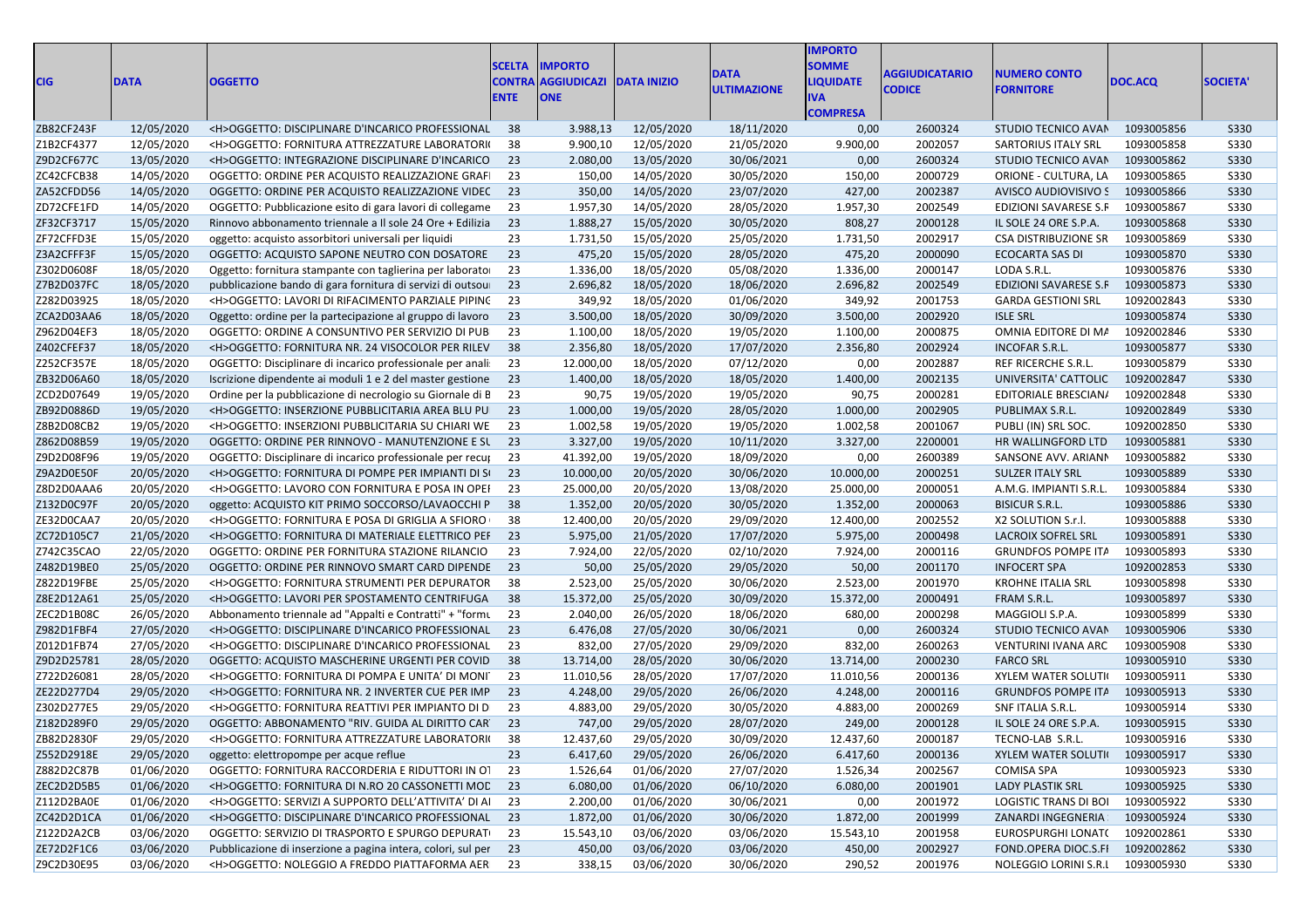|            |             |                                                              |             |                                       |            |                    | <b>MPORTO</b>    |                      |                                  |            |                 |
|------------|-------------|--------------------------------------------------------------|-------------|---------------------------------------|------------|--------------------|------------------|----------------------|----------------------------------|------------|-----------------|
|            |             |                                                              |             | <b>SCELTA IMPORTO</b>                 |            |                    | <b>SOMME</b>     |                      |                                  |            |                 |
| <b>CIG</b> | <b>DATA</b> | <b>OGGETTO</b>                                               |             | <b>CONTRA AGGIUDICAZI DATA INIZIO</b> |            | DATA               | <b>LIQUIDATE</b> | <b>GGIUDICATARIO</b> | <b>NUMERO CONTO</b>              | DOC.ACQ    | <b>SOCIETA'</b> |
|            |             |                                                              | <b>ENTE</b> | <b>ONE</b>                            |            | <b>ULTIMAZIONE</b> |                  | <b>CODICE</b>        | <b>FORNITORE</b>                 |            |                 |
|            |             |                                                              |             |                                       |            |                    | <b>COMPRESA</b>  |                      |                                  |            |                 |
| Z252D052CF | 03/06/2020  | OGGETTO: DISCIPLINARE D'INCARICO PROFESSIONALE PE 23         |             | 800,00                                | 03/06/2020 | 27/07/2020         | 800,00           | 2000243              | ECOSPHERA S.R.L.                 | 1093005931 | <b>S330</b>     |
| Z3D2D3531A | 04/06/2020  | OGGETTO: ORDINE PER LA FORNITURA DI UNA POMPA G              | - 23        | 2.750,85                              | 04/06/2020 | 17/07/2020         | 2.750,85         | 2000220              | ACQUA SISTEM DI VAS              | 1093005935 | <b>S330</b>     |
| ZDB2D32863 | 04/06/2020  | OGGETTO: ORDINE PER LA RIPARAZIONE STRUMENTO A(23            |             | 327,50                                | 04/06/2020 | 21/08/2020         | 327,50           | 2000215              | HANS BRAND S.R.L.                | 1093005933 | <b>S330</b>     |
| Z272D334A9 | 04/06/2020  | Oggetto: Ordine per il pagamento delle spese di allaccian    | - 23        | 677,78                                | 04/06/2020 | 26/11/2020         | 677,78           | 2000297              | E-DISTRIBUZIONE S.P.A            | 1093005934 | <b>S330</b>     |
| ZBD2D399E1 | 05/06/2020  | Oggetto: Abbonamento sistema editoria per rinnovo abb        | 23          | 242,90                                | 05/06/2020 | 05/06/2020         | 242,90           | 2000132              | WOLTERS KLUWER ITA               | 1092002869 | <b>S330</b>     |
| Z5F2D3DEAB | 08/06/2020  | Oggetto: ordine per il pagamento del preventivo per allac    | - 23        | 5.204,61                              | 08/06/2020 | 13/08/2020         | 5.204,61         | 2000723              | A2A ENERGIA SPA                  | 1093005947 | <b>S330</b>     |
| ZB52D35DE0 | 08/06/2020  | OGGETTO: ORDINE PER LA TARATURA TIPOGRAFICA POZ. 23          |             | 1.570,00                              | 08/06/2020 | 30/09/2020         | 770,00           | 2000243              | ECOSPHERA S.R.L.                 | 1093005948 | <b>S330</b>     |
| Z962D3F942 | 09/06/2020  | OGGETTO: Ordine per comunicazione dei report ARERA b 23      |             | 8.100,00                              | 09/06/2020 | 30/07/2020         | 8.100,00         | 2000471              | ENGINEERING INGEGN               | 1093005949 | <b>S330</b>     |
| Z092D4259D | 09/06/2020  | Oggetto: Ordine per acquisto di cellulari e Wi-fi portatile. | 23          | 9.900,00                              | 09/06/2020 | 09/06/2020         | 0,00             | 2000258              | <b>VODAFONE ITALIA SPA</b>       | 1092002874 | <b>S330</b>     |
| ZEC2D405A7 | 09/06/2020  | oggetto: acquisto rubinetti sfera con porta gomma in acci    | - 23        | 1.005,00                              | 09/06/2020 | 17/07/2020         | 1.005,00         | 2000503              | LOMBARDA RACCORDI                | 1093005950 | S330            |
| Z292D4256A | 09/06/2020  | OGGETTO: ORDINE PER PAGAMENTO RINNOVO DELLA C/ 23            |             | 75,00                                 | 09/06/2020 | 09/06/2020         | 0,00             | 2001170              | <b>INFOCERT SPA</b>              | 1092002873 | <b>S330</b>     |
| Z302D471D1 | 10/06/2020  | <h>OGGETTO: INTERVENTO DI RIPARAZIONE MONITOR L</h>          | 23          | 414,00                                | 10/06/2020 | 18/08/2020         | 414,00           | 2000623              | NUOVA CONTEC SRL                 | 1093005956 | <b>S330</b>     |
| Z5B2C4395B | 10/06/2020  | OGGETTO: ORDINE PER L'ACQUISTO DI N.17 DATALOGGE 23          |             | 18.471,00                             | 10/06/2020 | 31/08/2020         | 18.471,00        | 2000498              | <b>LACROIX SOFREL SRL</b>        | 1093005954 | S330            |
| ZCF2D46BA6 | 10/06/2020  | <h>OGGETTO: FORNITURA DI MATERIALE ELETTRICO PEF</h>         | - 23        | 3.057,00                              | 10/06/2020 | 29/06/2020         | 3.057,00         | 2000498              | <b>LACROIX SOFREL SRL</b>        | 1093005955 | <b>S330</b>     |
| Z152D47B35 | 11/06/2020  | <h>OGGETTO: DISCIPLINARE D'INCARICO PROFESSIONAL 23</h>      |             | 816,00                                | 11/06/2020 | 31/07/2020         | 835,52           | 2600446              | <b>GREGORINI DOTT. GIAI</b>      | 1093005958 | <b>S330</b>     |
| ZC32D4A534 | 11/06/2020  | Corso "La gestione dell'appalto pubblico dalla programma     | - 23        | 600,00                                | 11/06/2020 | 26/06/2020         | 600,00           | 2002939              | SYNETICH SRL                     | 1093005962 | <b>S330</b>     |
| Z612D4A34D | 11/06/2020  | <h>OGGETTO: DISCIPLINARE D'INCARICO PROFESSIONAL 23</h>      |             | 1.073,01                              | 11/06/2020 | 30/09/2020         | 1.101,87         | 2600003              | BETTONI ING. CARLO               | 1093005964 | <b>S330</b>     |
| Z612D4AB25 | 11/06/2020  | OGGETTO: ORDINE PER ACQUISTO SONDA TORBIDITA' E              | - 23        | 4.900,79                              | 11/06/2020 | 17/07/2020         | 4.900,79         | 2000214              | <b>ENDRESS + HAUSER IT/</b>      | 1093005966 | <b>S330</b>     |
| Z142D4B2D3 | 11/06/2020  | OGGETTO: PAGAMENTO CONSULENZA PER RECUPERO CI 23             |             | 4.792,00                              | 11/06/2020 | 15/06/2020         | 4.784,00         | 2600306              | CAPILUPI AVV. ELEONC             | 1092002877 | <b>S330</b>     |
| Z5A2D4AF24 | 11/06/2020  | Oggetto: ordine per il corso 'LA QUALITÀ NEI LABORATOR       | - 23        | 182,00                                | 11/06/2020 | 30/06/2020         | 182,00           | 2000208              | <b>UNICHIM</b>                   | 1093005967 | <b>S330</b>     |
| Z602D4A403 | 12/06/2020  | OGGETTO: DISCIPLINARE D'INCARICO PROFESSIONALE DI            | - 23        | 3.640,00                              | 12/06/2020 | 30/09/2020         | 3.740,80         | 2600134              | <b>BERTINI ING. LUCA</b>         | 1093005970 | <b>S330</b>     |
| Z042D4C801 | 12/06/2020  | OGGETTO: LAVORI DI MANUTENZIONE STRAORDINARIA I              | 23          | 1.354,00                              | 12/06/2020 | 29/06/2020         | 1.354,00         | 2001208              | S.T.A. SOCIETA' TRATT/           | 1092002878 | S330            |
| ZAD2D4C779 | 12/06/2020  | <h>OGGETTO: FORNITURA MATERIALE PER SEGNALAZIO 23</h>        |             | 532,50                                | 12/06/2020 | 17/07/2020         | 532,50           | 2001942              | C.D.V. SRL                       | 1093005971 | <b>S330</b>     |
| Z842D4C735 | 12/06/2020  | <h>OGGETTO: SERVIZIO DI MANUTENZIONE PROGRAMN</h>            | - 23        | 800,00                                | 12/06/2020 | 25/06/2020         | 400,00           | 2002091              | LANCELLOTTI GROUP S              | 1093005972 | <b>S330</b>     |
| Z682D4F78C | 15/06/2020  | <h>OGGETTO: FORNITURA MISURATORI DI PORTATA ELE 38</h>       |             | 4.705,68                              | 15/06/2020 | 30/06/2020         | 4.705,68         | 2002032              | AC.MO S.r.l.                     | 1093005974 | S330            |
| Z4C2D51447 | 15/06/2020  | <h>OGGETTO: INTERVENTO DI SOSTITUZIONE GALLEGGI</h>          | - 38        | 2.034,00                              | 15/06/2020 | 30/06/2021         | 0,00             | 2001753              | <b>GARDA GESTIONI SRL</b>        | 1093005981 | <b>S330</b>     |
| ZC22D513BA | 15/06/2020  | <h>OGGETTO: INTERVENTO DI SOSTITUZIONE COLONNA 38</h>        |             | 2.570,00                              | 15/06/2020 | 11/11/2020         | 2.570,00         | 2001929              | A&M ENERGIE SRL                  | 1093005982 | <b>S330</b>     |
| Z842D50013 | 15/06/2020  | Oggetto: Ordine per manutenzione, riparazione veicolo Re     | 23          | 106,56                                | 15/06/2020 | 15/06/2020         | 106,56           | 2002432              | <b>MANELLI SPA</b>               | 1092002879 | <b>S330</b>     |
| ZC32D4F790 | 15/06/2020  | <h>OGGETTO: FORNITURA MISURATORI DI PORTATA ELE 38</h>       |             | 5.001,50                              | 15/06/2020 | 14/09/2020         | 5.001,62         | 2001970              | <b>KROHNE ITALIA SRL</b>         | 1093005976 | <b>S330</b>     |
| ZCD2D4C841 | 15/06/2020  | <h>OGGETTO: LAVORI A SUPPORTO INTERVENTO SPOST.</h>          | - 23        | 4.850,00                              | 15/06/2020 | 27/07/2020         | 4.850,00         | 2001756              | ELETTRO STILE S.R.L              | 1093005977 | <b>S330</b>     |
| Z002D4A692 | 15/06/2020  | OGGETTO: DISCIPLINARE D'INCARICO PROFESSIONALE DI 23         |             | 624,00                                | 15/06/2020 | 18/06/2020         | 641,28           | 2600085              | <b>BELPIETRO ING. DIEGO</b>      | 1093005978 | S330            |
| ZBB2D514C8 | 15/06/2020  | OGGETTO: ORDINE PER PAGAMENTO FATT. N. 181 DEL 2 23          |             | 1.680,00                              | 15/06/2020 | 15/06/2020         | 1.680,00         | 2000498              | <b>LACROIX SOFREL SRL</b>        | 1092002880 | <b>S330</b>     |
| Z0A2D527BF | 15/06/2020  | OGGETTO: ORDINE PER L'UTILIZZO LICENZA DI GRAFICA A 23       |             | 390,00                                | 15/06/2020 | 27/07/2020         | 390,00           | 2000412              | <b>ONE TEAM SRL</b>              | 1093005983 | <b>S330</b>     |
| ZE52D43F93 | 15/06/2020  | OGGETTO: DISCIPLINARE D'INCARICO PROFESSIONALE PE 23         |             | 3.083,60                              | 15/06/2020 | 18/08/2020         | 3.168,99         | 2600414              | S.T.A. BARBOTTA                  | 1093005984 | <b>S330</b>     |
| Z022D58A94 | 17/06/2020  | OGGETTO: Ordine per rinnovo canone utenza hosting HO 23      |             | 60,00                                 | 17/06/2020 | 08/09/2020         | 60,00            | 2001598              | <b>INAZ SRL</b>                  | 1093005990 | S330            |
| Z7C2D58634 | 17/06/2020  | OGGETTO: Corso di formazione "I c.a.m. e utilizzo degli ag   | 23          | 56,00                                 | 17/06/2020 | 30/06/2020         | 56,00            | 2002317              | <b>FONDAZIONE ORDINE I</b>       | 1093005991 | S330            |
| ZFA2D57433 | 17/06/2020  | OGGETTO: ORDINE PER L'ACQUISTO DI N.6 SCHEDE ETHE 23         |             | 1.406,79                              | 17/06/2020 | 23/07/2020         | 1.406,79         | 2000053              | <b>ACQUATEC SPA</b>              | 1093005992 | <b>S330</b>     |
| ZCD2D58677 | 17/06/2020  | OGGETTO: Ordine per disalimentazione impianto acqua r 23     |             | 420,00                                | 17/06/2020 | 30/06/2021         | 420,00           | 2000297              | E-DISTRIBUZIONE S.P.A            | 1093005993 | <b>S330</b>     |
| Z262D52D55 | 18/06/2020  | <h>OGGETTO: FORNITURA PEZZI DI RICAMBIO VALVOLE 23</h>       |             | 1.810,00                              | 18/06/2020 | 18/08/2020         | 1.810,00         | 2000141              | T.I.S. SERVICE SPA               | 1093005995 | <b>S330</b>     |
| Z002D52CE5 | 18/06/2020  | OGGETTO: FORNITURA DI IDROVALVOLA REGOLAZIONE L 23           |             | 2.112,24                              | 18/06/2020 | 30/07/2020         | 2.112,24         | 2000141              | T.I.S. SERVICE SPA               | 1093005996 | <b>S330</b>     |
| Z602D62651 | 19/06/2020  | Oggetto: ordine per pubblicazione eisto di gara su Guri e 23 |             | 2.590,89                              | 19/06/2020 | 27/07/2020         | 2.590,89         | 2002549              | EDIZIONI SAVARESE S.F 1093005999 |            | <b>S330</b>     |
| Z0E2D6151E | 19/06/2020  | Oggetto: fornitura Caddy Van targato GA819YX                 | 23          | 18.680,01                             | 19/06/2020 | 23/07/2020         | 18.680,01        | 2002732              | <b>BOSSONI AUTOMOBILI</b>        | 1093005998 | <b>S330</b>     |
| Z702D4F7BE | 19/06/2020  | OGGETTO: FORNITURA ED INSTALLAZIONE NR.3 PORTE II 23         |             | 2.120,00                              | 19/06/2020 | 29/06/2020         | 2.120,00         | 2000614              | ZA.RA S.R.L.                     | 1092002884 | <b>S330</b>     |
| ZD02D62BFE | 19/06/2020  | oggetto: acquisto macchina fotografica per operatore         | 23          | 110,00                                | 19/06/2020 | 30/06/2020         | 110,50           | 2002698              | BF SERVICE DI FERRARI            | 1093006000 | <b>S330</b>     |
| Z042D6475E | 22/06/2020  | Oggetto: fornitura acqua naturale in bottiglia               | 23          | 522,00                                | 22/06/2020 | 25/08/2020         | 522,00           | 2002192              | <b>FUSARI SRL</b>                | 1093006005 | <b>S330</b>     |
| Z3D2D66C4D | 22/06/2020  | Oggetto: fornitura allestimento per Caddy Van                | 23          | 2.774,00                              | 22/06/2020 | 26/06/2020         | 2.774,00         | 2001084              | non usareSYNCRO SYS1             | 1093006007 | <b>S330</b>     |
| Z122D6B508 | 23/06/2020  | OGGETTO: PUBBLICAZIONE BANDO PER GARA APPALTO I 23           |             | 2.697,30                              | 23/06/2020 | 31/08/2020         | 2.697,30         | 2002549              | EDIZIONI SAVARESE S.F 1093006012 |            | <b>S330</b>     |
| ZED2D69AC2 | 23/06/2020  | OGGETTO: INCARICO PROFESSIONALE PER RECUPERO CR 23           |             | 4.784,00                              | 23/06/2020 | 17/07/2020         | 2.392,00         | 2600306              | CAPILUPI AVV. ELEONC 1092002885  |            | <b>S330</b>     |
|            |             |                                                              |             |                                       |            |                    |                  |                      |                                  |            |                 |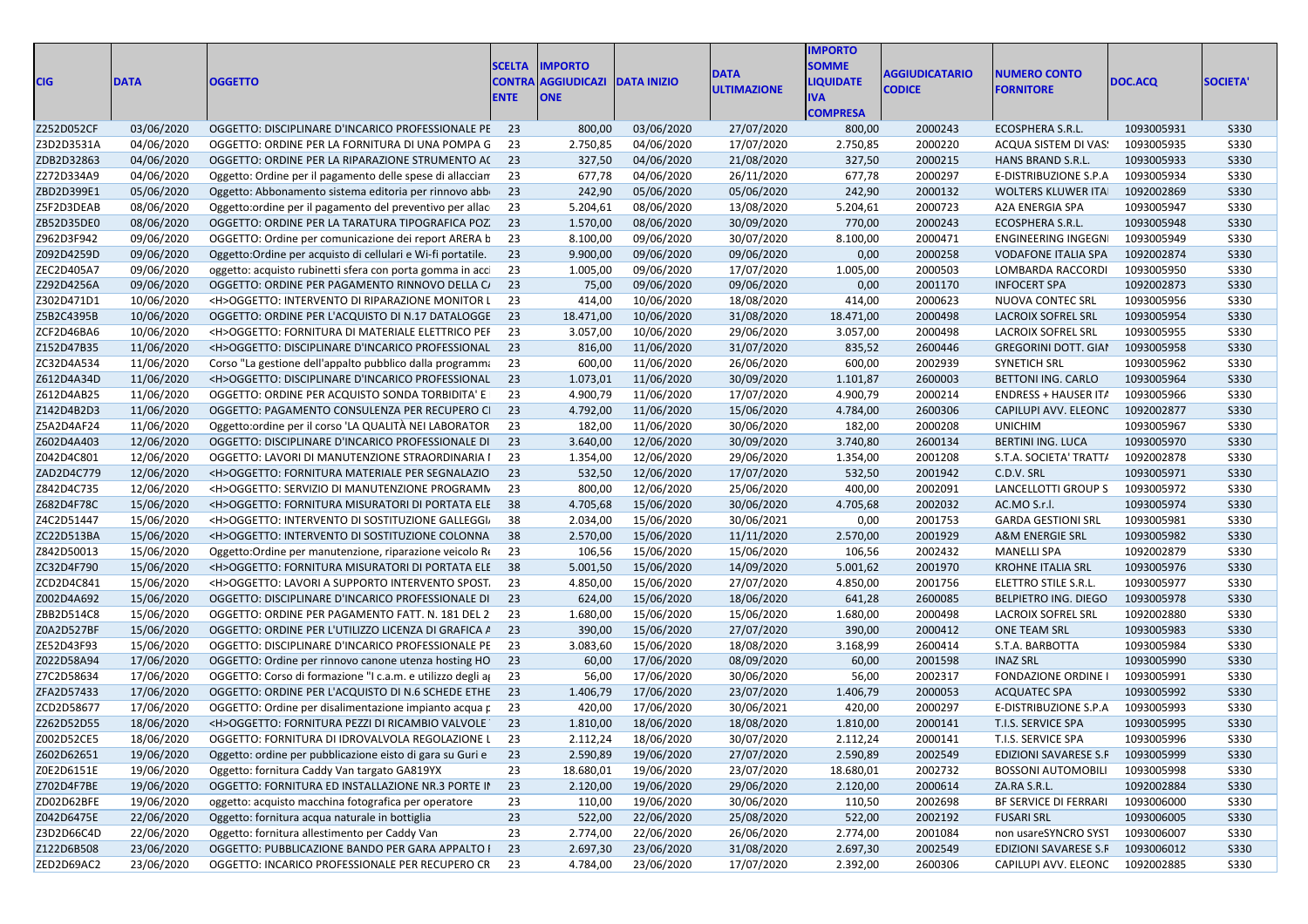| <b>CIG</b> | <b>DATA</b> | <b>OGGETTO</b>                                                 | <b>SCELTA</b><br><b>CONTRA</b><br><b>ENTE</b> | IMPORTO<br><b>AGGIUDICAZI DATA INIZIO</b><br><b>ONE</b> |            | <b>DATA</b><br><b>ULTIMAZIONE</b> | <b>IMPORTO</b><br><b>SOMME</b><br><b>LIQUIDATE</b><br>IVA<br><b>COMPRESA</b> | <b>AGGIUDICATARIO</b><br><b>CODICE</b> | <b>NUMERO CONTO</b><br><b>FORNITORE</b> | DOC.ACQ    | <b>SOCIETA</b> |
|------------|-------------|----------------------------------------------------------------|-----------------------------------------------|---------------------------------------------------------|------------|-----------------------------------|------------------------------------------------------------------------------|----------------------------------------|-----------------------------------------|------------|----------------|
| Z1A2D6F00E | 24/06/2020  | OGGETTO: ACQUISTO GUANTI IN NITRILE USA E GETTA -              | 23                                            | 1.100,00                                                | 24/06/2020 | 11/08/2020                        | 1.102,00                                                                     | 2001736                                | SMAO SICUREZZA SRL                      | 1093006013 | S330           |
| Z7C2D731B0 | 25/06/2020  | <h>OGGETTO: FORNITURA SONDE DI LIVELLO PER POZZC</h>           | 23                                            | 1.141,70                                                | 25/06/2020 | 08/09/2020                        | 1.141,70                                                                     | 2000183                                | STS ITALIA S.r.l.                       | 1093006017 | <b>S330</b>    |
| Z1D2D6AE31 | 25/06/2020  | OGGETTO: DISCIPLINERE D'INCARICO PROFESSIONALE PE              | 23                                            | 260,00                                                  | 25/06/2020 | 18/08/2020                        | 267,20                                                                       | 2600414                                | S.T.A. BARBOTTA                         | 1093006016 | <b>S330</b>    |
| Z172D731EB | 25/06/2020  | <h>OGGETTO: FORNITURA DI INVERTER PRESSO IL POZZ(</h>          | 23                                            | 3.174,10                                                | 25/06/2020 | 30/06/2021                        | 0,00                                                                         | 2000053                                | <b>ACQUATEC SPA</b>                     | 1093006018 | <b>S330</b>    |
| Z8A2D7609A | 26/06/2020  | OGGETTO: ACQUISTO MASCHERINE E IGIENIZZANTE MAI                | 23                                            | 2.795,00                                                | 26/06/2020 | 30/06/2020                        | 2.797,00                                                                     | 2000230                                | <b>FARCO SRL</b>                        | 1093006026 | S330           |
| Z3F2D769CD | 26/06/2020  | OGGETTO: ACQUISTO RACCORDERIA IN OTTONE                        | 23                                            | 12.840,70                                               | 26/06/2020 | 23/09/2020                        | 12.844,10                                                                    | 2000115                                | <b>GREINER SPA</b>                      | 1093006027 | S330           |
| Z382D76DCC | 26/06/2020  | Pubblicazione esito di gara Gara d'appalto per la fornitura    | 23                                            | 2.952,60                                                | 26/06/2020 | 27/07/2020                        | 2.952,60                                                                     | 2002549                                | EDIZIONI SAVARESE S.F                   | 1093006028 | S330           |
| Z6F23A1456 | 29/06/2020  | OGGETTO: Disciplinare di incarico professionale per la rec     | 38                                            | 11.518,20                                               | 29/06/2020 | 29/06/2020                        | 11.518,20                                                                    | 2002952                                | STUDIOSPS S.R.L.                        | 1093006029 | S330           |
| Z712D730AF | 29/06/2020  | <h>OGGETTO: DISCIPLINARE D'INCARICO PROFESSIONAL</h>           | 23                                            | 14.800,00                                               | 29/06/2020 | 19/10/2020                        | 12.800,00                                                                    | 2002940                                | MBA CONSULTING S.R.                     | 1093006032 | <b>S330</b>    |
| Z502D7A44F | 29/06/2020  | Oggetto: acquisto gel igienizzante mani per emergenza C        | 23                                            | 302,40                                                  | 29/06/2020 | 29/07/2020                        | 302,40                                                                       | 2002903                                | MITHO S.R.L.                            | 1093006033 | S330           |
| Z012D7AB73 | 29/06/2020  | <h>OGGETTO: FORNITURA REAGENTE DPD 4 PER FOTON</h>             | 23                                            | 42,00                                                   | 29/06/2020 | 18/08/2020                        | 42,00                                                                        | 2002924                                | INCOFAR S.R.L.                          | 1093006034 | <b>S330</b>    |
| ZBB2D7AB94 | 29/06/2020  | <h>OGGETTO: RIPARAZIONE APPARECCHIO HYDROSKOP</h>              | 23                                            | 284,00                                                  | 29/06/2020 | 27/07/2020                        | 284,00                                                                       | 2002243                                | <b>HYDROSKOP SRL</b>                    | 1093006035 | S330           |
| Z712D7AE2F | 29/06/2020  | OGGETTO: ORDINE PER AFFITTO SALA CONVEGNO PER IL 23            |                                               | 400,00                                                  | 29/06/2020 | 28/07/2020                        | 400,00                                                                       | 2000119                                | HOTEL TOURING DI FR/                    | 1093006036 | <b>S330</b>    |
| ZB62D7B118 | 29/06/2020  | OGGETTO: ORDINE PER PUBBLICAZIONE ANNUNCIO AVEI                | 23                                            | 3.503,35                                                | 29/06/2020 | 30/06/2020                        | 3.503,35                                                                     | 2000281                                | EDITORIALE BRESCIAN/                    | 1092002896 | <b>S330</b>    |
| ZE32D7B270 | 29/06/2020  | OGGETTO: MANUTENZIONE ORDINARIA ANNUALE IMPIA                  | 23                                            | 1.600,00                                                | 29/06/2020 | 30/06/2020                        | 1.600,00                                                                     | 2000171                                | SANIPUR S.P.A                           | 1092002897 | S330           |
| Z022D7B295 | 29/06/2020  | OGGETTO: ORDINE RELATIVO AL CENSIMENTO E DIGITAL               | 23                                            | 12.809,50                                               | 29/06/2020 | 30/09/2020                        | 12.745,45                                                                    | 2000337                                | INRETE - CONS. DI COO                   | 1092002898 | <b>S330</b>    |
| ZC82D75BBE | 29/06/2020  | RINNOVO ABBONAMENTO PACCHETTO FISCALE 2020                     | 23                                            | 429,00                                                  | 29/06/2020 | 31/07/2020                        | 429,00                                                                       | 2002458                                | <b>SEAC SPA</b>                         | 1093006039 | <b>S330</b>    |
| ZF62D83319 | 30/06/2020  | OGGETTO: Ordine per migrazione piattaforma Call Cente          | 23                                            | 9.905,33                                                | 30/06/2020 | 03/07/2020                        | 9.905,28                                                                     | 2001182                                | SOS SERVIZI ORGANIZZ                    | 1093006044 | <b>S330</b>    |
| Z0B2D7FF86 | 30/06/2020  | Oggetto: ristampa senza modifiche buste 11X23 e buste 2        | 23                                            | 3.310,00                                                | 30/06/2020 | 11/08/2020                        | 3.310,00                                                                     | 2001479                                | LITOS S.R.L.                            | 1093006045 | S330           |
| ZA42D80090 | 30/06/2020  | <h>OGGETTO: MANUTENZIONE IMPIANTO UV DEPURAT</h>               | 23                                            | 5.940,00                                                | 30/06/2020 | 06/11/2020                        | 5.940,00                                                                     | 2001208                                | S.T.A. SOCIETA' TRATT/                  | 1093006047 | <b>S330</b>    |
| Z3D2D80041 | 30/06/2020  | <h>OGGETTO: FORNITURA ED INSTALLAZIONE CENTRALI</h>            | 23                                            | 1.190,75                                                | 30/06/2020 | 14/09/2020                        | 1.190,75                                                                     | 2002047                                | <b>FLUENCE ITALY SRL</b>                | 1093006048 | <b>S330</b>    |
| Z802D81B23 | 30/06/2020  | OGGETTO: FORNITURA SOFFIANTE ROBUSCHI E MANUTE                 | 23                                            | 5.240,00                                                | 30/06/2020 | 21/08/2020                        | 5.240,00                                                                     | 2001966                                | <b>GRASSI SERGIO ELETTR</b>             | 1092002900 | S330           |
| Z6E2D803A8 | 01/07/2020  | Oggetto: fornitura buste preaffrancate                         | 23                                            | 290,00                                                  | 01/07/2020 | 05/10/2020                        | 290,00                                                                       | 2001738                                | POLIGRAFICA S. FAUST                    | 1093006050 | S330           |
| Z182D80111 | 01/07/2020  | OGGETTO: SERVIZIO GESTIONE IMPIANTI DISTRIBUZIONE              | 23                                            | 4.579,64                                                | 01/07/2020 | 03/07/2020                        | 4.579,64                                                                     | 2000664                                | <b>GRUPPO ARGENTA S.P</b>               | 1092002899 | S330           |
| ZBE2D7B340 | 01/07/2020  | OGGETTO: ORDINE PER PUBBLICIZZAZIONE ISTITUZIONAL              | 23                                            | 1.500,00                                                | 01/07/2020 | 19/10/2020                        | 1.500,00                                                                     | 2001750                                | <b>ITALIAONLINE SPA</b>                 | 1093006053 | S330           |
| Z532D879E1 | 02/07/2020  | OGGETTO: ORDINE PER ACQUISTO COLLETTORI IN ACCIA               | 23                                            | 1.760,00                                                | 02/07/2020 | 18/08/2020                        | 1.760,00                                                                     | 2002692                                | COMAG-RHO S.R.L.                        | 1093006060 | S330           |
| Z622D84704 | 02/07/2020  | OGGETTO: ORDINE PER L'ACQUISTO DI N.2 TELECOMANI               | 23                                            | 140,00                                                  | 02/07/2020 | 31/08/2020                        | 140,00                                                                       | 2002048                                | SERVICE R.E.                            | 1093006056 | <b>S330</b>    |
| ZE52D84707 | 02/07/2020  | OGGETTO: Verifica dei crediti e debiti reciproci tra Acque     | 23                                            | 12.250,00                                               | 02/07/2020 | 02/07/2020                        | 12.250,00                                                                    | 2000634                                | ERNST & YOUNG SPA -                     | 1092002904 | S330           |
| Z492D85AC0 | 02/07/2020  | OGGETTO: Parere legale in merito a rifiuti impianto di de      | 23                                            | 2.080,00                                                | 02/07/2020 | 14/08/2020                        | 2.082,00                                                                     | 2600448                                | <b>BRANCIFORTI AVV. JAC</b>             | 1092002906 | S330           |
| Z692D8740B | 02/07/2020  | OGGETTO: Ordine per attivazione backup RMAN su 2 ista          | 23                                            | 4.990,00                                                | 02/07/2020 | 30/06/2021                        | 0,00                                                                         | 2000471                                | ENGINEERING INGEGN                      | 1093006058 | S330           |
| ZC82D8732D | 02/07/2020  | <h>OGGETTO: FORNITURA DI ATTREZZATURA NECESSAR</h>             | 23                                            | 4.788,76                                                | 02/07/2020 | 23/09/2020                        | 4.788,76                                                                     | 2001844                                | BELLIN S.P.A.                           | 1093006059 | <b>S330</b>    |
| ZB52D8B1B5 | 03/07/2020  | <h>Oggetto: Disciplinare d'incarico professionale per atti</h> | 23                                            | 4.204,55                                                | 03/07/2020 | 30/11/2020                        | 0,00                                                                         | 2600399                                | <b>SALVONI GIUSEPPE</b>                 | 1093006063 | S330           |
| Z082D88BE7 | 03/07/2020  | <h>OGGETTO: FORNITURA E POSA STRUTTURA METALLI</h>             | 23                                            | 2.451,00                                                | 03/07/2020 | 02/10/2020                        | 2.451,00                                                                     | 2000491                                | FRAM S.R.L.                             | 1093006061 | S330           |
| ZB22D88C9F | 03/07/2020  | <h>OGGETTO: FORNITURA MONOBLOCCO COIBENTATO</h>                | 23                                            | 3.550,00                                                | 03/07/2020 | 08/10/2020                        | 3.550,00                                                                     | 2002943                                | CAMINADA S.R.L.                         | 1093006062 | S330           |
| ZB42D8F808 | 06/07/2020  | OGGETTO: REVISIONE ANNUALE DPI - IMBRAGO E CORDI               | 23                                            | 300,00                                                  | 06/07/2020 | 11/08/2020                        | 300,00                                                                       | 2000068                                | C.I.T.S. SRL                            | 1093006065 | <b>S330</b>    |
| Z2C2D8DE29 | 06/07/2020  | OGGETTO: ORDINE PER LA REALIZZAZIONE E PROGETTAZ               | 23                                            | 320,00                                                  | 06/07/2020 | 27/07/2020                        | 320,00                                                                       | 2000729                                | ORIONE - CULTURA, LA                    | 1093006064 | S330           |
| Z122D8F29B | 06/07/2020  | OGGETTO: ORDINE PER TRADUZIONE TESTI DA INSERIRE               | 23                                            | 861,87                                                  | 06/07/2020 | 06/07/2020                        | 689,50                                                                       | 2600424                                | POLI FRANCESCA                          | 1092002909 | S330           |
| Z272D8F844 | 06/07/2020  | Oggetto: Ordine a consuntivo per acquisto batteria EEA2!       | 23                                            | 131,12                                                  | 06/07/2020 | 06/07/2020                        | 131,12                                                                       | 2002075                                | OVID SPA                                | 1092002910 | S330           |
| ZC02D8F467 | 07/07/2020  | OGGETTO: DISCIPLINARE D'INCARICO PROFESSIONALE PE              | - 23                                          | 598,00                                                  | 07/07/2020 | 17/07/2020                        | 614,56                                                                       | 2600417                                | A&P LEGAL STUDIO AL                     | 1092002913 | <b>S330</b>    |
| Z0C2D97F28 | 08/07/2020  | oggetto: elettropompe per acque reflue                         | 23                                            | 3.981,60                                                | 08/07/2020 | 27/07/2020                        | 3.981,60                                                                     | 2000136                                | <b>XYLEM WATER SOLUTI</b>               | 1093006071 | <b>S330</b>    |
| Z6F2D9504E | 08/07/2020  | OGGETTO: SERVIZIO DI SMALTIMENTO RIFIUTI CODICE CI 23          |                                               | 1.825,88                                                | 08/07/2020 | 08/07/2020                        | 1.825,88                                                                     | 2001958                                | EUROSPURGHI LONAT( 1092002915           |            | S330           |
| Z2F2D87900 | 08/07/2020  | <h>OGGETTO: INTERVENTO DI MANUTENZIONE STRAOR</h>              | -23                                           | 14.563,50                                               | 08/07/2020 | 11/09/2020                        | 0,00                                                                         | 2002006                                | TWINCAD S.R.L.                          | 1093006072 | S330           |
| Z5F2D94FEA | 08/07/2020  | OGGETTO: ORDINE PER IL SERVIZIO DI TRASPORTO E SPU             | 23                                            | 12.690,60                                               | 08/07/2020 | 08/07/2020                        | 12.690,90                                                                    | 2001958                                | EUROSPURGHI LONAT(                      | 1092002914 | S330           |
| ZBB2D99AB7 | 09/07/2020  | pubblicazione BANDO DI GARA fornitura automezzi azien          | 23                                            | 3.104,59                                                | 09/07/2020 | 10/08/2020                        | 3.104,59                                                                     | 2002549                                | EDIZIONI SAVARESE S.F                   | 1093006074 | S330           |
| ZA72D9C55E | 09/07/2020  | Oggetto: ordine per progetto di redazione dei contenuti (23    |                                               | 15.000,00                                               | 09/07/2020 | 04/11/2020                        | 15.000,00                                                                    | 2002950                                | AMAPOLA S.R.L.                          | 1093006076 | S330           |
| Z3A2D9F281 | 10/07/2020  | oggetto: acquisto raccordi per contatore                       | 23                                            | 249,00                                                  | 10/07/2020 | 27/07/2020                        | 248,52                                                                       | 2000126                                | IDROSANITARIA DI CHI.                   | 1092002924 | S330           |
| Z5F2D9FE70 | 10/07/2020  | OGGETTO: ORDINE PER IL PAGAMENTO FATT. N.2887 DE 23            |                                               | 200,00                                                  | 10/07/2020 | 10/07/2020                        | 200,00                                                                       | 2000723                                | A2A ENERGIA SPA                         | 1092002925 | S330           |
| Z562DA02E0 | 10/07/2020  | OGGETTO: ORDINE PER L'ACQUISTO DI ABBONAMENTO / 23             |                                               | 144,00                                                  | 10/07/2020 | 08/09/2020                        | 144,00                                                                       | 2002525                                | TWIN DESIGN Snc                         | 1093006082 | S330           |
|            |             |                                                                |                                               |                                                         |            |                                   |                                                                              |                                        |                                         |            |                |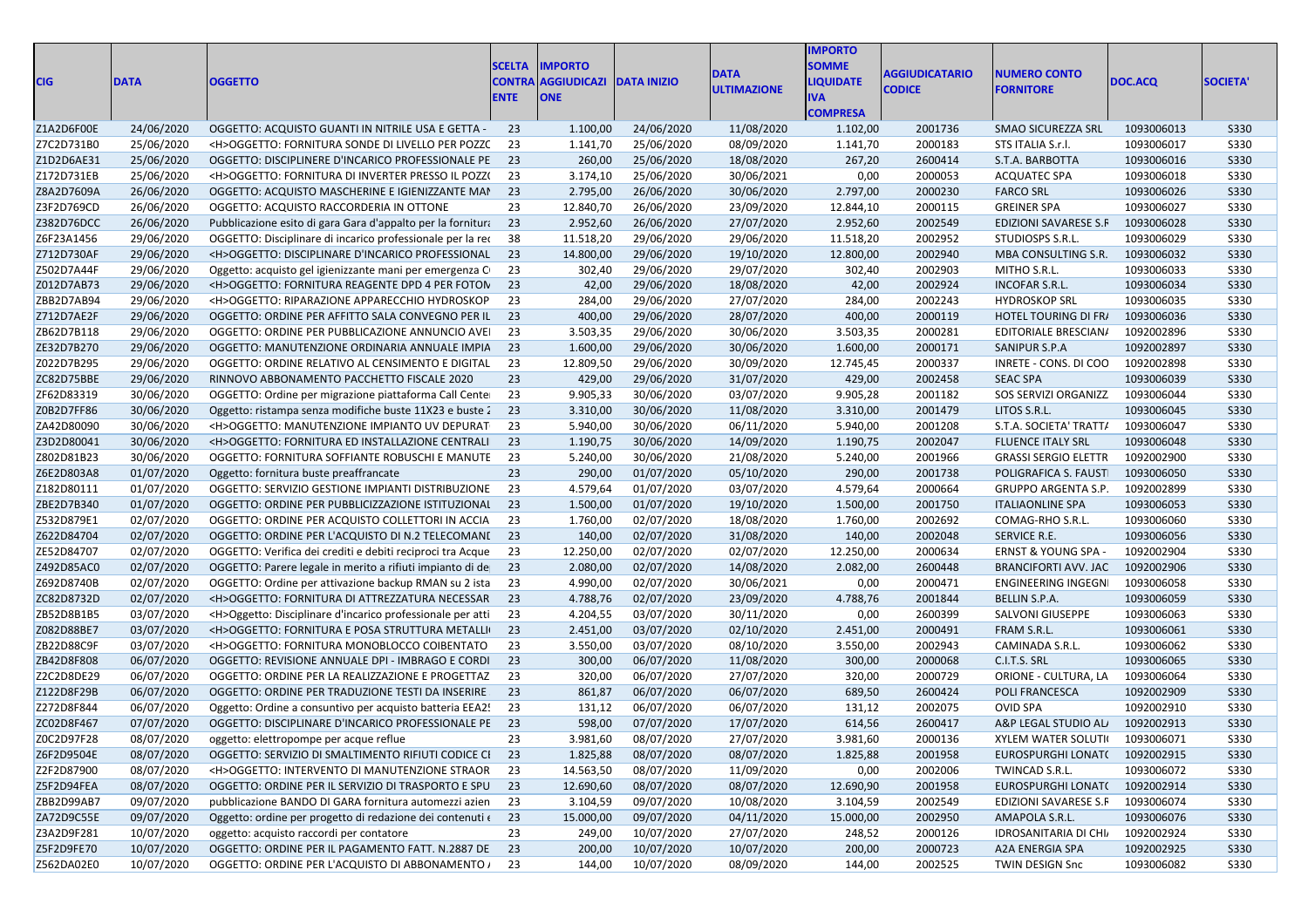| <b>CIG</b> | <b>DATA</b> | <b>OGGETTO</b>                                                  | <b>SCELTA</b><br><b>CONTRA</b><br><b>ENTE</b> | <b>IMPORTO</b><br><b>AGGIUDICAZI</b><br><b>ONE</b> | <b>DATA INIZIO</b> | <b>DATA</b><br><b>ULTIMAZIONE</b> | <b>IMPORTO</b><br><b>SOMME</b><br><b>LIQUIDATE</b><br><b>IVA</b><br><b>COMPRESA</b> | <b>AGGIUDICATARIO</b><br><b>CODICE</b> | <b>NUMERO CONTO</b><br><b>FORNITORE</b> | <b>DOC.ACQ</b> | <b>SOCIETA'</b> |
|------------|-------------|-----------------------------------------------------------------|-----------------------------------------------|----------------------------------------------------|--------------------|-----------------------------------|-------------------------------------------------------------------------------------|----------------------------------------|-----------------------------------------|----------------|-----------------|
| ZF62DA04D2 | 10/07/2020  | OGGETTO: ORDINE PER ACQUISTO INSERZIONE SU "LA VI               | 23                                            | 120,00                                             | 10/07/2020         | 10/07/2020                        | 120,00                                                                              | 2002927                                | FOND.OPERA DIOC.S.FI                    | 1092002927     | S330            |
| 8369211B64 | 10/07/2020  | Oggetto: servizio di disidratazione, trasporto e smaltimen      | 23                                            | 48.123,70                                          | 10/07/2020         | 27/07/2020                        | 48.123,70                                                                           | 2001782                                | <b>FRANCHINI SPA SERVIZ</b>             | 1092002928     | <b>S330</b>     |
| ZEF2D878C9 | 10/07/2020  | <h>OGGETTO: FORNITURA DI ELETTROPOMPE SOMMER</h>                | 23                                            | 6.063,21                                           | 10/07/2020         | 29/09/2020                        | 6.063,21                                                                            | 2000136                                | <b>XYLEM WATER SOLUTI</b>               | 1093006077     | <b>S330</b>     |
| ZBC2D9E96C | 10/07/2020  | Iscrizione al Corso di Formazione: Il Decreto "Semplificazi     | 23                                            | 380,00                                             | 10/07/2020         | 29/07/2020                        | 380,00                                                                              | 2000298                                | MAGGIOLI S.P.A.                         | 1093006079     | S330            |
| Z672DA0098 | 10/07/2020  | OGGETTO: ORDINE PER L'ACQUISTO DI INSERZIONI SU PE              | 23                                            | 500,00                                             | 10/07/2020         | 10/07/2020                        | 500,00                                                                              | 2000875                                | OMNIA EDITORE DI MA                     | 1092002926     | <b>S330</b>     |
| Z8D2DA2B31 | 13/07/2020  | OGGETTO: ORDINE PER ASSISTENZA COMPILAZIONE DELI                | 23                                            | 520,00                                             | 13/07/2020         | 30/06/2021                        | 0,00                                                                                | 2600015                                | PIROLA PENNUTO ZEI                      | 1092002929     | S330            |
| ZE32DA30B9 | 13/07/2020  | OGGETTO: DISCIPLINARE D'INCARICO PROFESSIONALE PE               | 23                                            | 8.372,00                                           | 13/07/2020         | 13/07/2020                        | 8.372,00                                                                            | 2600306                                | CAPILUPI AVV. ELEONC                    | 1092002932     | <b>S330</b>     |
| Z3B2DA3A59 | 13/07/2020  | OGGETTO: ORDINE PER ACQUISTO DELLA FIRMA DIGITAL                | 23                                            | 50,90                                              | 13/07/2020         | 13/07/2020                        | 0,00                                                                                | 2002948                                | ARUBA S.P.A.                            | 1092002933     | S330            |
| ZEE2DA1D23 | 13/07/2020  | Pubblicazione Esito di gara: gara d'appalto impianto di de      | 23                                            | 2.402,60                                           | 13/07/2020         | 31/08/2020                        | 2.402,60                                                                            | 2002549                                | <b>EDIZIONI SAVARESE S.F</b>            | 1093006083     | <b>S330</b>     |
| Z232DA2722 | 13/07/2020  | oggetto: elettropompe per acque reflue                          | 23                                            | 1.234,80                                           | 13/07/2020         | 27/07/2020                        | 1.234,80                                                                            | 2000136                                | <b>XYLEM WATER SOLUTI</b>               | 1093006084     | S330            |
| Z6F2DA2CE9 | 13/07/2020  | Zanzariere da installarsi presso gli uffici siti c/o il magazzi | 23                                            | 129,10                                             | 13/07/2020         | 17/07/2020                        | 129,10                                                                              | 2002922                                | <b>BRICOMAN ITALIA SRL</b>              | 1092002930     | <b>S330</b>     |
| Z932DA2DCA | 13/07/2020  | OGGETTO: ORDINE PER L'ACQUISTO PROGETTO DIDATTIO                | 23                                            | 1.680,00                                           | 13/07/2020         | 13/07/2020                        | 1.680,00                                                                            | 2002949                                | ALTERNTIVA AMBIENTI                     | 1092002931     | S330            |
| ZA92DA59F5 | 14/07/2020  | OGGETTO: FORNITURA DI MOTORIDUTTORI PER INTERVE                 | 38                                            | 2.652,90                                           | 14/07/2020         | 30/07/2020                        | 2.652,90                                                                            | 2000206                                | T.I.M.A.F. SRL                          | 1093006088     | S330            |
| Z1C2DA5C27 | 14/07/2020  | OGGETTO: INTERVENTO DI SOSTITUZIONE PARTI AMMAL                 | 23                                            | 3.500,00                                           | 14/07/2020         | 31/10/2020                        | 3.500,00                                                                            | 2002082                                | CULLIGAN ITALIANA S.                    | 1093006089     | S330            |
| ZC82DA8D74 | 14/07/2020  | OGGETTO: ORDINE PER DEPOSITO NOMINA NUOVA SOCI                  | 23                                            | 197,00                                             | 14/07/2020         | 18/08/2020                        | 197,00                                                                              | 2000121                                | I SUPPORTI BS S.R.L.                    | 1092002938     | S330            |
| ZC92DA8EB4 | 14/07/2020  | OGGETTO: ORDINE CONSUNTIVO SERVIZIO DI SMALTIME                 | 23                                            | 1.754,80                                           | 14/07/2020         | 23/07/2020                        | 1.754,80                                                                            | 2001958                                | EUROSPURGHI LONAT(                      | 1092002939     | S330            |
| Z132DA53D8 | 14/07/2020  | OGGETTO: ORDINE A CONSUNTIVO SOSTITUZIONE DELLE                 | 38                                            | 1.675,00                                           | 14/07/2020         | 23/07/2020                        | 1.675,00                                                                            | 2002902                                | FINCHIUSURE SAS di M                    | 1092002935     | <b>S330</b>     |
| Z372DA8E92 | 14/07/2020  | OGGETTO: ORDINE A CONSUNTIVO SERVIZIO DI TRASPOF                | 23                                            | 14.025,00                                          | 14/07/2020         | 23/07/2020                        | 14.025,00                                                                           | 2001958                                | EUROSPURGHI LONAT(                      | 1092002940     | S330            |
| Z792DA7247 | 14/07/2020  | OGGETTO: INTERVENTO PLATEA IN LOCALITÀ MONTECRO                 | 23                                            | 3.392,50                                           | 14/07/2020         | 11/09/2020                        | 3.392,50                                                                            | 2001984                                | SANCA DI SANCA GIOV                     | 1092002941     | S330            |
| Z112DA5A2B | 14/07/2020  | OGGETTO: INTERVENTO DI RIFACIMENTO PORZIONI DI PI               | 23                                            | 4.670,00                                           | 14/07/2020         | 14/09/2020                        | 4.670,00                                                                            | 2001929                                | A&M ENERGIE SRL                         | 1093006087     | S330            |
| Z642DAAC59 | 15/07/2020  | OGGETTO: DISCIPLINARE D'INCARICO PROFESSIONALE PE               | 23                                            | 7.370,06                                           | 15/07/2020         | 28/07/2020                        | 7.574,15                                                                            | 2600016                                | <b>OSBORNE CLARKE</b>                   | 1092002942     | <b>S330</b>     |
| Z4B2DAA792 | 15/07/2020  | Oggetto: Disciplinare d'incarico per approvvigionamento         | 23                                            | 1.768,00                                           | 15/07/2020         | 10/12/2020                        | 0,00                                                                                | 2600450                                | PINOTTI ING. SERGIO                     | 1093006092     | S330            |
| ZA32DAFA1E | 16/07/2020  | OGGETTO: FORNITURA GIUNTI E FILTRI PER RIPARAZIONI              | 23                                            | 2.466,22                                           | 16/07/2020         | 08/09/2020                        | 2.466,23                                                                            | 2000064                                | BOLDARINO S.P.A.                        | 1093006103     | S330            |
| ZD22DAEB55 | 16/07/2020  | Oggetto: fornitura bermuda Diadora Wonder II                    | 38                                            | 3.111,00                                           | 16/07/2020         | 29/09/2020                        | 3.111,00                                                                            | 2000068                                | C.I.T.S. SRL                            | 1093006096     | S330            |
| ZAC2DAE9EA | 16/07/2020  | OGGETTO: FORNITURA DI GENERATORE/MISURATORE                     | 23                                            | 372,50                                             | 16/07/2020         | 11/08/2020                        | 362,50                                                                              | 2000310                                | SENECA S.r.l.                           | 1093006097     | S330            |
| Z512DAF0C3 | 16/07/2020  | oggetto: FORNITURA RIDUTTORI DI PRESSIONE                       | 23                                            | 12.632,84                                          | 16/07/2020         | 31/07/2020                        | 12.632,84                                                                           | 2000483                                | BERMAD S.R.L.                           | 1093006098     | S330            |
| Z072DA71F2 | 16/07/2020  | <h>OGGETTO: LAVORI DI RISANAMENTO SOLETTA DI CO</h>             | 38                                            | 22.640,00                                          | 16/07/2020         | 28/12/2020                        | 0,00                                                                                | 2002959                                | <b>ERRECI COSTRUZIONI S</b>             | 1093006100     | <b>S330</b>     |
| Z602D9A677 | 16/07/2020  | OGGETTO: ORDINE PER L'ACQUISTO DI N.2 SCARICATORI               | 23                                            | 963,88                                             | 16/07/2020         | 02/10/2020                        | 963,88                                                                              | 2000721                                | ATLAS COPCO ITALIA S.                   | 1093006101     | S330            |
| Z802DB0837 | 16/07/2020  | Oggetto: fornitura coduli per contatori acqua                   | 38                                            | 3.130,00                                           | 16/07/2020         | 31/07/2020                        | 3.130,00                                                                            | 2001372                                | G.T.COMIS SPA                           | 1093006104     | <b>S330</b>     |
| Z1B2DB0A68 | 16/07/2020  | Oggetto: fornitura materiale idraulico                          | 38                                            | 6.349,30                                           | 16/07/2020         | 30/09/2020                        | 0,00                                                                                | 2001982                                | SA.I.T. SPA                             | 1093006105     | S330            |
| Z612DB1E41 | 17/07/2020  | OGGETTO: FORNITURA DI NUOVO VENTILATORE DI RAFF                 | 23                                            | 1.300,00                                           | 17/07/2020         | 06/11/2020                        | 1.300,00                                                                            | 2001208                                | S.T.A. SOCIETA' TRATT/                  | 1093006106     | <b>S330</b>     |
| Z1D2D8761C | 20/07/2020  | OGGETTO: Ordine per progetto qualità commerciale 2020           | 23                                            | 13.700,00                                          | 20/07/2020         | 19/11/2020                        | 13.700,00                                                                           | 2000471                                | <b>ENGINEERING INGEGN</b>               | 1093006110     | S330            |
| ZF32DB9601 | 20/07/2020  | OGGETTO: Ordine uso interno per pagamento fattura rela          | 23                                            | 2.800,00                                           | 20/07/2020         | 20/07/2020                        | 2.800,00                                                                            | 2000757                                | <b>CARROZZERIA TURELLI</b>              | 1092002949     | S330            |
| ZB32DB9C49 | 21/07/2020  | Oggetto: ordine per la consulenza ai fini della valutazione     | 23                                            | 4.250,00                                           | 21/07/2020         | 25/11/2020                        | 4.250,00                                                                            | 2002973                                | <b>ENTERPRISE S.R.L.</b>                | 1093006112     | S330            |
| Z842DBAA17 | 21/07/2020  | OGGETTO: Ordine per la fornitura e posa di una griglia pr       | 23                                            | 38.085,00                                          | 21/07/2020         | 07/12/2020                        | 0,00                                                                                | 2000051                                | A.M.G. IMPIANTI S.R.L.                  | 1093006113     | S330            |
| Z032DBC9FE | 21/07/2020  | fornitura acqua per i dipendenti che lavorano fuori sede        | 23                                            | 348,00                                             | 21/07/2020         | 25/08/2020                        | 348,00                                                                              | 2002192                                | <b>FUSARI SRL</b>                       | 1093006114     | S330            |
| ZDA2D884C6 | 21/07/2020  | OGGETTO: Ordine per fornitura di n. 2 stufe per laborato        | 38                                            | 6.096,40                                           | 21/07/2020         | 25/11/2020                        | 0,00                                                                                | 2000187                                | TECNO-LAB S.R.L.                        | 1093006115     | <b>S330</b>     |
| ZCF2DBE877 | 22/07/2020  | Oggetto: fornitura Bermuda                                      | 38                                            | 175,00                                             | 22/07/2020         | 11/08/2020                        | 175,00                                                                              | 2001959                                | <b>FER 2000 SRL</b>                     | 1093006116     | S330            |
| Z952DBF835 | 22/07/2020  | Oggetto: sostituzione inverter - depuratore Chiari e Palaz 23   |                                               | 7.900,33                                           | 22/07/2020         | 29/09/2020                        | 7.900,33                                                                            | 2000175                                | <b>SCHNEIDER ELECTRICS</b>              | 1093006120     | <b>S330</b>     |
| Z4A2DC16FA | 22/07/2020  | Oggetto: ordine per la progettazione di eventi presentazi 23    |                                               | 7.000,00                                           | 22/07/2020         | 31/07/2020                        | 7.000,00                                                                            | 2002975                                | CHIAPPE REVELLO ASS( 1093006122         |                | S330            |
| ZD32DC3023 | 23/07/2020  | Spese di preventivazione connessione fotovoltaico depura        | - 23                                          | 100,00                                             | 23/07/2020         | 10/09/2020                        | 100,00                                                                              | 2000297                                | E-DISTRIBUZIONE S.P.A                   | 1093006123     | S330            |
| ZE62DCC65E | 27/07/2020  | OGGETTO: Ordine per fornitura nuovo Hardware e servizi          | 23                                            | 17.460,00                                          | 27/07/2020         | 25/11/2020                        | 0,00                                                                                | 2001978                                | PERSONAL DATA SRL                       | 1093006127     | S330            |
| Z592DDA721 | 27/07/2020  | OGGETTO: ACQUISTO GIACCHE A/V PER OPERATORI                     | 23                                            | 5.868,00                                           | 27/07/2020         | 29/09/2020                        | 5.868,00                                                                            | 2000063                                | <b>BISICUR S.R.L.</b>                   | 1093006128     | S330            |
| ZCC2DCCA25 | 27/07/2020  | OGGETTO: ORDINE PER INSERZIONE SU " LA VOCE DEL P(              | 23                                            | 300,00                                             | 27/07/2020         | 27/07/2020                        | 300,00                                                                              | 2002927                                | FOND.OPERA DIOC.S.FI                    | 1092002953     | S330            |
| Z662DCCB16 | 27/07/2020  | OGGETTO: ORDINE PER PUBBLICAZIONE INSERZIONE SU I               | 23                                            | 3.006,70                                           | 27/07/2020         | 27/07/2020                        | 3.006,70                                                                            | 2000161                                | PUBLIADIGE S.R.L.                       | 1092002954     | S330            |
| Z192DCDD8D | 28/07/2020  | OGGETTO: SERVIZIO DI CONSULENZA ADVISORY MDM                    | 23                                            | 1.500,00                                           | 28/07/2020         | 26/11/2020                        | 1.500,00                                                                            | 2002867                                | <b>CLEVER CONSULTING S</b>              | 1093006132     | <b>S330</b>     |
| ZEC2DAFA2F | 28/07/2020  | Oggetto: fornitura coduli per contatori                         | 38                                            | 4.480,00                                           | 28/07/2020         | 06/10/2020                        | 4.480,00                                                                            | 2000064                                | BOLDARINO S.P.A.                        | 1093006134     | S330            |
| Z5A2DD5219 | 29/07/2020  | OGGETTO: Fornitura n. 5 registratori e n. 5 sonde di cond       | 23                                            | 17.560,00                                          | 29/07/2020         | 10/12/2020                        | 0,00                                                                                | 2000739                                | <b>B.M. TECNOLOGIE INDI</b>             | 1093006141     | <b>S330</b>     |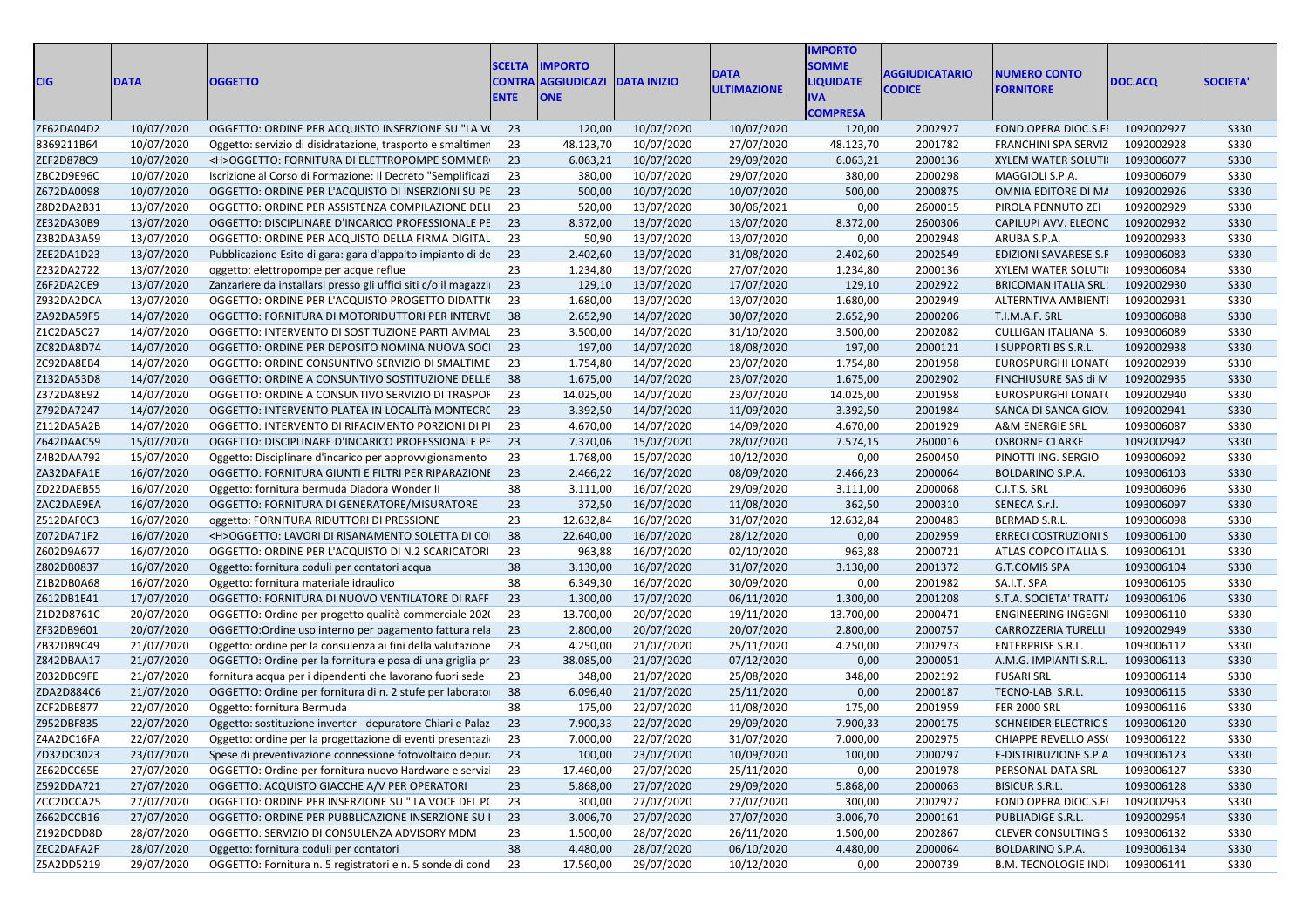| CIG        | <b>DATA</b> | <b>OGGETTO</b>                                                | <b>SCELTA</b><br><b>ENTE</b> | <b>IMPORTO</b><br><b>CONTRA AGGIUDICAZI DATA INIZIO</b><br><b>ONE</b> |                   | <b>)ATA</b><br><b>ULTIMAZIONE</b> | <b>MPORTO</b><br><b>SOMME</b><br><b>JOUIDATE</b><br><b>COMPRESA</b> | <b>GGIUDICATARIO</b><br>CODICE | <b>UMERO CONTO</b><br><b>FORNITORE</b> | DOC.ACQ    | <b>SOCIETA</b> |
|------------|-------------|---------------------------------------------------------------|------------------------------|-----------------------------------------------------------------------|-------------------|-----------------------------------|---------------------------------------------------------------------|--------------------------------|----------------------------------------|------------|----------------|
| ZB52DD2408 | 29/07/2020  | OGGETTO: ORDINE PER LA FORNITURA DI UN GENERATO 23            |                              | 2.080,00                                                              | 29/07/2020        | 30/09/2020                        | 2.080,00                                                            | 2000711                        | <b>MOTOR VERDE</b>                     | 1093006135 | S330           |
| Z702DD2BE8 | 29/07/2020  | OGGETTO: ORDINE PER L'ACQUISTO DI UNA SALDATRICE              | - 23                         | 1.430,00                                                              | 29/07/2020        | 03/09/2020                        | 1.430,00                                                            | 2001112                        | <b>FINESCHI ANDREA</b>                 | 1093006138 | <b>S330</b>    |
| Z502DD34EE | 29/07/2020  | <h>OGGETTO: CANONE ANNUALE LICENZA D'USO N. 475 23</h>        |                              | 360,00                                                                | 29/07/2020        | 08/09/2020                        | 360,00                                                              | 2002194                        | <b>ITALSOFT GROUP S.R.I</b>            | 1093006139 | <b>S330</b>    |
| ZF82DD40E0 | 29/07/2020  | <h>OGGETTO: LAVORI SU RETI ESEGUITI IN GARDONE RI'</h>        | 23                           | 24.537,64                                                             | 29/07/2020        | 03/09/2020                        | 24.537,64                                                           | 2000408                        | CO.RO.MET. S.R.L                       | 1092002960 | S330           |
| ZBF2DD6675 | 30/07/2020  | OGGETTO: ORDINE PER ACQUISTO DI UNA POMPA GRUN                | 23                           | 3.559,00                                                              | 30/07/2020        | 14/09/2020                        | 3.559,00                                                            | 2000220                        | ACQUA SISTEM DI VAS.                   | 1093006142 | S330           |
| Z472DD3477 | 30/07/2020  | OGGETTO: ORDINE PER LA FORNITURA DI PRODUTTORE I              | 23                           | 10.393,00                                                             | 30/07/2020        | 11/08/2020                        | 10.393,00                                                           | 2000171                        | SANIPUR S.P.A                          | 1093006143 | <b>S330</b>    |
| Z8F2DD79E0 | 30/07/2020  | oggetto: acquisto valvola automatica di livello               | 23                           | 2.427,00                                                              | 30/07/2020        | 30/06/2021                        | 0,00                                                                | 2000131                        | <b>INTEK ITALIANA S.R.L.</b>           | 1093006144 | <b>S330</b>    |
| ZE12DD5330 | 30/07/2020  | OGGETTO: ORDINE PER ACQUISTO DI FREEZER PER STOCI             | - 23                         | 400,00                                                                | 30/07/2020        | 31/12/2020                        | 0,00                                                                | 2002698                        | BF SERVICE DI FERRARI                  | 1093006145 | <b>S330</b>    |
| ZF12DD6635 | 30/07/2020  | <h>OGGETTO: INTERVENTI DI MANUTENZIONI RETI PRES 23</h>       |                              | 4.642,88                                                              | 30/07/2020        | 11/08/2020                        | 4.642,88                                                            | 2001753                        | <b>GARDA GESTIONI SRL</b>              | 1092002961 | S330           |
| 1849389414 | 31/07/2020  | OGGETTO: incarico di collaborazione alla progettazione p      | - 23                         | 11.440,00                                                             | 31/07/2020        | 30/06/2021                        | 0,00                                                                | 2600003                        | BETTONI ING. CARLO                     | 1093006147 | <b>S330</b>    |
| 8381315FEC | 31/07/2020  | Oggetto: ordine per la fornitura di n. 3 elettropompe a se 06 |                              | 84.650,49                                                             | 31/07/2020        | 21/12/2020                        | 30.217,96                                                           | 2000136                        | <b>XYLEM WATER SOLUTI</b>              | 1093006148 | <b>S330</b>    |
| 8390518A7C | 31/07/2020  | OGGETTO: Ordine per attivazione NET@2A                        | 23                           | 457.880,00                                                            | 31/07/2020        | 25/09/2020                        | 131.694,00                                                          | 2000471                        | ENGINEERING INGEGN                     | 1093006149 | <b>S330</b>    |
| 8390500BA1 | 31/07/2020  | OGGETTO: Ordine per attivazione Net@Dive                      | 23                           | 79.550,00                                                             | 31/07/2020        | 23/12/2020                        | 19.350,00                                                           | 2000471                        | ENGINEERING INGEGN                     | 1093006150 | <b>S330</b>    |
| Z072DDB25D | 31/07/2020  | Oggetto: fornitura trasmettitori di livello                   | 23                           | 5.244,00                                                              | 31/07/2020        | 30/11/2020                        | 5.244,00                                                            | 2000739                        | <b>B.M. TECNOLOGIE INDI</b>            | 1093006152 | <b>S330</b>    |
| Z602DD6658 | 31/07/2020  | OGGETTO: FORNITURA MATERIALE ELETTRICO, COME DA               | 23                           | 14.083,23                                                             | 31/07/2020        | 05/08/2020                        | 14.083,23                                                           | 2000854                        | MEB ELETTROFORNITU                     | 1092002962 | <b>S330</b>    |
| Z0B2DDB46C | 31/07/2020  | Oggetto: trasduttori di pression ed inverte                   | 38                           | 14.889,52                                                             | 31/07/2020        | 23/09/2020                        | 14.889,51                                                           | 2002981                        | <b>VIKING AUTOMATION</b>               | 1093006153 | <b>S330</b>    |
| ZE52DDAC82 | 31/07/2020  | OGGETTO: SERVIZIO DI TRASPORTO CESTE, SMALTIMENT              | 23                           | 5.284,96                                                              | 31/07/2020        | 31/07/2020                        | 5.284,96                                                            | 2001989                        | SPECIALRIFIUTI SRL                     | 1092002963 | S330           |
| ZD02DD4DAC | 31/07/2020  | OGGETTO: ORDINE PER ATTIVITA' SPECIALISTICA PERSON            | - 23                         | 5.200,00                                                              | 31/07/2020        | 30/11/2020                        | 0,00                                                                | 2002967                        | FILIPPETTI S.P.A.                      | 1093006155 | <b>S330</b>    |
| Z962DDD9E3 | 31/07/2020  | <h>IL PRESENTE ANNULLA E SOSTITUISCE L'ORDINE DI P/ 23</h>    |                              | 450,00                                                                | 31/07/2020        | 05/10/2020                        | 450,00                                                              | 2002595                        | THE MATHWORKS SRL                      | 1093006156 | S330           |
| Z132DDC935 | 31/07/2020  | <h>OGGETTO: FORNITURA VENTILATORE PER RICAMBIO</h>            | -38                          | 5.510,00                                                              | 31/07/2020        | 31/08/2020                        | 5.510,00                                                            | 2000749                        | <b>ASPIRAZIONE BRESCIAI</b>            | 1093006157 | <b>S330</b>    |
| Z012DDC360 | 31/07/2020  | <h>OGGETTO: FORNITURA ED INSTALLAZIONE CLIMATIZ</h>           | 23                           | 2.680,00                                                              | 31/07/2020        | 03/09/2020                        | 2.680,00                                                            | 2001961                        | <b>FESTA GESTIONI SRL</b>              | 1092002965 | <b>S330</b>    |
| ZA02DE137D | 03/08/2020  | OGGETTO: ACQUISTO MASCHERE PIENOFACCIALE PER EP 23            |                              | 234,00                                                                | 03/08/2020        | 11/08/2020                        | 234,00                                                              | 2000230                        | <b>FARCO SRL</b>                       | 1093006158 | S330           |
| ZED2DE13A7 | 03/08/2020  | OGGETTO. ORDINE PER MONEY BOX PER CREAZIONE NU                | 23                           | 98,36                                                                 | 03/08/2020        | 18/08/2020                        | 98,36                                                               | 2002941                        | CRIBIS D&B S.R.L                       | 1092002964 | <b>S330</b>    |
| ZF42DE148F | 03/08/2020  | OGGETTO: ORDINE PER L'ACQUISO DI N.10 CONFEZIONI I            | - 23                         | 670,00                                                                | 03/08/2020        | 23/09/2020                        | 670,00                                                              | 2000187                        | TECNO-LAB S.R.I                        | 1093006159 | <b>S330</b>    |
| Z0A2DE1342 | 03/08/2020  | OGGETTO: ORDINE PER L'ACQUISTO DI STRUMENTI DA LISTE          |                              | 2.115,72                                                              | 03/08/2020        | 12/10/2020                        | 2.115,72                                                            | 2001664                        | <b>VETROTECNICA SRI</b>                | 1093006160 | S330           |
| Z772DDC9B0 | 03/08/2020  | <h>OGGETTO: FORNITURA PALI DI SOSTEGNO TUBO IN P 23</h>       |                              | 15.480,00                                                             | 03/08/2020        | 04/11/2020                        | 0,00                                                                | 2001929                        | A&M ENERGIE SRI                        | 1093006161 | <b>S330</b>    |
| Z7C2DDCA0E | 03/08/2020  | <h>OGGETTO: FORNITURA DI REATTIVI PER IMPIANTO D</h>          | - 23                         | 1.758,00                                                              | 03/08/2020        | 18/08/2020                        | 1.758,00                                                            | 2000269                        | SNF ITALIA S.R.L.                      | 1093006162 | <b>S330</b>    |
| ZE32DE17D2 | 03/08/2020  | Oggetto: Raccordo Victaulic completo di prestazione Racc      | - 23                         | 60,00                                                                 | 03/08/2020        | 18/08/2020                        | 60,00                                                               | 2002659                        | CHEMSERVICE S.R.L                      | 1092002966 | <b>S330</b>    |
| ZAC2DE15BE | 03/08/2020  | Oggetto: ordine per l'esecuzione delle attività di: 1. Realiz | - 23                         | 11.760,00                                                             | 03/08/2020        | 31/08/2020                        | 11.760,00                                                           | 2000729                        | ORIONE - CULTURA, LA                   | 1093006165 | S330           |
| Z8C2DE20BA | 03/08/2020  | OGGETTO: Fornitura ed installazione sistemi interfonici p     | - 38                         | 3.400,00                                                              | 03/08/2020        | 16/11/2020                        | 3.400,00                                                            | 2001863                        | ITCORE S.P.A.                          | 1093006166 | <b>S330</b>    |
| Z652DE55F2 | 04/08/2020  | Oggetto: lavori di spostamento contatore a Sulzano e Pal 23   |                              | 450,42                                                                | 04/08/2020        | 11/08/2020                        | 450,42                                                              | 2002101                        | <b>EDISON ENERGIA SPA</b>              | 1092002967 | <b>S330</b>    |
| ZC12DE4F5E | 04/08/2020  | OGGETTO: Fornitura ed installazione Fortigate VM per se 23    |                              | 4.650,00                                                              | 04/08/2020        | 17/11/2020                        | 4.650,00                                                            | 2001863                        | ITCORE S.P.A.                          | 1093006168 | S330           |
| ZC52DE516D | 04/08/2020  | OGGETTO: Ordine per rinnovo Forticlient Security Fabric. 23   |                              | 3.500,00                                                              | 04/08/2020        | 25/11/2020                        | 3.500,00                                                            | 2001863                        | ITCORE S.P.A.                          | 1093006169 | S330           |
| ZBC2DE2AB9 | 04/08/2020  | oggetto: fornitura raccorderia in ghisa                       | 38                           | 2.126,50                                                              | 04/08/2020        | 09/09/2020                        | 2.124,30                                                            | 2000124                        | IDRAS S.P.A.                           | 1093006170 | <b>S330</b>    |
| ZF02DE5A13 | 04/08/2020  | OGGETTO: ordine per pagamento fattura inerente all'acq 23     |                              | 240,00                                                                | 04/08/2020        | 19/08/2020                        | 240,00                                                              | 2000450                        | TIM SPA                                | 1092002968 | <b>S330</b>    |
| Z5B2DE9EBF | 05/08/2020  | FORNITURA PROTEZIONI 4-20 m/                                  | 23                           | 2.940,00                                                              | 05/08/2020        | 18/08/2020                        | 2.940,00                                                            | 2000498                        | LACROIX SOFREL SRL                     | 1092002970 | <b>S330</b>    |
| Z4C2DEB52D | 06/08/2020  | Oggetto: ordine per il servizio di smaltimento membrane       | 23                           | 1.230,00                                                              | 06/08/2020        | 19/08/2020                        | 1.230,00                                                            | 2002229                        | W-JAM S.R.L                            | 1093006176 | <b>S330</b>    |
| Z0B2DEE363 | 06/08/2020  | OGGETTO: ORDINE PER ACQUISTO BANNER PUBBLICITAR               | - 23                         | 1.000,00                                                              | 06/08/2020        | 29/09/2020                        | 1.000,00                                                            | 2000239                        | POST S.R.L.                            | 1093006180 | S330           |
| ZA52DEDED0 | 07/08/2020  | Oggetto: disalimentazione MT Pozzo Fornace Rovato             | 23                           | 363,00                                                                | 07/08/2020        | 18/08/2020                        | 363,00                                                              | 2000297                        | E-DISTRIBUZIONE S.P.A                  | 1093006181 | <b>S330</b>    |
| Z452DEF20A | 07/08/2020  | OGGETTO: FORNITURA DI N.RO 2 FLEXITRECE ASTA FLESS 23         |                              | 2.500,00                                                              | 07/08/2020        | 17/09/2020                        | 2.500,00                                                            | 2000332                        | VIVAX S.R.L.                           | 1093006182 | S330           |
| ZCC2DEF9FE | 07/08/2020  | OGGETTO: FORNITURA DI N.RO 2 DATA LOGGER (N1 1S4. 23          |                              | 2.389,00                                                              | 07/08/2020        | 31/08/2020                        | 2.389,00                                                            | 2000498                        | LACROIX SOFREL SRL                     | 1093006183 | S330           |
| Z992DEFBEF | 07/08/2020  | OGGETTO: PROGETTAZIONE GRAFICA STAMPA COMUNI(23               |                              | 1.250,00                                                              | 07/08/2020        | 31/08/2020                        | 1.250,00                                                            | 2000729                        | ORIONE - CULTURA, LA 1093006184        |            | S330           |
| Z5D2DF0446 | 07/08/2020  | OGGETTO: FORNITURA ETICHETTE A NASTRO PLASTIFICA 23           |                              | 240,00                                                                | 07/08/2020        | 31/12/2020                        | 0,00                                                                | 2000147                        | LODA S.R.L.                            | 1093006185 | S330           |
| ZA72DEA290 | 07/08/2020  | Oggetto: ordine per rinnovo omologazione cisterna gasol 38    |                              | 150,00                                                                | 07/08/2020        | 30/11/2020                        | 150,00                                                              | 2000973                        | RIGHETTO SERBATOI SI 1093006186        |            | S330           |
| Z7C2DF1B56 | 07/08/2020  | OGGETTO: Ordine per fornitura sonde ad ultrasuoni per c 23    |                              |                                                                       | 07/08/2020        | 01/09/2020                        | 1.144,57                                                            | 2000214                        | ENDRESS + HAUSER IT/ 1093006187        |            | S330           |
|            | 07/08/2020  |                                                               |                              | 1.144,58                                                              | 07/08/2020        | 18/12/2020                        | 1.260,00                                                            |                                | SINTEX SRL                             | 1093006188 | S330           |
| Z872DF1C57 |             | OGGETTO: Ordine per valutazione del rischio legionellosi 23   |                              | 1.260,00                                                              |                   |                                   |                                                                     | 2000224                        |                                        |            |                |
| ZED2DF1D5C | 07/08/2020  | OGGETTO: ACQUISTO RIDUTTORE DI PRESSIONE PER IMF 23           |                              | 1.309,00                                                              | 07/08/2020        | 18/08/2020                        | 1.309,00                                                            | 2000483                        | BERMAD S.R.L.                          | 1092002977 | S330           |
| ZC12DF2712 | 10/08/2020  | Oggetto: fornitura raccordi in ottone per contatori acqua 23  |                              |                                                                       | 406,11 10/08/2020 | 31/10/2020                        | 182,20                                                              | 2001773                        | <b>ITALTHERMO SRL</b>                  | 1093006190 | S330           |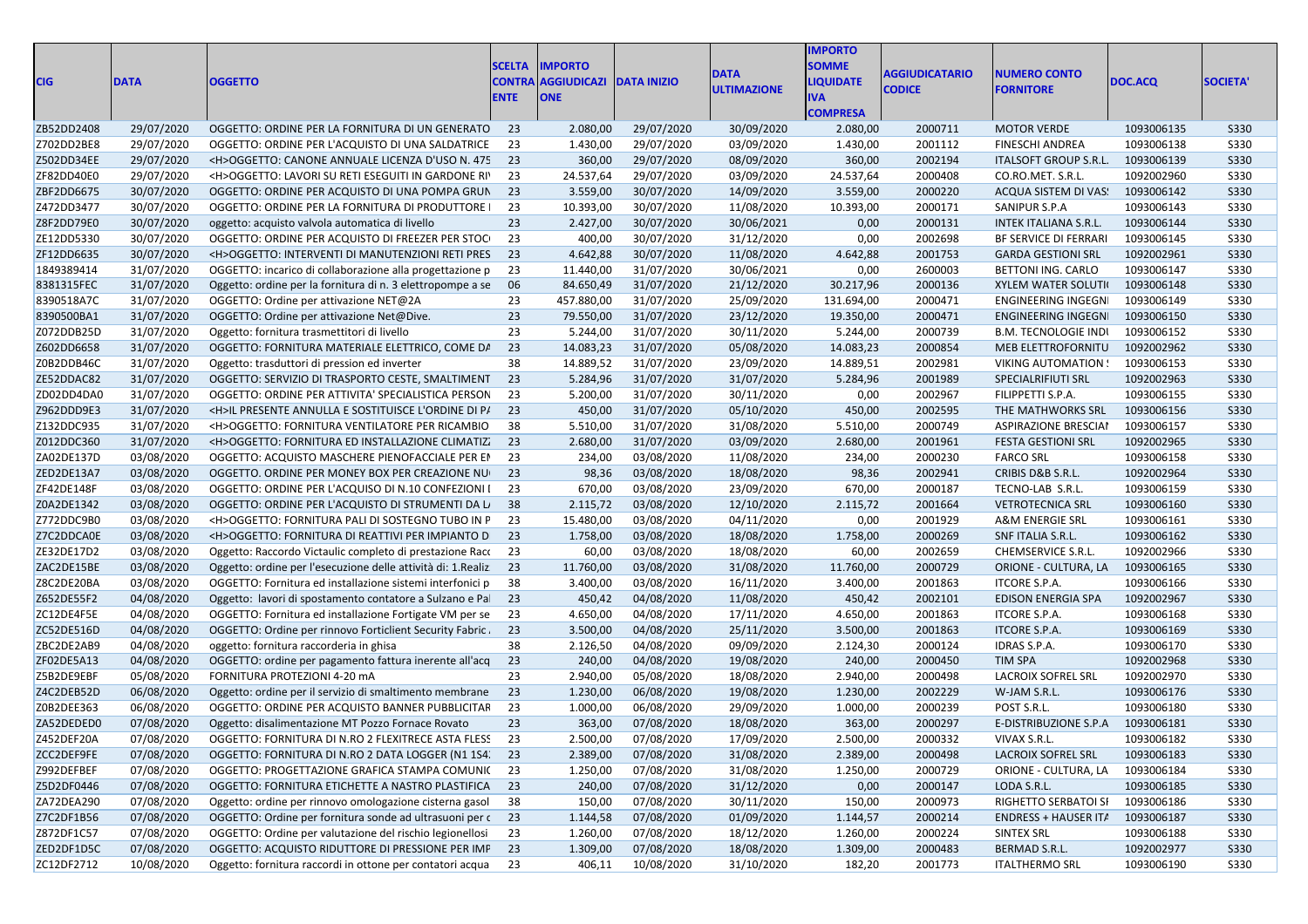| <b>CIG</b> | <b>DATA</b> | <b>OGGETTO</b>                                                | <b>SCELTA</b><br><b>ENTE</b> | <b>IMPORTO</b><br><b>CONTRA AGGIUDICAZI DATA INIZIO</b><br><b>ONE</b> |                   | <b>DATA</b><br><b>JLTIMAZIONE</b> | <b>MPORTO</b><br><b>OMME</b><br><b>IQUIDATE</b> | <b><i><u>AGGIUDICATARIO</u></i></b><br><b>CODICE</b> | <b>IUMERO CONTO</b><br><b>FORNITORE</b> | DOC.ACQ    | <b>SOCIETA'</b> |
|------------|-------------|---------------------------------------------------------------|------------------------------|-----------------------------------------------------------------------|-------------------|-----------------------------------|-------------------------------------------------|------------------------------------------------------|-----------------------------------------|------------|-----------------|
|            |             |                                                               |                              |                                                                       |                   |                                   | <b>COMPRESA</b>                                 |                                                      |                                         |            |                 |
| Z0A2DF29B6 | 10/08/2020  | <h>OGGETTO: FORNITURA IDROVALVOLA REGOLAZIONE 23</h>          |                              | 1.155,96                                                              | 10/08/2020        | 10/09/2020                        | 1.155,96                                        | 2000141                                              | T.I.S. SERVICE SPA                      | 1093006191 | S330            |
| Z7B2DF3299 | 10/08/2020  | OGGETTO: Ordine per la personalizzazione software Rio \ 23    |                              | 3.840,00                                                              | 10/08/2020        | 30/11/2020                        | 0,00                                            | 2001598                                              | <b>INAZ SRL</b>                         | 1093006192 | <b>S330</b>     |
| Z3B2DF3DC8 | 10/08/2020  | OGGETTO: CONTROLLO E SISTEMAZIONE IMP. ELETTRICC 23           |                              | 23.402,50                                                             | 10/08/2020        | 24/08/2020                        | 22.000,00                                       | 2002854                                              | <b>CONSORZIO CAMPIONI</b>               | 1092002978 | <b>S330</b>     |
| ZAF2DF147E | 10/08/2020  | <h>OGGETTO: RIFACIMENTO COLLETTORE MANDATA SC 23</h>          |                              | 1.870,00                                                              | 10/08/2020        | 31/08/2020                        | 1.870,00                                        | 2002336                                              | ASPEL S.R.L.                            | 1092002979 | <b>S330</b>     |
| ZA52DF5573 | 11/08/2020  | OGGETTO: Fornitura licenze Microsoft                          | -38                          | 32.000,00                                                             | 11/08/2020        | 24/09/2020                        | 32.000,00                                       | 2002967                                              | FILIPPETTI S.P.A.                       | 1093006194 | <b>S330</b>     |
| ZD72DF7E61 | 12/08/2020  | <h>OGGETTO: FORNITURA PRESSOSTATO DANFOSS PER</h>             | 23                           | 225,00                                                                | 12/08/2020        | 23/09/2020                        | 225,00                                          | 2000053                                              | <b>ACQUATEC SPA</b>                     | 1093006196 | <b>S330</b>     |
| ZC82DF8810 | 12/08/2020  | OGGETTO: Ordine per canone manutenzione software TC 23        |                              | 975,00                                                                | 12/08/2020        | 20/10/2020                        | 975,00                                          | 2200008                                              | <b>QUEST SOFTWARE INT</b>               | 1093006200 | <b>S330</b>     |
| Z412DF7E26 | 12/08/2020  | Oggetto: ordine per risanamento tratto fognario in comu       | 23                           | 2.500,00                                                              | 12/08/2020        | 31/08/2020                        | 2.500,00                                        | 2002044                                              | SERVIZI ECOLOGICI DI F                  | 1092002985 | <b>S330</b>     |
| Z7E2DF88B5 | 12/08/2020  | OGGETTO: Ordine per fornitura badge a radiofrequenza. 23      |                              | 150,00                                                                | 12/08/2020        | 14/09/2020                        | 150,00                                          | 2001598                                              | <b>INAZ SRL</b>                         | 1093006198 | <b>S330</b>     |
| Z5C2DF885E | 12/08/2020  | OGGETTO: Ordine per personalizzazione software HE.PRE 23      |                              | 2.304,00                                                              | 12/08/2020        | 30/06/2021                        | 0,00                                            | 2001598                                              | <b>INAZ SRL</b>                         | 1093006199 | S330            |
| ZA92DFACCF | 13/08/2020  | OGGETTO: RINNOVO ABBONAMENTO ANNUALE ITALPOS 23               |                              | 330,00                                                                | 13/08/2020        | 10/09/2020                        | 330,00                                          | 2002218                                              | LEICA GEOSYSTEMS SP.                    | 1093006205 | S330            |
| ZOF2DF3FA6 | 13/08/2020  | <h>OGGETTO: DISCIPLINARE D'INCARICO PROFESSIONAL 38</h>       |                              | 832,00                                                                | 13/08/2020        | 30/06/2021                        | 0,00                                            | 2001999                                              | ZANARDI INGEGNERIA                      | 1093006206 | <b>S330</b>     |
| Z2C2DFC9DE | 14/08/2020  | OGGETTO: Ordine per la pubblicazione di inserzione su Cl 23   |                              | 502,58                                                                | 14/08/2020        | 21/08/2020                        | 502,58                                          | 2001067                                              | PUBLI (IN) SRL SOC.                     | 1092002986 | <b>S330</b>     |
| Z852DFE6C2 | 17/08/2020  | Oggetto: fornitura rotella metrica                            | -23                          | 64,52                                                                 | 17/08/2020        | 05/10/2020                        | 64,52                                           | 2000354                                              | FERRAMENTA VANOLI                       | 1093006207 | <b>S330</b>     |
| Z902DFFE50 | 17/08/2020  | Oggetto: mascherine chirurgiche                               | 38                           | 1.500,00                                                              | 17/08/2020        | 31/08/2020                        | 1.500,00                                        | 2002995                                              | <b>SPAS SRL</b>                         | 1093006209 | <b>S330</b>     |
| ZF72DE6D90 | 17/08/2020  | OGGETTO: FORNITURA DI SCHEDE E SONDE PER PERIFER              |                              | 15.238,20                                                             | 17/08/2020        | 23/09/2020                        | 15.238,20                                       | 2002134                                              | I.D. & A. SRL                           | 1093006210 | <b>S330</b>     |
| ZE12E0318F | 19/08/2020  | Pubblicazione BANDO DI GARA Servizio di Pubblicità Lega 23    |                              | 3.233,86                                                              | 19/08/2020        | 02/10/2020                        | 3.233,86                                        | 2002549                                              | EDIZIONI SAVARESE S.F                   | 1093006211 | <b>S330</b>     |
| Z9E2DF7FAF | 19/08/2020  | <h>OGGETTO: DISCIPLINARE D'INCARICO PROFESSIONAL</h>          | - 38                         | 759,20                                                                | 19/08/2020        | 30/06/2021                        | 0,00                                            | 2600387                                              | ING. ROSSI ANNA                         | 1093006212 | <b>S330</b>     |
| ZB42E0613D | 20/08/2020  | OGGETTO: INTERVENTO STRAORDINARIO E URGENTE DI 23             |                              | 500,00                                                                | 20/08/2020        | 31/08/2020                        | 500,00                                          | 2001208                                              | S.T.A. SOCIETA' TRATT/                  | 1092002989 | S330            |
| Z112E0616D | 20/08/2020  | OGGETTO: SERVIZIO DI TRASPORTO E SPURGO DEPURATI 23           |                              | 15.820,20                                                             | 20/08/2020        | 25/08/2020                        | 15.820,20                                       | 2001958                                              | EUROSPURGHI LONAT(                      | 1092002990 | <b>S330</b>     |
| ZA82E0719D | 21/08/2020  | <h>OGGETTO: ORDINE PER INTERVENTO STRAORDINARI 23</h>         |                              | 1.100,00                                                              | 21/08/2020        | 30/06/2021                        | 0,00                                            | 2400010                                              | <b>COGEME NUOVE ENER</b>                | 1093006216 | <b>S330</b>     |
| Z4F2E06D30 | 21/08/2020  | <h>OGGETTO: DISCIPLINARE D'INCARICO PROFESSIONAL 38</h>       |                              | 780,00                                                                | 21/08/2020        | 31/12/2020                        | 0,00                                            | 2600263                                              | VENTURINI IVANA ARC                     | 1093006217 | <b>S330</b>     |
| Z312DDD632 | 24/08/2020  | OGGETTO: ORDINE PER LAVORI DI SOSTITUZIONE DELLE / 23         |                              | 17.885,00                                                             | 24/08/2020        | 31/12/2020                        | 17.885,00                                       | 2001238                                              | <b>IEI SRL</b>                          | 1093006220 | <b>S330</b>     |
| Z182D9AD88 | 24/08/2020  | OGGETTO: ORDINE PER LA FORNITURA DI UN COMPRESS 23            |                              | 8.800,00                                                              | 24/08/2020        | 02/10/2020                        | 7.010,19                                        | 2000721                                              | ATLAS COPCO ITALIA S.                   | 1093006222 | <b>S330</b>     |
| ZA12E0B16B | 24/08/2020  | OGGETTO: ORDINE PER INSERZIONE SU PERIODICO "IL PL 23         |                              | 500,00                                                                | 24/08/2020        | 24/08/2020                        | 500,00                                          | 2000875                                              | OMNIA EDITORE DI MA                     | 1092002992 | S330            |
| ZCB2E0948A | 24/08/2020  | fornitura acqua per i dipendenti che lavorano fuori sede      | - 23                         | 210,88                                                                | 24/08/2020        | 31/10/2020                        | 210,86                                          | 2002192                                              | <b>FUSARI SRL</b>                       | 1093006219 | <b>S330</b>     |
| Z682E0F565 | 26/08/2020  | OGGETTO: ORDINE PER INSERZIONE SU "LA VOCE DEL PC 23          |                              | 120,00                                                                | 26/08/2020        | 26/08/2020                        | 120,00                                          | 2002927                                              | FOND.OPERA DIOC.S.FI                    | 1092002994 | <b>S330</b>     |
| Z8A2E0FE8F | 26/08/2020  | OGGETTO: ORDINE PER L'ACQUISTO DI N.2 VALVOLE SFIC 23         |                              | 890,00                                                                | 26/08/2020        | 02/11/2020                        | 890,00                                          | 2002984                                              | PR RAIMONDI VALVES                      | 1093006226 | <b>S330</b>     |
| ZF12E0F415 | 26/08/2020  | OGGETTO: ORDINE PER TRADUZIONE TESTI DA INSERIRE 23           |                              | 350,00                                                                | 26/08/2020        | 01/12/2020                        | 0,00                                            | 2600424                                              | POLI FRANCESCA                          | 1093006225 | S330            |
| Z622E13578 | 27/08/2020  | OGGETTO: ORDINE PER FORNITURA DI ACCESSORI BLACK 23           |                              | 561,92                                                                | 27/08/2020        | 12/10/2020                        | 0,00                                            | 2002578                                              | <b>LAZZARONI SRL</b>                    | 1093006228 | <b>S330</b>     |
| Z152E14CD6 | 27/08/2020  | OGGETTO: ORDINE PER L'ACQUISTO DI N.3 BATTERIE SOI 23         |                              | 360,00                                                                | 27/08/2020        | 23/09/2020                        | 360,00                                          | 2000498                                              | <b>LACROIX SOFREL SRL</b>               | 1093006229 | S330            |
| Z452E14FF8 | 27/08/2020  | OGGETTO: ORDINE PER LA FORNITURA DI SONDA PH E S(23           |                              | 835,62                                                                | 27/08/2020        | 30/09/2020                        | 835,62                                          | 2000214                                              | <b>ENDRESS + HAUSER IT/</b>             | 1093006230 | <b>S330</b>     |
| ZAD2E16428 | 28/08/2020  | OGGETTO: ORDINE PER L'ACQUISTO DI SONDA PORTATIL 23           |                              | 2.057,60                                                              | 28/08/2020        | 23/09/2020                        | 2.057,60                                        | 2000087                                              | <b>HACH LANGE SRL</b>                   | 1093006231 | <b>S330</b>     |
| ZDD2E17213 | 28/08/2020  | OGGETTO: ORDINE PER ACQUISTO DI N.2 POMPE SOMM 23             |                              | 4.510,80                                                              | 28/08/2020        | 05/10/2020                        | 4.510,80                                        | 2000136                                              | <b>XYLEM WATER SOLUTI</b>               | 1093006232 | <b>S330</b>     |
| Z432E19CE3 | 31/08/2020  | <h>OGGETTO: SMONTAGGIO CARROPONTE PRESSO CAN 38</h>           |                              | 1.650,00                                                              | 31/08/2020        | 05/10/2020                        | 1.650,00                                        | 2002011                                              | AVIGO CARPENTERIA S                     | 1093006233 | S330            |
| Z852E19C0C | 31/08/2020  | <h>OGGETTO: FORNITURA SONDA AD ULTRASUONI PER</h>             | - 23                         | 267,50                                                                | 31/08/2020        | 02/10/2020                        | 267,50                                          | 2002985                                              | SGM LEKTRA S.R.L                        | 1093006234 | S330            |
| Z652E1C763 | 31/08/2020  | OGGETTO: INTERVENTI DI MANUT. STRAORDINARIA DEPI 23           |                              | 2.450,00                                                              | 31/08/2020        | 06/11/2020                        | 2.450,00                                        | 2001208                                              | S.T.A. SOCIETA' TRATT/                  | 1092003001 | S330            |
| ZB92E19C56 | 31/08/2020  | <h>OGGETTO: FORNITURA ATTREZZATURA PER IMPIANT 23</h>         |                              | 1.930,35                                                              | 31/08/2020        | 31/10/2020                        | 1.930,35                                        | 2001844                                              | BELLIN S.P.A.                           | 1093006235 | <b>S330</b>     |
| ZB92E09D6A | 31/08/2020  | OGGETTO: ORDINE PER ACQUISTO TABLET SAMSUNG S6 23             |                              | 330,00                                                                | 31/08/2020        | 31/08/2020                        | 330,00                                          | 2000258                                              | VODAFONE ITALIA SPA 1092003000          |            | S330            |
| Z4B2E10617 | 31/08/2020  | OGGETTO: ORDINE PER SERVIZI PROFESSIONALI SVILUPPI 23         |                              | 7.500,00                                                              | 31/08/2020        | 30/06/2021                        | 0,00                                            | 2002867                                              | CLEVER CONSULTING S  1093006236         |            | <b>S330</b>     |
| ZA72E246FD | 31/08/2020  | <h>OGGETTO: FORNITURA SEGNALETICA STRADALE VER 23</h>         |                              |                                                                       | 100,00 31/08/2020 | 23/09/2020                        | 100,00                                          | 2001671                                              | ANDREIS SEGNALETICA                     | 1093006251 | S330            |
| Z212E21B07 | 02/09/2020  | OGGETTO: ORDINE PER IL PAGAMENTO DELLE SPESE PER 23           |                              | 1.410,00                                                              | 02/09/2020        | 30/09/2020                        | 1.410,00                                        | 2000331                                              | AQM S.R.L.                              | 1093006238 | <b>S330</b>     |
| ZB52E155A5 | 02/09/2020  | OGGETTO: ORDINE PER L'ACQUISTO DI N.6 FRIGOCONGE 23           |                              | 5.766,98                                                              | 02/09/2020        | 17/11/2020                        | 5.766,98                                        | 2002624                                              | JOINTLAB S.R.L.                         | 1093006242 | S330            |
| Z662E24819 | 02/09/2020  | oggetto: prestazione di terzi area amministrativa bilancio 23 |                              | 194,70                                                                | 02/09/2020        | 02/09/2020                        | 194,70                                          | 2002706                                              | STUDIO EUREKA S.R.L.                    | 1092003003 | S330            |
| ZC72E0AEEA | 02/09/2020  | OGGETTO: Adesione allo European Water and Wastewat 23         |                              | 35.000,00                                                             | 02/09/2020        | 23/09/2020                        | 35.000,00                                       | 2002920                                              | <b>ISLE SRL</b>                         | 1093006243 | S330            |
| Z592E231F7 | 02/09/2020  | OGGETTO: ACQUISTO SAPONE NEUTRO CON DOSATORE 23               |                              | 475,20                                                                | 02/09/2020        | 26/10/2020                        | 475,20                                          | 2000090                                              | <b>ECOCARTA SAS DI</b>                  | 1093006244 | <b>S330</b>     |
|            | 02/09/2020  |                                                               |                              |                                                                       | 02/09/2020        |                                   |                                                 |                                                      |                                         |            |                 |
| Z632E24B36 |             | Oggetto: Ordine per rinnovo smart card di Gianluca Delba 23   |                              | 25,00                                                                 |                   | 02/09/2020                        | 0,00                                            | 2001170                                              | <b>INFOCERT SPA</b>                     | 1093006250 | S330            |
| Z712E2772F | 03/09/2020  | OGGETTO: ORDINE PER L'ACQUISTO E INSTALLAZIONE SE 23          |                              |                                                                       | 205,00 03/09/2020 | 25/11/2020                        | 205,00                                          | 2000051                                              | A.M.G. IMPIANTI S.R.L. 1093006255       |            | S330            |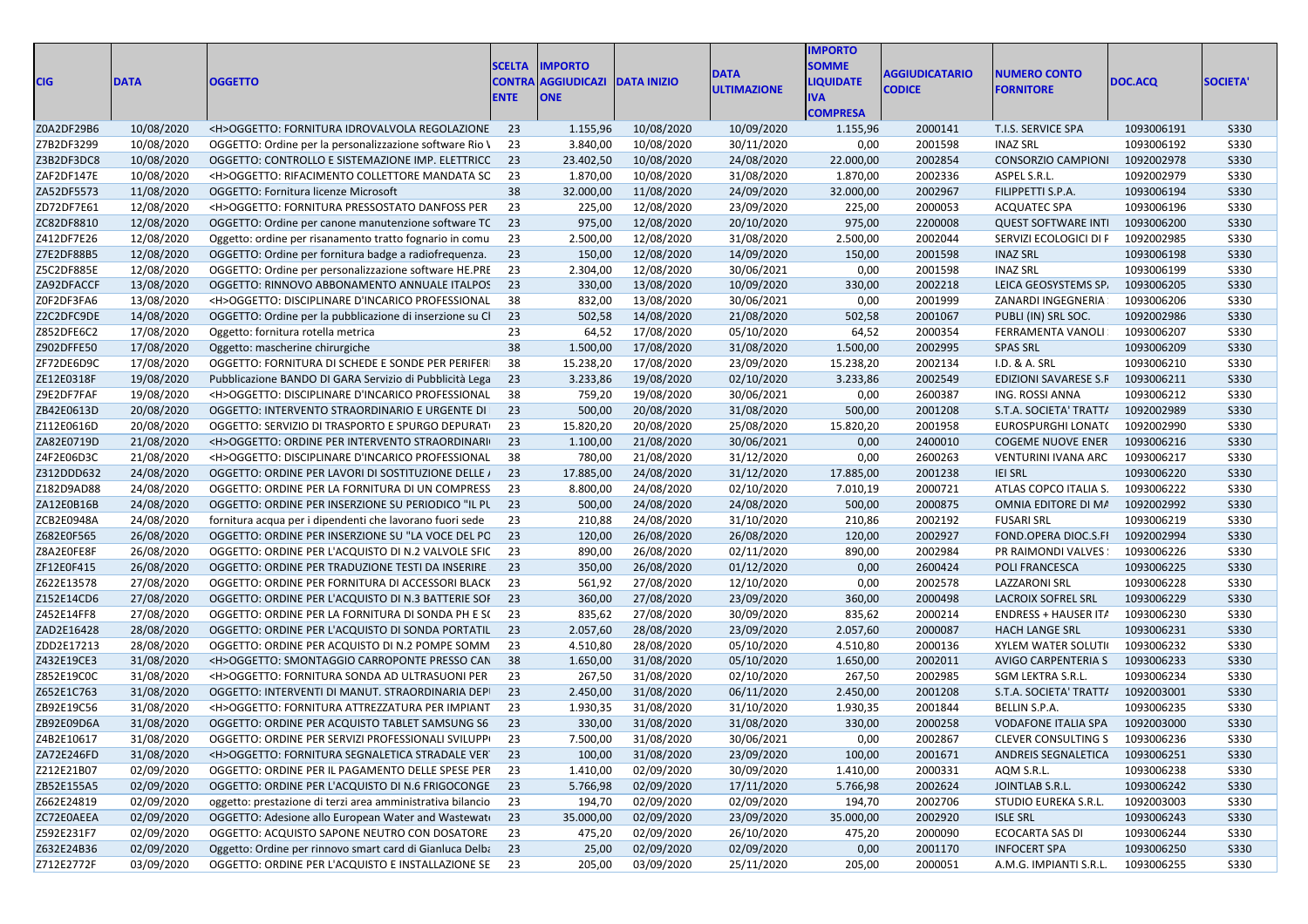| <b>CIG</b> | <b>DATA</b> | <b>OGGETTO</b>                                                  | <b>SCELTA</b><br><b>ICONTRA</b><br><b>ENTE</b> | <b>IMPORTO</b><br><b>AGGIUDICAZI DATA INIZIO</b><br><b>ONE</b> |            | <b>DATA</b><br><b>ULTIMAZIONE</b> | <b>IMPORTO</b><br><b>SOMME</b><br><b>LIQUIDATE</b><br>IVA<br><b>COMPRESA</b> | <b>AGGIUDICATARIO</b><br><b>CODICE</b> | <b>IUMERO CONTO</b><br><b>FORNITORE</b> | DOC.ACQ    | <b>SOCIETA'</b> |
|------------|-------------|-----------------------------------------------------------------|------------------------------------------------|----------------------------------------------------------------|------------|-----------------------------------|------------------------------------------------------------------------------|----------------------------------------|-----------------------------------------|------------|-----------------|
| Z802E25FC6 | 03/09/2020  | OGGETTO: ORDINE PER L'ACQUISTO DI FRIGORIFERO SOT 23            |                                                | 4.090,50                                                       | 03/09/2020 | 09/12/2020                        | 0,00                                                                         | 2000187                                | TECNO-LAB S.R.L.                        | 1093006253 | S330            |
| Z892E2603D | 03/09/2020  | <h>OGGETTO: INTERVENTO DI RIPARAZIONE PERDITA PF</h>            | -23                                            | 7.332,50                                                       | 03/09/2020 | 31/12/2020                        | 0,00                                                                         | 2001986                                | SAVOIA F.LLI AUTOSPU                    | 1093006254 | S330            |
| Z862E26B32 | 03/09/2020  | <h>OGGETTO: DISCIPLINARE INCARICO PROFESSIONALE  </h>           | - 23                                           | 3.016,00                                                       | 03/09/2020 | 14/09/2020                        | 3.016,00                                                                     | 2002999                                | ASOLA STUDIO S.R.L.                     | 1093006256 | S330            |
| Z712E1C7AE | 04/09/2020  | <h>OGGETTO: FORNITURA E POSA IN OPERA COLLETTOR</h>             | - 23                                           | 34.300,00                                                      | 04/09/2020 | 26/11/2020                        | 0,00                                                                         | 2002006                                | TWINCAD S.R.L.                          | 1093006257 | <b>S330</b>     |
| ZD22E2A009 | 04/09/2020  | OGGETTO: Ordine per fornitura licenza per software mod          | 38                                             | 19.200,00                                                      | 04/09/2020 | 08/09/2020                        | 9.600,00                                                                     | 2200016                                | <b>HYDROPRAXIS SARL</b>                 | 1093006258 | <b>S330</b>     |
| Z162E2EEC9 | 07/09/2020  | OGGETTO: Ordine per fornitura apparecchiature per sani          | 23                                             | 830,00                                                         | 07/09/2020 | 30/09/2020                        | 830,00                                                                       | 2002889                                | INDIA INDUSTRIE CHIM                    | 1093006259 | S330            |
| ZB12E2FD1C | 07/09/2020  | Oggetto: fornitura tubo e raccordi multistrato                  | 23                                             | 2.135,00                                                       | 07/09/2020 | 21/10/2020                        | 2.135,00                                                                     | 2000064                                | <b>BOLDARINO S.P.A.</b>                 | 1093006262 | S330            |
| Z8D2E2973E | 07/09/2020  | <h>OGGETTO: FORNITURA DI ATTREZZATURA NECESSAR</h>              | 38                                             | 10.953,91                                                      | 07/09/2020 | 29/10/2020                        | 9.803,41                                                                     | 2002578                                | LAZZARONI SRL                           | 1093006264 | S330            |
| Z7E2E32936 | 07/09/2020  | OGGETTO: DISCIPLINARE D'INCARICO PROFESIONALE PEF               | -23                                            | 598,00                                                         | 07/09/2020 | 09/09/2020                        | 614,56                                                                       | 2600417                                | A&P LEGAL STUDIO AL                     | 1092003007 | S330            |
| Z862E32968 | 07/09/2020  | corso online: La conversione del Decreto "Semplificazioni       | -23                                            | 190,00                                                         | 07/09/2020 | 29/09/2020                        | 190,00                                                                       | 2000298                                | MAGGIOLI S.P.A.                         | 1093006268 | S330            |
| ZEC2E36A28 | 08/09/2020  | Pubblicazione BANDO DI GARA - Servizio di Pubblicità Leg        | 23                                             | 3.306,65                                                       | 08/09/2020 | 12/10/2020                        | 3.306,65                                                                     | 2002549                                | EDIZIONI SAVARESE S.F 1093006279        |            | S330            |
| Z672E33895 | 08/09/2020  | <h>OGGETTO: DISCIPLINARE D'INCARICO PROFESSIONAL</h>            | - 38                                           | 1.300,00                                                       | 08/09/2020 | 30/06/2021                        | 0,00                                                                         | 2002041                                | GHIROLDI ANGELO E C.                    | 1093006280 | S330            |
| Z3927A151A | 08/09/2020  | OGGETTO: DISCIPLINARE INCARICO PROFESSIONALE CSP                | -23                                            | 4.954,18                                                       | 08/09/2020 | 30/06/2021                        | 0,00                                                                         | 2600459                                | CADEI GEOM. MICHELE                     | 1093006269 | S330            |
| Z98249ECCD | 08/09/2020  | Oggetto: Redazione pratica edilizia e scia antincendio rela     | 23                                             | 1.947,00                                                       | 08/09/2020 | 30/06/2021                        | 2.146,70                                                                     | 2600459                                | CADEI GEOM. MICHELE                     | 1093006270 | S330            |
| Z0A2E33CEE | 08/09/2020  | oggetto: acquisto materiale idraulico                           | 23                                             | 3.690,57                                                       | 08/09/2020 | 12/10/2020                        | 3.691,40                                                                     | 2000124                                | <b>IDRAS S.P.A.</b>                     | 1093006272 | S330            |
| Z6D2E23660 | 08/09/2020  | OGGETTO: Disciplinare d'incarico professionale per la red       | -23                                            | 2.464,60                                                       | 08/09/2020 | 12/10/2020                        | 2.464,50                                                                     | 2000243                                | ECOSPHERA S.R.L.                        | 1093006277 | S330            |
| ZC72309FBF | 08/09/2020  | Disciplinare di incarico professionale per il Coordinament      | 23                                             | 7.770,00                                                       | 08/09/2020 | 30/06/2021                        | 0,00                                                                         | 2600459                                | CADEI GEOM. MICHELE                     | 1093006271 | S330            |
| Z042E33F3C | 08/09/2020  | OGGETTO: ACQUISTO TANICHE OLIO PER IMPIANTI DEPU                | 23                                             | 861,75                                                         | 08/09/2020 | 24/09/2020                        | 861,68                                                                       | 2000291                                | ENI S.P.A.                              | 1093006273 | S330            |
| Z192E375EB | 09/09/2020  | <h>OGGETTO: FORNITURA NR. 40 ARMADI CON SERRATI</h>             | 23                                             | 5.249,60                                                       | 09/09/2020 | 04/11/2020                        | 5.249,60                                                                     | 2000354                                | FERRAMENTA VANOLI                       | 1093006295 | S330            |
| Z9A2E3765F | 09/09/2020  | <h>OGGETTO: SERVIZIO DI MANUTENZIONE ON-SITE SIS</h>            | - 23                                           | 554,69                                                         | 09/09/2020 | 16/09/2020                        | 0,00                                                                         | 2001952                                | ELCO SISTEMI SRL                        | 1093006283 | S330            |
| Z0C2E3E90D | 10/09/2020  | OGGETTO: ACQUISTO FILTRI E MASCHERINE PER COVID-1               | 23                                             | 2.325,44                                                       | 10/09/2020 | 17/09/2020                        | 2.327,44                                                                     | 2000230                                | <b>FARCO SRL</b>                        | 1093006298 | S330            |
| ZD42E3D762 | 10/09/2020  | OGGETTO: ORDINE PER LA FORNITURA DI BIGLIETTI DA V              | -23                                            | 180,00                                                         | 10/09/2020 | 12/10/2020                        | 180,00                                                                       | 2001479                                | LITOS S.R.L.                            | 1093006297 | S330            |
| Z322E42A33 | 11/09/2020  | oggetto: acquisto contatori acqua                               | 38                                             | 37.920,00                                                      | 11/09/2020 | 22/12/2020                        | 0,00                                                                         | 2000809                                | <b>WATERTECH SPA</b>                    | 1093006300 | S330            |
| ZBB2E430BB | 11/09/2020  | OGGETTO: Acquisto igienizzante mani per operatori               | 23                                             | 412,80                                                         | 11/09/2020 | 29/09/2020                        | 412,56                                                                       | 2000068                                | C.I.T.S. SRL                            | 1093006301 | S330            |
| Z5E2E4331E | 11/09/2020  | OGGETTO: ACQUISTO DETERGENTE/IGIENIZZANTE MANI                  | 23                                             | 684,60                                                         | 11/09/2020 | 29/09/2020                        | 686,60                                                                       | 2000063                                | <b>BISICUR S.R.L.</b>                   | 1093006302 | S330            |
| ZF42E43A36 | 11/09/2020  | OGGETTO: ACQUISTO OCCHIALI DPI CON PRESCRIZIONE                 | 23                                             | 174,61                                                         | 11/09/2020 | 27/10/2020                        | 174,61                                                                       | 2000063                                | <b>BISICUR S.R.L.</b>                   | 1093006303 | <b>S330</b>     |
| Z0B2E22F92 | 11/09/2020  | OGGETTO: ORDINE PER LA FORNITURA DI N.8 MISURATO                | - 23                                           | 12.961,00                                                      | 11/09/2020 | 16/11/2020                        | 12.961,00                                                                    | 2000357                                | SIEMENS S.P.A.                          | 1093006304 | S330            |
| Z072E4FE28 | 15/09/2020  | OGGETTO: ORDINE PER LA PARTECIPAZIONE AL CORSO D                | - 23                                           | 600,00                                                         | 15/09/2020 | 30/09/2020                        | 600,00                                                                       | 2002125                                | <b>LABELAB SRL</b>                      | 1093006308 | S330            |
| Z312E3A0AA | 15/09/2020  | OGGETTO: ORDINE PER FORMAZIONE RISK MANAGEMEN                   | -23                                            | 1.920,00                                                       | 15/09/2020 | 08/10/2020                        | 1.920,00                                                                     | 2003002                                | ANRA Ass. Naz. dei Risl                 | 1093006309 | S330            |
| Z842E5065B | 15/09/2020  | OGGETTO: Ordine per impermeabilizzazione serbatoio S.           | 23                                             | 19.650,00                                                      | 15/09/2020 | 09/12/2020                        | 0,00                                                                         | 2000774                                | <b>BERTELLI SRL</b>                     | 1093006310 | S330            |
| Z412E50BD4 | 15/09/2020  | OGGETTO: ORDINE PER LA FORNITURA DI BICCHIERI AVA               | - 23                                           | 253,40                                                         | 15/09/2020 | 15/09/2020                        | 253,40                                                                       | 2002730                                | PRVCOM S.A.S.                           | 1092003016 | S330            |
| ZCE2E50A9D | 15/09/2020  | OGGETTO: Ordine per rifacimento armatura locale tecnic          | -23                                            | 21.925,00                                                      | 15/09/2020 | 16/12/2020                        | 0,00                                                                         | 2002777                                | TERMO ELETTRO SERVI                     | 1093006311 | S330            |
| Z802E04389 | 16/09/2020  | OGGETTO: Ordine per sostituzione diffussori presso impia        | - 23                                           | 20.710,00                                                      | 16/09/2020 | 01/12/2020                        | 10.000,00                                                                    | 2000379                                | SIDA SAS DI MASSIMO                     | 1093006313 | S330            |
| ZF22E58126 | 17/09/2020  | OGGETTO: ORDINE PER LA RIPARAZIONE DI N.2 CASSETTI              | -23                                            | 141,00                                                         | 17/09/2020 | 06/10/2020                        | 141,00                                                                       | 2000809                                | <b>WATERTECH SPA</b>                    | 1093006314 | S330            |
| ZA52E5B9DA | 17/09/2020  | <h>OGGETTO: FORNITURA E INSTALLAZIONE IMPIANTO I</h>            | - 23                                           | 4.404,00                                                       | 17/09/2020 | 28/12/2020                        | 0,00                                                                         | 2001463                                | <b>TECME SRL</b>                        | 1093006316 | S330            |
| Z612E5BA27 | 18/09/2020  | <h>OGGETTO: FORNITURA INVERTER DANFOSS FC-202 P</h>             | -23                                            | 4.397,50                                                       | 18/09/2020 | 30/09/2020                        | 4.397,50                                                                     | 2000053                                | <b>ACQUATEC SPA</b>                     | 1093006317 | S330            |
| Z342E5CA75 | 18/09/2020  | <h>OGGETTO: FORNITURA DI REATTIVI PER IMPIANTO D</h>            | - 23                                           | 3.711,00                                                       | 18/09/2020 | 23/09/2020                        | 3.711,00                                                                     | 2000269                                | SNF ITALIA S.R.L.                       | 1093006318 | S330            |
| Z892E5D88B | 18/09/2020  | OGGETTO: Ordine per la fornitura di porte tecniche per ir       | - 23                                           | 14.300,00                                                      | 18/09/2020 | 30/11/2020                        | 14.300,00                                                                    | 2000120                                | <b>HUBER TECHNOLOGY S</b>               | 1093006319 | <b>S330</b>     |
| Z542E39A69 | 18/09/2020  | OGGETTO: DISCIPLINARE D'INCARICO PROFESSIONALE PE 23            |                                                | 1.000,00                                                       | 18/09/2020 | 22/12/2020                        | 0,00                                                                         | 2000641                                | <b>ECORICERCHE SRL</b>                  | 1093006320 | <b>S330</b>     |
| Z652E5E273 | 18/09/2020  | OGGETTO: Ordine per abbattimento alberi ad alto fusto r 23      |                                                | 1.500,00                                                       | 18/09/2020 | 30/06/2021                        | 0,00                                                                         | 2002328                                | SPAGNOLI GUIDO                          | 1093006321 | <b>S330</b>     |
| Z852E5ED09 | 18/09/2020  | Oggetto: ordine per la riparazione di una bilancia analitica 23 |                                                | 1.100,00                                                       | 18/09/2020 | 31/12/2020                        | 0,00                                                                         | 2002844                                | FOR LAB ITALIA S.R.L.                   | 1093006322 | S330            |
| Z762E6027C | 18/09/2020  | OGGETTO: ORDINE PER INSERZIONE SU "LA VOCE DEL PC 23            |                                                | 300,00                                                         | 18/09/2020 | 18/09/2020                        | 300,00                                                                       | 2002927                                | FOND.OPERA DIOC.S.FI                    | 1092003020 | S330            |
| Z3C2E5B9FC | 21/09/2020  | OGGETTO: LOCAZIONE SCAFFALATURA ORSY ANNO 2019 23               |                                                | 23,50                                                          | 21/09/2020 | 23/09/2020                        | 0,00                                                                         | 2001865                                | <b>WUERTH SRL</b>                       | 1092003021 | S330            |
| ZBB2E64EEE | 21/09/2020  | OGGETTO: ORDINE PER L'ACQUISTO DI CILINDRI GRADUA 23            |                                                | 126,00                                                         | 21/09/2020 | 08/10/2020                        | 126,00                                                                       | 2001427                                | <b>CMF BERGAMO SRL</b>                  | 1093006326 | S330            |
| Z112E68A05 | 22/09/2020  | OGGETTO: ORDINE PER L'ACQUISTO DI UNA STAFFA PER                | 23                                             | 415,00                                                         | 22/09/2020 | 12/11/2020                        | 415,00                                                                       | 2002761                                | DOMINO SISTEMI S.R.L                    | 1093006329 | S330            |
| Z492E69C0E | 22/09/2020  | OGGETTO: ORDINE PER CORSO DI FORMAZIONE IL PUNTI 23             |                                                | 2.055,00                                                       | 22/09/2020 | 05/10/2020                        | 2.055,00                                                                     | 2001663                                | <b>GRUPPO EUROCONFER</b>                | 1093006330 | S330            |
| Z4B2E7038B | 24/09/2020  | Pubblicazione esito di Gara - appalto fornitura automezzi 23    |                                                | 3.258,12                                                       | 24/09/2020 | 27/11/2020                        | 3.258,12                                                                     | 2002549                                | EDIZIONI SAVARESE S.F                   | 1093006332 | S330            |
| ZEC2E702D1 | 24/09/2020  | Oggetto: Pubblicazione inserzione su testata locale             | 23                                             | 1.280,00                                                       | 24/09/2020 | 28/10/2020                        | 0,00                                                                         | 2003007                                | RADAR S.R.L.                            | 1093006333 | <b>S330</b>     |
|            |             |                                                                 |                                                |                                                                |            |                                   |                                                                              |                                        |                                         |            |                 |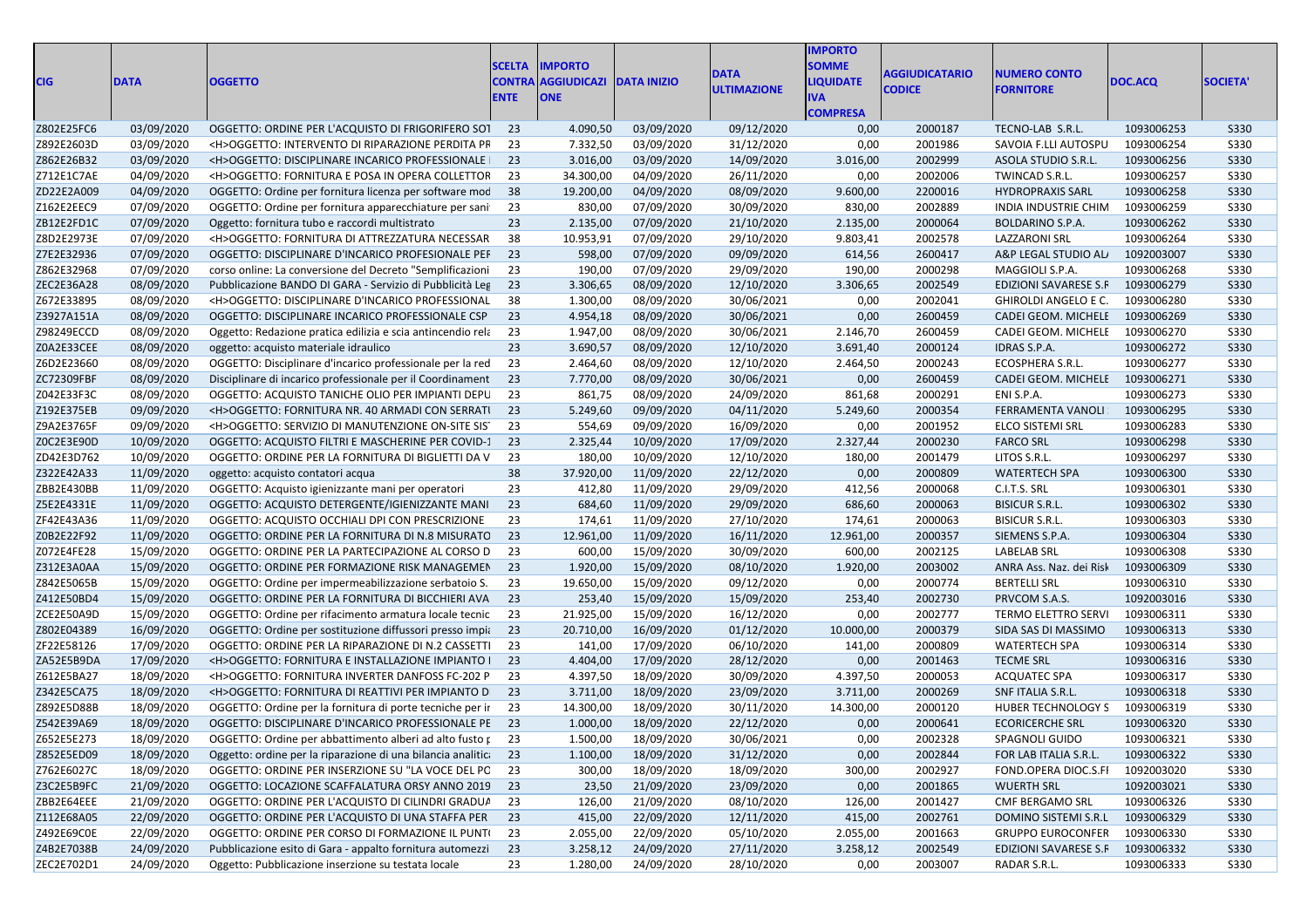| <b>CIG</b> | <b>DATA</b> | <b>OGGETTO</b>                                             | <b>SCELTA</b><br><b>CONTRA</b><br><b>ENTE</b> | <b>IMPORTO</b><br><b>AGGIUDICAZI</b><br><b>ONE</b> | <b>DATA INIZIO</b> | <b>DATA</b><br><b>ULTIMAZIONE</b> | <b>IMPORTO</b><br><b>SOMME</b><br><b>LIQUIDATE</b><br>IVA<br><b>COMPRESA</b> | <b>AGGIUDICATARIO</b><br><b>CODICE</b> | <b>NUMERO CONTO</b><br><b>FORNITORE</b> | DOC.ACQ    | <b>SOCIETA</b> |
|------------|-------------|------------------------------------------------------------|-----------------------------------------------|----------------------------------------------------|--------------------|-----------------------------------|------------------------------------------------------------------------------|----------------------------------------|-----------------------------------------|------------|----------------|
| ZCE2E77F18 | 25/09/2020  | oggetto: acquisto guanti monouso per emergenza covid-1     | - 23                                          | 2.213,00                                           | 25/09/2020         | 30/11/2020                        | 2.023,60                                                                     | 2000063                                | <b>BISICUR S.R.L.</b>                   | 1093006338 | S330           |
| ZCC2E7D2E0 | 28/09/2020  | Oggetto: Verifica calcestruzzi depuratore di Paratico      | 23                                            | 248,15                                             | 28/09/2020         | 30/09/2020                        | 248,15                                                                       | 2000873                                | APAVE ITALIA CPM SRL                    | 1092003035 | <b>S330</b>    |
| Z1A2E7F447 | 28/09/2020  | Oggetto: riparazione carrello elevatore                    | 23                                            | 282,10                                             | 28/09/2020         | 30/10/2020                        | 282,10                                                                       | 2002091                                | LANCELLOTTI GROUP S                     | 1093006343 | <b>S330</b>    |
| ZD72E7F050 | 28/09/2020  | OGGETTO: ORDINE PER LA VERIFICA E COLLAUDO CASSET          | 23                                            | 194,00                                             | 28/09/2020         | 04/11/2020                        | 194,00                                                                       | 2000809                                | <b>WATERTECH SPA</b>                    | 1093006344 | <b>S330</b>    |
| Z362E7F4F6 | 28/09/2020  | Oggetto: Acquisto di una valvola con corpo a Y -           | 23                                            | 1.215,50                                           | 28/09/2020         | 30/09/2020                        | 1.215,50                                                                     | 2000483                                | BERMAD S.R.L.                           | 1092003036 | S330           |
| Z202E7C6D5 | 28/09/2020  | oggetto: acquisto colonnina dispenser gel mani per emer    | 23                                            | 1.350,00                                           | 28/09/2020         | 19/10/2020                        | 1.350,00                                                                     | 2003014                                | RETI GRITTI SPA                         | 1093006341 | <b>S330</b>    |
| Z192E7CCCA | 28/09/2020  | OGGETTO: ORDINE PER L'ABBONAMENTO ANNUALE REL              | 23                                            | 2.500,00                                           | 28/09/2020         | 30/09/2020                        | 2.500,00                                                                     | 2002874                                | SHR ITALIA SRL UNIPER                   | 1093006342 | S330           |
| ZA72E7F8F2 | 28/09/2020  | OGGETTO: Fornitura impianto a carboni attivi da installar  | 23                                            | 23.130,00                                          | 28/09/2020         | 31/12/2020                        | 0,00                                                                         | 2003000                                | CAMEL CARBOCLEAN S                      | 1093006345 | <b>S330</b>    |
| Z3E2E5878A | 29/09/2020  | OGGETTO: ORDINE PER LA FORNITURA DI PLOTTER HP DI          | 38                                            | 5.850,00                                           | 29/09/2020         | 31/12/2020                        | 0,00                                                                         | 2001978                                | PERSONAL DATA SRL                       | 1093006346 | <b>S330</b>    |
| Z112E83872 | 30/09/2020  | <h>IL PRESENTE ORDINE ANNULLA E SOSTITUISCE IL PRE</h>     | 23                                            | 8.270,00                                           | 30/09/2020         | 31/12/2020                        | 0,00                                                                         | 2002527                                | CARNOVALI S.P.A.                        | 1093006347 | <b>S330</b>    |
| ZF02E8CBD0 | 30/09/2020  | OGGETTO: SERVIZIO DI TRASPORTO E SPURGO DEPURATI           | 23                                            | 13.912,80                                          | 30/09/2020         | 30/09/2020                        | 13.912,80                                                                    | 2001958                                | EUROSPURGHI LONAT(                      | 1092003040 | S330           |
| Z852E45FF2 | 01/10/2020  | OGGETTO: ORDINE PER SERVIZIO DI PUBBLICAZIONI SU B         | 23                                            | 2.500,00                                           | 01/10/2020         | 05/10/2020                        | 2.500,00                                                                     | 2003021                                | ASS. CULTURALE EDUC                     | 1093006350 | S330           |
| Z9D2E93000 | 01/10/2020  | OGGETTO: ORDINE PER IL PAGAMENTO FATTURA INEREN            | 23                                            | 43,00                                              | 01/10/2020         | 05/10/2020                        | 0,00                                                                         | 2002948                                | ARUBA S.P.A.                            | 1093006354 | S330           |
| Z6C2E93180 | 01/10/2020  | OGGETTO: ORDINE PER LA PARTECIPAZIONE CORSO DI F(          | 23                                            | 50,00                                              | 01/10/2020         | 19/10/2020                        | 50,00                                                                        | 2001097                                | FONDAZIONE DELL'ORI                     | 1093006355 | <b>S330</b>    |
| ZDC2E942F1 | 02/10/2020  | Oggetto: Contabilizzazione lavori edili e manutenzione Ve  | 23                                            | 3.744,00                                           | 02/10/2020         | 06/10/2020                        | 3.744,00                                                                     | 2002189                                | <b>CONSORZIO FORESTAL</b>               | 1092003043 | S330           |
| ZC22E85390 | 02/10/2020  | OGGETTO: DISCIPLINARE D'INCARICO PROFESSIONALE PE          | 23                                            | 1.020,00                                           | 02/10/2020         | 16/11/2020                        | 1.020,00                                                                     | 2002868                                | A&P. DI DR. GEOL.ALET                   | 1093006356 | <b>S330</b>    |
| Z7F2E95409 | 02/10/2020  | OGGETTO: ORDINE PER LA FORNITURA DI PANNELLO OPI           | 23                                            | 2.122,00                                           | 02/10/2020         | 26/10/2020                        | 2.122,00                                                                     | 2002857                                | MITSUBISHI ELECTRIC                     | 1093006358 | <b>S330</b>    |
| ZA92E9624C | 05/10/2020  | <h>OGGETTO: FORNITURA DUPLICATI DOCUMENTI OBBI</h>         | 23                                            | 250,00                                             | 05/10/2020         | 17/11/2020                        | 250,00                                                                       | 2003012                                | E.T.S. S.p.A                            | 1093006365 | <b>S330</b>    |
| Z312E9CE29 | 05/10/2020  | <h>OGGETTO: INTERVENTI DI MANUTENZIONE IMPIANTI</h>        | 23                                            | 6.900,00                                           | 05/10/2020         | 12/10/2020                        | 6.900,00                                                                     | 2002455                                | <b>IMPIANTI TERMOTECN</b>               | 1092003046 | S330           |
| Z962E9E08F | 05/10/2020  | Oggetto: Corso di formazione del personale AFI "LA REGC    | 23                                            | 750,00                                             | 05/10/2020         | 12/10/2020                        | 750,00                                                                       | 2000528                                | TI FORMA S.R.L.                         | 1093006373 | <b>S330</b>    |
| Z8F2E7654A | 05/10/2020  | OGGETTO: FORNITURA MATERIALE IN ACCIAIO                    | 38                                            | 1.695,90                                           | 05/10/2020         | 04/11/2020                        | 1.662,30                                                                     | 2000064                                | <b>BOLDARINO S.P.A.</b>                 | 1093006364 | <b>S330</b>    |
| Z562E9CE54 | 05/10/2020  | <h>OGGETTO: ESTRAZIONE E SMALTIMENTO SABBIA E G</h>        | 23                                            | 11.164,00                                          | 05/10/2020         | 31/10/2020                        | 11.164,00                                                                    | 2002579                                | ASPIRECO S.R.L.                         | 1092003047 | <b>S330</b>    |
| ZE62EA00E8 | 06/10/2020  | Oggetto: Licenza software Web meeting                      | 23                                            | 329,28                                             | 06/10/2020         | 06/10/2020                        | 0,00                                                                         | 2300006                                | ZOOM VIDEO COMMU                        | 1092003048 | S330           |
| ZC82E9FFAF | 06/10/2020  | <h>OGGETTO: FORNITURA DI MATERIALE ELETTRICO NEO</h>       | 23                                            | 5.674,20                                           | 06/10/2020         | 19/11/2020                        | 5.201,20                                                                     | 2000087                                | <b>HACH LANGE SRL</b>                   | 1093006375 | <b>S330</b>    |
| ZDB2EA2624 | 06/10/2020  | AVVISO DI RETTIFICA E PROROGA DEI TERMINI BANDO DI         | 23                                            | 2.942,72                                           | 06/10/2020         | 27/11/2020                        | 2.942,72                                                                     | 2002549                                | EDIZIONI SAVARESE S.F                   | 1093006376 | S330           |
| Z452EA21FD | 07/10/2020  | OGGETTO: ORDINE PER FORNITURA FILTRO AUTOPULEN             | 23                                            | 7.104,50                                           | 07/10/2020         | 18/11/2020                        | 0,00                                                                         | 2001166                                | S.A.T.I. S.p.A.                         | 1093006377 | <b>S330</b>    |
| ZB92EA7924 | 07/10/2020  | OGGETTO: ORDINE PER LAVORI INSTALLAZIONE FIBRA OT          | 23                                            | 6.283,00                                           | 07/10/2020         | 30/06/2021                        | 0,00                                                                         | 2000450                                | <b>TIM SPA</b>                          | 1093006380 | S330           |
| ZF02EAA561 | 08/10/2020  | OGGETTO: SERVIZIO DI CONSULENZA IN MERITO CONSEF           | 23                                            | 3.900,00                                           | 08/10/2020         | 07/01/2021                        | 1.360,00                                                                     | 2001882                                | <b>ABLE TECH SRL</b>                    | 1093006383 | <b>S330</b>    |
| Z132EAAA86 | 08/10/2020  | Oggetto: fornitura materiale elettrico                     | 23                                            | 653,86                                             | 08/10/2020         | 08/10/2020                        | 653,86                                                                       | 2000854                                | MEB ELETTROFORNITU                      | 1092003052 | S330           |
| ZB52E48F33 | 09/10/2020  | OGGETTO: ORDINE PER L'ACQUISTO DI 200 CONTATORI F          | 23                                            | 11.030,00                                          | 09/10/2020         | 31/10/2020                        | 11.030,00                                                                    | 2002134                                | I.D. & A. SRL                           | 1093006397 | <b>S330</b>    |
| Z1F2EA81A3 | 09/10/2020  | OGGETTO: FORNITURA DI MISURATORI DI PORTATA CON            | 23                                            | 26.750,00                                          | 09/10/2020         | 31/12/2020                        | 0,00                                                                         | 2001970                                | <b>KROHNE ITALIA SRL</b>                | 1093006385 | <b>S330</b>    |
| Z202EA81E8 | 09/10/2020  | OGGETTO: FORNITURA DI N. 7 VALVOLE PER IMPIANTI A(         | 23                                            | 1.624,62                                           | 09/10/2020         | 30/06/2021                        | 0,00                                                                         | 2200018                                | AIRVALVE FRANCE SAS                     | 1093006393 | S330           |
| ZC12EB22F5 | 09/10/2020  | OGGETTO: FORNITURA DI MANIFESTI PER COMUNE DI GI           | 23                                            | 280,00                                             | 09/10/2020         | 10/11/2020                        | 280,00                                                                       | 2001479                                | LITOS S.R.L.                            | 1093006396 | S330           |
| ZC52EB4369 | 12/10/2020  | oggetto: acquisto mascherine chirurgiche per emergenza     | 38                                            | 3.900,00                                           | 12/10/2020         | 27/10/2020                        | 3.902,00                                                                     | 2000063                                | <b>BISICUR S.R.L.</b>                   | 1093006399 | S330           |
| Z492EAA382 | 12/10/2020  | OGGETTO: ORDINE PER ACQUISTO E MONTAGGIO PRODI             | 23                                            | 8.390,80                                           | 12/10/2020         | 30/06/2021                        | 0,00                                                                         | 2002638                                | LABOZETA SPA                            | 1093006400 | S330           |
| ZC52E95C1E | 12/10/2020  | <h>OGGETTO: DISCIPLINARE D'INCARICO PROFESSIONAL</h>       | 23                                            | 936,00                                             | 12/10/2020         | 19/11/2020                        | 0,00                                                                         | 2002089                                | A.T.T. SRL                              | 1093006401 | <b>S330</b>    |
| ZD12EB807E | 12/10/2020  | Oggetto: ordine per l'esecuzione dei lavori d rifacimento  | 23                                            | 19.700,00                                          | 12/10/2020         | 31/10/2020                        | 19.700,00                                                                    | 2001342                                | NUOVA ARTE CASA DI I                    | 1093006403 | S330           |
| Z5A2EB8C8A | 12/10/2020  | <h>OGGETTO: FORNITURA STAMPANTE MULTIFUNZIONI</h>          | 23                                            | 3.000,00                                           | 12/10/2020         | 25/11/2020                        | 3.000,00                                                                     | 2000147                                | LODA S.R.L.                             | 1093006404 | <b>S330</b>    |
| Z2D2EB9019 | 12/10/2020  | Oggetto: Corso per dirigenti dipendenti A.L. - M.M. - Z.M. | 23                                            | 1.680,00                                           | 12/10/2020         | 31/12/2020                        | 900,00                                                                       | 2002701                                | SAEF S.r.l.                             | 1093006405 | <b>S330</b>    |
| Z3D2EBABF1 | 13/10/2020  | Oggetto: Corso di aggiornamento, principi dell'iva         | 23                                            | 288,00                                             | 13/10/2020         | 13/10/2020                        | 288,00                                                                       | 2001663                                | GRUPPO EUROCONFER 1093006407            |            | S330           |
| Z532EBB5CB | 13/10/2020  | Oggetto: Spese per spostamento cavo a Barbariga            | 23                                            | 100,00                                             | 13/10/2020         | 23/11/2020                        | 100,00                                                                       | 2000297                                | E-DISTRIBUZIONE S.P.A                   | 1093006408 | S330           |
| Z322EB76F9 | 13/10/2020  | <h>OGGETTO: RINNOVO LICENZA DI ARXIVAR ANNO 202</h>        | 23                                            | 10.122,76                                          | 13/10/2020         | 30/06/2021                        | 0,00                                                                         | 2001882                                | ABLE TECH SRL                           | 1093006409 | <b>S330</b>    |
| ZDE2EBD560 | 13/10/2020  | OGGETTO: ORDINE PER PAGAMENTO RINNOVO TRIENNA              | 23                                            | 225,00                                             | 13/10/2020         | 13/10/2020                        | 0,00                                                                         | 2001170                                | <b>INFOCERT SPA</b>                     | 1092003055 | S330           |
| Z152EA9B60 | 13/10/2020  | OGGETTO: DISCIPLINARE D'INCARICO PROFESSIONALE PE          | 23                                            | 416,00                                             | 13/10/2020         | 30/06/2021                        | 0,00                                                                         | 2600419                                | NICHETTI ING. ETTORE                    | 1093006411 | <b>S330</b>    |
| Z952EC0269 | 14/10/2020  | OGGETTO: ACQUISTO MASCHERINE CHIRURGICHE PER C             | 38                                            | 800,00                                             | 14/10/2020         | 21/10/2020                        | 802,00                                                                       | 2000230                                | <b>FARCO SRL</b>                        | 1093006412 | S330           |
| Z662EC1619 | 14/10/2020  | oggetto: acquisto fontane in ghisa                         | 23                                            | 1.605,35                                           | 14/10/2020         | 04/11/2020                        | 0,00                                                                         | 2001744                                | <b>GREEN POOL SRL</b>                   | 1093006413 | <b>S330</b>    |
| ZEF2EB0823 | 14/10/2020  | <h>OGGETTO: FORNITURA DI LICENZA SOFTWARE</h>              | 23                                            | 34.000,00                                          | 14/10/2020         | 30/10/2020                        | 34.000,00                                                                    | 2001184                                | SAP ITALIA SPA                          | 1093006414 | S330           |
| ZAD2EC02FF | 14/10/2020  | <h>OGGETTO: FORNITURA DI MISURATORI DI PORTATA /</h>       | 23                                            | 9.888,49                                           | 14/10/2020         | 27/11/2020                        | 0,00                                                                         | 2001970                                | <b>KROHNE ITALIA SRL</b>                | 1093006415 | <b>S330</b>    |
|            |             |                                                            |                                               |                                                    |                    |                                   |                                                                              |                                        |                                         |            |                |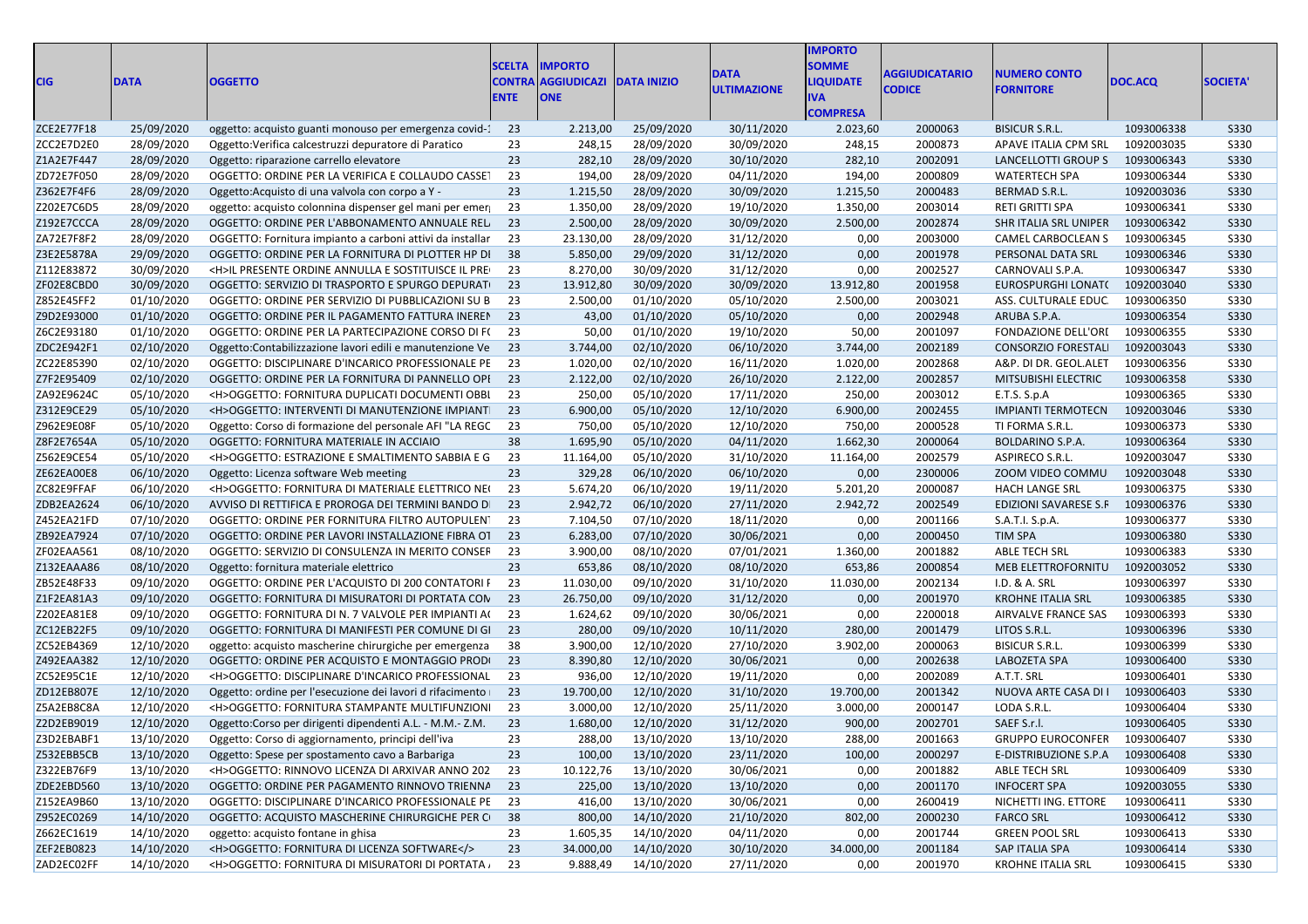| <b>CIG</b>        | <b>DATA</b> | <b>OGGETTO</b>                                             | <b>SCELTA</b><br>CONTRA<br><b>ENTE</b> | <b>IMPORTO</b><br><b>AGGIUDICAZI</b><br><b>ONE</b> | <b>DATA INIZIO</b> | <b>DATA</b><br><b>ULTIMAZIONE</b> | <b>IMPORTO</b><br><b>SOMME</b><br><b>LIQUIDATE</b><br>IVA<br><b>COMPRESA</b> | <b>AGGIUDICATARIO</b><br><b>CODICE</b> | <b>NUMERO CONTO</b><br><b>FORNITORE</b> | DOC.ACQ    | <b>SOCIETA</b> |
|-------------------|-------------|------------------------------------------------------------|----------------------------------------|----------------------------------------------------|--------------------|-----------------------------------|------------------------------------------------------------------------------|----------------------------------------|-----------------------------------------|------------|----------------|
| ZEF2EC0228        | 14/10/2020  | <h>OGGETTO: FORNITURA MATERIALE ELETTRICO PER IN</h>       | 23                                     | 15.190,70                                          | 14/10/2020         | 15/12/2020                        | 0,00                                                                         | 2000053                                | <b>ACQUATEC SPA</b>                     | 1093006417 | S330           |
| ZE42EC75D4        | 15/10/2020  | Oggetto:Allacciamento/spostamento contatore nel Comu       | 23                                     | 28.456,86                                          | 15/10/2020         | 28/10/2020                        | 28.456,86                                                                    | 2002101                                | EDISON ENERGIA SPA                      | 1093006419 | <b>S330</b>    |
| Z872EC8300        | 15/10/2020  | OGGETTO: Inserzione su "La voce del popolo"                | 23                                     | 120,00                                             | 15/10/2020         | 15/10/2020                        | 120,00                                                                       | 2002927                                | FOND.OPERA DIOC.S.FI                    | 1092003060 | <b>S330</b>    |
| ZBB2EC8540        | 15/10/2020  | oggetto: acquisto filtri CILLIT                            | 23                                     | 329,65                                             | 15/10/2020         | 15/10/2020                        | 329,68                                                                       | 2000124                                | IDRAS S.P.A.                            | 1092003061 | <b>S330</b>    |
| <b>Z952EC8CA8</b> | 16/10/2020  | Oggetto: Rassegna stampa Web e monitoraggio social         | 23                                     | 6.200,00                                           | 16/10/2020         | 03/11/2020                        | 1.550,00                                                                     | 2003030                                | SIFA S.R.L.                             | 1093006423 | S330           |
| ZA22EC7E83        | 16/10/2020  | <h>OGGETTO: FORNITURA SISTEMA DI FILTRAZIONE PER</h>       | 23                                     | 17.000,00                                          | 16/10/2020         | 30/06/2021                        | 0,00                                                                         | 2000136                                | <b>XYLEM WATER SOLUTI</b>               | 1093006424 | <b>S330</b>    |
| Z1C2ECACC1        | 16/10/2020  | <h>OGGETTO: LAVORO DI DEMOLIZIONE ZATTERA PRESS</h>        | 23                                     | 700,00                                             | 16/10/2020         | 30/06/2021                        | 0,00                                                                         | 2002584                                | <b>EMMEGI COSTRUZIONI</b>               | 1092003063 | S330           |
| ZB22ECB1E3        | 16/10/2020  | <h>OGGETTO: MANUTENZIONE CABINA MT BRANCOLIN</h>           | 23                                     | 850,00                                             | 16/10/2020         | 31/12/2020                        | 0,00                                                                         | 2001238                                | <b>IEI SRL</b>                          | 1093006428 | <b>S330</b>    |
| ZDC2ECBB3F        | 16/10/2020  | Oggetto: Acquisto mascherine chirurgiche per emergenza     | 38                                     | 875,00                                             | 16/10/2020         | 04/11/2020                        | 877,00                                                                       | 2001736                                | <b>SMAO SICUREZZA SRL</b>               | 1093006429 | <b>S330</b>    |
| ZE12ECDAFD        | 16/10/2020  | Oggetto: pubblicazione n. 2 Bandi di Gara su GURI e quot   | 38                                     | 4.142,92                                           | 16/10/2020         | 03/11/2020                        | 4.142,92                                                                     | 2001688                                | <b>VIVENDA SRL CONCESS</b>              | 1093006431 | <b>S330</b>    |
| Z312ECE75C        | 19/10/2020  | OGGETTO: ORDINE PER PAGAMENTO SPESE TRASPOSRT(             | 23                                     | 500,00                                             | 19/10/2020         | 19/10/2020                        | 500,00                                                                       | 2001904                                | DHL GLOBAL FORWARI                      | 1092003064 | S330           |
| Z012ECF8D1        | 19/10/2020  | OGGETTO: ORDINE PER LA FORNITURA DI MATERIALE INI          | 23                                     | 5.235,00                                           | 19/10/2020         | 19/10/2020                        | 5.235,00                                                                     | 2002020                                | <b>BESAFE SRL</b>                       | 1092003066 | S330           |
| Z842ED6D81        | 19/10/2020  | oggetto: acquisto materiale elettrico                      | 23                                     | 1.790,61                                           | 19/10/2020         | 31/10/2020                        | 1.790,61                                                                     | 2001505                                | COMOLI, FERRARI & C.                    | 1092003067 | S330           |
| Z7C2ED0561        | 19/10/2020  | OGGETTO: ORDINE PER LA FORNITURA DI APPARECCHIAT           | 23                                     | 622,24                                             | 19/10/2020         | 30/11/2020                        | 622,24                                                                       | 2002889                                | INDIA INDUSTRIE CHIM                    | 1093006433 | <b>S330</b>    |
| Z0B2ED83CC        | 20/10/2020  | <h>OGGETTO: ACQUISTO MATERIALE ELETTRICO PER IM</h>        | 23                                     | 846,25                                             | 20/10/2020         | 26/10/2020                        | 0,00                                                                         | 2000481                                | PR ELECTRONICS ITALY                    | 1093006434 | <b>S330</b>    |
| Z182EA2978        | 20/10/2020  | OGGETTO: DISCIPLINARE D'INCERICO PROFESSIONALE PE          | 23                                     | 900,00                                             | 20/10/2020         | 19/11/2020                        | 900,00                                                                       | 2000243                                | ECOSPHERA S.R.L.                        | 1093006435 | <b>S330</b>    |
| Z8E2DACE38        | 20/10/2020  | OGGETTO: INTERVENTO DI RIPARAZIONE INVERTER MAT            | 23                                     | 732,01                                             | 20/10/2020         | 02/11/2020                        | 0,00                                                                         | 2003040                                | <b>ENERTRONICA SANTER</b>               | 1093006437 | <b>S330</b>    |
| Z712ECBAD7        | 21/10/2020  | OGGETTO: DISCIPLINARE D'INCARICO PROFESSIONALE PE          | 23                                     | 1.173,00                                           | 21/10/2020         | 10/12/2020                        | 0,00                                                                         | 2600159                                | GEOMAP DI LUIGI MAF                     | 1093006438 | S330           |
| ZF32EDBA7C        | 21/10/2020  | <h>OGGETTO: ATTIVITA' SISTEMATICHE DI UPGRADE WI</h>       | 23                                     | 30.920,00                                          | 21/10/2020         | 26/11/2020                        | 0,00                                                                         | 2000471                                | <b>ENGINEERING INGEGN</b>               | 1093006439 | S330           |
| Z3D2EDDEBB        | 21/10/2020  | OGGETTO: ORDINE PER CORSO DI FORMAZIONE PERCOR             | 23                                     | 624,00                                             | 21/10/2020         | 29/10/2020                        | 624,00                                                                       | 2001663                                | <b>GRUPPO EUROCONFER</b>                | 1093006441 | <b>S330</b>    |
| Z712ECBCCD        | 21/10/2020  | OGGETTO: DISCIPLINARE D'INCARICO PROFESSIONALE PE          | 23                                     | 3.744,00                                           | 21/10/2020         | 30/06/2021                        | 0,00                                                                         | 2600077                                | DOTT. ING. DI PASQUA                    | 1093006443 | <b>S330</b>    |
| ZCC2EDF49B        | 22/10/2020  | <h>OGGETTO: LAVORO DI RINFORZO SOLAIO CON FIBRE</h>        | 23                                     | 29.152,50                                          | 22/10/2020         | 27/11/2020                        | 0,00                                                                         | 2002959                                | <b>ERRECI COSTRUZIONI S</b>             | 1093006444 | <b>S330</b>    |
| ZCF2EE16C0        | 22/10/2020  | OGGETTO: ACQUISTO ANTENNE 4G PER PERIFERICHE TEL           | 23                                     | 914,30                                             | 22/10/2020         | 01/12/2020                        | 0,00                                                                         | 2002090                                | <b>ELECTRONICS EUROPE</b>               | 1093006446 | S330           |
| Z402EE37C8        | 22/10/2020  | OGGETTO: ORDINE PER LA PARTECIPAZIONE AL CORSO A           | 23                                     | 364,00                                             | 22/10/2020         | 31/12/2020                        | 364,00                                                                       | 2000208                                | <b>UNICHIM</b>                          | 1093006448 | <b>S330</b>    |
| ZA12EE396A        | 22/10/2020  | OGGETTO: ORDINE PER VERBALE ASSEMBLEA PER MODIF            | 23                                     | 1.185,39                                           | 22/10/2020         | 25/11/2020                        | 0,00                                                                         | 2600200                                | <b>STUDIO NOTARILE ASSI</b>             | 1092003069 | S330           |
| ZB82EE5EFD        | 23/10/2020  | OGGETTO: ORDINE PER ACQUISTO DI SONDA OSSIGENO             | 23                                     | 2.908,00                                           | 23/10/2020         | 19/11/2020                        | 2.908,00                                                                     | 2000087                                | <b>HACH LANGE SRL</b>                   | 1093006450 | <b>S330</b>    |
| Z572EE6E06        | 23/10/2020  | OGGETTO: ORDINE PER L'ACQUISTO DI N.600 BLOCCHI IN         | 23                                     | 1.055,76                                           | 23/10/2020         | 09/12/2020                        | 0,00                                                                         | 2000255                                | <b>FRATELLI GEROLDI S.R.I</b>           | 1093006452 | <b>S330</b>    |
| ZB82EE8D12        | 23/10/2020  | OGGETTO: ORDINE PER LA FORNITURA DI BARRIERA DIGI          | 23                                     | 452,00                                             | 23/10/2020         | 25/11/2020                        | 0,00                                                                         | 2003026                                | PIERO BERSANINI S.P.A                   | 1093006454 | <b>S330</b>    |
| Z842EE8EBE        | 23/10/2020  | OGGETTO: ORDINE PER L'ACQUISTO DI SONDA CONDUCI            | 23                                     | 2.789,13                                           | 23/10/2020         | 10/12/2020                        | 0,00                                                                         | 2000214                                | <b>ENDRESS + HAUSER IT/</b>             | 1093006455 | S330           |
| Z7F2EEACC5        | 26/10/2020  | OGGETTO: ACQUISTO MATERIALE DI FERRAMENTA PER F            | 23                                     | 94,85                                              | 26/10/2020         | 26/10/2020                        | 0,00                                                                         | 2002374                                | LODA GROUP SPA                          | 1092003074 | <b>S330</b>    |
| Z292EEDF20        | 26/10/2020  | OGGETTO: ORDINE PER PAGAMENTO DELLE SPESE DI PRI           | 23                                     | 477,00                                             | 26/10/2020         | 06/11/2020                        | 477,00                                                                       | 2000297                                | E-DISTRIBUZIONE S.P.A                   | 1093006457 | <b>S330</b>    |
| Z362EEE883        | 26/10/2020  | OGGETTO: ORDINE PER IL CORSO EFFETTUATO "LA TARA"          | 23                                     | 182,00                                             | 26/10/2020         | 25/11/2020                        | 182,00                                                                       | 2000208                                | <b>UNICHIM</b>                          | 1093006458 | <b>S330</b>    |
| Z1F2EEEF0F        | 26/10/2020  | Oggetto: Quota di partecipazione al corso Fleet Menagen    | 23                                     | 765,00                                             | 26/10/2020         | 26/10/2020                        | 0,00                                                                         | 2003036                                | ADACI FORMANAGEMI                       | 1092003075 | S330           |
| ZD62EEEE61        | 26/10/2020  | OGGETTO: ORDINE PER RINNOVO ABBONAMENTO STAFF              | 23                                     | 350,00                                             | 26/10/2020         | 30/11/2020                        | 350,00                                                                       | 2002740                                | RIVISTA ITALIANA PETR                   | 1093006459 | S330           |
| ZED2EE9383        | 27/10/2020  | OGGETTO: DISCIPLINARE D'INCARICO PROFESSIONALE PE 23       |                                        | 780,00                                             | 27/10/2020         | 30/06/2021                        | 0,00                                                                         | 2600414                                | S.T.A. BARBOTTA                         | 1093006462 | <b>S330</b>    |
| ZF12EF0849        | 27/10/2020  | OGGETTO: ORDINE PER LA FORNITURA DI N.4 FUSTI DI PI        | 23                                     | 196,00                                             | 27/10/2020         | 10/12/2020                        | 0,00                                                                         | 2001214                                | AL.FA.BI.CAR SERVICE S                  | 1093006463 | <b>S330</b>    |
| Z8B2EF0E21        | 27/10/2020  | OGGETTO: ORDINE PER LA FORNITURA DI ATTIVITA' E PR         | 23                                     | 650,00                                             | 27/10/2020         | 14/12/2020                        | 0,00                                                                         | 2000729                                | ORIONE - CULTURA, LA                    | 1093006464 | S330           |
| Z5A2EF05D3        | 27/10/2020  | <h>OGGETTO: CONTRATTO PER L'ESECUZIONE E LA REAL</h>       | 23                                     | 6.000,00                                           | 27/10/2020         | 30/06/2021                        | 0,00                                                                         | 2000637                                | RANGHETTI FELICE SRL                    | 1093006466 | <b>S330</b>    |
| Z0C2EF3D47        | 27/10/2020  | Oggetto: acquisto gel igienizzante mani per emergenza C 23 |                                        | 510,00                                             | 27/10/2020         | 31/12/2020                        | 0,00                                                                         | 2002903                                | MITHO S.R.L.                            | 1093006469 | <b>S330</b>    |
| ZE52EF40DC        | 27/10/2020  | <h>OGGETTO: INTERVENTO PRESSO IMPIANTO DI BRAN(23</h>      |                                        | 31.740,00                                          | 27/10/2020         | 14/12/2020                        | 0,00                                                                         | 2000346                                | LANMAR S.R.L.                           | 1093006472 | S330           |
| Z762EF59D9        | 27/10/2020  | OGGETTO: RIPARAZIONE E MANUTENZIONE ATREZZATUI 23          |                                        | 458,00                                             | 27/10/2020         | 18/12/2020                        | 0,00                                                                         | 2001966                                | <b>GRASSI SERGIO ELETTR</b>             | 1093006473 | S330           |
| Z7E2F0746B        | 28/10/2020  | OGGETTO:SERVIZIO DI MANUTENZIONE AUTOMEZZI CON             | 23                                     | 5.724,92                                           | 28/10/2020         | 28/10/2020                        | 5.724,92                                                                     | 2001803                                | AUTORIPARAZIONI BAF                     | 1092003082 | <b>S330</b>    |
| Z552EC9EB4        | 28/10/2020  | <h>OGGETTO: FORNITURA E POSA GRIGLIATI IN ORSOGR</h>       | 38                                     | 14.900,00                                          | 28/10/2020         | 30/06/2021                        | 0,00                                                                         | 2002011                                | AVIGO CARPENTERIA S                     | 1093006484 | S330           |
| Z2C2EF673D        | 28/10/2020  | Ordine per manutenzione automezzi area Ovest con Carr      | 23                                     | 6.312,43                                           | 28/10/2020         | 28/10/2020                        | 6.312,43                                                                     | 2000435                                | CARROZZERIA LODETTI                     | 1092003076 | <b>S330</b>    |
| Z1D2EF71E7        | 28/10/2020  | OGGETTO: ACQUISTO OCCHIALI DPI CON PRESCRIZIONE            | 23                                     | 235,61                                             | 28/10/2020         | 28/12/2020                        | 0,00                                                                         | 2000063                                | <b>BISICUR S.R.L.</b>                   | 1093006474 | S330           |
| Z5B2EF78CF        | 28/10/2020  | OGGETTO: ACQUISTO MASCHERE PER SANIFICAZIONE E I           | 23                                     | 1.874,40                                           | 28/10/2020         | 18/11/2020                        | 0,00                                                                         | 2000230                                | <b>FARCO SRL</b>                        | 1093006475 | <b>S330</b>    |
| Z7A2EF7952        | 28/10/2020  | OGGETTO: ORDINE PER IL PAGAMENTO DELLA QUOTA DI            | 23                                     | 420,00                                             | 28/10/2020         | 30/10/2020                        | 420,00                                                                       | 2001885                                | LEGISLAZIONE TECNICA                    | 1093006476 | S330           |
| Z092EF9F7F        | 28/10/2020  | Oggetto: Inserzione su quotidiano Bresciaoggi              | 23                                     | 1.006,70                                           | 28/10/2020         | 06/11/2020                        | 1.006,70                                                                     | 2000161                                | PUBLIADIGE S.R.L.                       | 1093006477 | <b>S330</b>    |
|                   |             |                                                            |                                        |                                                    |                    |                                   |                                                                              |                                        |                                         |            |                |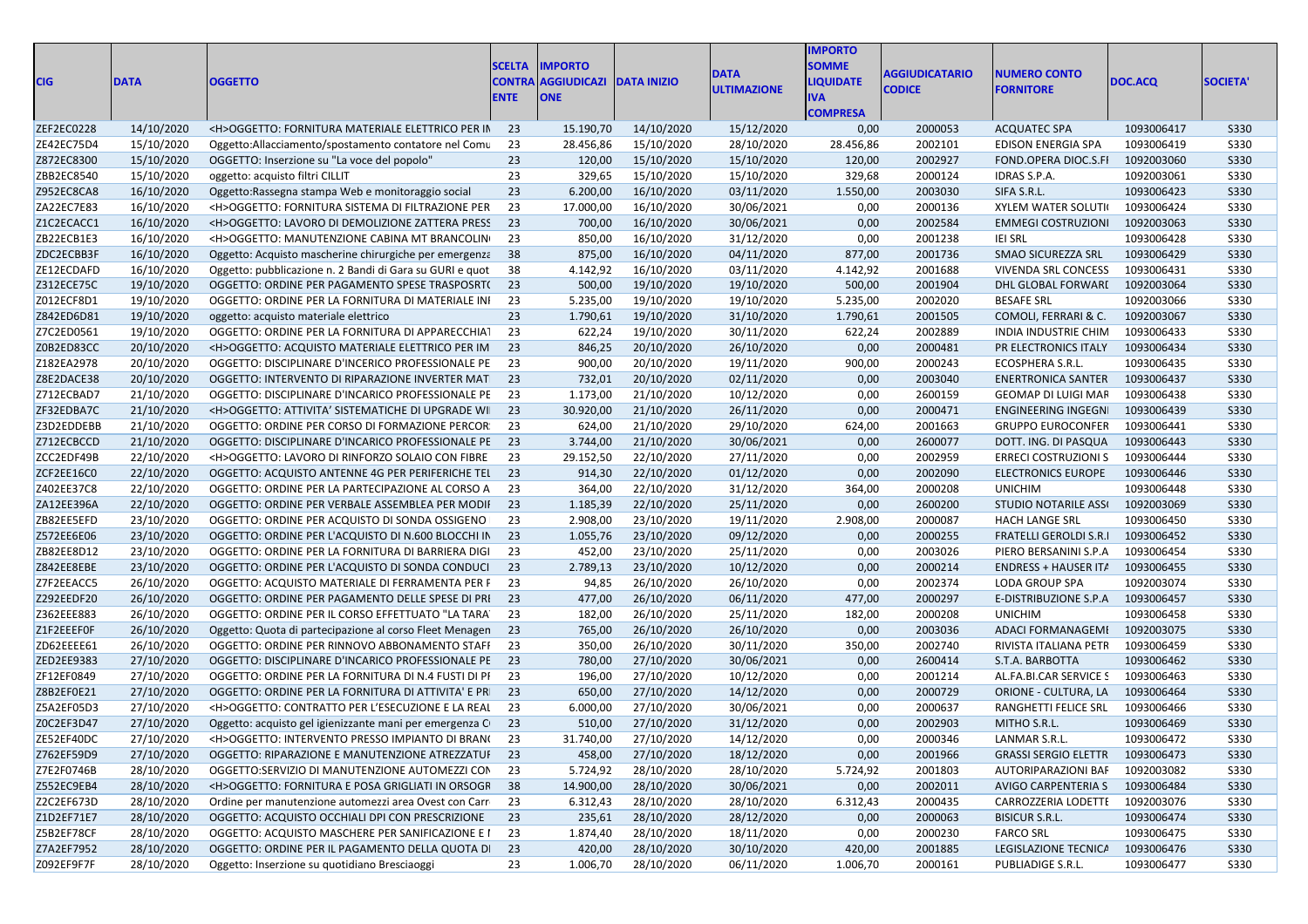| <b>CIG</b> | <b>DATA</b> | <b>OGGETTO</b>                                                                                  | <b>SCELTA</b><br><b>CONTRA</b><br><b>ENTE</b> | <b>IMPORTO</b><br><b>AGGIUDICAZI</b><br><b>ONE</b> | <b>DATA INIZIO</b>   | <b>DATA</b><br><b>ULTIMAZIONE</b> | <b>IMPORTO</b><br><b>SOMME</b><br><b>LIQUIDATE</b><br><b>IVA</b><br><b>COMPRESA</b> | <b>AGGIUDICATARIO</b><br><b>CODICE</b> | <b>NUMERO CONTO</b><br><b>FORNITORE</b> | DOC.ACQ    | <b>SOCIETA'</b> |
|------------|-------------|-------------------------------------------------------------------------------------------------|-----------------------------------------------|----------------------------------------------------|----------------------|-----------------------------------|-------------------------------------------------------------------------------------|----------------------------------------|-----------------------------------------|------------|-----------------|
| Z5E2EFF237 | 29/10/2020  | OGGETTO: DISCIPLINARE D'INCARICO PROFESSIONALE PE 23                                            |                                               | 4.000,00                                           | 29/10/2020           | 03/11/2020                        | 4.000,00                                                                            | 2003028                                | ISINNOVA S.R.L.                         | 1093006487 | S330            |
| Z142EFF6C8 | 29/10/2020  | OGGETTO: ORDINE PER CORSO DIPENDENTE "MANAGEN                                                   | 23                                            | 1.500,00                                           | 29/10/2020           | 30/06/2021                        | 0,00                                                                                | 2003041                                | CSR MANAGEMENT NE                       | 1093006490 | <b>S330</b>     |
| ZF52EFE6F3 | 29/10/2020  | Oggetto: Certificazione scaffalature magazzino area Est                                         | 23                                            | 200,00                                             | 29/10/2020           | 30/11/2020                        | 202,00                                                                              | 2002340                                | P.M.C. S.R.L.                           | 1093006483 | <b>S330</b>     |
| Z712EFBC82 | 29/10/2020  | OGGETTO: ORDINE PER LA FORNITURA DI BARRIERE IN VI                                              | 23                                            | 1.700,00                                           | 29/10/2020           | 06/11/2020                        | 1.700,00                                                                            | 2002902                                | FINCHIUSURE SAS di M                    | 1092003079 | <b>S330</b>     |
| 8358353B16 | 29/10/2020  | <h>Oggetto: Contratto per la fornitura di automezzi azier</h>                                   | 01                                            | 118.550,00                                         | 29/10/2020           | 11/12/2020                        | 118.550,00                                                                          | 2000195                                | V.I.V.A. - BRESCIA DIESE                | 1093006488 | <b>S330</b>     |
| Z922EFB0D0 | 29/10/2020  | OGGETTO: ORDINE PER IL PAGAMENTO DEI COSTI DI COI                                               | 23                                            | 100,00                                             | 29/10/2020           | 25/11/2020                        | 100,00                                                                              | 2000297                                | E-DISTRIBUZIONE S.P.A                   | 1093006479 | <b>S330</b>     |
| Z802F010F3 | 30/10/2020  | Oggetto: ordine per il servizio di maintenance sistemistica                                     | - 23                                          | 15.500,00                                          | 30/10/2020           | 26/11/2020                        | 0,00                                                                                | 2000471                                | <b>ENGINEERING INGEGN</b>               | 1093006493 | <b>S330</b>     |
| ZC22F0101C | 30/10/2020  | OGGETTO: ORDINE PER LA FORNITURA DI N.1 MONITOR.                                                | 23                                            | 7.095,00                                           | 30/10/2020           | 30/06/2021                        | 0,00                                                                                | 2002761                                | DOMINO SISTEMI S.R.L                    | 1093006494 | <b>S330</b>     |
| ZC02F09003 | 30/10/2020  | OGGETTO: ACQUISTO GIUBBOTTI PER DIPENDENTI                                                      | 38                                            | 2.244,00                                           | 30/10/2020           | 21/12/2020                        | 0,00                                                                                | 2000063                                | <b>BISICUR S.R.L.</b>                   | 1093006499 | <b>S330</b>     |
| 8494600DAA | 30/10/2020  | Oggetto: ordine per la fornitura di licenze Oracle Embedd                                       | 23                                            | 190.808,00                                         | 30/10/2020           | 31/12/2020                        | 0,00                                                                                | 2000471                                | ENGINEERING INGEGN                      | 1093006495 | <b>S330</b>     |
| Z192F040AF | 30/10/2020  |                                                                                                 | 38                                            | 1.932,48                                           | 30/10/2020           | 07/12/2020                        | 0,00                                                                                | 2000354                                | FERRAMENTA VANOLI                       | 1093006501 | <b>S330</b>     |
| ZD62F04686 | 02/11/2020  | Oggetto: fornitura vaschette raccolta liquidi<br>OGGETTO: ORDINE PER RINNOVO ANNUALE DEL NOLEGO | 23                                            | 19.400,00                                          | 02/11/2020           | 07/12/2020                        | 0,00                                                                                | 2002020                                | <b>BESAFE SRL</b>                       | 1093006504 | <b>S330</b>     |
|            | 02/11/2020  |                                                                                                 | 23                                            | 6.650,00                                           | 02/11/2020           | 17/11/2020                        |                                                                                     | 2003031                                |                                         | 1093006508 | <b>S330</b>     |
| Z782F08F3C |             | <h>OGGETTO: CANONE BIENNALE UTOPIA ENTERPRISE&lt;</h>                                           |                                               |                                                    |                      |                                   | 0,00                                                                                | 2001980                                | NSI NIER SOLUZIONI IN                   | 1093006505 |                 |
| Z6D2F0621C | 02/11/2020  | Oggetto: Rubinetti e riduttori di pressione in ottone                                           | 23                                            | 10.793,00                                          | 02/11/2020           | 22/12/2020                        | 0,00                                                                                |                                        | RIV RUBINETTERIE ITAL                   |            | <b>S330</b>     |
| Z632EFB7C1 | 02/11/2020  | OGGETTO: DISCIPLINARE D'INCARICO PROFESSIONALE PE 23                                            |                                               | 780,00                                             | 02/11/2020           | 11/01/2021                        | 0,00                                                                                | 2600263                                | VENTURINI IVANA ARC                     | 1093006506 | <b>S330</b>     |
| Z6B2F0AA20 | 03/11/2020  | OGGETTO: ACQUISTO KIT ACCESSORIO O DI SCORTA PER                                                | 23                                            | 600,00                                             | 03/11/2020           | 11/12/2020                        | 0,00                                                                                | 2002794                                | <b>AUTORACING SRL</b>                   | 1093006510 | <b>S330</b>     |
| Z082F0F082 | 03/11/2020  | OGGETTO: Ordine per canone Outsourging raccolta dati p                                          | 23                                            | 400,00                                             | 03/11/2020           | 03/11/2020                        | 400,00                                                                              | 2001598                                | <b>INAZ SRL</b>                         | 1093006513 | <b>S330</b>     |
| Z222F0BEA6 | 03/11/2020  | OGGETTO: ORDINE PER L'ACQUISTO DI CAVO DI COLLEG/                                               | 23                                            | 160,00                                             | 03/11/2020           | 18/11/2020                        | 0,00                                                                                | 2000332                                | VIVAX S.R.L.                            | 1093006512 | S330            |
| ZBB2F0C883 | 03/11/2020  | OGGETTO: CORSO DI FORMAZIONE PER DIPENDENTI RIVI                                                | 23                                            | 803,00                                             | 03/11/2020           | 03/11/2020                        | 803,00                                                                              | 2001451                                | ISTITUTO INTERNAZION                    | 1092003083 | <b>S330</b>     |
| ZE72F0BAE1 | 03/11/2020  | OGGETTO: CORSO DI FORMAZIONE CON D.SSA MAIELLO                                                  | 23                                            | 1.500,00                                           | 03/11/2020           | 12/01/2021                        | 0,00                                                                                | 2000294                                | <b>M&amp;IT CONSULTING SRI</b>          | 1093006511 | <b>S330</b>     |
| ZB92F1C5EA | 06/11/2020  | OGGETTO: FORNITURA CONTATORE ACQUA "OCTAVE" P                                                   | 23                                            | 525,00                                             | 06/11/2020           | 15/01/2021                        | 0,00                                                                                | 2000809                                | <b>WATERTECH SPA</b>                    | 1093006517 | <b>S330</b>     |
| Z092F0A934 | 06/11/2020  | OGGETTO: DISCIPLINARE D'INCARICO PROFESSIONALE PE                                               | - 23                                          | 40.040,00                                          | 06/11/2020           | 15/01/2021                        | 0,00                                                                                | 2600130                                | SAVOLDI DOTT. ING. SE                   | 1093006518 | <b>S330</b>     |
| 8495453D95 | 06/11/2020  | Oggetto: ordine per la fornitura di un sistema automatico                                       | 38                                            | 105.200,00                                         | 06/11/2020           | 30/11/2024                        | 0,00                                                                                | 2003035                                | METROHM ITALIANA S                      | 1093006521 | <b>S330</b>     |
| Z632F0A9EE | 06/11/2020  | OGGETTO: DISCIPLINARE D'INCARICO PROFESSIONALE PE                                               | 23                                            | 2.912,00                                           | 06/11/2020           | 15/01/2021                        | 0,00                                                                                | 2600130                                | SAVOLDI DOTT. ING. SE                   | 1093006519 | <b>S330</b>     |
| ZD92F2190E | 09/11/2020  | OGGETTO: ACQUISTO MISURATORE DN50 DS30 PER TEST                                                 | 23                                            | 165,13                                             | 09/11/2020           | 30/11/2020                        | 0,00                                                                                | 2002055                                | MADDALENA S.P.A.                        | 1093006522 | <b>S330</b>     |
| Z622F24670 | 09/11/2020  | OGGETTO: SPOSTAMENTO RETE VIA CANTARANE A BARE                                                  | - 23                                          | 498,31                                             | 09/11/2020           | 18/01/2021                        | 498,31                                                                              | 2000297                                | E-DISTRIBUZIONE S.P.A                   | 1093006524 | <b>S330</b>     |
| Z332F26EB7 | 10/11/2020  | OGGETTO: ORDINE PER IL PAGAMENTO DEI LAVORI PER I                                               | 23                                            | 9.986,00                                           | 10/11/2020           | 10/11/2020                        | 0,00                                                                                | 2000089                                | E.F.I. DI MAZZARDI LUI                  | 1092003090 | <b>S330</b>     |
| ZC72F27640 | 10/11/2020  | OGGETTO: ORDINE PER IL PAGAMENTO RELATIVO AL CAI                                                | 23                                            | 7.600,00                                           | 10/11/2020           | 10/11/2020                        | 7.600,00                                                                            | 2002094                                | FILCRONET S.R.L. CON                    | 1092003091 | <b>S330</b>     |
| Z392F288D8 | 10/11/2020  | OGGETTO: SERVIZIO DI TRASPORTO E SPURGO DEPURATI                                                | 23                                            | 11.033,40                                          | 10/11/2020           | 10/11/2020                        | 0,00                                                                                | 2001958                                | EUROSPURGHI LONAT(                      | 1092003092 | <b>S330</b>     |
| Z8B2F26A00 | 10/11/2020  | oggetto: acquisto guarnizioni per contatori                                                     | 23                                            | 6.720,00                                           | 10/11/2020           | 31/12/2020                        | 0,00                                                                                | 2001280                                | L.A.G.I. DI UGHETTO CO                  | 1093006525 | <b>S330</b>     |
| Z752F25949 | 10/11/2020  | <h>OGGETTO: DISCIPLINARE D'INCARICO PROFESSIONAL</h>                                            | 38                                            | 728,00                                             | 10/11/2020           | 14/12/2020                        | 0,00                                                                                | 2600301                                | BERTOLI ING. ANGELO                     | 1093006527 | <b>S330</b>     |
| Z792F29822 | 10/11/2020  | OGGETTO: ORDINE PER ACQUISTO DI N. 5.000 CARTELLE                                               | 23                                            | 1.100,00                                           | 10/11/2020           | 31/12/2020                        | 0,00                                                                                | 2000358                                | <b>GRAFICHE MASNERI S.I</b>             | 1093006528 | <b>S330</b>     |
| Z512F29823 | 10/11/2020  | OGGETTO: RISCATTO AUTOMEZZI TARGATI FJ863CN e FA                                                | 23                                            | 1.514,65                                           | 10/11/2020           | 10/11/2020                        | 0,00                                                                                | 2002148                                | CREDIT AGRICOLE LEAS 1093006529         |            | <b>S330</b>     |
| Z512F2BC6A | 11/11/2020  | OGGETTO: FORNITURA REATTIVI PER IMPIANTO DI DEPU                                                | 23                                            | 3.711,00                                           | 11/11/2020           | 11/11/2020                        | 0,00                                                                                | 2000269                                | SNF ITALIA S.R.L.                       | 1092003093 | <b>S330</b>     |
| ZB72ED92C8 | 11/11/2020  | OGGETTO: ORDINE PER L'ACQUISTO DI N.2 ELETTROPOM                                                | - 23                                          | 5.647,20                                           | 11/11/2020           | 18/12/2020                        | 0,00                                                                                | 2000136                                | <b>XYLEM WATER SOLUTI</b>               | 1093006530 | <b>S330</b>     |
| ZB82F05ECB | 11/11/2020  | Oggetto: Fornitura raccorderia in ghisa malleabile cuore la                                     | 38                                            | 8.583,70                                           | 11/11/2020           | 31/12/2020                        | 0,00                                                                                | 2000124                                | IDRAS S.P.A.                            | 1093006531 | <b>S330</b>     |
| Z282F2D990 | 11/11/2020  | oggetto: fornitura di chiavi manovra e leve alza chiusini                                       | 23                                            | 11.290,00                                          | 11/11/2020           | 23/12/2020                        | 0,00                                                                                | 2000064                                | BOLDARINO S.P.A.                        | 1093006532 | <b>S330</b>     |
| Z0F2F2F61F | 11/11/2020  | OGGETTO: MANUTENZIONI STRAORDINARIE URGENTI PR                                                  | 23                                            | 7.500,00                                           | 11/11/2020           | 11/11/2020                        | 0,00                                                                                | 2001208                                | S.T.A. SOCIETA' TRATT/                  | 1092003095 | <b>S330</b>     |
| Z8B2F2FE0D | 11/11/2020  | oggetto: Fornitura colonnina dispenser gel mani per eme 23                                      |                                               | 2.250,00                                           | 11/11/2020           | 26/11/2020                        | 0,00                                                                                | 2003014                                | RETI GRITTI SPA                         | 1093006533 | <b>S330</b>     |
| Z402F2A04D | 12/11/2020  | OGGETTO: DISCIPLINARE D'INCARICO PROFESSIONALE PE 23                                            |                                               |                                                    | 37.238,86 12/11/2020 | 31/12/2020                        | 0,00                                                                                | 2000541                                | INGEGNERIA AMBIENT 1093006535           |            | <b>S330</b>     |
| ZBA2F29EDE | 12/11/2020  | OGGETTO: DISCIPLINARE D'INCARICO PROFESSIONALE PE 23                                            |                                               | 40.513,70                                          | 12/11/2020           | 31/12/2020                        | 0,00                                                                                | 2000541                                | INGEGNERIA AMBIENT                      | 1093006534 | <b>S330</b>     |
| Z452F3A18D | 13/11/2020  | OGGETTO:RIPARAZIONE AUTOMEZZO OPEL TARGATO ES                                                   | - 23                                          | 5.999,62                                           | 13/11/2020           | 13/11/2020                        | 5.999,62                                                                            | 2002435                                | CARROZZERIA B.G.V. DI                   | 1093006537 | S330            |
| Z912F3CD91 | 16/11/2020  | OGGETTO: ORDINE PER L'ACQUISTO DI N.1 COMPRESSOF 23                                             |                                               | 1.219,50                                           | 16/11/2020           | 25/01/2021                        | 0,00                                                                                | 2000187                                | TECNO-LAB S.R.L.                        | 1093006540 | <b>S330</b>     |
| ZF52F3DEB7 | 16/11/2020  | <h>OGGETTO: LAVORI DI RISOLUZIONE INTERFERENZE T/</h>                                           | 23                                            | 20.324,80                                          | 16/11/2020           | 16/11/2020                        | 0,00                                                                                | 2000621                                | MAZZA S.R.L.                            | 1092003100 | S330            |
| Z672F4215A | 17/11/2020  | OGGETTO: FORNITURA DI RIDUTTORI E MANOMETRI                                                     | 38                                            | 908,00                                             | 17/11/2020           | 18/12/2020                        | 0,00                                                                                | 2001980                                | RIV RUBINETTERIE ITAL                   | 1093006542 | S330            |
| Z7A2F40C00 | 17/11/2020  | OGGETTO: ACQUISTO MATERIALE DI FERRAMENTA PER (23                                               |                                               | 911,56                                             | 17/11/2020           | 31/12/2020                        | 0,00                                                                                | 2000315                                | SACCHI GIUSEPPE S.p.A                   | 1093006543 | <b>S330</b>     |
| Z792F45F12 | 17/11/2020  | OGGETTO: ASSITENZA FISCALE RELATIVA AL MODELLO 7: 23                                            |                                               | 103,30                                             | 17/11/2020           | 17/11/2020                        | 103,30                                                                              | 2000422                                | CAF ACLI                                | 1092003102 | S330            |
| Z992F463C6 | 17/11/2020  | OGGETTO: INTERVENTO RIPARAZIONE FRIGORIFERO                                                     | 23                                            | 257,00                                             | 17/11/2020           | 17/11/2020                        | 257,00                                                                              | 2001188                                | <b>GLR DI LUCA GALBIATI</b>             | 1092003103 | <b>S330</b>     |
|            |             |                                                                                                 |                                               |                                                    |                      |                                   |                                                                                     |                                        |                                         |            |                 |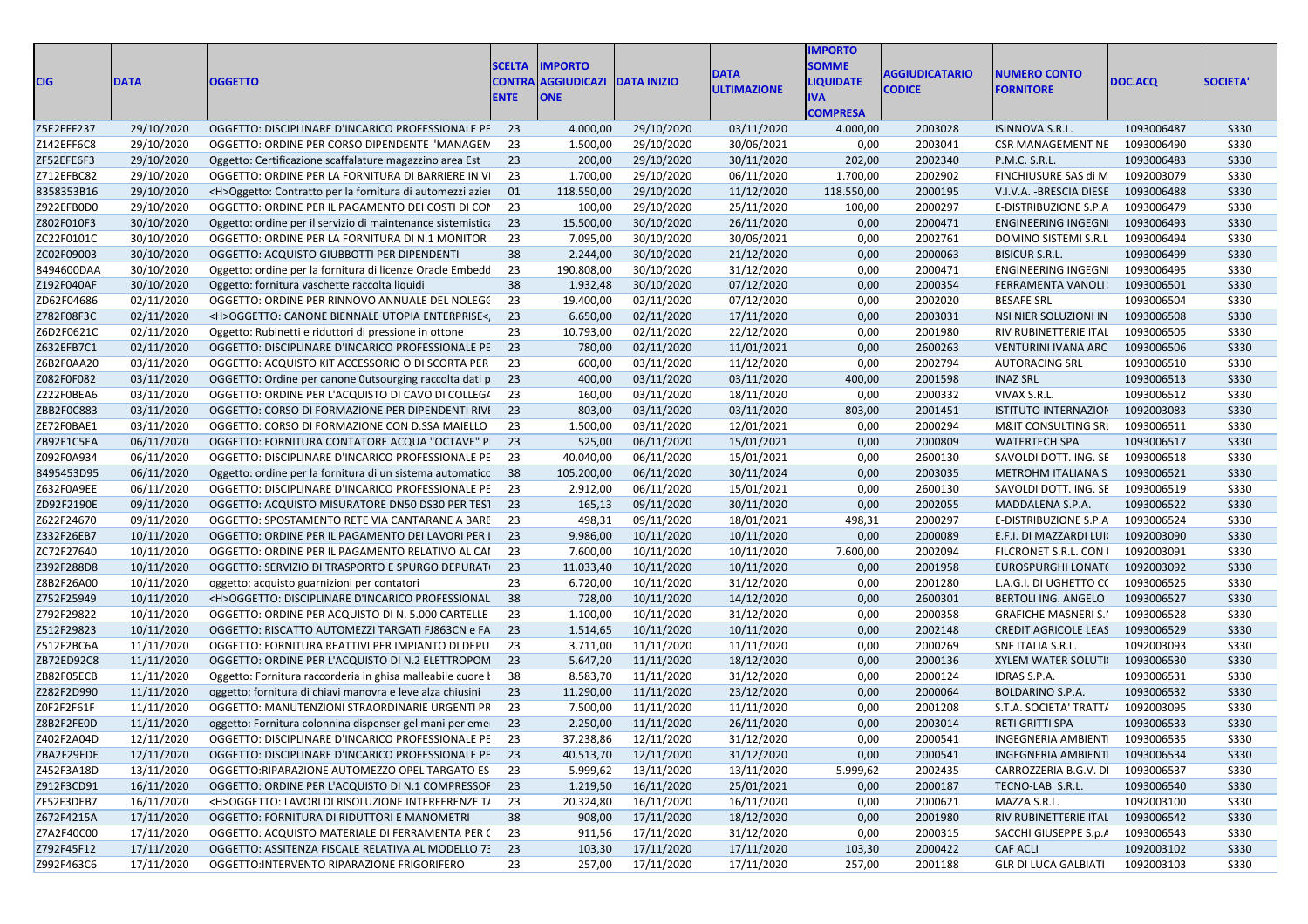| <b>CIG</b> | <b>DATA</b> | <b>OGGETTO</b>                                                | <b>SCELTA</b><br><b>CONTRA</b><br><b>ENTE</b> | <b>IMPORTO</b><br><b>AGGIUDICAZI</b><br><b>ONE</b> | <b>DATA INIZIO</b> | <b>DATA</b><br><b>ULTIMAZIONE</b> | <b>IMPORTO</b><br><b>SOMME</b><br><b>LIQUIDATE</b><br><b>IVA</b><br><b>COMPRESA</b> | <b>AGGIUDICATARIO</b><br><b>CODICE</b> | <b>NUMERO CONTO</b><br><b>FORNITORE</b> | DOC.ACQ    | <b>SOCIETA</b> |
|------------|-------------|---------------------------------------------------------------|-----------------------------------------------|----------------------------------------------------|--------------------|-----------------------------------|-------------------------------------------------------------------------------------|----------------------------------------|-----------------------------------------|------------|----------------|
| Z6E2F4C213 | 18/11/2020  | OGGETTO: CORSO FORMAZIONE SPECIFICA AD ALTO RISC              | - 23                                          | 300,00                                             | 18/11/2020         | 31/12/2020                        | 0,00                                                                                | 2002701                                | SAEF S.r.l.                             | 1093006546 | S330           |
| Z7F2F48301 | 19/11/2020  | <h>OGGETTO: FORNITURA ED INSTALLAZIONE QUADRI E</h>           | 38                                            | 8.950,00                                           | 19/11/2020         | 31/12/2020                        | 0,00                                                                                | 2001756                                | ELETTRO STILE S.R.L.                    | 1093006547 | <b>S330</b>    |
| Z482F63D14 | 20/11/2020  | <h>Oggetto: Fornitura Fiat Fiorini Qubo</h>                   | 23                                            | 25.000,00                                          | 20/11/2020         | 11/12/2020                        | 5.000,00                                                                            | 2000195                                | V.I.V.A. - BRESCIA DIESE                | 1093006550 | S330           |
| Z9C2F5C397 | 20/11/2020  | OGGETTO: ACQUISTO RACCORDI E RUBINETTI IN OTTONI              | 23                                            | 10.121,61                                          | 20/11/2020         | 22/12/2020                        | 0,00                                                                                | 2000115                                | <b>GREINER SPA</b>                      | 1093006552 | <b>S330</b>    |
| ZF92F57B97 | 22/11/2020  | OGGETTO: CORSO PER LAVORATORI DIPENDENTI SULLA !              | 23                                            | 1.125,00                                           | 22/11/2020         | 31/12/2020                        | 0,00                                                                                | 2002701                                | SAEF S.r.l.                             | 1093006560 | <b>S330</b>    |
| ZE92F3DB7B | 23/11/2020  | OGGETTO: DISCIPLINARE D'INCARICO PROFESSIONALE PE             | 23                                            | 728,00                                             | 23/11/2020         | 31/12/2020                        | 0,00                                                                                | 2600419                                | NICHETTI ING. ETTORE                    | 1093006562 | <b>S330</b>    |
| Z252F5B239 | 23/11/2020  | OGGETTO: SERVIZIO DI TRASPORTO E SPURGO DEPURATI              | 23                                            | 13.987,60                                          | 23/11/2020         | 23/11/2020                        | 0,00                                                                                | 2001958                                | EUROSPURGHI LONAT(                      | 1092003112 | S330           |
| ZA62F5A202 | 23/11/2020  | OGGETTO: ACQUISTO CARTOLINE DI RICEVIMENTO RACC               | 23                                            | 94,40                                              | 23/11/2020         | 01/02/2021                        | 94,40                                                                               | 2000485                                | POSTE ITALIANE SPA                      | 1093006564 | <b>S330</b>    |
| Z872F3A4A2 | 23/11/2020  | OGGETTO: assistenza telefonica illimitata su applicativi e    | 23                                            | 2.170,00                                           | 23/11/2020         | 23/11/2020                        | 0,00                                                                                | 2000828                                | <b>ESTRAN SRL</b>                       | 1092003113 | S330           |
| ZD52F64997 | 24/11/2020  | OGGETTO: ORDINE PER L'ACQUISTO DI SPETTROFOTOME               | 23                                            | 2.403,60                                           | 24/11/2020         | 31/12/2020                        | 0,00                                                                                | 2000087                                | HACH LANGE SRL                          | 1093006567 | <b>S330</b>    |
| Z8A2F620C9 | 24/11/2020  | OGGETTO: Ordine per fornitura ed installazione arredame       | 23                                            | 2.996,80                                           | 24/11/2020         | 30/11/2020                        | 0,00                                                                                | 2002585                                | EFFEBIEMME S.R.L.                       | 1093006569 | S330           |
| ZA02F5E215 | 24/11/2020  | OGGETTO: consulenza architettonica e paesaggistica al de      | 23                                            | 6.240,00                                           | 24/11/2020         | 24/11/2020                        | 0,00                                                                                | 2600378                                | <b>CZSTUDIO ASSOCIATI L</b>             | 1092003114 | <b>S330</b>    |
| Z3C2F57BA2 | 24/11/2020  | OGGETTO: Proposta per la realizzazione di un cortometra       | 23                                            | 2.250,00                                           | 24/11/2020         | 24/11/2020                        | 1.800,00                                                                            | 2600464                                | <b>BRICHETTI PIERANDRE/</b>             | 1092003115 | S330           |
| ZA52F6486B | 24/11/2020  | OGGETTO: ORDINE PER VERIFICA ANNUALE CALDAIA INST             | 23                                            | 81,96                                              | 24/11/2020         | 21/12/2020                        | 0,00                                                                                | 2003060                                | TERMOCALOR DI BELLI                     | 1093006568 | <b>S330</b>    |
| Z5F2F64A24 | 24/11/2020  | OGGETTO: ORDINE PER LA FORNITURA DI SONDA CONDU               | 23                                            | 3.595,00                                           | 24/11/2020         | 02/02/2021                        | 0,00                                                                                | 2002035                                | ETC SUSTAINABLE SOLI                    | 1093006570 | <b>S330</b>    |
| Z9E2F62D0A | 24/11/2020  | Oggetto: acquisto calzature DPI invernali                     | 38                                            | 1.897,96                                           | 24/11/2020         | 23/12/2020                        | 0,00                                                                                | 2000354                                | FERRAMENTA VANOLI                       | 1093006571 | <b>S330</b>    |
| ZDA2F5EDCB | 25/11/2020  | <h>OGGETTO: REALIZZAZIONE NUOVA FOGNATURA NER</h>             | 23                                            | 26.660,45                                          | 25/11/2020         | 03/02/2021                        | 0,00                                                                                | 2002726                                | <b>TECHNOLOGY OF BORE</b>               | 1093006573 | S330           |
| 835839910F | 25/11/2020  | Oggetto: Contratto per la fornitura di automezzi aziendal     | 01                                            | 11.950,41                                          | 25/11/2020         | 14/12/2020                        | 2.390,08                                                                            | 2000195                                | V.I.V.A. - BRESCIA DIESE                | 1093006577 | S330           |
| 8358420263 | 25/11/2020  | <h>Oggetto: Contratto per la fornitura di automezzi azier</h> | 01                                            | 108.400,08                                         | 25/11/2020         | 31/12/2020                        | 18.970,00                                                                           | 2000195                                | V.I.V.A. - BRESCIA DIESE                | 1093006580 | S330           |
| Z102F68058 | 25/11/2020  | OGGETTO: Realizzazione murales presso asilo collocato n       | 23                                            | 2.802,80                                           | 25/11/2020         | 17/12/2020                        | 0,00                                                                                | 2600463                                | <b>TOLASI DAVIDE</b>                    | 1093006581 | <b>S330</b>    |
| Z392F6904C | 25/11/2020  | <h>OGGETTO: ACQUISTO PNEUMATICI INVERNALI PER N</h>           | 23                                            | 2.811,04                                           | 25/11/2020         | 03/02/2021                        | 0,00                                                                                | 2000387                                | SEDALL PNEUMATICI S.                    | 1093006583 | <b>S330</b>    |
| Z512F5ED25 | 25/11/2020  | <h>OGGETTO: REALIZZAZIONE NUOVA FOGNATURA NER</h>             | 23                                            | 29.247,92                                          | 25/11/2020         | 03/02/2021                        | 0,00                                                                                | 2002726                                | TECHNOLOGY OF BORE                      | 1093006572 | <b>S330</b>    |
| 8358431B74 | 25/11/2020  | <h>Oggetto: Contratto per la fornitura di automezzi azier</h> | 01                                            | 27.700,02                                          | 25/11/2020         | 11/12/2020                        | 5.540,00                                                                            | 2000195                                | V.I.V.A. -BRESCIA DIESE                 | 1093006582 | S330           |
| Z9C2F6D61F | 26/11/2020  | OGGETTO: INSERZIONE SU QUOTIDIANO BRESCIAOGGI                 | 23                                            | 5.006,70                                           | 26/11/2020         | 09/12/2020                        | 0,00                                                                                | 2000161                                | PUBLIADIGE S.R.L.                       | 1093006586 | S330           |
| ZE22F6D757 | 26/11/2020  | OGGETTO: INSERZIONE PUBBLICITARIA SUL PERIODICO N             | 23                                            | 500,00                                             | 26/11/2020         | 26/11/2020                        | 500,00                                                                              | 2000875                                | OMNIA EDITORE DI MA                     | 1092003120 | S330           |
| Z922F6DE36 | 26/11/2020  | OGGETTO: INSERZIONE SU "LA VOCE DEL POPOLO" - NOV             | 23                                            | 300,00                                             | 26/11/2020         | 26/11/2020                        | 0,00                                                                                | 2002927                                | FOND.OPERA DIOC.S.FI                    | 1092003123 | <b>S330</b>    |
| 8358445703 | 26/11/2020  | <h>Oggetto: Contratto per la fornitura di automezzi azier</h> | 01                                            | 37.610,00                                          | 26/11/2020         | 31/12/2020                        | 0,00                                                                                | 2000195                                | V.I.V.A. - BRESCIA DIESE                | 1093006584 | <b>S330</b>    |
| ZA92F6B268 | 27/11/2020  | OGGETTO: ORDINE PER LA FORNITURA DI MATERIALE LA              | 23                                            | 17.827,00                                          | 27/11/2020         | 15/12/2020                        | 0,00                                                                                | 2002134                                | I.D. & A. SRL                           | 1093006589 | <b>S330</b>    |
| Z0B2F724B2 | 27/11/2020  | <h>Oggetto: fornitura ed installazione porte e maniglioni</h> | 23                                            | 1.647,00                                           | 27/11/2020         | 05/02/2021                        | 0,00                                                                                | 2003067                                | ALLFER SNC DI QUARES                    | 1093006590 | S330           |
| ZAC2F65808 | 27/11/2020  | <h>OGGETTO: FORNITURA MATERIALE ELETTRICO SETTC</h>           | 23                                            | 13.646,00                                          | 27/11/2020         | 05/02/2021                        | 0,00                                                                                | 2000053                                | <b>ACQUATEC SPA</b>                     | 1093006592 | <b>S330</b>    |
| Z552FDFB2B | 30/11/2020  | <h>Oggetto: fornitura raccorderia</h>                         | 23                                            | 1.479,30                                           | 30/11/2020         | 31/12/2020                        | 0,00                                                                                | 2003080                                | <b>GEBO ITALIA SRL</b>                  | 1093006596 | S330           |
| Z0B2F5B8F1 | 30/11/2020  | OGGETTO: Ordne per lavori su quadri elettrici in Via Mag      | 23                                            | 6.796,96                                           | 30/11/2020         | 28/12/2020                        | 0,00                                                                                | 2000881                                | PERSICO ENGINEERING                     | 1093006598 | <b>S330</b>    |
| ZF62F7B083 | 30/11/2020  | OGGETTO: Ordine per corso di formazione Project Manag         | 23                                            | 4.500,00                                           | 30/11/2020         | 31/12/2020                        | 0,00                                                                                | 2002036                                | <b>R&amp;P CONSULTING SRL</b>           | 1093006599 | S330           |
| ZF42F789BC | 30/11/2020  | OGGETTO: ORDINE PER LA FORNITURA DI N.5 PLUVIOME              | 23                                            | 2.050,00                                           | 30/11/2020         | 08/02/2021                        | 0,00                                                                                | 2002326                                | METEO SYSTEM SRL                        | 1093006600 | <b>S330</b>    |
| ZB82F79ED2 | 30/11/2020  | oggetto:fornitura del servizio di accesso piattaforma Wel     | 23                                            | 2.292,19                                           | 30/11/2020         | 30/11/2020                        | 2.292,19                                                                            | 2001151                                | <b>WEBFLEET SOLUTIONS</b>               | 1092003128 | S330           |
| Z9D2F7BFBE | 30/11/2020  | OGGETTO: ORDINE RELATIVO ALLA CESSIONE DI DIRITTI F           | 23                                            | 2.065,51                                           | 30/11/2020         | 30/11/2020                        | 0,00                                                                                | 2600200                                | <b>STUDIO NOTARILE ASSI</b>             | 1092003129 | <b>S330</b>    |
| ZC12F7AEF9 | 30/11/2020  | OGGETTO: ALLESTIMENTO PER FIAT PANDA VAN                      | 23                                            | 2.307,00                                           | 30/11/2020         | 31/12/2020                        | 0,00                                                                                | 2003064                                | SYNCRO SYSTEM SPA                       | 1093006601 | <b>S330</b>    |
| 853998066F | 01/12/2020  | OGGETTO: Canone supporto software SAP anno 2021               | 23                                            | 43.438,56                                          | 01/12/2020         | 09/02/2021                        | 0,00                                                                                | 2001184                                | SAP ITALIA SPA                          | 1093006602 | <b>S330</b>    |
| Z282F813E7 | 01/12/2020  | OGGETTO: ACQUISTO APPARATI DESTINATI AREA EST                 | 23                                            | 3.459,85                                           | 01/12/2020         | 14/12/2020                        | 0,00                                                                                | 2000828                                | <b>ESTRAN SRL</b>                       | 1093006605 | S330           |
| Z7C2F81DCC | 01/12/2020  | OGGETTO: FORNITURA RACCORDERIA GHISA                          | 23                                            | 435,40                                             | 01/12/2020         | 01/12/2020                        | 0,00                                                                                | 2000445                                | M.F.M. DEI F.LLI NERIS 1092003130       |            | <b>S330</b>    |
| Z482F82364 | 01/12/2020  | OGGETTO: Ordine per fornitura ed installazione arredam 23     |                                               | 9.808,80                                           | 01/12/2020         | 16/12/2020                        | 0,00                                                                                | 2002585                                | EFFEBIEMME S.R.L.                       | 1093006606 | S330           |
| ZDF2F08F8B | 02/12/2020  | OGGETTO: DISCIPLINARE D'INCARICO PROFESSIONALE PE             | 23                                            | 39.520,00                                          | 02/12/2020         | 10/02/2021                        | 0,00                                                                                | 2600131                                | TZ ENGINEERING                          | 1093006608 | <b>S330</b>    |
| Z402F8B15D | 02/12/2020  | OGGETTO: ISPEZIONE VENTENNALE VEICOLO                         | 23                                            | 850,00                                             | 02/12/2020         | 02/12/2020                        | 0,00                                                                                | 2003082                                | OFFICINA BRIGONI S.R.                   | 1092003131 | S330           |
| Z022F8A784 | 02/12/2020  | OGGETTO: ORDINE PER ACQUISTO N.5 LOGGER SOFREL L 23           |                                               | 6.129,00                                           | 02/12/2020         | 10/02/2021                        | 0,00                                                                                | 2002134                                | I.D. & A. SRL                           | 1093006610 | <b>S330</b>    |
| ZDE2F9032B | 03/12/2020  | OGGETTO: RIPARAZIONE CARRELLO YALE ERP20ATF SN D 23           |                                               | 385,01                                             | 03/12/2020         | 11/02/2021                        | 0,00                                                                                | 2002091                                | LANCELLOTTI GROUP S  1093006612         |            | S330           |
| Z792F9412B | 03/12/2020  | OGGETTO: SPESE PUBBLICAZIONE BANDO DI GARA "INTE              | 23                                            | 2.364,03                                           | 03/12/2020         | 31/12/2020                        | 0,00                                                                                | 2002549                                | EDIZIONI SAVARESE S.F                   | 1093006613 | <b>S330</b>    |
| ZC22F99A75 | 04/12/2020  | OGGETTO: ORDINE PER LA FORNITURA DI BOTTIGLIE DI C 23         |                                               | 519,56                                             | 04/12/2020         | 12/02/2021                        | 0,00                                                                                | 2001819                                | <b>PLASTEC SRL</b>                      | 1093006615 | S330           |
| Z342FA83C6 | 09/12/2020  | OGGETTO: RIPARAZIONE FIAT DOBLO' TARGATO EM 535               | 23                                            | 1.830,00                                           | 09/12/2020         | 09/12/2020                        | 0,00                                                                                | 2000435                                | CARROZZERIA LODETTI                     | 1092003132 | <b>S330</b>    |
|            |             |                                                               |                                               |                                                    |                    |                                   |                                                                                     |                                        |                                         |            |                |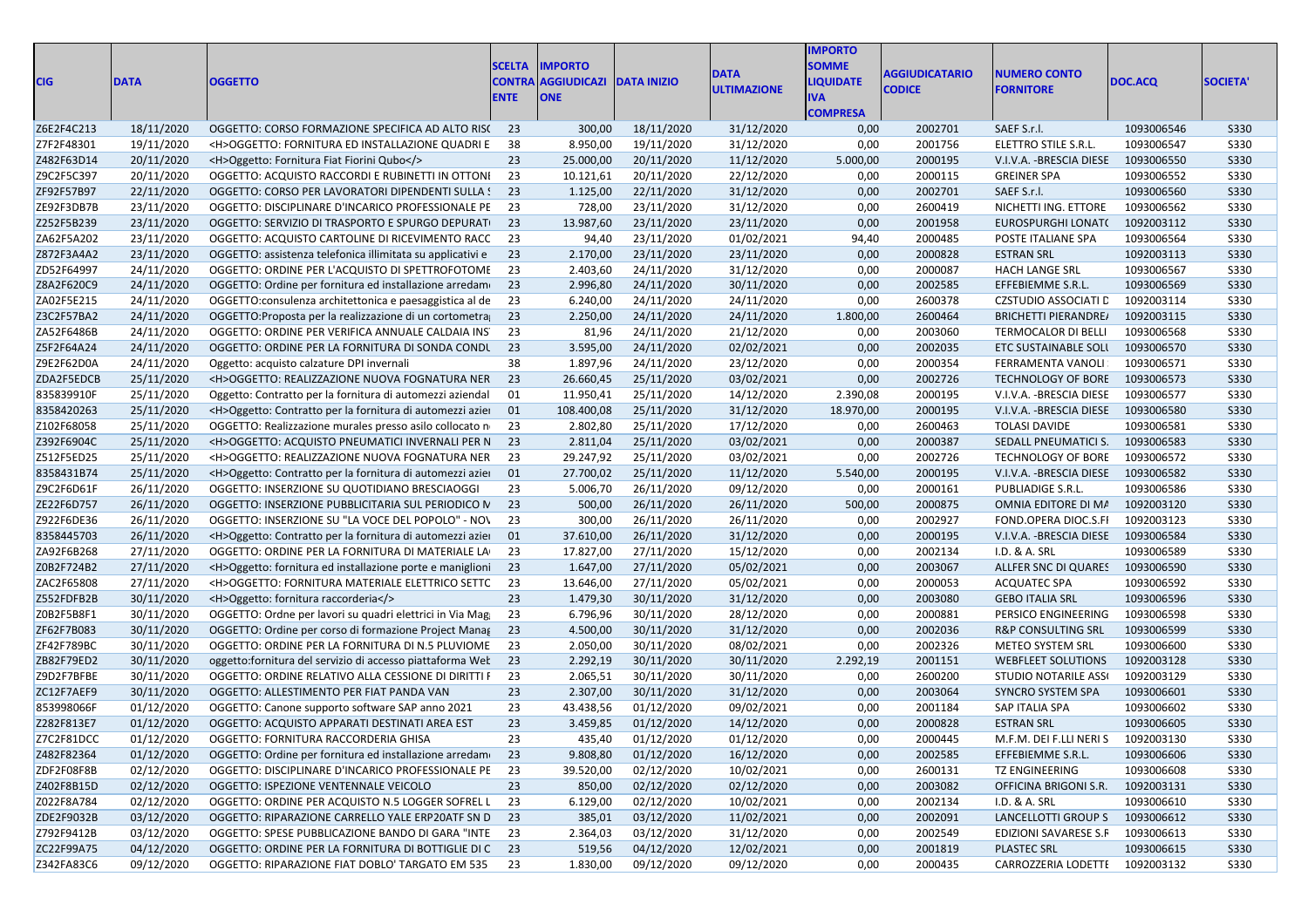|            |             |                                                                                                                |               |                           |                    |                    | <b>IMPORTO</b>   |                       |                                  |            |                 |
|------------|-------------|----------------------------------------------------------------------------------------------------------------|---------------|---------------------------|--------------------|--------------------|------------------|-----------------------|----------------------------------|------------|-----------------|
|            |             |                                                                                                                | <b>SCELTA</b> | <b>IMPORTO</b>            |                    | <b>DATA</b>        | <b>SOMME</b>     | <b>AGGIUDICATARIO</b> | <b>NUMERO CONTO</b>              |            |                 |
| <b>CIG</b> | <b>DATA</b> | <b>OGGETTO</b>                                                                                                 |               | <b>CONTRA AGGIUDICAZI</b> | <b>DATA INIZIO</b> | <b>ULTIMAZIONE</b> | <b>LIQUIDATE</b> | <b>CODICE</b>         | <b>FORNITORE</b>                 | DOC.ACQ    | <b>SOCIETA'</b> |
|            |             |                                                                                                                | <b>ENTE</b>   | <b>ONE</b>                |                    |                    | <b>IVA</b>       |                       |                                  |            |                 |
| ZC32FA88FB | 09/12/2020  |                                                                                                                | - 23          | 203,74                    | 09/12/2020         | 09/12/2020         | <b>COMPRESA</b>  | 2300006               | ZOOM VIDEO COMMU                 | 1092003133 | S330            |
| ZC02F5110B | 10/12/2020  | OGGETTO: ORDINE PER SERVIZIO DI WEBINAR 500 1 MES<br>OGGETTO: ABBONAMENTO DIGITALE A "IL SOLE 24 ORE"          | 23            | 389,00                    | 10/12/2020         | 10/12/2020         | 0,00<br>0,00     | 2000128               | IL SOLE 24 ORE S.P.A.            | 1092003136 | S330            |
| Z2F2FB5D12 | 10/12/2020  | OGGETTO: Ordine per rinnovo canoni IX-FE $\lt$ (>, $\lt$ )> IX-CE $\lt$ 23                                     |               | 7.399,50                  | 10/12/2020         | 18/02/2021         | 0,00             | 2001882               | ABLE TECH SRL                    | 1093006624 | S330            |
| 854684037D | 10/12/2020  | <h>OGGETTO: FORNITURA DI POMPE E PARTI PER COLLE</h>                                                           | 23            | 160.785,14                | 10/12/2020         | 18/02/2021         | 0,00             | 2000136               | <b>XYLEM WATER SOLUTI</b>        | 1093006621 | S330            |
| ZB02FB89A5 | 10/12/2020  | Oggetto: fornitura collarini con logo Acque Bresciane                                                          | 38            | 715,00                    | 10/12/2020         | 18/02/2021         | 0,00             | 2003087               | LA FUTURA PUBBLICIT/             | 1093006622 | S330            |
| Z802FBC834 | 11/12/2020  | Oggetto: Attività inventariali e prestazioni per messa in si                                                   | 38            | 2.115,00                  | 11/12/2020         | 19/02/2021         | 0,00             | 2002782               | UNA COOPERATIVA SO               | 1093006628 | S330            |
| ZCE2FBCC8F | 11/12/2020  | OGGETTO: ORDINE PER LA FORNITURA DI N.2 TERMONEI                                                               | 23            | 4.035,20                  | 11/12/2020         | 31/12/2020         | 0,00             | 2002461               | UFFICIO TECNICA S.R.L.           | 1093006630 | S330            |
| ZD52F9CAB8 | 11/12/2020  | OGGETTO: ORDINE PER L'ACQUISTO DI AGENDE ACQUE E                                                               | -23           | 3.100,00                  | 11/12/2020         | 31/12/2020         | 0,00             | 2000536               | STUDIO PI.TRE S.R.L.             | 1093006631 | S330            |
| ZB22FBF50E | 11/12/2020  | OGGETTO: ACQUISTO MATERIALE PER IL TELECONTROLLI                                                               | - 23          | 2.320,00                  | 11/12/2020         | 19/02/2021         | 0,00             | 2002134               | I.D. & A. SRL                    | 1093006629 | S330            |
| Z6E2FC15B6 | 14/12/2020  | OGGETTO: SERVIZIO DI ACCESSO ALLA PIATTAFORMA WI                                                               | -23           | 2.292,19                  | 14/12/2020         | 14/12/2020         | 2.292,19         | 2001151               | <b>WEBFLEET SOLUTIONS</b>        | 1093006633 | S330            |
| Z332FC4C67 | 14/12/2020  | <h>OGGETTO: FORNITURA DI ELETTROPOMPA SOMMER</h>                                                               | -23           | 5.678,28                  | 14/12/2020         | 22/02/2021         | 0,00             | 2000136               | <b>XYLEM WATER SOLUTI</b>        | 1093006634 | S330            |
| Z5B2FC72A3 | 15/12/2020  | OGGETTO: RIPARAZIONE POMPE PRESSO IMPIANTI AREA                                                                | 23            | 4.962,50                  | 15/12/2020         | 15/12/2020         | 4.962,50         | 2001966               | <b>GRASSI SERGIO ELETTR</b>      | 1092003138 | S330            |
| Z3C2FC7FDA | 15/12/2020  | OGGETTO: Ordine per assistenza manutenzione impianto 23                                                        |               | 2.200,00                  | 15/12/2020         | 31/12/2020         | 0,00             | 2000776               | L.A. SISTEMI SRL                 | 1093006635 | S330            |
| Z692FCBDFC | 15/12/2020  | OGGETTO: Pagamento corso di formazione presso fondazione anche all'anno all'anno all'anno presso fondazione di | 23            | 2.400,00                  | 15/12/2020         | 15/12/2020         | 0,00             | 2001495               | <b>FONDAZIONE AIB</b>            | 1092003139 | S330            |
| Z4F2FC191F | 16/12/2020  | <h>OGGETTO: DISCIPLINARE D'INCARICO PROFESSIONAL</h>                                                           | 23            | 2.808,00                  | 16/12/2020         | 24/02/2021         | 0,00             | 2600466               | Ing. Bertocchi Emanuel           | 1093006639 | S330            |
| ZD62FD55EC | 17/12/2020  | OGGETTO: DISCIPLINARE D'INCARICO PROFESSIONALE DI                                                              | 23            | 1.150,00                  | 17/12/2020         | 17/12/2020         | 1.229,12         | 2600417               | A&P LEGAL STUDIO AL              | 1092003142 | S330            |
| ZC12FD7199 | 17/12/2020  | OGGETTO: ORDINE PER IL SERVIZIO DELLA VALUTAZIONE                                                              | 23            | 3.800,00                  | 17/12/2020         | 25/02/2021         | 0,00             | 2000224               | SINTEX SRL                       | 1093006648 | S330            |
| 85658868BD | 17/12/2020  | Oggetto: ordine per la fornitura di un sistema robotizzato                                                     | 38            | 119.077,20                | 17/12/2020         | 31/12/2024         | 0,00             | 2000087               | <b>HACH LANGE SRL</b>            | 1093006649 | S330            |
| ZE62FDFA0D | 18/12/2020  | Oggetto: fornitura automezzi aziendali                                                                         | 23            | 39.200,00                 | 18/12/2020         | 31/12/2020         | 0,00             | 2000195               | V.I.V.A. -BRESCIA DIESE          | 1093006651 | S330            |
| Z362FACED4 | 18/12/2020  | OGGETTO: Ordine per la realizzazione dell'impianto antifi                                                      | 23            | 27.473,46                 | 18/12/2020         | 26/02/2021         | 0,00             | 2000741               | CS ELETTROTECNICA IN             | 1093006652 | S330            |
| Z6B2FE2756 | 18/12/2020  | OGGETTO: RIPARAZIONE POMPE PRESSO IMPIANTI AREA                                                                | 23            | 7.827,00                  | 18/12/2020         | 18/12/2020         | 0,00             | 2001966               | <b>GRASSI SERGIO ELETTR</b>      | 1092003145 | S330            |
| ZB92FE328E | 18/12/2020  | OGGETTO: ORDINE PER LAVORO DI SOPRALLUOGO AL DE                                                                | 23            | 100,00                    | 18/12/2020         | 18/12/2020         | 0,00             | 2000297               | E-DISTRIBUZIONE S.P.A            | 1092003147 | S330            |
| Z932FE3028 | 18/12/2020  | <h>OGGETTO: FORNITURA MISURATORE DI PORTATA KR 38</h>                                                          |               | 1.543,50                  | 18/12/2020         | 26/02/2021         | 0,00             | 2001970               | <b>KROHNE ITALIA SRL</b>         | 1093006654 | <b>S330</b>     |
| Z692FE3A68 | 18/12/2020  | OGGETTO: ACQUISTO CALENDARIO DA MURO ACQUE BR                                                                  | 23            | 2.062,00                  | 18/12/2020         | 31/12/2020         | 0,00             | 2001877               | ALISEA S.R.L. SOCIETA            | 1093006656 | S330            |
| Z162FE6F88 | 21/12/2020  | OGGETTO: Acquisto adesivi prespaziati per automezzi in p                                                       | 23            | 300,00                    | 21/12/2020         | 31/12/2020         | 0,00             | 2001530               | <b>GESON SRL</b>                 | 1093006664 | S330            |
| ZA02FE7750 | 21/12/2020  | OGGETTO: ORDINE PER LA RIPARAZIONE NOSTRA APPAR                                                                | 23            | 60,00                     | 21/12/2020         | 21/12/2020         | 0,00             | 2002889               | INDIA INDUSTRIE CHIM             | 1092003150 | S330            |
| Z3C2FE78CB | 21/12/2020  | <h>OGGETTO: INTERVENTO DI MESSA IN SICUREZZA IMP</h>                                                           | 23            | 8.036,00                  | 21/12/2020         | 01/03/2021         | 0,00             | 2002589               | CLIMA IMPIANTI S.r.l.            | 1093006666 | S330            |
| Z642FB7B0B | 21/12/2020  | OGGETTO: RIPARAZIONE AUTOMEZZO TARGATO FY 739 I                                                                | 23            | 4.000,00                  | 21/12/2020         | 21/12/2020         | 0,00             | 2000757               | CARROZZERIA TURELLI              | 1093006667 | S330            |
| Z042FE64CC | 21/12/2020  | <h>OGGETTO: FORNITURA E POSA QUADRO DI CONTROI</h>                                                             | 23            | 5.100,00                  | 21/12/2020         | 01/03/2021         | 0,00             | 2000346               | LANMAR S.R.L.                    | 1093006668 | S330            |
| Z502F7927A | 21/12/2020  | OGGETTO: Ordne per fornitura ed installazione quadri ele                                                       | -23           | 13.464,00                 | 21/12/2020         | 01/03/2021         | 0,00             | 2001756               | ELETTRO STILE S.R.L.             | 1093006669 | <b>S330</b>     |
| ZC72FEA22E | 21/12/2020  | OGGETTO: ORDINE PER LA PARTECIPAZIONE ALLE PROVE 23                                                            |               | 817,54                    | 21/12/2020         | 01/03/2021         | 0,00             | 2002241               | <b>QUALITYCHECK SRL</b>          | 1093006670 | S330            |
| ZCC2FE6BA4 | 21/12/2020  | <h>OGGETTO: FORNITURA E POSA GRIGLIA ROTATIVA PF</h>                                                           | -38           | 9.123,30                  | 21/12/2020         | 01/03/2021         | 0,00             | 2002006               | TWINCAD S.R.L.                   | 1093006671 | S330            |
| ZB12FE6B3A | 21/12/2020  | <h>OGGETTO: FORNITURA E POSA GRIGLIA ROTATIVA PF 38</h>                                                        |               | 14.656,80                 | 21/12/2020         | 01/03/2021         | 0,00             | 2002006               | TWINCAD S.R.L.                   | 1093006672 | S330            |
| Z7F2FE0873 | 21/12/2020  | <h>OGGETTO: INTERVENTO FORNITURA E POSA DI N. 2 (</h>                                                          | 38            | 29.700,00                 | 21/12/2020         | 01/03/2021         | 0,00             | 2002006               | TWINCAD S.R.L.                   | 1093006657 | S330            |
| Z852FE304E | 21/12/2020  | <h>OGGETTO: LAVORI PER SISTEMAZIONE PRESA IMPIAN</h>                                                           | 23            | 1.500,00                  | 21/12/2020         | 01/03/2021         | 0,00             | 2002040               | <b>FUSI MASSIMO</b>              | 1093006658 | S330            |
| Z9F2FE093B | 21/12/2020  | <h>OGGETTO: INTERVENTO DI RIFACIMENTO PIPING PRI</h>                                                           | 23            | 7.970,00                  | 21/12/2020         | 01/03/2021         | 0,00             | 2002006               | TWINCAD S.R.L.                   | 1093006659 | S330            |
| Z302FE5825 | 21/12/2020  | Oggetto: ordine per la fornitura di un sistema potenziomo                                                      | 38            | 25.101,00                 | 21/12/2020         | 01/03/2021         | 0,00             | 2003049               | METTLER-TOLEDO SPA               | 1093006661 | <b>S330</b>     |
| Z532FE308E | 21/12/2020  | <h>OGGETTO: FORNITURA ATTREZZATURA PER RIPARAZ</h>                                                             | 23            | 3.650,00                  | 21/12/2020         | 22/12/2020         | 0,00             | 2001929               | <b>A&amp;M ENERGIE SRL</b>       | 1093006662 | <b>S330</b>     |
| Z8E2FEFFA6 | 22/12/2020  | OGGETTO: ACQUISTO MATERIALE DI FERRAMENTA PER I 23                                                             |               | 514,43                    | 22/12/2020         | 22/12/2020         | 0,00             | 2001936               | <b>BRUNELLI ANGELO E GI</b>      | 1092003153 | S330            |
| ZE72FF001B | 22/12/2020  | OGGETTO: SERVIZIO DI TRASPORTO E SMALTIMENTO RIF                                                               | 23            | 1.269,89                  | 22/12/2020         | 22/12/2020         | 0,00             | 2003084               | MAFFIZZOLI SRL                   | 1092003154 | <b>S330</b>     |
| Z4A2FF148A | 22/12/2020  | OGGETTO: ORDINE PER IL PAGAMENTO RINNOVO DELLA 23                                                              |               | 460,00                    | 22/12/2020         | 22/12/2020         | 0,00             | 2001170               | <b>INFOCERT SPA</b>              | 1093006682 | S330            |
| Z852FF3130 | 23/12/2020  | OGGETTO: DISCIPLINARE D'INCARICO PROFESSIONALE PE 23                                                           |               | 6.240,00                  | 23/12/2020         | 23/12/2020         | 0,00             | 2600468               | STUDIO COSSU E ASSO              | 1092003156 | S330            |
| ZC02FF3749 | 23/12/2020  | OGGETTO: ORDINE PER LA FORNITURA DI GRAFICA E STA 23                                                           |               | 1.430,00                  | 23/12/2020         | 31/12/2020         | 0,00             | 2000729               | ORIONE - CULTURA, LA 1093006686  |            | S330            |
| Z052FE16A1 | 23/12/2020  | OGGETTO: ORDINE PER L'ACQUISTO DI N.2 SERBATOI IN I                                                            | - 23          | 18.400,00                 | 23/12/2020         | 03/03/2021         | 0,00             | 2003094               | <b>FANTONI &amp; LUCIANI S.I</b> | 1093006687 | S330            |
| Z412FF87C5 | 24/12/2020  | OGGETTO: SERVIZIO DI TRASPORTO E SPURGO DEPURATI 23                                                            |               | 11.893,20                 | 24/12/2020         | 24/12/2020         | 0,00             | 2001958               | EUROSPURGHI LONAT( 1092003157    |            | S330            |
| Z793000994 | 29/12/2020  | OGGETTO: VIDIMAZIONE DEI REGISTRI CARICO/SCARICO                                                               | 23            | 200,00                    | 29/12/2020         | 29/12/2020         | 0,00             | 2000070               | C.C.I.A.A. DI BRESCIA            | 1093006692 | S330            |
| Z452FF1622 | 29/12/2020  | OGGETTO: ORDINE PER IL PAGAMENTO INERENTE IL SER'                                                              | 23            | 20,00                     | 29/12/2020         | 29/12/2020         | 0,00             | 2200019               | ZOHO CORPORATION E 1092003159    |            | S330            |
| Z0B30027BD | 29/12/2020  | OGGETTO: Ordine per licenze Adobe Acrobat Standard                                                             | 23            | 1.000,00                  | 29/12/2020         | 09/03/2021         | 0,00             | 2000412               | ONE TEAM SRL                     | 1093006693 | S330            |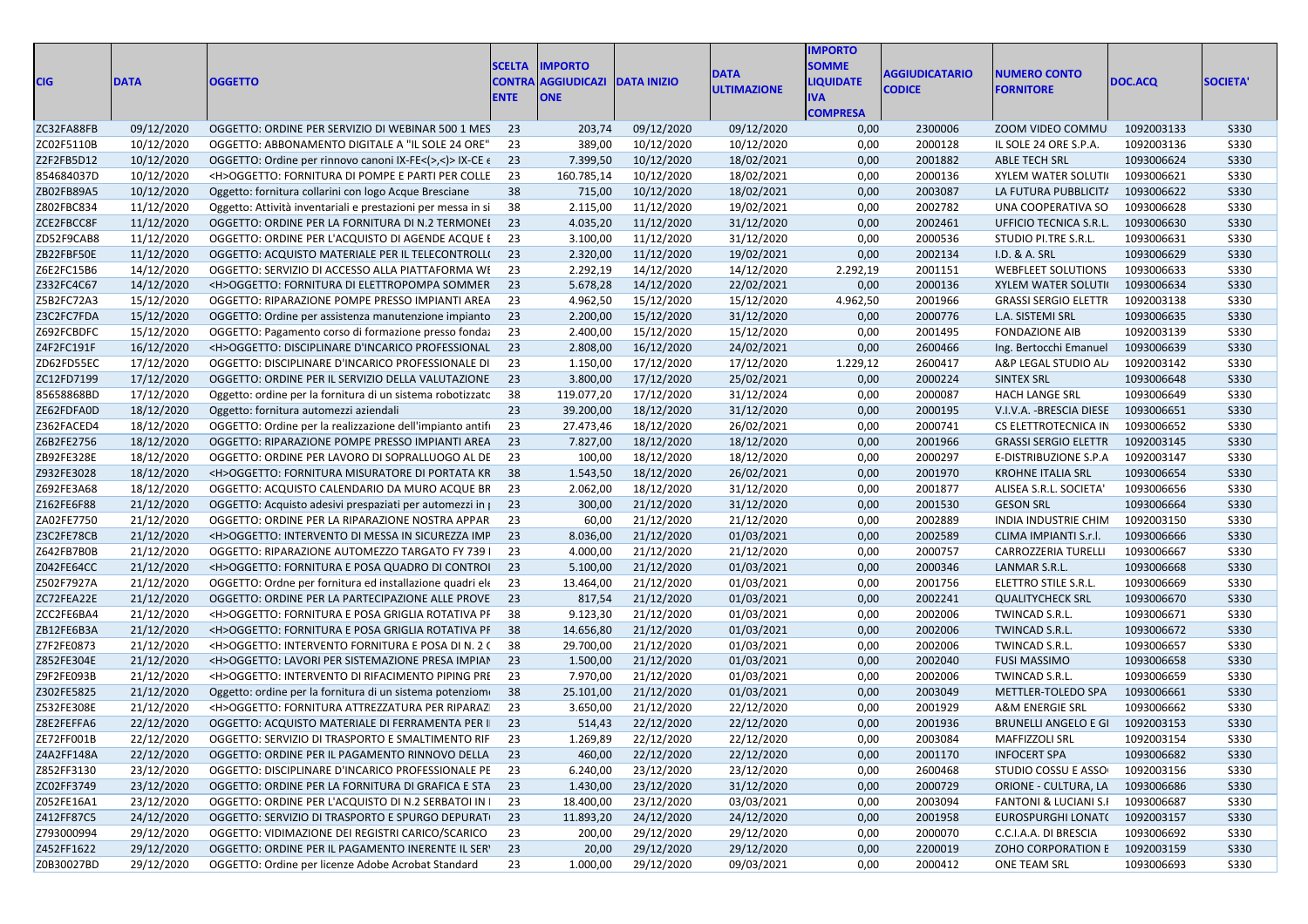| <b>CIG</b> | <b>DATA</b> | <b>OGGETTO</b>                                                            | <b>ENTE</b> | <b>SCELTA IMPORTO</b><br><b>CONTRA AGGIUDICAZI DATA INIZIO</b><br><b>ONE</b> |                       | DATA<br>ULTIMAZIONE | <b>MPORTO</b><br><b>SOMME</b><br><b>LIQUIDATE</b><br><b>COMPRESA</b> | <b>AGGIUDICATARIO</b><br><b>CODICE</b> | <b>NUMERO CONTO</b><br><b>FORNITORE</b> | DOC.ACQ    | <b>SOCIETA'</b> |
|------------|-------------|---------------------------------------------------------------------------|-------------|------------------------------------------------------------------------------|-----------------------|---------------------|----------------------------------------------------------------------|----------------------------------------|-----------------------------------------|------------|-----------------|
| ZE53004806 | 29/12/2020  | OGGETTO: Ordine per servizio hosting a manutenzione si 23                 |             | 19.699,96                                                                    | 29/12/2020            | 09/03/2021          | 0,00                                                                 | 2000471                                | ENGINEERING INGEGN                      | 1093006694 | S330            |
| 8581023431 | 29/12/2020  | OGGETTO: ordine per attività Add-ON Net@WEB - T583,                       | -23         | 88.340,00                                                                    | 29/12/2020            | 31/12/2020          | 0,00                                                                 | 2000471                                | ENGINEERING INGEGN                      | 1093006695 | <b>S330</b>     |
| Z9B301FA09 | 30/12/2020  | OGGETTO: riparazione Fiat Caddy targato EL 656 XG - SINI: 23              |             | 2.950,82                                                                     | 30/12/2020            | 30/12/2020          | 0,00                                                                 | 2000435                                | CARROZZERIA LODETTI 1092003176          |            | <b>S330</b>     |
| ZD5300941  | 30/12/2020  | Oggetto: fornitura cesti natalizi per dipendenti                          | 23          | 9.677,97                                                                     | 30/12/2020            | 30/12/2020          | 0,00                                                                 | 2002046                                | CLARABELLA S.C.S.A. O                   | 1093006697 | <b>S330</b>     |
| ZBE300C8BD | 30/12/2020  | Oggetto: consulenza legale per ufficio PER                                | 23          | 2.080,00                                                                     | 30/12/2020            | 30/12/2020          | 0,00                                                                 | 2600235                                | STUDIO LEGALE BERRU                     | 1092003161 | <b>S330</b>     |
| Z96300CCAA | 30/12/2020  | Oggetto: ordine per l'attività di generazione file xml per c 23           |             | 1.920,00                                                                     | 30/12/2020            | 10/03/2021          | 0,00                                                                 | 2002408                                | <b>BM SOFTWARE ENGINI</b>               | 1093006698 | <b>S330</b>     |
| Z723030766 | 31/12/2020  | OGGETTO: SERVIZIO DI TRASPORTO E SPURGO DEPURATI 23                       |             | 11.107,80                                                                    | 31/12/2020            | 31/12/2020          | 0,00                                                                 | 2001958                                | EUROSPURGHI LONAT( 1092003191           |            | <b>S330</b>     |
| Z673030C47 | 31/12/2020  | ORDINE: FORNITURA DI MATERIALE DI FERRAMENTA PEF 23                       |             | 138,28                                                                       | 31/12/2020            | 31/12/2020          | 0,00                                                                 | 2001936                                | BRUNELLI ANGELO E GI                    | 1092003192 | <b>S330</b>     |
| ZA12E9D4D1 | 31/12/2020  | OGGETTO: INCARICO PROFESSIONALE PER REDAZIONE PI 23                       |             | 2.399,40                                                                     | 31/12/2020            | 31/12/2020          | 0,00                                                                 | 2001934                                | AZIENDA GARDESANA                       | 1093006751 | S330            |
| ZE82BF1264 | 31/12/2020  | OGGETTO: DISCIPLINARE D'INCARICO PROFESSIONALE PE 23                      |             | 10.296,00                                                                    | 10/02/2020            | 30/06/2021          | 6.882,30                                                             | 2002999                                | ASOLA STUDIO S.R.L.                     | 1093006732 | S330            |
| Z6E301BAEC | 31/12/2020  | ORDINE A CONSUNTIVO RIPARAZIONE POMPE NECESSAF 23                         |             | 3.443,00                                                                     | 31/12/2020            | 31/12/2020          | 0,00                                                                 | 2001966                                | <b>GRASSI SERGIO ELETTR</b>             | 1092003168 | <b>S330</b>     |
| Z95301BAA6 | 31/12/2020  | ordine a consuntivo: servizio di pulizia tubazioni e pozzeti 23           |             | 1.546,00                                                                     | 31/12/2020            | 31/12/2020          | 0,00                                                                 | 2001990                                | SPECIALSPURGHI SRL                      | 1092003169 | <b>S330</b>     |
| Z1F2A0113F | 31/12/2020  | OGGETTO: INCARICO PROFESSIONALE PER REDAZIONE PI 23                       |             | 4.734,20                                                                     | 31/12/2020            | 31/12/2020          | 0,00                                                                 | 2001934                                | AZIENDA GARDESANA                       | 1093006744 | <b>S330</b>     |
| ZF828C614C | 31/12/2020  | OGGETTO: INCARICO PROFESSIONALE PER REDAZIONE PI 23                       |             | 11.927,76                                                                    | 31/12/2020            | 31/12/2020          | 0,00                                                                 | 2001934                                | AZIENDA GARDESANA                       | 1093006745 | <b>S330</b>     |
| Z4E302F0F3 | 31/12/2020  | OGGETTO: FORNITURA MATERIALE DI FERRAMENTA, COI 23                        |             | 412,61                                                                       | 31/12/2020            | 31/12/2020          | 0,00                                                                 | 2002374                                | <b>LODA GROUP SPA</b>                   | 1092003189 | <b>S330</b>     |
| ZE32BCCC9E | 01/01/2020  | <h>OGGETTO: CONTRATTO PER IL SERVIZIO DI RIPARAZI 23</h>                  |             | 39.600,00                                                                    | 01/01/2020            | 01/07/2020          | 39.569,00                                                            | 2001966                                | <b>GRASSI SERGIO ELETTR</b>             | 1095702538 | <b>S330</b>     |
| ZED2B708C1 | 01/01/2020  | <h>Oggetto: accordo quadro per la fornitura di viti e bull 38</h>         |             | 20.000,00                                                                    | 01/01/2020            | 31/12/2021          | 6.952,15                                                             | 2000241                                | VITERIE OROBICHE S.P.                   | 1095000056 | <b>S330</b>     |
| 8069600C92 | 02/01/2020  | <h>Oggetto: FORNITURA ENERGIA ELETTRICA ANNO 202</h>                      | - 01        | 12.040.000,00                                                                | 01/01/2020            | 31/12/2020          | 7.438.593,42                                                         | 2002101                                | <b>EDISON ENERGIA SPA</b>               | 1095702482 | <b>S330</b>     |
| Z292B69C0A | 02/01/2020  | <h>OGGETTO: CONTRATTO DI FORNITURA DI MATERIAL 23</h>                     |             | 7.200,00                                                                     | 01/12/2019            | 30/11/2021          | 7.146,98                                                             | 2001742                                | <b>LOCATELLI SRL</b>                    | 1095702480 | <b>S330</b>     |
| Z4B2B6C29E | 02/01/2020  | <h>Oggetto: RINNOVO SERVIZIO DI GESTIONE ALBI INFOI 23</h>                |             | 14.490,00                                                                    | 01/04/2020            | 31/03/2023          | 14.490,00                                                            | 2001666                                | DigitalPA S.R.L.                        | 1095702484 | <b>S330</b>     |
| Z642B6C379 | 02/01/2020  | <h>Oggetto: RINNOVO SERVIZIO DI GESTIONE ALBI INFOI 23</h>                |             | 4.122,00                                                                     | 01/04/2020            | 31/03/2023          | 4.122,00                                                             | 2001666                                | DigitalPA S.R.L.                        | 1095702485 | <b>S330</b>     |
| Z522B6D23E | 03/01/2020  | <h>Oggetto: Installazione apparati per la navigazione sug 23</h>          |             | 7.200,00                                                                     | 29/11/2019            | 30/06/2020          | 6.970,07                                                             | 2001803                                | AUTORIPARAZIONI BAF                     | 1095702486 | <b>S330</b>     |
| ZB42B6D909 | 03/01/2020  | <h>Oggetto: sostituzione gomme invernali</h>                              |             | 4.628,96                                                                     | 03/01/2020            | 30/04/2020          | 4.625,16                                                             | 2001089                                | ZANI GOMME S.R.L.                       | 1095702487 | <b>S330</b>     |
| Z102B6E7A9 | 07/01/2020  | OGGETTO: DISCIPLINARE D'INCARICO PROFESSIONALE DI 23                      |             | 3.349,50                                                                     | 01/01/2020            | 31/12/2020          | 313,49                                                               | 2600459                                | CADEI GEOM. MICHELE                     | 1095702488 | <b>S330</b>     |
| 80754307A5 | 07/01/2020  | OGGETTO: Contratto per lavori di rifacimento reti acquec 38               |             | 171.192,00                                                                   | 01/01/2020            | 31/12/2020          | 0,00                                                                 | 2002198                                | MONTICELLI SCAVI SRL                    | 1095702491 | S330            |
| Z342AB052A | 10/01/2020  | <h>OGGETTO: DISCIPLINARE D'INCARICO PROFESSIONAL 38</h>                   |             | 15.361,29                                                                    | 10/01/2020            | 10/01/2021          | 4.526,97                                                             | 2001749                                | PROTEC SAS DI DUILIO                    | 1095702494 | <b>S330</b>     |
| 8169735698 | 10/01/2020  | Oggetto: contratto per il servizio di smaltimento fanghi p 23             |             | 636.000,00                                                                   | 01/01/2020            | 31/12/2020          | 493.721,10                                                           | 2002239                                | A2A AMBIENTE SPA                        | 1095702495 | <b>S330</b>     |
| ZA92B66842 | 13/01/2020  |                                                                           |             | 21.000,00                                                                    | 13/01/2020            | 31/10/2020          | 20.600,00                                                            | 2000040                                | UNIVERSITA' DEGLI STL                   | 1095702498 | S330            |
| Z7A2B66856 | 13/01/2020  | Oggetto: progetto ricerca "rendicontazione di sostenibilit 06             |             | 35.000,00                                                                    | 13/01/2020            | 31/12/2020          | 35.000,00                                                            | 2200013                                | THE OPEN UNIVERSITY                     | 1095702499 | <b>S330</b>     |
|            |             | coinvolgimento degli stakeholder come leva per il vantag 06               |             |                                                                              |                       |                     |                                                                      |                                        |                                         |            | S330            |
| Z232B87CD0 | 13/01/2020  | <h>OGGETTO: SERVIZIO DI CONDUZIONE TECNICA, ANAL 23</h>                   |             | 39.800,00                                                                    | 01/01/2020            | 31/05/2020          | 39.800,00                                                            | 2001208                                | S.T.A. SOCIETA' TRATT/                  | 1095702500 |                 |
| ZF52B8D8B  | 14/01/2020  | OGGETTO: CONTRATTO PER LAVORO INTERINALE RELATI 23                        |             | 10.500,00                                                                    | 02/01/2020            | 01/04/2020          | 7.629,63                                                             | 2002361                                | <b>E-WORK SPA</b>                       | 1095702506 | <b>S330</b>     |
| ZF32B8DB1  | 14/01/2020  | OGGETTO: CONTRATTO PER INTERINALE SETTORE QSA PI 23                       |             | 16.275,89                                                                    | 02/01/2020            | 30/09/2020          | 16.275,89                                                            | 2002361                                | <b>E-WORK SPA</b>                       | 1095702507 | <b>S330</b>     |
| ZD02AB0608 | 14/01/2020  | <h>OGGETTO: DISCIPLINARE D'INCARICO PROFESSIONAL 38</h>                   |             | 7.277,09                                                                     | 14/01/2020            | 14/01/2021          | 0,00                                                                 | 2600286                                | DOTT. ING. ANTONIOLI                    | 1095702501 | S330            |
| 81735957F7 | 14/01/2020  | <h>Oggetto: progettazione ed implementazione di un sis 23</h>             |             | 51.120,00                                                                    | 01/12/2019            | 30/06/2021          | 40.896,00                                                            | 2002720                                | OPTISOFT SRL                            | 1095702504 | <b>S330</b>     |
| Z932B8DCB: | 14/01/2020  | OGGETTO: CONTRATTO PER LA SOMMINISTRAZIONE DI (23                         |             | 11.000,00                                                                    | 01/01/2020            | 01/04/2020          | 7.498,53                                                             | 2000540                                | OPENJOBMETIS SPA                        | 1095702508 | S330            |
| Z572B982E3 | 16/01/2020  | <h>CONTRATTO AD USO INTERNO DURATA DAL 01.01.2( 23</h>                    |             | 31.207,90                                                                    | 01/01/2020            | 31/05/2020          | 31.207,90                                                            | 2002792                                | <b>EMS WATER TECHNOLI</b>               | 1095702518 | <b>S330</b>     |
| Z4D2B95BEA | 16/01/2020  | <h>OGGETTO: CONTRATTO PER SERVIZIO SOS ALLARMI E 23</h>                   |             | 36.986,25                                                                    | 01/01/2020            | 31/07/2020          | 31.702,50                                                            | 2001975                                | <b>NEVICAM SRL</b>                      | 1095702515 | S330            |
| Z382B98747 | 16/01/2020  | OGGETTO: Contratto di manutenzione e acquisto elettro; 23                 |             | 36.000,00                                                                    | 01/10/2019            | 31/03/2020          | 35.817,29                                                            | 2000572                                | <b>IDROSERVICE S.R.L</b>                | 1095702516 | <b>S330</b>     |
| Z722BA0E87 | 20/01/2020  | OGGETTO: Contratta di fornitura prodotti di laboratorio. 23               |             | 10.000,00                                                                    | 01/01/2020            | 31/12/2020          | 6.576,03                                                             | 2000187                                | TECNO-LAB S.R.L.                        | 1095702520 | S330            |
| Z4C2BA420E | 21/01/2020  | OGGETTO: CONTRATTO PER AFFIDAMENTO INCARICO CS 23                         |             |                                                                              | 2.028,00 15/12/2019   | 31/03/2020          | 2.028,00                                                             | 2001749                                | PROTEC SAS DI DUILIO                    | 1095702521 | S330            |
| ZB72BB64AE | 24/01/2020  | OGGETTO: PROROGA CONTRATTO LAVORO INTERINALE I 23                         |             |                                                                              | 4.194,18 15/01/2020   | 31/03/2020          | 4.194,18                                                             | 2000540                                | OPENJOBMETIS SPA                        | 1095702524 | S330            |
| Z4B2BA670B | 24/01/2020  | OGGETTO: Disciplinare di incarico professionale per attivi 23             |             | 7.680,00                                                                     | 01/01/2020            | 31/12/2020          | 7.680,00                                                             | 2002547                                | <b>CORIM DI CORTINOVIS</b>              | 1095702526 | S330            |
| Z492BB6472 | 24/01/2020  | OGGETTO: PROROGA CONTRATTO LAVORO INTERINALE I 23                         |             | 12.000,00                                                                    | 01/01/2020            | 31/03/2020          | 11.587,26                                                            | 2000540                                | OPENJOBMETIS SPA                        | 1095702523 | S330            |
| 8185197E3B | 24/01/2020  | OGGETTO: Contratto per lavori di rifacimento brevi tratti 23              |             | 72.000,00                                                                    | 01/12/2019            | 31/01/2020          | 69.460,93                                                            | 2002335                                | PIEMME IMPIANTI SRL                     | 1095702527 | S330            |
| Z362BBC15F | 27/01/2020  | OGGETTO: CONTRATTO PER SERVIZIO POSTA LIGHT E RAI 23                      |             | 24.000,00                                                                    | 01/01/2020            | 31/12/2020          | 0,00                                                                 | 2000485                                | POSTE ITALIANE SPA                      | 1095702528 | S330            |
| ZCA2BA6CD7 | 27/01/2020  | Oggetto: Incarico per servizio di ASPP (Area Ovest) e Rap <sub>l</sub> 23 |             | 41.580,00                                                                    | 01/01/2020            | 31/12/2020          | 34.772,58                                                            | 2600245                                | BERTA                                   | 1095702531 | S330            |
| ZB12BBC130 | 27/01/2020  | <h>OGGETTO: CONTRATTO PER IL SERVIZIO DI COLLAUD 23</h>                   |             | 38.000,00                                                                    | 01/02/2020            | 31/01/2021          | 11.580,00                                                            | 2001986                                | SAVOIA F.LLI AUTOSPU 1095702532         |            | S330            |
| 818828528B | 28/01/2020  | Oggetto: contratto per il servizio di disidratazione meccai 23            |             |                                                                              | 240.000,00 01/01/2020 | 30/06/2020          | 239.869,89                                                           | 2001782                                | FRANCHINI SPA SERVIZ 1095702536         |            | S330            |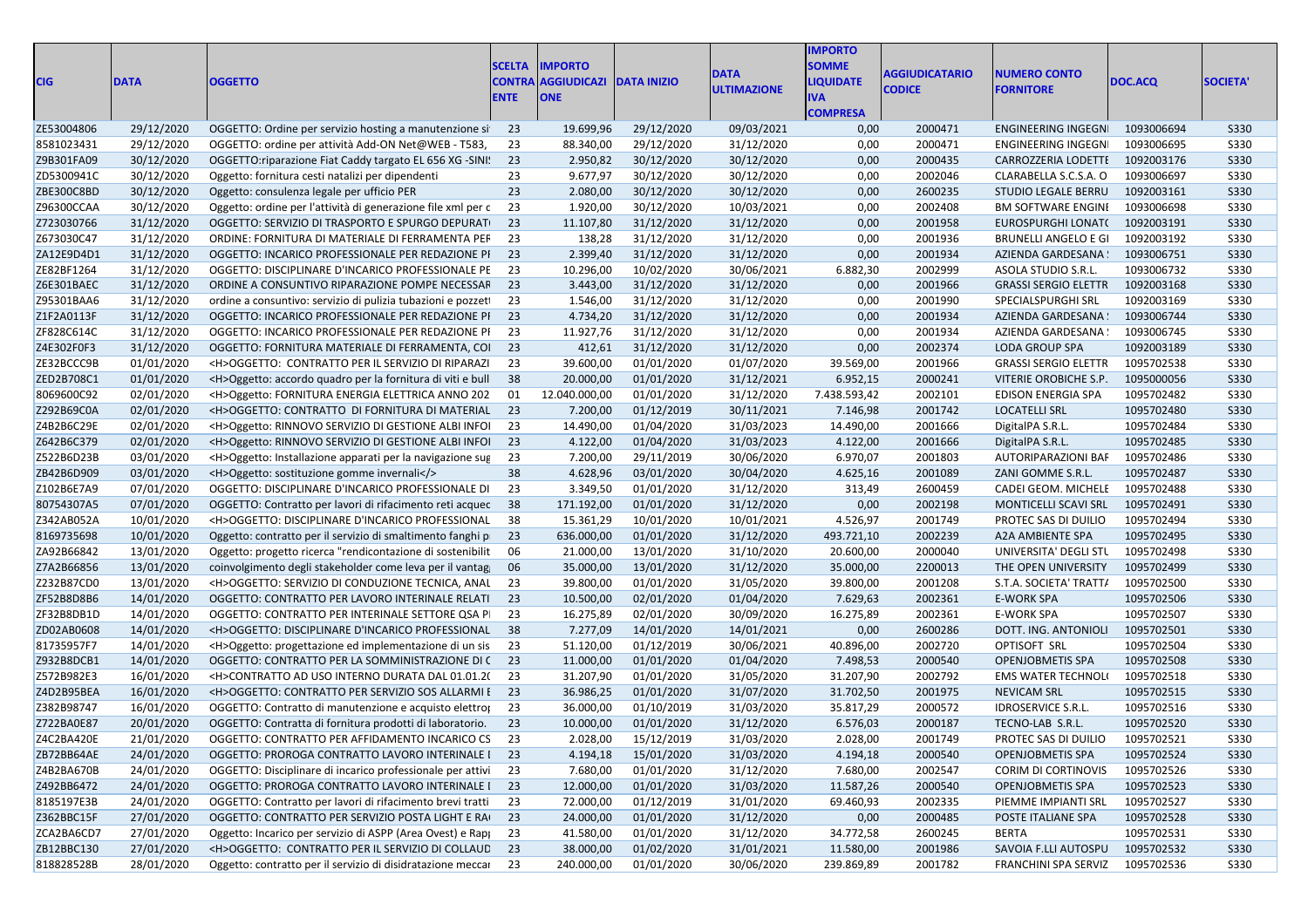| <b>CIG</b> | <b>DATA</b> | <b>OGGETTO</b>                                                    | <b>SCELTA</b><br><b>CONTRA</b><br><b>ENTE</b> | <b>IMPORTO</b><br><b>AGGIUDICAZI</b><br><b>ONE</b> | <b>DATA INIZIO</b> | <b>DATA</b><br><b>ULTIMAZIONE</b> | <b>IMPORTO</b><br><b>SOMME</b><br><b>LIQUIDATE</b><br><b>IVA</b><br><b>COMPRESA</b> | AGGIUDICATARIO<br><b>CODICE</b> | <b>NUMERO CONTO</b><br><b>FORNITORE</b> | DOC.ACQ    | <b>SOCIETA'</b> |
|------------|-------------|-------------------------------------------------------------------|-----------------------------------------------|----------------------------------------------------|--------------------|-----------------------------------|-------------------------------------------------------------------------------------|---------------------------------|-----------------------------------------|------------|-----------------|
| Z382BC2EBE | 28/01/2020  | OGGETTO: CONTRATTO PER IL DIPENDENTE SETTORE SIC 23               |                                               | 11.000,00                                          | 07/01/2020         | 06/03/2020                        | 7.591,95                                                                            | 2001561                         | <b>DURING SPA</b>                       | 1095702535 | S330            |
| 8191766B25 | 30/01/2020  | Oggetto: contratto per il servizio di disidratazione meccare      | 23                                            | 72.000,00                                          | 01/01/2020         | 30/06/2020                        | 71.638,01                                                                           | 2000088                         | DU.ECO S.r.l.                           | 1095702540 | S330            |
| ZE22BD1BC1 | 30/01/2020  | <h>Oggetto: manutenzione ordinaria carriponte/paranch</h>         | 23                                            | 4.000,00                                           | 01/01/2020         | 31/12/2020                        | 1.789,50                                                                            | 2001892                         | OMIS SERVICE TRE SRL                    | 1095702539 | S330            |
| Z632BDD42B | 03/02/2020  | OGGETTO: Studio best practice di un impianto standard s           | 06                                            | 33.000,00                                          | 20/01/2020         | 30/04/2021                        | 26.400,00                                                                           | 2002820                         | UNIVERSITA' DEGLI STL                   | 1095702547 | <b>S330</b>     |
| Z512BDE0F7 | 03/02/2020  | OGGETTO: CONTRATTO DI SOMMINISTRAZIONE LAVORO                     | 23                                            | 13.500,00                                          | 30/01/2020         | 31/07/2020                        | 12.756,21                                                                           | 2002361                         | E-WORK SPA                              | 1095702548 | S330            |
| ZCB2BA8F6D | 03/02/2020  | OGGETTO: Disciplinare di incarico professionale per incar         | 23                                            | 3.640,00                                           | 01/01/2020         | 31/12/2020                        | 3.740,80                                                                            | 2600085                         | BELPIETRO ING. DIEGO                    | 1095702545 | S330            |
| ZF02BE2D28 | 04/02/2020  | <h>OGGETTO: CONTRATTO PER IL SERVIZIO DI PULIZIA N 23</h>         |                                               | 5.000,00                                           | 01/02/2020         | 31/01/2022                        | 940,00                                                                              | 2002814                         | INEXODUS SOC. COOP.                     | 1095702551 | S330            |
| Z9E2BE2CA0 | 04/02/2020  | <h>OGGETTO: CONTRATTO PER ASSISTENZA TECNICA IM</h>               | -23                                           | 38.600,00                                          | 04/02/2020         | 31/03/2021                        | 19.299,99                                                                           | 2000131                         | <b>INTEK ITALIANA S.R.L.</b>            | 1095702552 | <b>S330</b>     |
| Z4F2BE29F6 | 04/02/2020  | <h>OGGETTO: CONTRATTO PER LA REALIZZAZIONE DEI L</h>              | 23                                            | 39.000,00                                          | 04/02/2020         | 30/06/2020                        | 38.805,00                                                                           | 2002524                         | P.G.S. IMPIANTI SRL                     | 1095702553 | S330            |
| Z382BE3C46 | 04/02/2020  | <h>OGGETTO: CONTRATTO PER LA FORNITURA DI CARBU</h>               | 23                                            | 20.000,00                                          | 01/03/2020         | 28/02/2021                        | 6.010,40                                                                            | 2002677                         | <b>MONTINI COMBUSTIBI</b>               | 1095702556 | <b>S330</b>     |
| ZCD2BE0E27 | 04/02/2020  |                                                                   | 23                                            | 39.900,00                                          | 01/09/2019         | 31/01/2020                        | 32.644,71                                                                           | 2001499                         | <b>ITALIMPRESA SRL</b>                  | 1095702550 | S330            |
| Z2F2BE34F2 | 05/02/2020  | OGGETTO: Contratto per lavori di manutenzione ordinari            | 23                                            |                                                    | 01/01/2020         | 31/12/2020                        |                                                                                     |                                 | <b>INAZ SRL</b>                         | 1095702559 | <b>S330</b>     |
|            |             | OGGETTO: Contratto per fornitura badge anno 2020.                 |                                               | 500,00                                             |                    |                                   | 84,00                                                                               | 2001598                         |                                         |            |                 |
| Z182BEBEE0 | 06/02/2020  | <h>OGGETTO: DISCIPLINARE D'INCARICO PROFESSIONAL</h>              | 23                                            | 5.812,50                                           | 06/02/2020         | 31/12/2020                        | 0,00                                                                                | 2600357                         | <b>BIANCHETTI GEOM. IGI</b>             | 1095702562 | S330            |
| Z9A2BF76F2 | 07/02/2020  | <h>OGGETTO: DISCIPLINARE D'INCARICO PROFESSIONAL</h>              | 23                                            | 7.800,00                                           | 01/12/2019         | 31/12/2020                        | 5.344,00                                                                            | 2600434                         | SPOLVERATO E SOCI CO                    | 1095702563 | <b>S330</b>     |
| 8203454864 | 07/02/2020  | Oggetto: contratto per il servizio di smaltimento/recuper         | 23                                            | 387.000,00                                         | 01/02/2020         | 31/12/2020                        | 347.438,28                                                                          | 2002821                         | DESAM INGEGNERIA E                      | 1095702566 | S330            |
| Z4A2BE0A38 | 07/02/2020  | OGGETTO: Contratto per il servizio di assistenza e manuto         | 23                                            | 10.000,00                                          | 01/01/2020         | 31/12/2020                        | 8.200,00                                                                            | 2000499                         | S.D.I. S.P.A.                           | 1095702567 | S330            |
| ZD92BE2DD2 | 10/02/2020  | OGGETTO: Contratto per la fornitura di materiale informa          | 23                                            | 39.600,00                                          | 01/01/2020         | 31/12/2020                        | 38.021,00                                                                           | 2002020                         | <b>BESAFE SRL</b>                       | 1095702571 | S330            |
| ZE72BA9117 | 10/02/2020  | OGGETTO: Taglio piante presso impianti di depurazione a           | - 23                                          | 12.000,00                                          | 31/12/2019         | 30/06/2021                        | 11.696,00                                                                           | 2001163                         | <b>BENEDINI PAOLO</b>                   | 1095702572 | <b>S330</b>     |
| ZCE2BF6D6E | 10/02/2020  | OGGETTO: Contratto per la fornitura di materiale di conserva-     | 23                                            | 25.000,00                                          | 01/01/2020         | 30/04/2021                        | 18.232,00                                                                           | 2000912                         | THERMO FISHER SCIEN                     | 1095702573 | <b>S330</b>     |
| 8028204B83 | 10/02/2020  | <h>OGGETTO: CONTRATTO PER LA REALIZZAZIONE NUO</h>                | 38                                            | 271.015,19                                         | 13/02/2020         | 31/03/2021                        | 0,00                                                                                | 2000547                         | NORDIMPIANTI COSTR                      | 1095702575 | S330            |
| Z4A2BC4A25 | 12/02/2020  | OGGETTO: Contratto per interventi in reperibilità zona Vi 23      |                                               | 10.000,00                                          | 01/01/2020         | 31/12/2020                        | 3.973,78                                                                            | 2001499                         | <b>ITALIMPRESA SRL</b>                  | 1095702579 | S330            |
| ZC72C0CE79 | 14/02/2020  | OGGETTO: CONTRATTO PER RICERCA E SELEZIONE PERSC                  | - 23                                          | 15.050,00                                          | 14/02/2020         | 30/06/2020                        | 15.050,00                                                                           | 2002145                         | <b>SKILL</b>                            | 1095702581 | S330            |
| Z2B2C1086F | 14/02/2020  | <h>OGGETTO: ACCORDO QUADRO PER LA FORNITURA D</h>                 | 38                                            | 39.000,00                                          | 01/02/2020         | 31/01/2022                        | 9.334,17                                                                            | 2000354                         | FERRAMENTA VANOLI                       | 1095000057 | S330            |
| Z772C10A4A | 14/02/2020  | OGGETTO: Contratto per progetto Whp 2020 - benessere              | 23                                            | 3.000,00                                           | 01/01/2020         | 31/12/2020                        | 122,00                                                                              | 2001594                         | SINERMED SRL                            | 1095702583 | S330            |
| Z442C0EAE5 | 17/02/2020  | <h>OGGETTO: Contratto per servizio di sorveglianza sani</h>       | 23                                            | 25.000,00                                          | 01/01/2020         | 31/12/2020                        | 14.768,32                                                                           | 2001594                         | SINERMED SRL                            | 1095702585 | S330            |
| ZE12C18306 | 17/02/2020  | <h>OGGETTO: fornitura di carta, toner, prodotti ed artico</h>     | - 23                                          | 12.000,00                                          | 01/02/2020         | 31/12/2020                        | 6.807,26                                                                            | 2000687                         | LYRECO ITALIA S.R.L.                    | 1095702587 | <b>S330</b>     |
| ZCA2C13736 | 17/02/2020  | OGGETTO: Contratto per digitalizzazione documenti da fr 23        |                                               | 5.000,00                                           | 01/01/2020         | 30/06/2020                        | 3.791,00                                                                            | 2002375                         | <b>ETHOS SRL</b>                        | 1095702584 | S330            |
| Z2B2C1057E | 17/02/2020  | OGGETTO: CONTRATTO PER ACQUISTO N°4 STRUMENTI                     | 23                                            | 8.505,05                                           | 01/01/2020         | 31/03/2020                        | 8.505,05                                                                            | 2000087                         | <b>HACH LANGE SRL</b>                   | 1095702588 | <b>S330</b>     |
| Z122BE1599 | 19/02/2020  | OGGETTO: Contratto per servizio di verifica periodica deg         | - 23                                          | 20.000,00                                          | 02/01/2020         | 31/12/2020                        | 0,00                                                                                | 2001227                         | <b>VERIT S.R.L.</b>                     | 1095702594 | S330            |
| ZEA2BCCE7E | 20/02/2020  | OGGETTO: Contratto per servizio di ricerca perdite e inge         | 23                                            | 39.500,00                                          | 01/01/2020         | 31/12/2020                        | 35.550,00                                                                           | 2001206                         | SUEZ TRATTAMENTO A                      | 1095702597 | <b>S330</b>     |
| Z612C26D2C | 20/02/2020  | <h>Oggetto: Accordo Quadro per il servizio di manutenzi</h>       | 38                                            | 10.000,00                                          | 01/03/2020         | 31/12/2022                        | 613,62                                                                              | 2002794                         | <b>AUTORACING SRL</b>                   | 1095702598 | S330            |
| Z6B2BE3669 | 20/02/2020  | OGGETTO: Disciplinare di incarico professionale di Coordi         | -38                                           | 5.148,00                                           | 15/03/2020         | 14/03/2022                        | 1.442,88                                                                            | 2600094                         | <b>STUDIO ARTEC</b>                     | 1095702600 | <b>S330</b>     |
| Z172C1C046 | 20/02/2020  | DISCIPLINARE D'INCARICO PROFESSIONALE DI COLLAUDC 38              |                                               | 13.100,00                                          | 29/06/2020         | 31/12/2021                        | 0,00                                                                                | 2002952                         | STUDIOSPS S.R.L.                        | 1095702865 | <b>S330</b>     |
| Z502C38ACF | 21/02/2020  | OGGETTO: Disciplinare di incarico professionale per attivi        | - 23                                          | 37.000,00                                          | 01/12/2019         | 31/12/2020                        | 0,00                                                                                | 2002144                         | <b>BLUEIT SPA</b>                       | 1095702601 | S330            |
| Z302C28E0C | 24/02/2020  | <h>OGGETTO: CONTRATTO PER IL SERVIZIO DI PULIZIA E 23</h>         |                                               | 29.150,00                                          | 24/02/2020         | 31/12/2020                        | 12.835,50                                                                           | 2000171                         | SANIPUR S.P.A                           | 1095702602 | S330            |
| Z292C2F708 | 24/02/2020  | <h>OGGETTO: PROROGA CONTRATTO LAVORO INTERIN/</h>                 | 23                                            | 3.800,00                                           | 17/02/2020         | 15/03/2020                        | 2.566,58                                                                            | 2000540                         | OPENJOBMETIS SPA                        | 1095702603 | <b>S330</b>     |
| 8172582404 | 25/02/2020  | <h>OGGETTO: CONTRATTO LAVORI DI RIFACIMENTO EX</h>                | 38                                            | 73.445,89                                          | 25/02/2020         | 31/07/2020                        | 0,00                                                                                | 2000598                         | IMPRESA EDILE STRAD/                    | 1095702607 | <b>S330</b>     |
| ZF62C2C65B | 25/02/2020  | OGGETTO: CONTRATTO PER AFFIDAMENTO INCARICO PE                    | -23                                           | 8.840,00                                           | 01/02/2020         | 31/12/2020                        | 4.420,00                                                                            | 2001325                         | <b>SEPRAM SRL</b>                       | 1095702608 | <b>S330</b>     |
| ZA32C2C58E | 25/02/2020  | OGGETTO: CONTRATTO PER AFFIDAMENTO INCARICO PE 23                 |                                               | 3.120,00                                           | 01/02/2020         | 31/12/2020                        | 3.120,00                                                                            | 2001325                         | <b>SEPRAM SRL</b>                       | 1095702606 | <b>S330</b>     |
| Z562C36149 | 25/02/2020  | Oggetto: contratto per il servizio di pulizia locali sede di B 23 |                                               | 5.304,00                                           | 01/01/2020         | 31/12/2021                        | 2.044,25                                                                            | 2002782                         | UNA COOPERATIVA SO 1095702612           |            | <b>S330</b>     |
| 8080764966 | 26/02/2020  | <h>OGGETTO: ACCORDO QUADRO ESTENDIMENTO E RIF 38</h>              |                                               | 2.162.600,00                                       | 30/01/2020         | 30/01/2022                        | 172.756,63                                                                          | 2000466                         | EURO IMPIANTI DEMO                      | 1095702614 | S330            |
| 8080769D85 | 26/02/2020  | <h>OGGETTO: ACCORDO QUADRO ESTENDIMENTO E RIF</h>                 | -38                                           | 718.720,00                                         | 30/01/2020         | 30/01/2022                        | 0,00                                                                                | 2001515                         | CABRINI ALBINO SRL                      | 1095702616 | S330            |
| Z852C36CF9 | 26/02/2020  | <h>OGGETTO: SERVIZIO DI ATTIVITA' DI TRASBORDO DA</h>             | 38                                            | 26.000,00                                          | 20/02/2020         | 30/06/2020                        | 2.990,00                                                                            | 2001986                         | SAVOIA F.LLI AUTOSPU                    | 1095702623 | S330            |
|            |             |                                                                   |                                               |                                                    |                    |                                   |                                                                                     |                                 |                                         |            |                 |
| ZC42BA907B | 26/02/2020  | OGGETTO: contratto per interventi in emergenza presso i           | - 38                                          | 10.000,00                                          | 01/01/2020         | 31/12/2020                        | 900,00                                                                              | 2001701                         | CAUTO COOP SOCIALE                      | 1095702626 | S330            |
| Z972C37AA6 | 26/02/2020  | OGGETTO: Contratto per verifiche periodiche apparecchi            | 23                                            | 700,00                                             | 01/01/2020         | 31/12/2020                        | 0,00                                                                                | 2000323                         | CENPI S.C.R.L.                          | 1095702618 | S330            |
| ZDE2C389DD | 26/02/2020  | <h>OGGETTO: Fornitura materiale di ferramenta</h>                 | 23                                            | 6.000,00                                           | 01/01/2020         | 31/12/2020                        | 5.264,31                                                                            | 2002785                         | FERRAMENTA RICCI DI                     | 1095702622 | S330            |
| Z702C35996 | 27/02/2020  | OGGETTO: DISCIPLINARE D'INCARICO PROFESSIONALE DI 23              |                                               | 7.500,00                                           | 27/02/2020         | 31/12/2020                        | 0,00                                                                                | 2002154                         | AR.TECH. SRL                            | 1095702629 | S330            |
| Z082C3A095 | 27/02/2020  | <h>OGGETTO: DISCIPLINARE D'INCARICO PROFESSIONAL 23</h>           |                                               | 28.752,00                                          | 27/02/2020         | 27/05/2020                        | 0,00                                                                                | 2600412                         | STUDIO TECNICO PAGA                     | 1095702627 | <b>S330</b>     |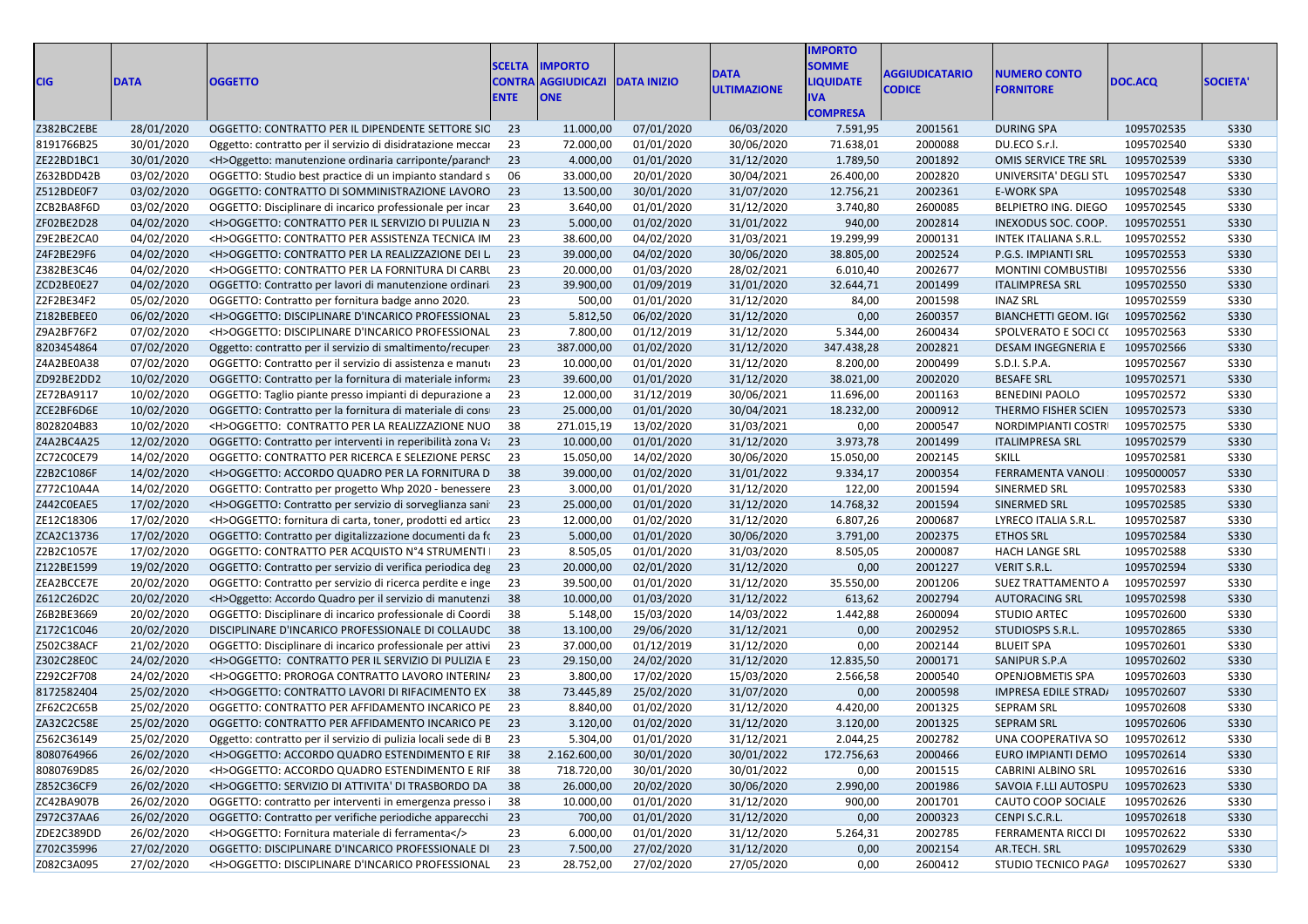| <b>CIG</b>               | <b>DATA</b> | <b>OGGETTO</b>                                                                                                                  | <b>SCELTA</b><br><b>ENTE</b> | <b>IMPORTO</b><br>CONTRA AGGIUDICAZI DATA INIZIO<br><b>ONE</b> |            | <b>DATA</b><br><b>ULTIMAZIONE</b> | <b>IMPORTO</b><br><b>SOMME</b><br><b>LIQUIDATE</b><br>IVA.<br><b>COMPRESA</b> | <b><i><u>AGGIUDICATARIO</u></i></b><br><b>CODICE</b> | <b>NUMERO CONTO</b><br><b>FORNITORE</b>   | DOC.ACQ    | <b>SOCIETA'</b> |
|--------------------------|-------------|---------------------------------------------------------------------------------------------------------------------------------|------------------------------|----------------------------------------------------------------|------------|-----------------------------------|-------------------------------------------------------------------------------|------------------------------------------------------|-------------------------------------------|------------|-----------------|
| Z672C3CADB               | 28/02/2020  | <h>OGGETTO: CONTRATTO PER IL SERVIZIO DI SERVICE ! 23</h>                                                                       |                              | 20.000,00                                                      | 28/02/2020 | 28/02/2021                        | 1.492,50                                                                      | 2002047                                              | <b>FLUENCE ITALY SRL</b>                  | 1095702630 | S330            |
| Z5C2CDD4A4               | 01/03/2020  | <h>Oggetto: Contratto per il servizio di manutenzione e i 23</h>                                                                |                              | 12.000,00                                                      | 01/03/2020 | 30/11/2020                        | 0,00                                                                          | 2000435                                              | CARROZZERIA LODETTI                       | 1095702750 | <b>S330</b>     |
| Z372CCAA69               | 01/03/2020  | Prosecuzione della fornitura del servizio di accesso alla pi 23                                                                 |                              | 15.995,00                                                      | 01/03/2020 | 30/09/2020                        | 15.992,57                                                                     | 2001151                                              | <b>WEBFLEET SOLUTIONS</b>                 | 1095702728 | <b>S330</b>     |
| Z5A2B6C6A9               | 02/03/2020  | <h>OGGETTO: CONTRATTO PER IL SERVIZIO DI VIDEOISP 38</h>                                                                        |                              | 33.000,00                                                      | 01/02/2020 | 31/12/2020                        | 24.160,00                                                                     | 2001990                                              | SPECIALSPURGHI SRL                        | 1095702633 | <b>S330</b>     |
| ZDC2C36CE4               | 02/03/2020  | OGGETTO: Contratto per lavori di sostituzione contatori r 23                                                                    |                              | 41.393,16                                                      | 01/01/2020 | 31/12/2020                        | 31.175,36                                                                     | 2000408                                              | CO.RO.MET. S.R.L.                         | 1095702631 | <b>S330</b>     |
| 8233369708               | 03/03/2020  | <h>Oggetto: contratto per il servizio lettura contatori idr 23</h>                                                              |                              | 228.000,00                                                     | 01/01/2020 | 31/12/2020                        | 155.921,94                                                                    | 2001838                                              | SOLCO BRESCIA - CONS                      | 1095702635 | <b>S330</b>     |
| ZD92C48675               | 03/03/2020  | <h>OGGETTO: CONTRATTO PER IL SERVIZIO DI TRAVASO 23</h>                                                                         |                              | 39.000,00                                                      | 03/03/2020 | 31/12/2021                        | 15.723,50                                                                     | 2002579                                              | ASPIRECO S.R.L.                           | 1095702636 | <b>S330</b>     |
| ZFA2C5350D               | 04/03/2020  | <h>OGGETTO: ACCORDO QUADRO PER LA FORNITURA D</h>                                                                               | - 38                         | 39.000,00                                                      | 04/03/2020 | 28/02/2021                        | 27.577,55                                                                     | 2000357                                              | SIEMENS S.P.A.                            | 1095000058 | <b>S330</b>     |
| ZD22C36A32               | 04/03/2020  | OGGETTO: Contratto per servizio di AMS Applicativo SAP 23                                                                       |                              | 35.000,00                                                      | 01/01/2020 | 31/12/2020                        | 4.000,00                                                                      | 2002203                                              | <b>REGESTA SRL</b>                        | 1095702638 | S330            |
| ZF32C4E0CE               | 05/03/2020  | <h>OGGETTO: CONTRATTO PER SVOLGERE IL SERVIZIO [ 38</h>                                                                         |                              | 30.000,00                                                      | 01/01/2020 | 01/07/2020                        | 28.657,22                                                                     | 2001989                                              | <b>SPECIALRIFIUTI SRL</b>                 | 1095702639 | <b>S330</b>     |
| 80807551FB               | 05/03/2020  | <h>OGGETTO: ACCORDO QUADRO ESTENDIMENTO E RIF 38</h>                                                                            |                              | 2.157.100,00                                                   | 30/01/2020 | 31/01/2022                        | 0,00                                                                          | 2000561                                              | PLONA GIOVANNI S.R.L                      | 1095702609 | <b>S330</b>     |
| Z212C357E7               | 06/03/2020  | OGGETTO: Contratto per la manutenzione delle griglie pr 23                                                                      |                              | 18.913,93                                                      | 01/01/2020 | 31/12/2020                        | 18.913,93                                                                     | 2000120                                              | <b>HUBER TECHNOLOGY S</b>                 | 1095702642 | S330            |
| Z292C31377               | 06/03/2020  | <h>IL PRESENTE ANNULLA E SOSTITUISCE IL CONTRATTO 23</h>                                                                        |                              | 23.300,00                                                      | 01/01/2020 | 31/12/2022                        | 14.600,00                                                                     | 2000522                                              | <b>ISTAL NUOVA S.R.L.</b>                 | 1095702645 | S330            |
| 807501947B               | 11/03/2020  | OGGETTO: Contratto per i lavori di manutenzione straord 38                                                                      |                              | 165.054,46                                                     | 16/03/2020 | 31/12/2020                        | 0,00                                                                          | 2000122                                              | I.P.T.A. DI VASSALLI S.R                  | 1095702647 | S330            |
| Z842C67B1E               | 11/03/2020  | OGGETTO: Contratto per affidamento lavori di costruzion 23                                                                      |                              | 34.589,98                                                      | 01/03/2020 | 31/12/2020                        | 0,00                                                                          | 2000056                                              | <b>GUALENI ALESSANDRO</b>                 | 1095702646 | S330            |
| ZE12C68A61               | 12/03/2020  | OGGETTO: Disciplinare di incarico professionale per consi 23                                                                    |                              | 5.800,00                                                       | 01/01/2020 | 31/12/2020                        | 5.800,00                                                                      | 2000641                                              | <b>ECORICERCHE SRL</b>                    | 1095702648 | <b>S330</b>     |
| Z552C5D098               | 12/03/2020  | OGGETTO: Contratto per servizio di manutenzione prevel 23                                                                       |                              | 30.000,00                                                      | 01/09/2020 | 31/08/2022                        | 6.634,49                                                                      | 2000881                                              | PERSICO ENGINEERING                       | 1095702649 | <b>S330</b>     |
| 8245852455               | 13/03/2020  | Oggetto: contratto per il servizio di campionamento ed e: 23                                                                    |                              | 200.000,00                                                     | 01/01/2020 | 31/07/2020                        | 84.141,50                                                                     | 2000835                                              | <b>INDAM LABORATORI SI</b>                | 1095702652 | <b>S330</b>     |
| Z4E2C70875               | 13/03/2020  | Oggetto: accordo quadro per noleggio mezzi di sollevame 23                                                                      |                              | 5.100,00                                                       | 01/03/2020 | 31/12/2021                        | 2.520,00                                                                      | 2001264                                              | SIMIN NOLI SRL                            | 1095702654 | <b>S330</b>     |
| 8245844DB8               | 13/03/2020  | Oggetto: contratto per il servizio di campionamento ed e: 23                                                                    |                              | 216.362,64                                                     | 01/01/2020 | 31/07/2020                        | 216.402,64                                                                    | 2000902                                              | SAVI LABORATORI & SE                      | 1095702651 | <b>S330</b>     |
| Z802C6D82A               | 16/03/2020  |                                                                                                                                 |                              | 36.374,86                                                      | 01/03/2020 | 31/12/2020                        | 30.749,52                                                                     | 2001233                                              | PEZZOTTI SCAVI SRL                        | 1095702661 | <b>S330</b>     |
| Z672C73D47               | 17/03/2020  | OGGETTO: Lavori di sistemazione vie di accesso agli impia 23<br><h>OGGETTO: Disciplinare di incarico professionale per C 23</h> |                              | 13.125,00                                                      | 01/01/2020 | 31/08/2020                        | 13.488,26                                                                     | 2600151                                              | POGLIAGHI ING. ANDRI                      | 1095702663 | S330            |
|                          | 20/03/2020  | <h>OGGETTO: DISCIPLINARE D'INCARICO PROFESSIONAL 23</h>                                                                         |                              | 14.560,00                                                      | 27/02/2020 |                                   |                                                                               | 2002862                                              |                                           | 1095702666 | <b>S330</b>     |
| ZDC2C7AD36               | 23/03/2020  |                                                                                                                                 |                              | 1.160.200,00                                                   | 13/02/2020 | 31/12/2020<br>31/03/2022          | 5.671,47<br>510.433,88                                                        | 2000216                                              | ANDREIA STUDIO ASSC<br>TOMASONI SPURGHI S | 1095702667 | <b>S330</b>     |
| 80616625EF<br>8061670C87 | 23/03/2020  | Oggetto: servizio di pulizia e spurgo delle caditoie stradal<br>Oggetto: servizio di pulizia e spurgo delle caditoie stradal 01 | 01                           | 1.109.600,00                                                   | 13/02/2020 | 31/03/2022                        | 414.169,79                                                                    | 2001436                                              | <b>F.LLI ZAPPETTINI SRL</b>               | 1095702668 | <b>S330</b>     |
| 8003407C61               | 24/03/2020  |                                                                                                                                 | 01                           | 469.825,09                                                     | 13/02/2020 |                                   |                                                                               | 2000117                                              | HIDRODEPUR S.P.A.                         | 1095702669 | <b>S330</b>     |
|                          | 25/03/2020  | Oggetto: appalto per fornitura e trasporto di prodotti chi                                                                      |                              | 7.453,50                                                       | 01/03/2020 | 31/03/2022                        | 160.305,43                                                                    | 2002872                                              |                                           | 1095702670 | S330            |
| Z722C857AD               |             | OGGETTO: Contratto per servizio di sanificazione sedi azi 23                                                                    |                              |                                                                |            | 30/04/2020                        | 7.410,00                                                                      |                                                      | AGROBIOSERVICE SRL                        |            |                 |
| Z772C88234               | 25/03/2020  | <h>OGGETTO: CONTRATTO PER IL SERVIZIO DI CALIBRAZ 38</h>                                                                        |                              | 1.780,00                                                       | 01/04/2020 | 31/03/2022                        | 286,00                                                                        | 2002855                                              | S.I.E. STRUMENTAZION                      | 1095702671 | S330            |
| ZAA2C707C3               | 26/03/2020  | OGGETTO: Contratto per la manutenzione di compressor 23                                                                         |                              | 16.000,00                                                      | 01/04/2020 | 28/02/2022                        | 0,00                                                                          | 2000721                                              | ATLAS COPCO ITALIA S.                     | 1095702673 | <b>S330</b>     |
| Z232C9387B               | 31/03/2020  | OGGETTO: CONTRATTO PER RINNOVO OPERATORE INTEI 23                                                                               |                              | 19.723,41                                                      | 07/03/2020 | 31/07/2020                        | 19.723,40                                                                     | 2001561                                              | <b>DURING SPA</b>                         | 1095702675 | <b>S330</b>     |
| Z1F2C90B48               | 31/03/2020  | <h>OGGETTO: DISCIPLINARE D'INCARICO PROFESSIONAL 23</h>                                                                         |                              | 32.858,60                                                      | 01/02/2020 | 31/12/2020                        | 27.788,80                                                                     | 2600324                                              | STUDIO TECNICO AVAN                       | 1095702676 | <b>S330</b>     |
| 81777382E2               | 01/04/2020  | <h>OGGETTO: Accordo Quadro per l'esecuzione dei lavor</h>                                                                       | - 38                         | 771.600,00                                                     | 21/02/2020 | 28/02/2022                        | 0,00                                                                          | 2000610                                              | <b>BIOS ASFALTI S.R.L</b>                 | 1095702680 | <b>S330</b>     |
| Z5C2A7AD36               | 01/04/2020  | <h>OGGETTO: ACCORDO QUADRO PER LA FORNITURA D 38</h>                                                                            |                              | 19.000,00                                                      | 01/05/2020 | 30/04/2022                        | 7.641,00                                                                      | 2000063                                              | <b>BISICUR S.R.L.</b>                     | 1095000059 | <b>S330</b>     |
| Z5D2CE5A41               | 01/04/2020  | <h>OGGETTO: ACCORDO QUADRO PER LA FORNITURA D 38</h>                                                                            |                              | 16.000,00                                                      | 30/03/2020 | 31/03/2022                        | 1.670,49                                                                      | 2001087                                              | SIR SAFETY SYSTEM S.P                     | 1095000060 | S330            |
| 8106071D64               | 01/04/2020  | OGGETTO: Contratto per lavori di rifacimento impianti eli 38                                                                    |                              | 105.187,19                                                     | 01/04/2020 | 31/12/2020                        | 0,00                                                                          | 2002791                                              | <b>EDC ELETTROSISTEM SI</b>               | 1095702678 | <b>S330</b>     |
| ZC12C98C3F               | 01/04/2020  | Oggetto: contratto per la fornitura di hardware per gestic                                                                      | 23                           | 42.000,00                                                      | 01/03/2020 | 31/12/2020                        | 41.958,00                                                                     | 2002020                                              | <b>BESAFE SRL</b>                         | 1095702679 | S330            |
| ZCE2FCAB99               | 01/04/2020  | OGGETTO: Corsi di formazione per i dipendenti                                                                                   | 23                           | 5.000,00                                                       | 01/04/2020 | 31/12/2020                        | 4.855,20                                                                      | 2000224                                              | SINTEX SRL                                | 1095702773 | S330            |
| Z5B2C98653               | 06/04/2020  | <h>OGGETTO: CONTRATTO PER IL SERVIZIO DI MANUTEI</h>                                                                            | - 23                         | 22.000,00                                                      | 15/04/2020 | 20/04/2021                        | 0,00                                                                          | 2001463                                              | <b>TECME SRL</b>                          | 1095702684 | <b>S330</b>     |
| Z872C70822               | 07/04/2020  | OGGETTO: Accordo Quadro per la manutenzione e ripara 23                                                                         |                              | 20.000,00                                                      | 02/01/2020 | 31/12/2021                        | 6.632,09                                                                      | 2000053                                              | <b>ACQUATEC SPA</b>                       | 1095702687 | <b>S330</b>     |
| Z252C7063B               | 07/04/2020  | OGGETTO: Contratto per la manutenzione delle pompe a 23                                                                         |                              | 10.000,00                                                      | 01/03/2020 | 31/10/2020                        | 3.900,00                                                                      | 2000220                                              | ACQUA SISTEM DI VAS: 1095702691           |            | S330            |
| Z542C73E0A               | 07/04/2020  | OGGETTO: Disciplinare di incarico professionale per assist 23                                                                   |                              | 9.500,00                                                       | 01/03/2020 | 31/12/2020                        | 0,00                                                                          | 2002041                                              | GHIROLDI ANGELO E C. 1095702688           |            | S330            |
| Z9A2CA44D9               | 07/04/2020  | <h>OGGETTO: CONTRATTO PER IL SERVIZIO DI TELESORV 23</h>                                                                        |                              | 20.000,00                                                      | 01/01/2020 | 31/12/2021                        | 7.569,60                                                                      | 2000143                                              | VIGILANZA GROUP SOC                       | 1095702689 | S330            |
| Z552CA624B               | 07/04/2020  | <h>OGGETTO: CONTRATTO PER LA FORNITURA E POSA L 38</h>                                                                          |                              | 39.000,00                                                      | 07/04/2020 | 07/04/2022                        | 7.326,00                                                                      | 2000614                                              | ZA.RA S.R.L.                              | 1095702690 | S330            |
| ZAE2CAD090               | 09/04/2020  | OGGETTO: CONTRATTO PER CONSULENZA E ASSISTENZA 23                                                                               |                              | 26.500,00                                                      | 01/01/2020 | 31/12/2020                        | 19.917,72                                                                     | 2600015                                              | PIROLA PENNUTO ZEI                        | 1095702695 | S330            |
| Z842C2C8F7               | 10/04/2020  | Oggetto: contratto per lavori di rifacimento impianti eleti 38                                                                  |                              | 37.221,00                                                      | 10/04/2020 | 31/12/2020                        | 0,00                                                                          | 2000881                                              | PERSICO ENGINEERING                       | 1095702697 | S330            |
| Z8E2CB36BB               | 14/04/2020  | OGGETTO: PROROGA CONTRATTO LAVORO INTERINALE I 23                                                                               |                              | 25.000,00                                                      | 01/04/2020 | 25/09/2020                        | 11.694,06                                                                     | 2000540                                              | OPENJOBMETIS SPA                          | 1095702699 | S330            |
| ZCF2C6DCCA               | 14/04/2020  | Oggetto: contratto per la fornitura di prodotti per Labora 23                                                                   |                              | 10.000,00                                                      | 01/06/2020 | 30/06/2021                        | 1.673,59                                                                      | 2001664                                              | <b>VETROTECNICA SRL</b>                   | 1095702698 | S330            |
| ZB62CB5A06               | 15/04/2020  | Oggetto: contratto per la fruizione di ticket restaurant da 23                                                                  |                              | 62.399,28                                                      | 30/03/2020 | 30/09/2020                        | 62.399,28                                                                     | 2002163                                              | <b>EDENRED ITALIA SRL</b>                 | 1095702701 | S330            |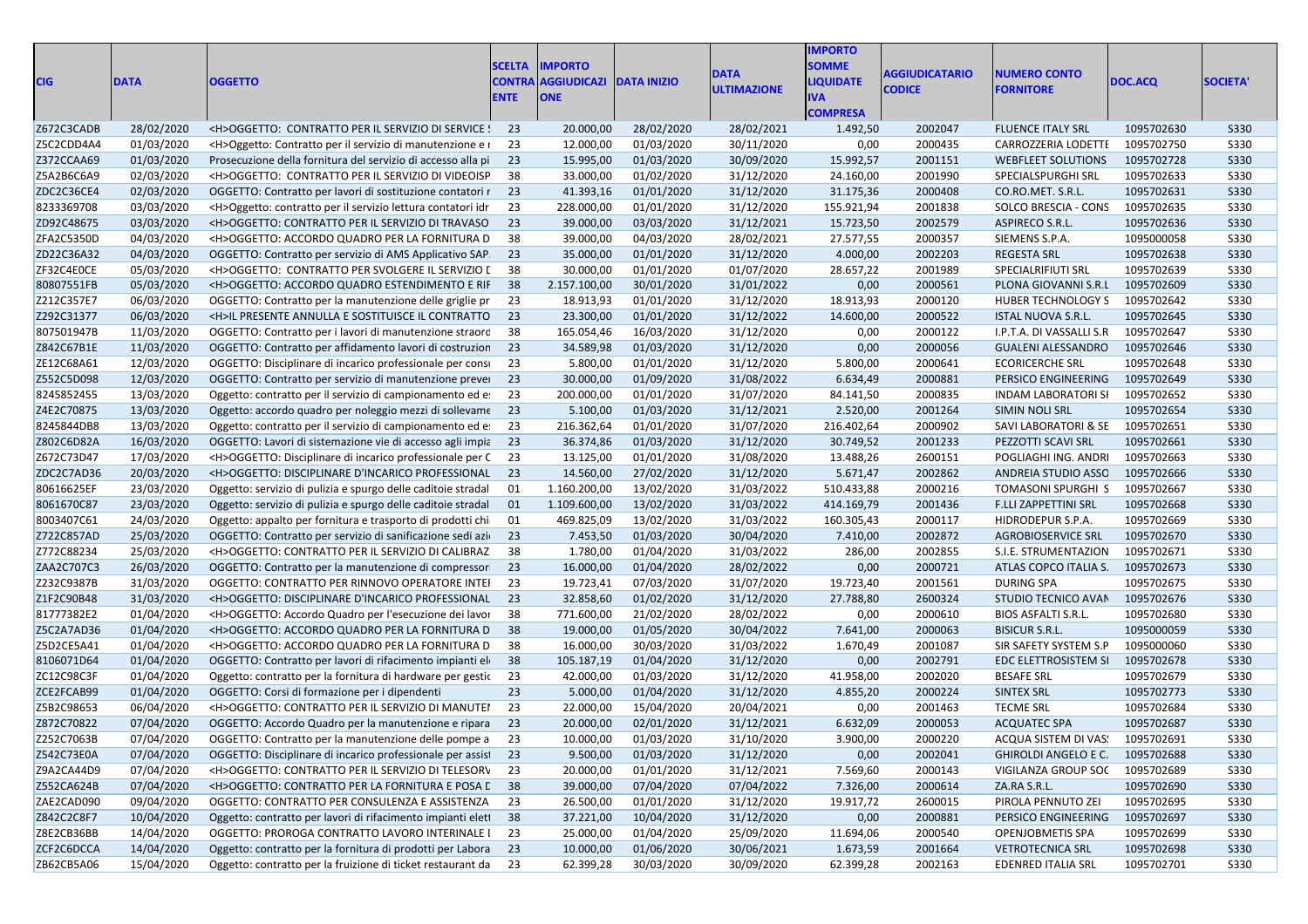| <b>CIG</b> | <b>DATA</b> | <b>OGGETTO</b>                                                       | <b>SCELTA</b><br><b>ENTE</b> | <b>IMPORTO</b><br><b>CONTRA AGGIUDICAZI</b><br><b>ONE</b> | <b>DATA INIZIO</b> | <b>DATA</b><br><b>ULTIMAZIONE</b> | <b>IMPORTO</b><br><b>SOMME</b><br><b>LIQUIDATE</b><br><b>IVA</b><br><b>COMPRESA</b> | AGGIUDICATARIO<br><b>CODICE</b> | <b>NUMERO CONTO</b><br><b>FORNITORE</b> | DOC.ACQ    | <b>SOCIETA</b> |
|------------|-------------|----------------------------------------------------------------------|------------------------------|-----------------------------------------------------------|--------------------|-----------------------------------|-------------------------------------------------------------------------------------|---------------------------------|-----------------------------------------|------------|----------------|
| ZBB2C7086C | 15/04/2020  | OGGETTO: Disciplinare di incarico professionale di assiste 23        |                              | 39.500,00                                                 | 01/01/2020         | 31/12/2020                        | 11.100,00                                                                           | 2002413                         | <b>AGENIA SRL</b>                       | 1095702702 | S330           |
| Z552CB3518 | 16/04/2020  | <h>OGGETTO: CONTRATTO PER IL SERVIZIO DI INDAGINE</h>                | 23                           | 35.000,00                                                 | 16/04/2020         | 16/04/2022                        | 0,00                                                                                | 2002398                         | GE.VI.CO. SRL                           | 1095702706 | S330           |
| Z292CAED6D | 17/04/2020  | Oggetto: contratto per attività di videoispezione<(>>>> si           | 23                           | 39.700,00                                                 | 01/02/2020         | 31/12/2020                        | 39.486,92                                                                           | 2000388                         | LOCHIS AGOSTINO & C                     | 1095702712 | S330           |
| Z4B2CBCC55 | 17/04/2020  | Oggetto: contratto per manutenzione preventiva progran               | 23                           | 38.000,00                                                 | 01/03/2020         | 28/02/2021                        | 26.725,16                                                                           | 2000346                         | LANMAR S.R.L.                           | 1095702713 | <b>S330</b>    |
| ZAE2CBAC30 | 17/04/2020  | <h>OGGETTO: SERVIZIO DI DERATTIZZAZIONE PRESSO IN</h>                | 23                           | 180,00                                                    | 01/04/2020         | 31/03/2021                        | 0,00                                                                                | 2000700                         | SANITARIA SERVIZI AM                    | 1095702710 | S330           |
| ZA92C73F61 | 20/04/2020  | <h>OGGETTO: CONTRATTO PER LA REALIZZAZIONE E FOI</h>                 | 38                           | 27.761,00                                                 | 20/04/2020         | 28/02/2021                        | 27.761,00                                                                           | 2001756                         | ELETTRO STILE S.R.L.                    | 1095702715 | S330           |
| Z0E2C54EAA | 20/04/2020  | <h>OGGETTO: CONTRATTO PER IL SERVIZIO DI MANUTEI</h>                 | 38                           | 18.584,10                                                 | 20/04/2020         | 31/12/2020                        | 14.888,83                                                                           | 2002204                         | L'ALBERO SOCIETA' CO                    | 1095702717 | S330           |
| Z482CBC69F | 21/04/2020  | OGGETTO: Accordo Quadro per la sostituzione di corpi illi            | 23                           | 20.000,00                                                 | 01/02/2020         | 31/01/2022                        | 5.651,02                                                                            | 2000881                         | PERSICO ENGINEERING                     | 1095702721 | S330           |
| 769729371F | 22/04/2020  | <h>OGGETTO: LAVORI DI MANUTENZIONE STRAORDINAI</h>                   | 23                           | 176.059,05                                                | 01/03/2020         | 31/12/2020                        | 0,00                                                                                | 2500142                         | <b>COMUNE DI TIGNALE</b>                | 1095702722 | S330           |
| ZC32CF36E6 | 23/04/2020  | Oggetto: contratto per il servizio di ritiro, trasporto e sma        | 23                           | 10.000,00                                                 | 01/01/2020         | 31/12/2021                        | 3.920,40                                                                            | 2000976                         | ECO ERIDANIA SPA                        | 1095702726 | S330           |
| Z862CC82EA | 23/04/2020  | <h>OGGETTO: CONTRATTO PER IL SERVIZIO MANUTENZI</h>                  | 23                           | 22.400,00                                                 | 23/04/2020         | 23/04/2021                        | 2.500,00                                                                            | 2002190                         | GARDAEXTREME DI GI/                     | 1095702727 | S330           |
| ZBF2CCDDC6 | 24/04/2020  | Oggetto: contratto annuale di manutenzione campionato                | 23                           | 38.000,00                                                 | 07/04/2020         | 06/04/2021                        | 12.050,00                                                                           | 2000739                         | <b>B.M. TECNOLOGIE INDI</b>             | 1095702732 | S330           |
| Z0D2CCACD1 | 27/04/2020  | <h>OGGETTO: CONTRATTO LAVORI DI INSERIMENTO/AD</h>                   | 23                           | 39.600,00                                                 | 27/04/2020         | 30/09/2020                        | 38.301,16                                                                           | 2001967                         | IMPRESA MARZADRI S.                     | 1095702733 | S330           |
| Z832C3B4FD | 27/04/2020  | <h>Oggetto: Accordo Quadro per la fornitura materiale c</h>          | 23                           | 10.000,00                                                 | 01/04/2020         | 31/03/2022                        | 3.352,62                                                                            | 2000433                         | FERRAMENTA ROVATE                       | 1095702734 | S330           |
| ZB42CCACBA | 28/04/2020  | <h>OGGETTO: CONTRATTO PER IL SERVIZIO DI SOSTITUZ</h>                | 23                           | 39.378,44                                                 | 28/04/2020         | 31/10/2020                        | 39.181,55                                                                           | 2001838                         | SOLCO BRESCIA - CONS                    | 1095702736 | S330           |
| Z332CBAF50 | 28/04/2020  | OGGETTO: Contratto per sanificazione sedi aziendali.                 | 23                           | 14.000,00                                                 | 07/04/2020         | 31/05/2020                        | 11.215,00                                                                           | 2002872                         | <b>AGROBIOSERVICE SRL</b>               | 1095702741 | S330           |
| 8287528C72 | 28/04/2020  | Oggetto: contratto per il servizio di disidratazione meccar          | 23                           | 645.600,00                                                | 25/03/2020         | 31/12/2020                        | 536.686,97                                                                          | 2000088                         | DU.ECO S.r.l.                           | 1095702743 | S330           |
| ZF12CF7C2A | 30/04/2020  | <h>CONTRATTO PER SERVIZIO DI MANUTENZIONE E RIP.</h>                 | 23                           | 10.000,00                                                 | 30/04/2020         | 31/12/2020                        | 0,00                                                                                | 2001932                         | AUTORIPARAZIONI ME                      | 1095702788 | S330           |
| Z002CD5AC7 | 30/04/2020  | <h>OGGETTO: DISCIPLINARE D'INCARICO PROFESSIONAL</h>                 | 23                           | 21.153,60                                                 | 04/05/2020         | 31/12/2020                        | 5.344,00                                                                            | 2600272                         | FALAPPA ING. GRAZIAN                    | 1095702745 | S330           |
| ZA72D68CCB | 01/05/2020  | <h>OGGETTO: Sostituzione cristalli automezzi aziendali &lt;</h>      | 23                           | 5.000,00                                                  | 01/05/2020         | 31/12/2020                        | 313,51                                                                              | 2000519                         | IL TUO VETRO                            | 1095702853 | S330           |
| ZEF2CC3F21 | 01/05/2020  | OGGETTO: CONTRATTO PER INTERINALE SETTORE QSA                        | 23                           | 10.000,00                                                 | 01/05/2020         | 31/07/2020                        | 5.765,34                                                                            | 2002361                         | <b>E-WORK SPA</b>                       | 1095702720 | S330           |
| Z9C2CE1AD6 | 05/05/2020  | <h>Oggetto: Accordo quadro per la fornitura prodotti chi</h>         | 23                           | 20.000,00                                                 | 05/05/2020         | 30/04/2021                        | 19.450,00                                                                           | 2000742                         | <b>DREWO SRL</b>                        | 1095000061 | S330           |
| Z102CE7490 | 06/05/2020  | OGGETTO: CONTRATTO PER RICERCA E SELEZIONE DEL PI                    | 23                           | 5.900,00                                                  | 01/04/2020         | 30/09/2020                        | 5.900,00                                                                            | 2002145                         | <b>SKILL</b>                            | 1095702749 | S330           |
| 8197889802 | 07/05/2020  | <h>OGGETTO: ACCORDO QUADRO PER LA FORNITURA D</h>                    | 38                           | 180.000,00                                                | 07/05/2020         | 30/04/2022                        | 0,00                                                                                | 2001505                         | COMOLI, FERRARI & C.                    | 1095000062 | S330           |
| Z582CEDA54 | 08/05/2020  | <h>Oggetto: contratto di manutenzione fotocopiatrici e s 23</h>      |                              | 15.000,00                                                 | 01/01/2020         | 31/12/2020                        | 5.003,01                                                                            | 2000147                         | LODA S.R.L.                             | 1095702754 | S330           |
| ZC72CEE0B7 | 08/05/2020  | OGGETTO: CONTRATTO PER SERVIZIO REMOTE BANKING                       | 23                           | 400,00                                                    | 01/01/2020         | 31/12/2020                        | 0,00                                                                                | 2002271                         | TECMARKET SERVIZI SF                    | 1095702756 | S330           |
| ZD22CB977F | 11/05/2020  | OGGETTO: Contratto per la manutenzione ordinaria e str               | 23                           | 39.600,00                                                 | 01/03/2020         | 31/12/2021                        | 16.660,00                                                                           | 2000091                         | ECOLOGIA SEBINA S.R.I                   | 1095702761 | S330           |
| Z502C9F12C | 11/05/2020  | OGGETTO: Contratto di manutenzione, riparazione e acqu               | 23                           | 39.900,00                                                 | 01/02/2020         | 30/09/2020                        | 39.699,03                                                                           | 2000572                         | <b>IDROSERVICE S.R.L.</b>               | 1095702764 | S330           |
| ZF42CF23C0 | 11/05/2020  | <h>OGGETTO: SERVIZIO DI CONDUZIONE TECNICA, ANAL</h>                 | 23                           | 15.920,00                                                 | 01/06/2020         | 31/07/2020                        | 15.920,00                                                                           | 2001208                         | S.T.A. SOCIETA' TRATT/                  | 1095702766 | S330           |
| ZA72C9D69E | 11/05/2020  | OGGETTO: Contratto per lavori di manutenzione verde ec               | 23                           | 39.600,00                                                 | 01/03/2020         | 31/12/2020                        | 665,00                                                                              | 2002414                         | CONSORZIO FORESTAL                      | 1095702760 | S330           |
| Z2F2CF2A76 | 12/05/2020  | <h>OGGETTO: CONTRATTO PER IL SERVIZIO DI REMOTE !</h>                | 23                           | 3.000,00                                                  | 12/05/2020         | 12/05/2021                        | 2.490,00                                                                            | 2002911                         | <b>COMPUTER DESIGN S.r</b>              | 1095702768 | S330           |
| ZD42CF4062 | 14/05/2020  | OGGETTO: DISCIPLINARE D'INCARICO PROFESSIONALE PE                    | 23                           | 728,00                                                    | 14/05/2020         | 31/12/2020                        | 0,00                                                                                | 2600017                         | TINTI Ing. MAURO                        | 1095702774 | S330           |
| ZD62CFE990 | 14/05/2020  | OGGETTO: Disciplinare di incarico professionale per consi            | 23                           | 25.000,00                                                 | 01/03/2020         | 31/12/2020                        | 0,00                                                                                | 2002144                         | <b>BLUEIT SPA</b>                       | 1095702775 | S330           |
| Z302CB71B7 | 15/05/2020  | OGGETTO: Contratto per assistenza tecnica e manutenzic               | 23                           | 14.985,00                                                 | 01/01/2020         | 31/12/2020                        | 8.292,50                                                                            | 2000214                         | <b>ENDRESS + HAUSER IT/</b>             | 1095702776 | S330           |
| Z322CFEF5D | 15/05/2020  | <h>OGGETTO: CONTRATTO PER IL SERVIZIO DI ANALISI SI</h>              | 23                           | 6.000,00                                                  | 18/05/2020         | 31/12/2020                        | 0,00                                                                                | 2000902                         | SAVI LABORATORI & SE                    | 1095702780 | S330           |
| Z9E2D0183D | 18/05/2020  | <h>OGGETTO: FORNITURA NR. 34 PANNELLI GOT2000 T(</h>                 | 23                           | 5.591,06                                                  | 18/05/2020         | 01/07/2020                        | 5.591,14                                                                            | 2002857                         | MITSUBISHI ELECTRIC                     | 1095702784 | S330           |
| 6904652B12 | 18/05/2020  | <h>OGGETTO: CONTRATTO PER LA GESTIONE DEGLI IMP</h>                  | 23                           | 156.459,77                                                | 01/01/2020         | 31/12/2020                        | 243.116,38                                                                          | 2400013                         | <b>DEPURAZIONI BENACEI</b>              | 1095702785 | S330           |
| ZEC2D0DFB5 | 20/05/2020  | <h>Oggetto: Accordo Quadro per la fornitura motori elet</h>          | 23                           | 20.000,00                                                 | 01/05/2020         | 31/12/2021                        | 3.642,08                                                                            | 2000206                         | T.I.M.A.F. SRL                          | 1095702790 | <b>S330</b>    |
| Z1C2CF885E | 20/05/2020  | <h>CONTRATTO PER SERVIZIO DI MANUTENZIONE E RIP/</h>                 | 23                           | 3.000,00                                                  | 01/05/2020         | 01/07/2020                        | 1.519,03                                                                            | 2002424                         | SENTI TECNICA SRL                       | 1095702791 | S330           |
| Z262D0E430 | 20/05/2020  | OGGETTO: Contratto per taglio erba l° sfalcio presso impi            |                              | 21.835,00                                                 | 01/05/2020         | 31/07/2021                        | 21.500,00                                                                           | 2000569                         | FRATERNITA' VERDE IN 1095702792         |            | <b>S330</b>    |
| ZD62D0BF4E | 20/05/2020  | <h>Oggetto: fornitura alcool e prodotti chimici per gestir 23</h>    |                              | 5.000,00                                                  | 01/05/2020         | 30/04/2021                        | 0,00                                                                                | 2002918                         | COLORIFICIO FERRAME 1095000063          |            | <b>S330</b>    |
| Z9A2D0CC8C | 20/05/2020  | OGGETTO: Contratto di gestione ed implementazione pia                | 23                           | 15.000,00                                                 | 01/06/2020         | 31/12/2020                        | 6.565,76                                                                            | 2001598                         | <b>INAZ SRL</b>                         | 1095702789 | S330           |
| ZE62D0F795 | 21/05/2020  | <h>OGGETTO: CONTRATTO PER LA FORNITURA DI PRODI</h>                  | 23                           | 10.000,00                                                 | 21/05/2020         | 31/05/2022                        | 3.592,40                                                                            | 2000364                         | MERCK LIFE SCIENCE SI                   | 1095702794 | <b>S330</b>    |
| Z812D10976 | 21/05/2020  | Oggetto: contratto per i lavori di aggiornamento SCADA $\epsilon$ 23 |                              | 15.000,00                                                 | 15/05/2020         | 31/12/2020                        | 12.969,83                                                                           | 2000881                         | PERSICO ENGINEERING                     | 1095702795 | <b>S330</b>    |
| 82493803BB | 21/05/2020  | <h>OGGETTO: CONTRATTO LAVORI PER ADEGUAMENTO</h>                     | 38                           | 86.953,90                                                 | 25/05/2020         | 31/12/2020                        | 0,00                                                                                | 2000089                         | E.F.I. DI MAZZARDI LUIO                 | 1095702802 | S330           |
|            |             |                                                                      |                              |                                                           |                    |                                   |                                                                                     |                                 |                                         | 1095702798 |                |
| Z9E2D14734 | 22/05/2020  | Oggetto: Contratto per noleggio postazioni ponte radio N             | 23                           | 6.000,00                                                  | 30/06/2020         | 31/07/2022                        | 1.205,00                                                                            | 2000189                         | <b>TELEVIDEO ELETTRONI</b>              |            | S330           |
| 8301041BBA | 25/05/2020  | <h>Oggetto: Servizio di contact center Pronto Intervento</h>         | 23                           | 62.000,00                                                 | 01/01/2020         | 31/12/2020                        | 0,00                                                                                | 2001580                         | TELEKOTTAGE PLUS SR                     | 1095702799 | S330           |
| ZA12D0FE7A | 25/05/2020  | <h>OGGETTO: CONTRATTO PER LA FORNITURA DI PRODI</h>                  | 23                           | 5.000,00                                                  | 25/05/2020         | 31/12/2020                        | 245,50                                                                              | 2002485                         | <b>ZETALAB SRL</b>                      | 1095702800 | <b>S330</b>    |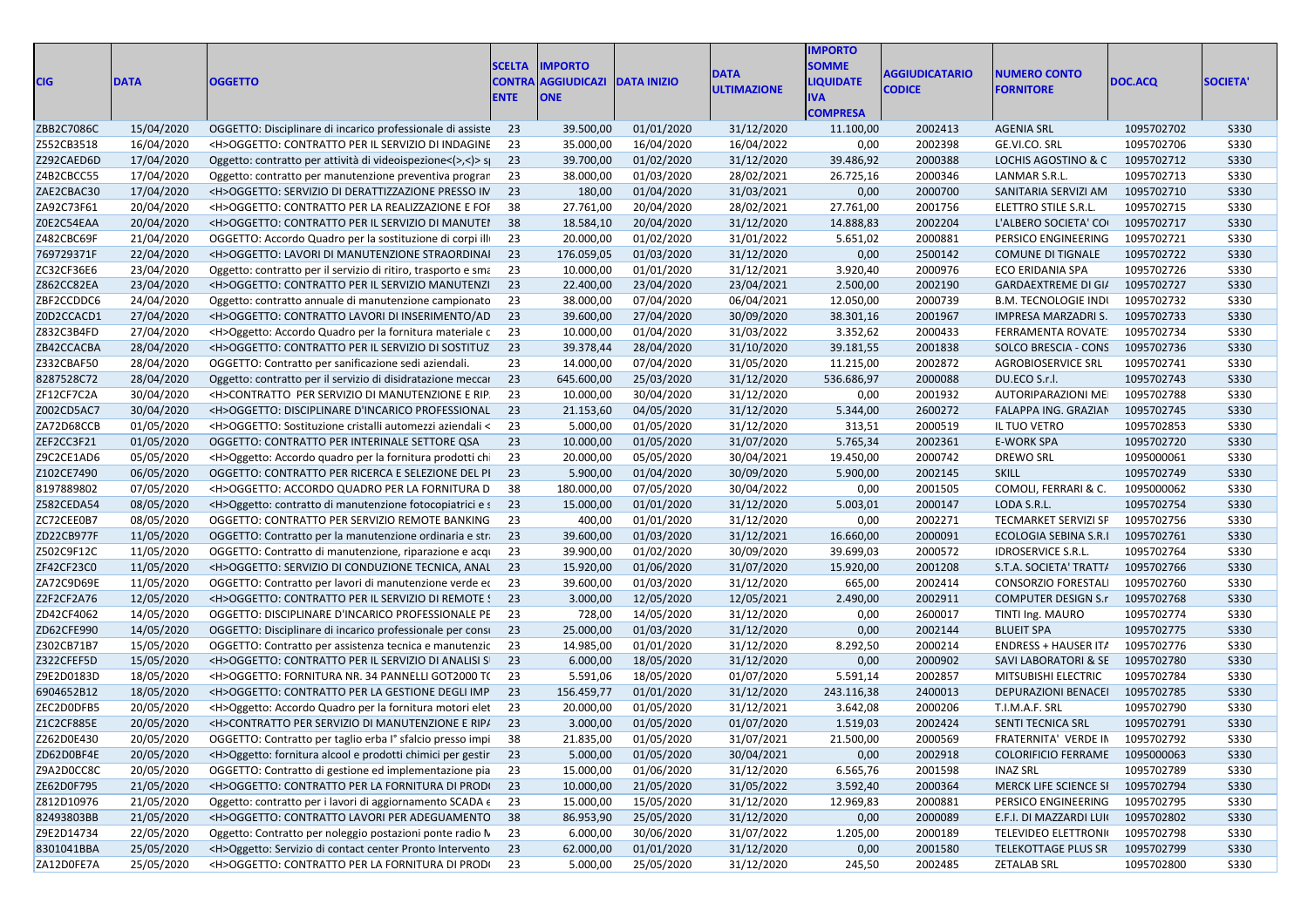| CIG                      | <b>DATA</b>              | <b>OGGETTO</b>                                                                                                    | <b>SCELTA</b><br><b>CONTRA</b><br><b>ENTE</b> | <b>IMPORTO</b><br><b>AGGIUDICAZI DATA INIZIO</b><br><b>ONE</b> |                          | DATA<br><b>ULTIMAZIONE</b> | <b>IMPORTO</b><br><b>SOMME</b><br><b>LIQUIDATE</b><br>IVA.<br><b>COMPRESA</b> | <b>AGGIUDICATARIO</b><br><b>CODICE</b> | <b>NUMERO CONTO</b><br><b>FORNITORE</b>           | DOC.ACQ                  | SOCIETA'                   |
|--------------------------|--------------------------|-------------------------------------------------------------------------------------------------------------------|-----------------------------------------------|----------------------------------------------------------------|--------------------------|----------------------------|-------------------------------------------------------------------------------|----------------------------------------|---------------------------------------------------|--------------------------|----------------------------|
| ZC42D0FE1B               | 25/05/2020               | <h>OGGETTO: CONTRATTO PER LA FORNITURA DI PRODI</h>                                                               | 23                                            | 5.000,00                                                       | 25/05/2020               | 31/12/2020                 | 203,00                                                                        | 2000893                                | <b>GENERON SPA</b>                                | 1095702801               | S330                       |
| Z012D1EEB5               | 26/05/2020               | OGGETTO: Installazione e manutenzione strumentazione                                                              | -23                                           | 2.000,00                                                       | 01/05/2020               | 30/04/2021                 | 800,00                                                                        | 2002528                                | ENYDROS S.R.L.                                    | 1095702803               | <b>S330</b>                |
| 8143027E72               | 28/05/2020               | <h>Oggetto: APPALTO PER IL SERVIZIO DI GESTIONE IN G 01</h>                                                       |                                               | 306.177,75                                                     | 28/05/2020               | 31/05/2022                 | 37.665,08                                                                     | 2000664                                | <b>GRUPPO ARGENTA S.P.</b>                        | 1095702805               | S330                       |
| 8324327BF1               | 29/05/2020               | OGGETTO: Contratto per il servizio di manutenzione RESF                                                           | 23                                            | 105.198,00                                                     | 01/01/2020               | 31/12/2020                 | 105.198,00                                                                    | 2000471                                | ENGINEERING INGEGN                                | 1095702810               | <b>S330</b>                |
| Z872D2A2F4               | 29/05/2020               | <h>OGGETTO: CONTRATTO PER LA REALIZZAZIONE DI NF 23</h>                                                           |                                               | 15.000,00                                                      | 29/05/2020               | 28/02/2021                 | 7.305,00                                                                      | 2001756                                | ELETTRO STILE S.R.L.                              | 1095702815               | <b>S330</b>                |
| Z562D2775A               | 29/05/2020               | Oggetto: contratto per servizio di disinfestazione e deratt                                                       | 23                                            | 11.000,00                                                      | 01/03/2020               | 28/02/2021                 | 2.345,16                                                                      | 2000166                                | RENTOKIL INITIAL ITALI                            | 1095702808               | <b>S330</b>                |
| Z672D2BE9B               | 01/06/2020               | <h>OGGETTO: DISCIPLINARE D'INCARICO PROFESSIONAL 23</h>                                                           |                                               | 26.000,00                                                      | 01/06/2020               | 15/06/2021                 | 0,00                                                                          | 2002488                                | <b>CENTRO PADANE SRL</b>                          | 1095702811               | <b>S330</b>                |
| ZED2D2E996               | 03/06/2020               | OGGETTO: Fornitura e posa pompe per disinfezione impia                                                            | 23                                            | 36.402,00                                                      | 01/06/2020               | 30/06/2021                 | 24.425,64                                                                     | 2000160                                | PROMINENT ITALIANA                                | 1095702813               | <b>S330</b>                |
| 8329160046               | 04/06/2020               | OGGETTO: RINNOVO ACCORDO QUADRO PER IL SERVIZIC                                                                   | 06                                            | 407.800,00                                                     | 01/03/2020               | 28/02/2021                 | 257.292,38                                                                    | 2000216                                | TOMASONI SPURGHI S                                | 1095702816               | S330                       |
| Z4D2D42A37               | 09/06/2020               | OGGETTO: Disciplinare di incarico professionale per sport                                                         | - 23                                          | 960,00                                                         | 15/06/2020               | 31/01/2021                 | 0,00                                                                          | 2600444                                | RACCAGNI DOTT.SSA B                               | 1095702822               | <b>S330</b>                |
| ZF12D409F1               | 09/06/2020               | OGGETTO: Contratto per accertamenti sanitaria a seguitc 23                                                        |                                               | 9.000,00                                                       | 01/06/2020               | 31/12/2020                 | 8.977,00                                                                      | 2001594                                | SINERMED SRL                                      | 1095702821               | <b>S330</b>                |
| 833437717A               | 10/06/2020               | <h>Oggetto: contratto per il servizio lettura contatori idr</h>                                                   | 23                                            | 240.000,00                                                     | 01/03/2020               | 31/10/2020                 | 194.326,92                                                                    | 2000337                                | INRETE - CONS. DI COO                             | 1095702824               | <b>S330</b>                |
| Z992C70A0B               | 11/06/2020               | <h>IL PRESENTE ANNULLA E SOSTITUISCE IL CONTRATTO 23</h>                                                          |                                               | 39.000,00                                                      | 02/01/2020               | 31/12/2021                 | 10.670,40                                                                     | 2000143                                | VIGILANZA GROUP SOC                               | 1095702825               | S330                       |
| Z3D2D4BBEA               | 12/06/2020               | Incarico per progetto deleghe ambiente e sicurezza                                                                | 23                                            | 12.000,00                                                      | 17/01/2020               | 31/07/2020                 | 12.291,20                                                                     | 2600434                                | SPOLVERATO E SOCI CO                              | 1095702827               | <b>S330</b>                |
| Z8B2D4BB5E               | 12/06/2020               | <h>OGGETTO: DISCIPLINARE D'INCARICO PROFESSIONAL 38</h>                                                           |                                               | 10.234,22                                                      | 12/06/2020               | 30/05/2021                 | 2.924,13                                                                      | 2001749                                | PROTEC SAS DI DUILIO                              | 1095702828               | S330                       |
| ZB02D50FDB               | 15/06/2020               | Noleggio lungo termine auto aziendale : Fiat Tipo 2019 S                                                          | -23                                           | 16.545,60                                                      | 01/07/2020               | 31/07/2023                 | 788,33                                                                        | 2000593                                | ARVAL SERVICE LEASE I                             | 1095702830               | <b>S330</b>                |
| 82970763B7               | 15/06/2020               | Oggetto: contratto biennale per fonia mobile                                                                      | 38                                            | 170.000,00                                                     | 11/05/2020               | 10/05/2022                 | 0,00                                                                          | 2000258                                | <b>VODAFONE ITALIA SPA</b>                        | 1095702832               | <b>S330</b>                |
| Z082D59AE7               | 19/06/2020               | OGGETTO: Disciplinare di incarico professionale per attivi                                                        | - 23                                          | 38.000,00                                                      | 01/06/2020               | 31/12/2020                 | 11.400,00                                                                     | 2002920                                | <b>ISLE SRL</b>                                   | 1095702838               | <b>S330</b>                |
| 80857170C1               | 22/06/2020               | Oggetto: Accordo Quadro per il servizio di videoispezione 01                                                      |                                               | 218.531,20                                                     | 05/05/2020               | 31/05/2022                 | 14.810,71                                                                     | 2000388                                | LOCHIS AGOSTINO & C                               | 1095702844               | <b>S330</b>                |
| ZFA2D41D09               | 22/06/2020               | <h>OGGETTO: DISCIPLINARE D'INCARICO PROFESSIONAL</h>                                                              | 23                                            | 17.720,71                                                      | 17/03/2020               | 31/12/2020                 | 11.756,80                                                                     | 2600324                                | STUDIO TECNICO AVAN                               | 1095702846               | <b>S330</b>                |
| 8085729AA5               | 22/06/2020               |                                                                                                                   |                                               | 28.655,82                                                      | 05/05/2020               |                            | 0,00                                                                          | 2002921                                | <b>ECO.TER SRL</b>                                | 1095702850               | S330                       |
|                          |                          | Oggetto: Accordo Quadro per il servizio di videoispezione 01                                                      | - 23                                          |                                                                |                          | 31/05/2022                 |                                                                               |                                        |                                                   |                          |                            |
| Z162D3601F               | 22/06/2020               | <h>IL PRESENTE ANNULLA E SOSTITUISCE IL CONTRATTO<br/><h>OGGETTO: DISCIPLINARE D'INCARICO PROFESSIONAL 23</h></h> |                                               | 39.500,00                                                      | 01/06/2020               | 31/12/2020                 | 10.691,79                                                                     | 2600016                                | <b>OSBORNE CLARKE</b>                             | 1095702842<br>1095702840 | <b>S330</b>                |
| Z6D2D61731               | 22/06/2020               |                                                                                                                   |                                               | 39.520,00                                                      | 01/06/2020               | 31/12/2021                 | 0,00                                                                          | 2600272                                | FALAPPA ING. GRAZIAN                              |                          | <b>S330</b>                |
| Z2B2D40E6C<br>Z812D64CA0 | 22/06/2020<br>22/06/2020 | OGGETTO: Contratto per sanificazione sedi aziendali.<br><h>OGGETTO: CONTRATTO PER IL SERVIZIO DI INDAGINI 23</h>  | 23                                            | 15.600,00<br>10.000,00                                         | 01/06/2020<br>22/06/2020 | 01/10/2020<br>31/12/2020   | 15.600,00<br>7.160,00                                                         | 2002872<br>2002743                     | <b>AGROBIOSERVICE SRL</b><br>CONSORZIO LAVORO A   | 1095702841<br>1095702843 | <b>S330</b><br><b>S330</b> |
| 80857403BB               |                          |                                                                                                                   | 01                                            |                                                                |                          |                            | 0,00                                                                          | 2002921                                | <b>ECO.TER SRL</b>                                | 1095702849               | <b>S330</b>                |
|                          | 22/06/2020<br>22/06/2020 | Oggetto: Accordo Quadro per il servizio di videoispezione                                                         | 23                                            | 54.831,78<br>9.204,00                                          | 05/05/2020               | 31/05/2022                 | 9.388,08                                                                      |                                        |                                                   | 1095702852               | <b>S330</b>                |
| ZC92D51698               |                          | <h>OGGETTO: CONTRATTO LAVORI DI PROSPEZIONE AR(</h>                                                               |                                               |                                                                | 01/10/2020               | 30/11/2020                 |                                                                               | 2600447                                | <b>ANDREIA - STUDIO ASS</b>                       |                          |                            |
| Z592CFF012<br>ZF92D6EE64 | 24/06/2020               | Oggetto: contratto per l'esecuzione dei lavori di riqualific                                                      | - 38<br>23                                    | 13.124,00<br>24.966,32                                         | 24/06/2020<br>01/06/2020 | 28/02/2021<br>30/09/2020   | 0,00<br>24.966,32                                                             | 2001756<br>2002792                     | ELETTRO STILE S.R.L.<br><b>EMS WATER TECHNOLI</b> | 1095702855<br>1095702856 | <b>S330</b><br><b>S330</b> |
|                          | 24/06/2020               | OGGETTO: Contratto O<(>&<)>M gestione depuratore di                                                               |                                               |                                                                |                          |                            |                                                                               |                                        |                                                   |                          |                            |
| 81255052D9               | 24/06/2020               | <h>OGGETTO: CONTRATTO PER INTERVENTI DI MANUTE</h>                                                                | - 38                                          | 132.600,64                                                     | 24/06/2020               | 10/08/2020                 | 0,00                                                                          | 2002817                                | <b>IMPRESA LAVORI MARI</b>                        | 1095702857<br>1095702858 | <b>S330</b>                |
| 83119527C6               | 25/06/2020               | <h>OGGETTO: ACCORDO QUADRO PER L'ESECUZIONE DI 38</h>                                                             |                                               | 44.773,10                                                      | 25/06/2020               | 30/06/2022                 | 1.692,75                                                                      | 2001929                                | <b>A&amp;M ENERGIE SRL</b>                        |                          | S330                       |
| Z232D72B59               | 25/06/2020               | OGGETTO: CONTRATTO DI SOMMINISTRAZIONE LAVORO                                                                     | - 23                                          | 7.000,00                                                       | 01/06/2020               | 31/07/2020                 | 6.436,30                                                                      | 2002361                                | E-WORK SPA                                        | 1095702859               | <b>S330</b>                |
| Z342D75821               | 29/06/2020               | <h>OGGETTO: DISCIPLINARE D'INCARICO PROFESSIONAL 38</h>                                                           |                                               | 16.224,00                                                      | 29/06/2020               | 31/12/2021                 | 0,00                                                                          | 2600286                                | DOTT. ING. ANTONIOLI                              | 1095702866               | <b>S330</b>                |
| Z952D757CD               | 29/06/2020               | <h>OGGETTO: DISCIPLINARE D'INCARICO PROFESSIONAL</h>                                                              | 23                                            | 40.536,00                                                      | 29/06/2020               | 29/06/2022                 | 0,00                                                                          | 2600339                                | MARIOLINI ING. RICCAI                             | 1095702867               | <b>S330</b>                |
| ZCA2D740D4               | 29/06/2020               | <h>OGGETTO: DISCIPLINARE D'INCARICO PROFESSIONAL 23</h>                                                           |                                               | 10.712,00                                                      | 29/06/2020               | 31/10/2020                 | 936,00                                                                        | 2600322                                | SILVERI ING. PAOLO                                | 1095702868               | <b>S330</b>                |
| Z102D740B3               | 29/06/2020               | <h>OGGETTO: DISCIPLINARE D'INCARICO PROFESSIONAL</h>                                                              | -23                                           | 4.316,00                                                       | 29/06/2020               | 30/09/2020                 | 0,00                                                                          | 2600322                                | SILVERI ING. PAOLO                                | 1095702869               | <b>S330</b>                |
| ZF02D74144               | 29/06/2020               | <h>OGGETTO: DISCIPLINARE D'INCARICO PROFESSIONAL 23</h>                                                           |                                               | 9.620,00                                                       | 29/06/2020               | 31/12/2020                 | 1.081,60                                                                      | 2600322                                | SILVERI ING. PAOLO                                | 1095702870               | S330                       |
| Z0E2D2A1B7               | 29/06/2020               | <h>OGGETTO: CONTRATTO PER IL SERVIZIO DI PULIZIA O</h>                                                            | - 23                                          | 28.800,00                                                      | 01/06/2020               | 31/05/2023                 | 3.984,00                                                                      | 2002070                                | <b>INTEGRA COOPERATIV</b>                         | 1095702873               | <b>S330</b>                |
| ZD92DB5DF9               | 30/06/2020               | <h>CONTRATTO PER SERVIZIO DI MANUTENZIONE E RIP/ 23</h>                                                           |                                               | 10.172,00                                                      | 30/06/2020               | 31/12/2020                 | 10.171,67                                                                     | 2002962                                | NUOVA SENTI TECNICA                               | 1095702909               | S330                       |
| Z332CEDB24               | 30/06/2020               | <h>Oggetto: accordo quadro servizio di manutenzione de 38</h>                                                     |                                               | 39.100,00                                                      | 01/06/2020               | 31/05/2022                 | 2.544,24                                                                      | 2000230                                | <b>FARCO SRL</b>                                  | 1095702871               | <b>S330</b>                |
| Z682D75770               | 30/06/2020               | <h>OGGETTO: DISCIPLINARE D'INCARICO PROFESSIONAL 23</h>                                                           |                                               | 14.742,00                                                      | 30/06/2020               | 31/12/2021                 | 0,00                                                                          | 2600048                                | ING. LINO LOCATELLI                               | 1095702874               | S330                       |
| Z6B2DCD447               | 01/07/2020               | Oggetto: fornitura materiale idraulico - Filtro e cartuccia i                                                     | 38                                            | 3.000,00                                                       | 01/07/2020               | 30/06/2021                 | 534,11                                                                        | 2001744                                | <b>GREEN POOL SRL</b>                             | 1095702919               | S330                       |
| Z382D8787C               | 02/07/2020               | OGGETTO: Contratto per servizi AmbienteMoodle - CUST 23                                                           |                                               | 3.600,00                                                       | 01/07/2020               | 30/06/2021                 | 3.600,00                                                                      | 2002953                                | MEDIA TOUCH 2000 S.I                              | 1095702878               | S330                       |
| 83119630DC               | 02/07/2020               | <h>OGGETTO: ACCORDO QUADRO PER L'ESECUZIONE DI 38</h>                                                             |                                               | 51.215,25                                                      | 02/07/2020               | 10/07/2022                 | 0,00                                                                          | 2001753                                | <b>GARDA GESTIONI SRL</b>                         | 1095702876               | S330                       |
| Z792D8B525               | 03/07/2020               | Accesso internet tramite ponte radio su frequenza licenzi 23                                                      |                                               | 14.400,00                                                      | 01/06/2020               | 31/05/2023                 | 0,00                                                                          | 2002342                                | <b>WIND TRE SPA</b>                               | 1095702881               | S330                       |
| ZC92D88809               | 03/07/2020               | OGGETTO: CONTRATTO PER ATTIVITA' DI TRASPORTO FA 23                                                               |                                               | 35.000,00                                                      | 01/05/2020               | 31/12/2021                 | 0,00                                                                          | 2001958                                | EUROSPURGHI LONAT(                                | 1095702880               | <b>S330</b>                |
| Z032D916C3               | 07/07/2020               | <h>OGGETTO: CONTRATTO PER IL SERVIZIO DI RIPARAZI(23</h>                                                          |                                               | 37.463,00                                                      | 01/06/2020               | 31/12/2020                 | 37.463,00                                                                     | 2001966                                | <b>GRASSI SERGIO ELETTR</b>                       | 1095702884               | S330                       |
| Z7F2D83361               | 08/07/2020               | <h>OGGETTO: CONTRATTO PER IL SERVIZIO DI INGEGNEI 23</h>                                                          |                                               | 39.800,00                                                      | 08/07/2020               | 10/10/2020                 | 39.800,00                                                                     | 2001802                                | 2F WATER VENTURE SF 1095702885                    |                          | <b>S330</b>                |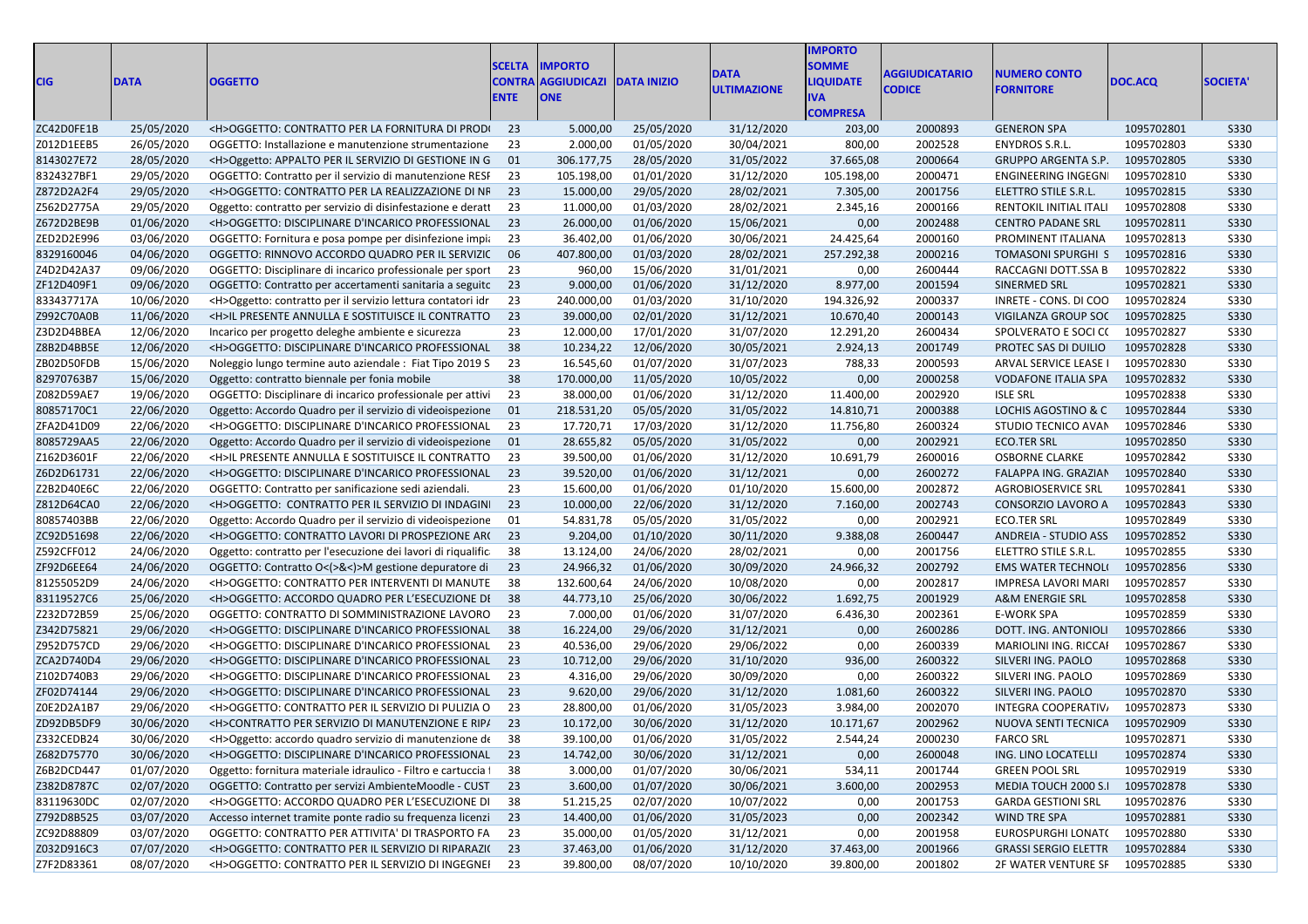| <b>CIG</b> | <b>DATA</b> | <b>OGGETTO</b>                                                                                                        | <b>SCELTA</b><br><b>ENTE</b> | <b>IMPORTO</b><br><b>CONTRA AGGIUDICAZI</b><br><b>ONE</b> | <b>DATA INIZIO</b>   | <b>DATA</b><br><b>ULTIMAZIONE</b> | <b>IMPORTO</b><br><b>SOMME</b><br><b>IQUIDATE</b><br>IVA<br><b>COMPRESA</b> | AGGIUDICATARIO<br><b>CODICE</b> | <b>NUMERO CONTO</b><br><b>FORNITORE</b> | DOC.ACQ    | <b>SOCIETA'</b> |
|------------|-------------|-----------------------------------------------------------------------------------------------------------------------|------------------------------|-----------------------------------------------------------|----------------------|-----------------------------------|-----------------------------------------------------------------------------|---------------------------------|-----------------------------------------|------------|-----------------|
| Z582C071CE | 10/07/2020  | <h>OGGETTO: DISCIPLINARE D'INCARICO PROFESSIONAL 23</h>                                                               |                              | 1.050,00                                                  | 01/05/2020           | 28/02/2021                        | 0,00                                                                        | 2001611                         | COOPCONSULTING                          | 1095702891 | S330            |
| 8081376272 | 10/07/2020  | <h>OGGETTO: CONTRATTO PER L'ESECUZIONE DEI LAVO</h>                                                                   | 01                           | 826.420,11                                                | 10/07/2020           | 31/03/2021                        | 0,00                                                                        | 2002817                         | IMPRESA LAVORI MARI                     | 1095702892 | <b>S330</b>     |
| Z6A2DA4AF0 | 13/07/2020  | Noleggio lungo termine auto aziendale settore gestione s 23                                                           |                              | 20.514,24                                                 | 01/08/2020           | 31/07/2024                        | 1.077,67                                                                    | 2000593                         | ARVAL SERVICE LEASE I                   | 1095702894 | S330            |
| Z5A2DA4896 | 13/07/2020  | Noleggio lungo termine auto aziendale Fiat Tipo/2015/5F 23                                                            |                              | 18.211,68                                                 | 01/08/2020           | 31/07/2024                        | 1.621,38                                                                    | 2000593                         | ARVAL SERVICE LEASE I                   | 1095702893 | S330            |
| ZAF2DA83C6 | 14/07/2020  | OGGETTO: CONTRATTO PER IL SERVIZIO DI RILEVAZIONE                                                                     | 23                           | 14.397,05                                                 | 30/06/2020           | 02/11/2020                        | 10.657,98                                                                   | 2002672                         | MERANESE SERVIZI SP/                    | 1095702895 | S330            |
| 827371666E | 15/07/2020  | <h>OGGETTO: Accordo Quadro per lavori di asfaltatura d</h>                                                            | - 38                         | 255.741,60                                                | 03/06/2020           | 30/06/2021                        | 0,00                                                                        | 2000556                         | FERRARI ASFALTI SRL                     | 1095702897 | S330            |
| Z0B2DAABE4 | 15/07/2020  | <h>OGGETTO: CONTRATTO DI FORNITURA E POSA DI CH</h>                                                                   | 38                           | 35.000,00                                                 | 15/07/2020           | 15/07/2021                        | 0,00                                                                        | 2000614                         | ZA.RA S.R.L.                            | 1095702898 | S330            |
| 83737236D1 | 15/07/2020  | OGGETTO: Revisione legale del bilancio d'esercizio, sottos                                                            | -23                          | 190.000,00                                                | 05/06/2020           | 30/06/2023                        | 0,00                                                                        | 2001799                         | RIA GRANT THORNTON                      | 1095702900 | S330            |
| Z832D889C2 | 16/07/2020  | <h>OGGETTO: CONTRATTO PER L'ESECUZIONE DI ATTIVI</h>                                                                  | 23                           | 33.000,00                                                 | 01/07/2020           | 30/11/2020                        | 0,00                                                                        | 2002040                         | <b>FUSI MASSIMO</b>                     | 1095702903 | S330            |
| 8086761E46 | 20/07/2020  | OGGETTO: APPALTO PER INTERVENTI DI RIPARAZIONE E I                                                                    | - 38                         | 147.042,46                                                | 20/07/2020           | 21/12/2020                        | 0,00                                                                        | 2002817                         | IMPRESA LAVORI MARI                     | 1095702904 | <b>S330</b>     |
| Z202DBBC3D | 21/07/2020  | OGGETTO: Contratto per la creazione di una piattaforma                                                                | 23                           | 12.000,00                                                 | 01/07/2020           | 30/09/2020                        | 3.800,00                                                                    | 2002867                         | <b>CLEVER CONSULTING S</b>              | 1095702905 | <b>S330</b>     |
| Z032D82B73 | 21/07/2020  | OGGETTO: contratto per interventi ordinari e straordinar                                                              | 23                           | 5.000,00                                                  | 01/07/2020           | 30/06/2021                        | 0,00                                                                        | 2002902                         | FINCHIUSURE SAS di M                    | 1095702906 | S330            |
| Z772DB242F | 22/07/2020  | <h>OGGETTO: DISCIPLINARE D'INCARICO DI CONSULENZ. 23</h>                                                              |                              | 37.000,00                                                 | 22/07/2020           | 31/12/2020                        | 18.500,00                                                                   | 2000404                         | UTILITEAM CO. SRL                       | 1095702910 | S330            |
| Z792D86F88 | 22/07/2020  | <h>Oggetto: Prime verifiche periodiche mezzi di sollevan</h>                                                          | 23                           | 1.000,00                                                  | 01/07/2020           | 31/12/2021                        | 0,00                                                                        | 2001227                         | VERIT S.R.L.                            | 1095702911 | S330            |
| 82331881AC | 22/07/2020  | OGGETTO: CONTRATTO DI APPALTO PER LA FORNITURA                                                                        | 01                           | 171.197,66                                                | 22/07/2020           | 31/12/2023                        | 171.197,66                                                                  | 2002967                         | FILIPPETTI S.P.A.                       | 1095702912 | S330            |
| ZB12D516FD | 24/07/2020  | <h>OGGETTO: DISCIPLINARE D'INCARICO PROFESSIONAL</h>                                                                  | 38                           | 39.624,00                                                 | 24/07/2020           | 30/11/2020                        | 0,00                                                                        | 2600445                         | RESENTERRA MAURO I                      | 1095702914 | S330            |
| 838465977D | 24/07/2020  | <h>OGGETTO: CONTRATTO PER LA FORNITURA DI MATE 38</h>                                                                 |                              | 70.482,00                                                 | 24/07/2020           | 31/08/2020                        | 70.482,00                                                                   | 2002134                         | I.D. & A. SRL                           | 1095702917 | S330            |
| ZF32DCC8E4 | 27/07/2020  | OGGETTO: CONTRATTO PER LAVORO INTERINALE                                                                              | 23                           | 22.500,00                                                 | 29/06/2020           | 28/12/2020                        | 15.354,18                                                                   | 2002972                         | MAW MEN AT WORK A                       | 1095702918 | S330            |
| Z542DD10C0 | 29/07/2020  | OGGETTO: Contratto per attività di Cybersecurity                                                                      | 23                           | 10.000,00                                                 | 01/07/2020           | 31/12/2020                        | 10.000,00                                                                   | 2002020                         | <b>BESAFE SRL</b>                       | 1095702924 | S330            |
| Z702DC271A | 29/07/2020  | OGGETTO: Contratto per ricerca inquinanti rete fognaria                                                               | 23                           | 39.000,00                                                 | 01/07/2020           | 31/12/2020                        | 19.000,00                                                                   | 2000739                         | <b>B.M. TECNOLOGIE INDI</b>             | 1095702923 | S330            |
| ZB52DFE7EE | 30/07/2020  | Oggetto: Servizio di manutenzione, riparazione automezz 23                                                            |                              | 8.000,00                                                  | 30/07/2020           | 30/11/2020                        | 6.974,70                                                                    | 2001803                         | AUTORIPARAZIONI BAF                     | 1095702967 | S330            |
| Z072DD65E3 | 30/07/2020  | <h>OGGETTO: SERVIZIO DI CONDUZIONE TECNICA, ANAL</h>                                                                  | 23                           | 26.533,34                                                 | 01/08/2020           | 30/09/2020                        | 26.533,34                                                                   | 2001208                         | S.T.A. SOCIETA' TRATT/                  | 1095702925 | <b>S330</b>     |
| Z792DDC262 | 31/07/2020  | OGGETTO: CONTRATTO LAVORO INTERINALE DIP. SEP/UT 23                                                                   |                              | 24.850,85                                                 | 01/07/2020           | 31/12/2020                        | 21.056,98                                                                   | 2000540                         | <b>OPENJOBMETIS SPA</b>                 | 1095702926 | S330            |
| Z582E7D8DE | 01/08/2020  |                                                                                                                       | 23                           | 19.702,08                                                 | 01/08/2020           | 31/07/2024                        | 734,68                                                                      | 2000593                         | ARVAL SERVICE LEASE I                   | 1095703079 | S330            |
| 837404508C | 03/08/2020  | Noleggio lungo termine auto aziendale settore gestione s<br>OGGETTO: CONTRATTO PER IL SERVIZIO DI SVUOTAMENT 23       |                              | 156.000,00                                                | 01/04/2020           | 31/12/2020                        | 102.163,34                                                                  | 2000137                         | LA BI.CO. DUE S.R.L.                    | 1095702930 | S330            |
|            |             |                                                                                                                       | 23                           |                                                           | 01/01/2020           |                                   | 28.608,01                                                                   | 2000471                         | ENGINEERING INGEGN                      | 1095702931 | S330            |
| Z722D731EF | 03/08/2020  | OGGETTO: Servizi di assistenza anno 2020                                                                              |                              | 43.200,00                                                 |                      | 31/12/2020                        |                                                                             |                                 |                                         |            |                 |
| Z582DE2C34 | 04/08/2020  | <h>OGGETTO: CONTRATTO PER LA FORNITURA DI MATE</h>                                                                    | 23<br>23                     | 18.000,00                                                 | 01/04/2020           | 31/12/2020                        | 10.057,00                                                                   | 2000498                         | LACROIX SOFREL SRL                      | 1095702934 | S330            |
| ZB32DE9CF9 | 05/08/2020  | <h>OGGETTO: Contratto per servizio di call center inbour<br/>OGGETTO: DISCIPLINARE D'INCARICO PROFESSIONALE PE 23</h> |                              | 39.000,00                                                 | 01/05/2020           | 30/04/2021                        | 35.874,00                                                                   | 2001182                         | SOS SERVIZI ORGANIZZ                    | 1095702940 | <b>S330</b>     |
| ZA52DE5978 | 05/08/2020  |                                                                                                                       | 23                           | 17.500,00                                                 | 05/08/2020           | 31/12/2020                        | 17.500,00                                                                   | 2200015                         | <b>CORPORATE RESEARCH</b>               | 1095702941 | S330            |
| 83982116F4 | 06/08/2020  | Oggetto: contratto per il servizio di disidratazione meccare                                                          |                              | 240.000,00                                                | 01/07/2020           | 31/12/2020                        | 132.737,82                                                                  | 2001782                         | FRANCHINI SPA SERVIZ                    | 1095702943 | S330            |
| ZBD2DF494A | 10/08/2020  | <h>OGGETTO: CONTRATTO PER SERVIZIO SOS ALLARMI E 23</h>                                                               |                              | 26.418,75                                                 | 01/08/2020           | 31/12/2020                        | 21.135,00                                                                   | 2001975                         | <b>NEVICAM SRL</b>                      | 1095702953 | S330            |
| ZD92DE4B0D | 10/08/2020  | <h>OGGETTO: DISCIPLINARE D'INCARICO PROFESSIONAL</h>                                                                  | - 38                         | 5.512,50                                                  | 10/08/2020           | 31/08/2022                        | 0,00                                                                        | 2600019                         | STUDIO CADEI ASSOCIA                    | 1095702949 | S330            |
| ZD52DF3A30 | 10/08/2020  | Oggetto: consulenza riservata a servizio di PER + DGE                                                                 | 23                           | 6.824,50                                                  | 01/08/2020           | 31/08/2020                        | 6.824,50                                                                    | 2002987                         | ABBREVIA S.P.A.                         | 1095702951 | S330            |
| Z4A2DF331E | 10/08/2020  | <h>OGGETTO: DISCIPLINARE D'INCARICO PROFESSIONAL</h>                                                                  | 38                           | 5.103,00                                                  | 10/08/2020           | 30/09/2020                        | 5.253,66                                                                    | 2600019                         | STUDIO CADEI ASSOCI/                    | 1095702952 | S330            |
| Z692DF764D | 11/08/2020  | Oggetto: contratto per servizio di spurgo della rete fogna                                                            | 23                           | 39.335,00                                                 | 01/07/2020           | 31/12/2020                        | 9.934,07                                                                    | 2002044                         | SERVIZI ECOLOGICI DI F                  | 1095702955 | S330            |
| 800961710C | 11/08/2020  | OGGETTO: CONTRATTO PER IL SERVIZIO DI CAMPIONAMI                                                                      | 01                           | 254.807,82                                                | 01/08/2020           | 31/07/2021                        | 18.079,57                                                                   | 2000902                         | SAVI LABORATORI & SE                    | 1095702956 | <b>S330</b>     |
| 800962252B | 11/08/2020  | OGGETTO: CONTRATTO PER IL SERVIZIO DI CAMPIONAM                                                                       | 01                           | 246.080,54                                                | 01/08/2020           | 31/07/2021                        | 32.215,69                                                                   | 2000902                         | SAVI LABORATORI & SE                    | 1095702957 | S330            |
| Z252DF8745 | 12/08/2020  | OGGETTO: Contratto per sanificazione sedi aziendali.                                                                  | 23                           | 12.000,00                                                 | 16/08/2020           | 01/10/2020                        | 11.900,00                                                                   | 2002872                         | <b>AGROBIOSERVICE SRL</b>               | 1095702958 | S330            |
| 8349881BC5 | 12/08/2020  | OGGETTO: Contratto di lavori per la formazione nuovo lo 38                                                            |                              | 144.330,99                                                | 01/08/2020           | 31/12/2020                        | 0,00                                                                        | 2001233                         | PEZZOTTI SCAVI SRL                      | 1095702960 | S330            |
| 8228309763 | 13/08/2020  | <h>OGGETTO: CONTRATTO PER LA REALIZZAZIONE DEI L 38</h>                                                               |                              | 2.488.540,38                                              | 13/08/2020           | 31/12/2021                        | 497.708,08                                                                  | 2001499                         | <b>ITALIMPRESA SRL</b>                  | 1095702961 | <b>S330</b>     |
| Z9D2DF05D6 | 14/08/2020  | <h>OGGETTO: DISCIPLINARE D'INCARICO PROFESSIONAL 23</h>                                                               |                              |                                                           | 24.960,00 14/08/2020 | 30/04/2021                        | 0,00                                                                        | 2600130                         | SAVOLDI DOTT. ING. SE 1095702963        |            | S330            |
| Z7A2DFCD3E | 14/08/2020  | <h>OGGETTO: CONTRATTO PER LA FORNITURA DI PRODI</h>                                                                   | 23                           | 5.000,00                                                  | 14/08/2020           | 14/08/2021                        | 718,15                                                                      | 2002965                         | MYCRO S.R.L.                            | 1095702964 | S330            |
| 84029036EA | 17/08/2020  | <h>OGGETTO: Contratto per il servizio di posta massiva&lt; 23</h>                                                     |                              | 190.000,00                                                | 01/06/2020           | 31/12/2020                        | 77.346,90                                                                   | 2000434                         | SELECTA S.P.A.                          | 1095702965 | S330            |
| Z1D2DF8036 | 20/08/2020  | <h>OGGETTO: INCARICO PROFESSIONALE PER PROGETT/ 23</h>                                                                |                              | 14.560,00                                                 | 20/08/2020           | 31/03/2021                        | 7.481,60                                                                    | 2600293                         | AGOSTINI ING. ANGEL(                    | 1095702969 | S330            |
| ZC32E0615C | 20/08/2020  | OGGETTO: CONTRATTO LAVORO INTERINALE DIPENDEN1 23                                                                     |                              | 25.000,00                                                 | 10/08/2020           | 09/02/2021                        | 5.152,99                                                                    | 2002361                         | <b>E-WORK SPA</b>                       | 1095702970 | S330            |
| ZA92E071E2 | 20/08/2020  | OGGETTO: Contratto per verifica e censimento scarichi in 23                                                           |                              | 3.500,00                                                  | 01/08/2020           | 31/12/2020                        | 0,00                                                                        | 2001838                         | SOLCO BRESCIA - CONS                    | 1095702971 | S330            |
| 834062015D | 20/08/2020  | <h>OGGETTO: ACCORDO QUADRO LAVORI DI EFFICIENT/ 38</h>                                                                |                              | 129.400,06                                                | 24/08/2020           | 31/08/2022                        | 0,00                                                                        | 2001949                         | <b>DIMERTI SRL</b>                      | 1095702972 | S330            |
| Z522E075E3 | 21/08/2020  | OGGETTO: Incarico di consulenza professionale relativo a 23                                                           |                              | 8.000,00                                                  | 01/07/2020           | 31/12/2020                        | 8.000,00                                                                    | 2001456                         | EXS ITALIA SRL                          | 1095702973 | S330            |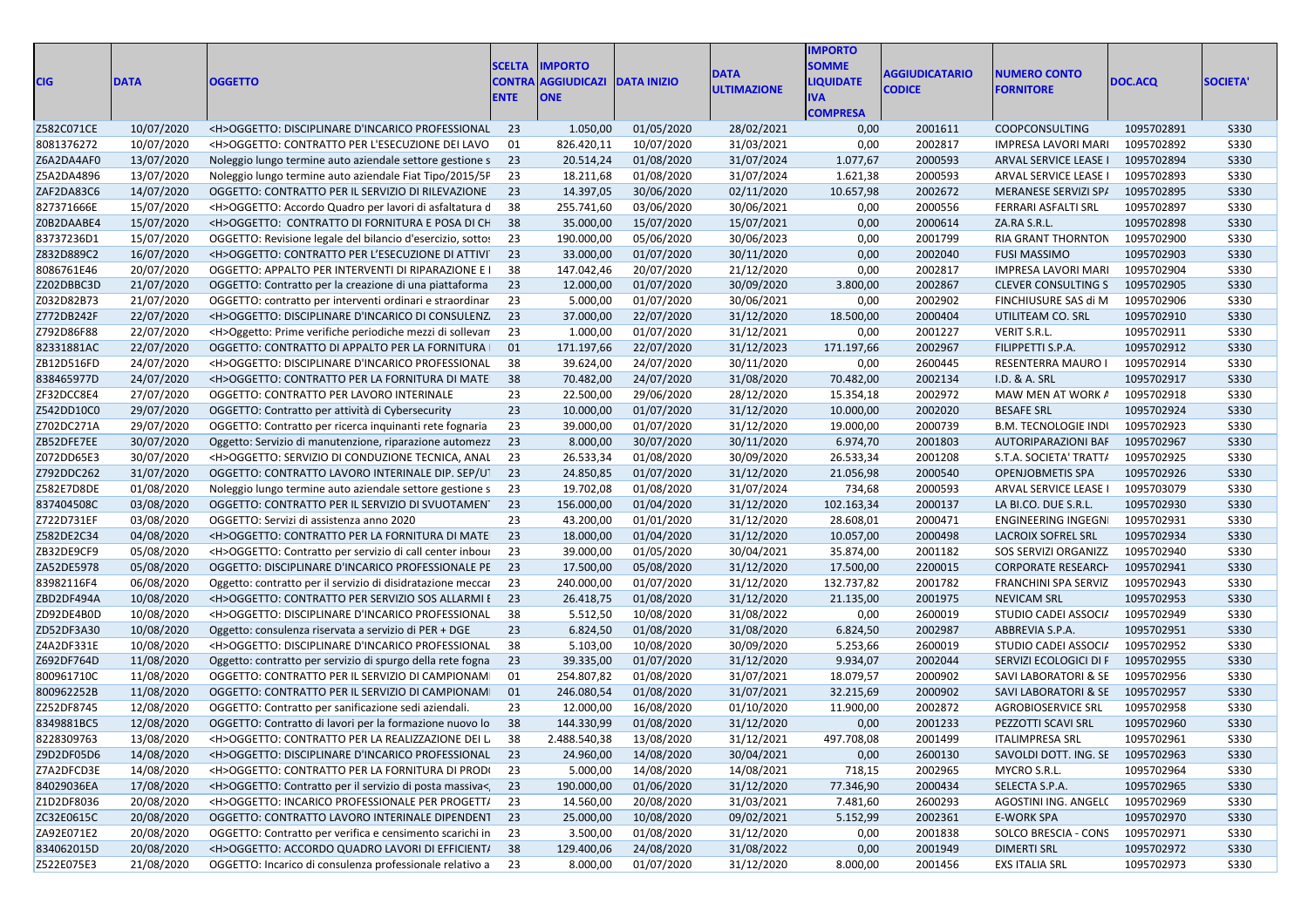| <b>CIG</b> | <b>DATA</b> | <b>OGGETTO</b>                                                     | <b>SCELTA</b><br>CONTRA | <b>IMPORTO</b><br><b>AGGIUDICAZI</b> | <b>DATA INIZIO</b> | <b>DATA</b>        | <b>IMPORTO</b><br><b>SOMME</b><br><b>IQUIDATE</b> | <b>AGGIUDICATARIO</b> | <b>NUMERO CONTO</b>              | DOC.ACQ    | <b>SOCIETA</b> |  |
|------------|-------------|--------------------------------------------------------------------|-------------------------|--------------------------------------|--------------------|--------------------|---------------------------------------------------|-----------------------|----------------------------------|------------|----------------|--|
|            |             |                                                                    |                         | <b>ONE</b>                           |                    | <b>ULTIMAZIONE</b> | IVA<br><b>COMPRESA</b>                            | <b>CODICE</b>         | <b>FORNITORE</b>                 |            |                |  |
| Z552E0AC9F | 24/08/2020  | OGGETTO: SERVIZIO DI SOMMINISTRAZIONE LAVORO GLI                   | - 23                    | 18.000,00                            | 01/08/2020         | 31/12/2020         | 9.189,11                                          | 2002361               | <b>E-WORK SPA</b>                | 1095702976 | S330           |  |
| 8305239409 | 24/08/2020  | <h>Oggetto: APPALTO LAVORI DI SOSTITUZIONE MISURA</h>              | 38                      | 379.400,00                           | 24/08/2020         | 31/03/2022         | 0,00                                              | 2000153               | ME-GAS S.R.L. SOCIETA            | 1095702977 | <b>S330</b>    |  |
| Z342E0901E | 24/08/2020  | <h>OGGETTO: CONTRATTO PER SVOLGERE IL SERVIZIO [ 23</h>            |                         | 30.000,00                            | 01/07/2020         | 31/01/2021         | 19.511,72                                         | 2001989               | SPECIALRIFIUTI SRL               | 1095702974 | <b>S330</b>    |  |
| Z4E2E074CF | 24/08/2020  | <h>OGGETTO: DISCIPLINARE D'INCARICO PROFESSIONAL 23</h>            |                         | 5.720,00                             | 24/08/2020         | 31/01/2021         | 0,00                                              | 2002990               | <b>TEKN&amp;CO SRL</b>           | 1095702975 | <b>S330</b>    |  |
| 83064771AB | 24/08/2020  | <h>Oggetto: APPALTO LAVORI DI SOSTITUZIONE MISURA</h>              | 38                      | 351.280,00                           | 24/08/2020         | 31/03/2022         | 0,00                                              | 2001513               | <b>FINETTI SRL</b>               | 1095702978 | <b>S330</b>    |  |
| Z772E0A22D | 25/08/2020  | <h>OGGETTO: CONTRATTO PER IL SERVIZIO DI INDAGINI</h>              | 23                      | 33.000,00                            | 01/08/2020         | 31/12/2020         | 0,00                                              | 2002743               | CONSORZIO LAVORO A               | 1095702980 | S330           |  |
| Z592DFC845 | 26/08/2020  | <h>OGGETTO: CONTRATTO PER IL SERVIZIO DI MANUTEI</h>               | 23                      | 23.000,00                            | 01/01/2020         | 31/12/2024         | 2.300,00                                          | 2002720               | OPTISOFT SRL                     | 1095702982 | <b>S330</b>    |  |
| 82448433AE | 27/08/2020  | <h>OGGETTO: CONTRATTO PER LA REALIZZAZIONE DEI L</h>               | 01                      | 2.575.015,74                         | 27/08/2020         | 31/12/2021         | 0,00                                              | 2002998               | COGES S.R.L.                     | 1095702985 | <b>S330</b>    |  |
| Z832E1319E | 27/08/2020  | OGGETTO. CONTRATTO PER SERVIZIO DI MISURAZIONE T                   | 23                      | 8.000,00                             | 01/09/2020         | 30/11/2020         | 0,00                                              | 2002672               | MERANESE SERVIZI SP/             | 1095702983 | <b>S330</b>    |  |
| ZDD2DF7F04 | 27/08/2020  | <h>OGGETTO: DISCIPLINARE D'INCARICO PROFESSIONAL</h>               | - 23                    | 15.600,00                            | 01/07/2020         | 31/12/2020         | 2.992,64                                          | 2600314               | MARCANDELLI DOTT. II             | 1095702986 | S330           |  |
| Z312E040DF | 28/08/2020  | <h>OGGETTO: DISCIPLINARE D'INCARICO PROFESSIONAL 23</h>            |                         | 4.800,00                             | 01/07/2020         | 30/09/2020         | 0,00                                              | 2002955               | AURORA SOCIETA' COC 1095702987   |            | <b>S330</b>    |  |
| Z102E1C416 | 31/08/2020  | Contratto di noleggio a lungo termine in assegnazione be           | 23                      | 25.050,00                            | 31/08/2020         | 30/09/2023         | 0,00                                              | 2002982               | SIFA' S.P.A.                     | 1095702992 | <b>S330</b>    |  |
| 8272042102 | 31/08/2020  | <h>OGGETTO: FORNITURA E POSA DI NR. 1 PRODUTTOR 38</h>             |                         | 82.484,31                            | 01/09/2020         | 10/12/2020         | 0,00                                              | 2000160               | PROMINENT ITALIANA               | 1095702997 | <b>S330</b>    |  |
| Z472E3BC2A | 01/09/2020  | OGGETTO: CONTRATTO PER REALIZZAZIONE E GESTIONE                    | 23                      | 4.500,00                             | 01/09/2020         | 31/12/2020         | 1.772,00                                          | 2600416               | <b>GATTA NICOLO'</b>             | 1095703019 | <b>S330</b>    |  |
| ZF82E20F5D | 01/09/2020  | Oggetto: lavori di modifica impianto elettrico dell'impiant        | 23                      | 3.000,00                             | 15/02/2020         | 31/12/2020         | 0,00                                              | 2002313               | MILANI GABRIELE SRLS 1095702995  |            | <b>S330</b>    |  |
| Z742E1C782 | 02/09/2020  | <h>OGGETTO: CONTRATTO PER IL SERVIZIO DI REVISION </h>             | 23                      | 20.000,00                            | 17/08/2020         | 31/12/2020         | 8.718,00                                          | 2002006               | TWINCAD S.R.L.                   | 1095702998 | S330           |  |
| Z7F2DEED15 | 02/09/2020  | <h>OGGETTO: DISCIPLINARE D'INCARICO PROFESSIONAL 38</h>            |                         | 10.074,75                            | 02/09/2020         | 30/04/2021         | 0,00                                              | 2600459               | CADEI GEOM. MICHELE 1095702996   |            | <b>S330</b>    |  |
| ZAA2E04412 | 03/09/2020  | OGGETTO: Contratto per la manutenzione dei misuratori              | 23                      | 15.385,00                            | 01/08/2020         | 31/07/2021         | 0,00                                              | 2000739               | <b>B.M. TECNOLOGIE INDI</b>      | 1095703000 | S330           |  |
| 8301570049 | 03/09/2020  | OGGETTO: Accordo Quadro per la manutenzione di prati               | 38                      | 191.697,35                           | 29/07/2020         | 31/07/2022         | 20.767,09                                         | 2001774               | MASTERJOB GREEN CO 1095703003    |            | S330           |  |
| 842269107F | 03/09/2020  | OGGETTO: RINNOVO ACCORDO QUADRO - Lavori di man                    | 06                      | 206.225,00                           | 01/07/2020         | 30/06/2021         | 0,00                                              | 2001499               | <b>ITALIMPRESA SRL</b>           | 1095703001 | <b>S330</b>    |  |
| Z582E324DA | 07/09/2020  | OGGETTO: Contratto per rinnovo ed estensione certificaz            | 23                      | 34.925,00                            | 01/01/2020         | 31/12/2022         | 0,00                                              | 2000405               | <b>CERTIQUALITY SRL - IST</b>    | 1095703005 | <b>S330</b>    |  |
| 8418554A86 | 07/09/2020  | OGGETTO: Incarico per supporto professionale economic              | 23                      | 50.000,00                            | 01/05/2020         | 30/04/2022         | 17.894,60                                         | 2600460               | <b>CERBERO SOLUTIONS L</b>       | 1095703004 | S330           |  |
| Z7A2E32A18 | 07/09/2020  | OGGETTO: Contratto per accertamenti sanitaria a seguitc 23         |                         | 12.000,00                            | 01/09/2020         | 30/04/2021         | 9.004,00                                          | 2001594               | SINERMED SRL                     | 1095703006 | <b>S330</b>    |  |
| Z702E33520 | 08/09/2020  | <h>OGGETTO: CONTRATTO PER LA FORNITURA DI PRODI</h>                | 23                      | 20.000,00                            | 01/08/2020         | 01/11/2020         | 19.397,10                                         | 2001985               | SARTORI SERGIO S.R.L.            | 1095703013 | S330           |  |
| Z852BA8D3A | 08/09/2020  | OGGETTO: Disciplinare di incarico professionale per prest 23       |                         | 4.000,00                             | 01/01/2020         | 31/12/2020         | 2.161,98                                          | 2600459               | CADEI GEOM. MICHELE 1095703007   |            | S330           |  |
| ZD22C7477D | 08/09/2020  | OGGETTO: Disciplinare di incarico professionale per attivi         | 38                      | 3.285,00                             | 01/09/2020         | 31/03/2022         | 1.405,30                                          | 2600459               | CADEI GEOM. MICHELE              | 1095703008 | <b>S330</b>    |  |
| Z902901BB2 | 08/09/2020  | <h>OGGETTO: DISCIPLINARE D'INCARICO PROFESSIONAL</h>               | 23                      | 16.185,23                            | 01/09/2020         | 01/07/2021         | 2.380,43                                          | 2600459               | CADEI GEOM. MICHELE              | 1095703015 | <b>S330</b>    |  |
| Z6D298AE5B | 08/09/2020  | OGGETTO: Incarico di coordinatore per la sicurezza in fase         | 38                      | 7.451,31                             | 01/09/2020         | 31/12/2020         | 7.671,33                                          | 2600459               | CADEI GEOM. MICHELE              | 1095703010 | S330           |  |
| Z4C2E3382B | 08/09/2020  | OGGETTO: DISCIPLINARE D'INCARICO PROFESSIONALE PE                  | 38                      | 3.224,00                             | 08/09/2020         | 30/10/2020         | 0,00                                              | 2600150               | INVERARDI Ing. PAOLO             | 1095703016 | <b>S330</b>    |  |
| ZAE2E39F0F | 09/09/2020  | trasporto merce da/a magazzino tramite corriere                    | 23                      | 5.000,00                             | 01/09/2020         | 31/08/2022         | 562,54                                            | 2000085               | DHL INTERNATIONAL S              | 1095703018 | <b>S330</b>    |  |
| ZBB2E2281A | 10/09/2020  | OGGETTO: DISCIPLINARE D'INCARICO PROFESSIONALE PE 23               |                         | 28.080,00                            | 01/08/2020         | 31/10/2020         | 0,00                                              | 2001325               | <b>SEPRAM SRL</b>                | 1095703021 | <b>S330</b>    |  |
| Z272E43DC9 | 11/09/2020  | OGGETTO: Contratto per la manutenzione delle centrifug             | 23                      | 30.000,00                            | 01/08/2020         | 31/05/2021         | 0,00                                              | 2000228               | PIERALISI MAIP SPA               | 1095703024 | <b>S330</b>    |  |
| ZE72E32C05 | 11/09/2020  | OGGETTO: Incarico professionale per attività di Coordina   23      |                         | 26.000,00                            | 01/09/2020         | 31/12/2021         | 0,00                                              | 2600151               | POGLIAGHI ING. ANDRI             | 1095703023 | <b>S330</b>    |  |
| Z9B2E48C1D | 14/09/2020  | Oggetto: consulenza riservata a servizio di PER + DGE              | 23                      | 2.000,00                             | 01/09/2020         | 30/09/2020         | 1.900,00                                          | 2002987               | ABBREVIA S.P.A.                  | 1095703026 | S330           |  |
| ZD92E302FD | 15/09/2020  | OGGETTO: Contratto di fornitura materiale idraulico per l          | 23                      | 15.000,00                            | 01/08/2020         | 31/07/2021         | 248,53                                            | 2002978               | FARDELLI ERNESTO & C 1095703027  |            | S330           |  |
| Z412E4D6E2 | 15/09/2020  | OGGETTO: Disciplinare di incarico per attività di audit inte       | 23                      | 9.340,00                             | 01/09/2020         | 31/12/2020         | 0,00                                              | 2600399               | SALVONI GIUSEPPE                 | 1095703028 | <b>S330</b>    |  |
| ZC11F928F1 | 16/09/2020  | <h>DISCIPLINARE DI INCARICO PROFESSIONALE - Coordir</h>            | 23                      | 1.963,48                             | 01/09/2020         | 31/12/2020         | 0,00                                              | 2600459               | CADEI GEOM. MICHELE 1095703030   |            | <b>S330</b>    |  |
| Z1F2E55ED4 | 16/09/2020  | <h>OGGETTO: Servizio di consulenza in materia di appalt</h>        | -23                     | 10.000,00                            | 01/09/2020         | 31/08/2021         | 0,00                                              | 2002117               | SOLUZIONE SRL                    | 1095703031 | S330           |  |
| 83013667EE | 16/09/2020  | <h>Oggetto: Appalto per lavori di collettamento e depura 38</h>    |                         | 951.559,17                           | 16/09/2020         | 16/03/2021         | 0,00                                              | 2000153               | ME-GAS S.R.L. SOCIETA 1095703032 |            | <b>S330</b>    |  |
| Z9A2E5056C | 17/09/2020  | OGGETTO: Disciplinare di incarico professionale per aggic 23       |                         | 7.300,00                             | 01/09/2020         | 31/12/2020         | 5.737,50                                          | 2000294               | M&IT CONSULTING SRI 1095703033   |            | <b>S330</b>    |  |
| ZE82E5BD34 | 17/09/2020  | OGGETTO: Disciplinare di incarico professionale per "Revi 38       |                         | 38.000,00                            | 01/09/2020         | 31/12/2022         | 0,00                                              | 2001799               | RIA GRANT THORNTON 1095703035    |            | S330           |  |
| ZC82E42587 | 18/09/2020  | <h>OGGETTO: DISCIPLINARE D'INCARICO PROFESSIONAL</h>               | 23                      | 35.360,00                            | 18/09/2020         | 18/09/2022         | 0,00                                              | 2600134               | BERTINI ING. LUCA                | 1095703036 | S330           |  |
| Z3C2E43C95 | 18/09/2020  | <h>OGGETTO: DISCIPLINARE D'INCARICO PROFESSIONAL 23</h>            |                         | 31.200,00                            | 18/09/2020         | 31/10/2021         | 0,00                                              | 2002488               | <b>CENTRO PADANE SRL</b>         | 1095703037 | S330           |  |
| ZD72E424AB | 18/09/2020  | <h>OGGETTO: DISCIPLINARE D'INCARICO PROFESSIONAL 23</h>            |                         | 21.931,95                            | 18/09/2020         | 18/09/2022         | 0,00                                              | 2600003               | BETTONI ING. CARLO               | 1095703038 | S330           |  |
| ZA32E07B0D | 18/09/2020  | OGGETTO: Contratto per manutenzione sistema UV impia 23            |                         | 15.000,00                            | 01/09/2020         | 31/08/2021         | 0,00                                              | 2002580               | <b>EMIAMBIENTE</b>               | 1095703039 | <b>S330</b>    |  |
| ZEF2E58E11 | 21/09/2020  | OGGETTO: DISCIPLINARE D'INCARICO PROFESSIONALE DI                  | 23                      | 4.992,00                             | 01/09/2020         | 31/10/2020         | 5.130,24                                          | 2600151               | POGLIAGHI ING. ANDRI             | 1095703040 | <b>S330</b>    |  |
| ZC02E64E51 | 21/09/2020  | <h>Oggetto: servizio di fatturazione elettronica verso la I 23</h> |                         | 39.500,00                            | 01/01/2020         | 31/12/2020         | 29.124,26                                         | 2002534               | MICRODATA SERVICE S 1095703042   |            | S330           |  |
| ZAF2E46562 | 23/09/2020  | OGGETTO: Contratto per lavori idi manutenzione carpent 23          |                         | 30.000,00                            | 01/08/2020         | 31/07/2021         | 0,00                                              | 2002979               | CARPENTERIA E MONT               | 1095703046 | <b>S330</b>    |  |
|            |             |                                                                    |                         |                                      |                    |                    |                                                   |                       |                                  |            |                |  |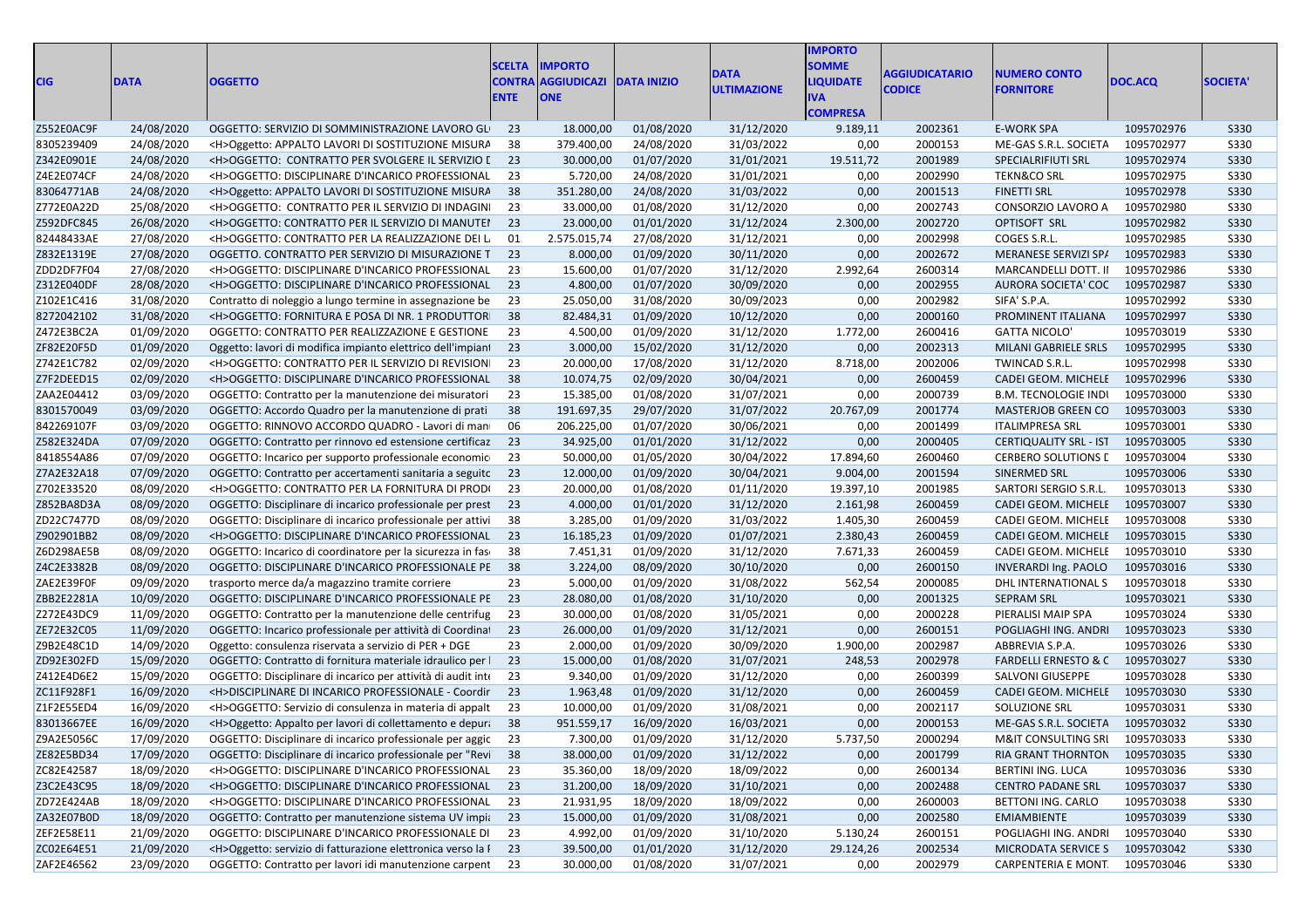| CIG        | <b>IDATA</b> | <b>OGGETTO</b>                                                            | <b>SCELTA</b><br><b>CONTRA</b><br><b>ENTE</b> | <b>IMPORTO</b><br>AGGIUDICAZI DATA INIZIO |                       | DATA<br><b>JLTIMAZIONE</b> | <b>MPORTO</b><br><b>SOMME</b><br><b>JOUIDATE</b><br><b>COMPRESA</b> | <b>AGGIUDICATARIO</b><br><b>CODICE</b> | <b>NUMERO CONTO</b><br><b>FORNITORE</b> | DOC.ACQ    | <b>SOCIETA'</b> |
|------------|--------------|---------------------------------------------------------------------------|-----------------------------------------------|-------------------------------------------|-----------------------|----------------------------|---------------------------------------------------------------------|----------------------------------------|-----------------------------------------|------------|-----------------|
| Z512E53C43 | 23/09/2020   | <h>OGGETTO: CONTRATTO DI ASSISTENZA LEGALE E REC 23</h>                   |                                               | 10.400,00                                 | 01/07/2020            | 30/10/2020                 | 4.784,00                                                            | 2600306                                | CAPILUPI AVV. ELEONC                    | 1095703047 | S330            |
| Z502E6BA60 | 23/09/2020   | <h>OGGETTO: DISCIPLINARE D'INCARICO PROFESSIONAL</h>                      | - 38                                          | 2.223,60                                  | 15/09/2020            | 31/12/2020                 | 0,00                                                                | 2600311                                | <b>GASPARETTI DOTT. GEI</b>             | 1095703094 | S330            |
| Z012E6BAA7 | 23/09/2020   | <h>OGGETTO: DISCIPLINARE D'INCARICO PROFESSIONAL 23</h>                   |                                               | 4.472,00                                  | 01/10/2020            | 31/12/2020                 | 0,00                                                                | 2600324                                | STUDIO TECNICO AVAN                     | 1095703109 | S330            |
| Z542DDACA5 | 24/09/2020   | Noleggio a lungo termine automezzo vettura Fiat Tipo/20 23                |                                               | 19.578,72                                 | 01/08/2020            | 30/11/2023                 | 2.428,19                                                            | 2000593                                | ARVAL SERVICE LEASE I                   | 1095703048 | S330            |
| Z152E6BB24 | 24/09/2020   | <h>OGGETTO: INCARICO PROFESSIONALE PER DIREZIONI 23</h>                   |                                               | 1.456,00                                  | 24/09/2020            | 31/12/2020                 | 0,00                                                                | 2600322                                | SILVERI ING. PAOLO                      | 1095703049 | <b>S330</b>     |
| ZCC2E744B5 | 24/09/2020   | OGGETTO: DISCIPINARE D'INCARICO PROFESSIONALE PEI 23                      |                                               | 2.200,00                                  | 24/09/2020            | 31/12/2020                 | 2.160,00                                                            | 2000634                                | <b>ERNST &amp; YOUNG SPA</b>            | 1095703050 | S330            |
| Z302E747C3 | 24/09/2020   | OGGETTO: DISCIPLINARE D'INCARICO PROFESSIONALE PE 23                      |                                               | 17.000,00                                 | 24/09/2020            | 31/12/2020                 | 15.000,00                                                           | 2000634                                | <b>ERNST &amp; YOUNG SPA -</b>          | 1095703051 | S330            |
| ZAB2E40533 | 25/09/2020   | Oggetto: Accordo quadro biennale per fornitura strumen 23                 |                                               | 35.000,00                                 | 25/09/2020            | 30/09/2022                 | 0,00                                                                | 2001702                                | <b>VEGA ITALIA SRL</b>                  | 1095703056 | S330            |
| Z022E7B2FB | 28/09/2020   | Oggetto: Contratto per la sostituzione bombole GPL veicc 23               |                                               | 8.000,00                                  | 01/09/2020            | 31/12/2020                 | 6.934,00                                                            | 2002245                                | AZZOLINA ANTONINO                       | 1095703057 | S330            |
| Z822E04318 | 28/09/2020   | OGGETTO: Contratto per valutazioni rischio elettrico<(>>>>>,< 23          |                                               | 6.000,00                                  | 01/09/2020            | 30/11/2020                 | 0,00                                                                | 2000224                                | SINTEX SRL                              | 1095703059 | S330            |
| Z802E7F160 | 28/09/2020   | OGGETTO: Contratto per licenze Microsoft 365 anno 202 23                  |                                               | 35.000,00                                 | 01/01/2020            | 31/12/2020                 | 0,00                                                                | 2001913                                | <b>A2A SMART CITY</b>                   | 1095703062 | S330            |
| Z502E7C415 | 28/09/2020   | OGGETTO: Ordine per intervento di sanificazione rete idr 23               |                                               | 5.000,00                                  | 10/09/2020            | 31/12/2020                 | 4.008,00                                                            | 2000171                                | SANIPUR S.P.A                           | 1095703058 | S330            |
| Z982E7F000 | 28/09/2020   | OGGETTO: riparazione, manutenzione ed acquisto attrez: 23                 |                                               | 5.000,00                                  | 01/07/2020            | 30/06/2024                 | 1.043,82                                                            | 2000711                                | <b>MOTOR VERDE</b>                      | 1095703060 | S330            |
| 8424588DEF | 28/09/2020   | <h>OGGETTO: CONTRATTO PER LA FORNITURA DI PANN 38</h>                     |                                               | 24.840,00                                 | 28/09/2020            | 04/12/2020                 | 0,00                                                                | 2003018                                | ASCO POMPE S.R.L.                       | 1095703065 | S330            |
| Z5D2E7D164 | 30/09/2020   | Oggetto: contratto per il servizio di supporto tecnico all'a 23           |                                               | 36.000,00                                 | 01/08/2020            | 31/07/2021                 | 7.900,00                                                            | 2002134                                | <b>I.D. &amp; A. SRL</b>                | 1095703067 | S330            |
| ZE93017134 | 01/10/2020   | <h>Oggetto: Servizio di manutenzione/riparazione naviga 23</h>            |                                               | 3.000,00                                  | 01/10/2020            | 30/09/2021                 | 0,00                                                                | 2000828                                | <b>ESTRAN SRL</b>                       | 1095703290 | S330            |
| Z3C2F05AC9 | 01/10/2020   | OGGETTO: CONTRATTO PER SERVIZIO DI MISURAZIONE T 23                       |                                               | 4.000,00                                  | 01/10/2020            | 31/12/2020                 | 0,00                                                                | 2002672                                | MERANESE SERVIZI SP/                    | 1095703138 | S330            |
| Z1C2E8CC85 | 01/10/2020   | <h>OGGETTO: CONTRATTO PER INSTALLAZIONE QUADRI 23</h>                     |                                               | 19.720,00                                 | 01/10/2020            | 31/03/2021                 | 0,00                                                                | 2001756                                | ELETTRO STILE S.R.L.                    | 1095703068 | S330            |
| ZDF2E85775 | 01/10/2020   | OGGETTO: DISCIPLINARE D'INCARICO PROFESSIONALE DI 38                      |                                               | 4.992,00                                  | 01/10/2020            | 01/10/2021                 | 0,00                                                                | 2600263                                | <b>VENTURINI IVANA ARC</b>              | 1095703075 | S330            |
| Z7E2E76E6F | 02/10/2020   | <h>OGGETTO: DISCIPLINARE D'INCARICO PROFESSIONAL 23</h>                   |                                               | 1.275,00                                  | 02/10/2020            | 01/11/2020                 | 0,00                                                                | 2600159                                | GEOMAP DI LUIGI MAF                     | 1095703069 | S330            |
| Z3E2E833E8 | 02/10/2020   | <h>OGGETTO: DISCIPLINARE D'INCARICO PROFESSIONAL 23</h>                   |                                               | 7.560,00                                  | 02/10/2020            | 30/06/2021                 | 0,00                                                                | 2600348                                | <b>GELMI GEOM. MICHELI</b>              | 1095703072 | S330            |
| 84078877D7 | 05/10/2020   | Oggetto: Accordo Quadro per esecuzione lavori di carpen 38                |                                               | 99.249,80                                 | 01/10/2020            | 28/02/2021                 | 9.672,12                                                            | 2000051                                | A.M.G. IMPIANTI S.R.L                   | 1095703077 | S330            |
| ZE72E9B4B3 | 05/10/2020   | <h>Oggetto: fornitura materiale informatico.</h>                          |                                               | 39.600,00                                 | 01/09/2020            | 31/03/2021                 | 2.589,00                                                            | 2002461                                | <b>UFFICIO TECNICA S.R.L.</b>           | 1095703078 | S330            |
| ZF12E9611D | 05/10/2020   | <h>OGGETTO: DISCIPLINARE D'INCARICO PROFESSIONAL</h>                      | - 38                                          | 1.976,00                                  | 05/10/2020            | 31/05/2021                 | 0,00                                                                | 2600430                                | ING. LUCA COMITTI                       | 1095703085 | S330            |
| Z912E9AC3A | 05/10/2020   | <h>Oggetto: Manutenzione e certificazione scaffalature r 23</h>           |                                               | 1.980,00                                  | 05/10/2020            | 31/10/2023                 | 882,00                                                              | 2002340                                | P.M.C. S.R.L.                           | 1095703076 | S330            |
| Z972E8F489 | 06/10/2020   | <h>OGGETTO: DISCIPLINARE D'INCARICO PROFESSIONAL 38</h>                   |                                               | 23.244,00                                 | 06/10/2020            | 06/10/2022                 | 0,00                                                                | 2600387                                | ING. ROSSI ANNA                         | 1095703080 | S330            |
|            | 06/10/2020   | <h>OGGETTO: DISCIPLINARE D'INCARICO PROFESSIONAL 38</h>                   |                                               | 1.664,00                                  | 06/10/2020            | 31/03/2021                 | 0,00                                                                | 2001749                                | PROTEC SAS DI DUILIO                    | 1095703081 | S330            |
| Z1B2E8F378 | 07/10/2020   |                                                                           |                                               |                                           |                       |                            |                                                                     | 2001749                                |                                         |            |                 |
| Z1D2E8F402 |              | <h>OGGETTO: DISCIPLINARE D'INCARICO PROFESSIONAL 38</h>                   |                                               | 5.451,68                                  | 07/10/2020            | 30/06/2021                 | 0,00                                                                |                                        | PROTEC SAS DI DUILIO                    | 1095703082 | S330            |
| 82639760BC | 07/10/2020   | <h>OGGETTO: DISCIPLINARE D'INCARICO PROFESSIONAL 38</h>                   |                                               | 50.139,00                                 | 07/10/2020            | 31/03/2021                 | 0,00                                                                | 2600100                                | STUDIO TACCOLINI INC                    | 1095703083 | S330            |
| Z182E9B9B2 | 07/10/2020   | <h>OGGETTO: DISCIPLINARE D'INCARICO PROFESSIONAL 23</h>                   |                                               | 2.600,00                                  | 02/10/2020            | 30/11/2020                 | 0,00                                                                | 2600151                                | POGLIAGHI ING. ANDRI                    | 1095703087 | S330            |
| Z3D2E9619F | 07/10/2020   | <h>OGGETTO: DISCIPLINARE D'INCARICO PROFESSIONAL 23</h>                   |                                               | 7.592,00                                  | 07/10/2020            | 25/11/2020                 | 0,00                                                                | 2001326                                | STUDIO PEZZAGNO SNI                     | 1095703092 | S330            |
| Z052E90221 | 08/10/2020   | <h>OGGETTO: CONTRATTO PER LA FORNITURA DI MATE 23</h>                     |                                               | 9.500,00                                  | 01/09/2020            | 31/08/2021                 | 0,00                                                                | 2001742                                | <b>LOCATELLI SRL</b>                    | 1095703088 | S330            |
| 8350968CCA | 09/10/2020   | <h>OGGETTO: CONTRATTO PER LAVORI DI RISOLUZIONE 38</h>                    |                                               | 112.556,92                                | 12/10/2020            | 31/12/2020                 | 0,00                                                                | 2002524                                | P.G.S. IMPIANTI SRL                     | 1095703098 | S330            |
| ZB32DE70DA | 09/10/2020   | Noleggio lungo termine auto aziendale : Ford S.Max 2.0 23                 |                                               | 30.825,00                                 | 01/03/2021            | 30/11/2024                 | 0,00                                                                | 2000876                                | ARVAL SERVICE SPA                       | 1095703090 | S330            |
| ZB52A9AF6F | 09/10/2020   | ORDINE USO INTERNO SOSTITUZIONE CTR 1095702387 II 38                      |                                               | 15.808,00                                 | 09/10/2020            | 30/06/2021                 | 9.401,60                                                            | 2002999                                | ASOLA STUDIO S.R.L.                     | 1095703091 | S330            |
| 82786741E8 | 12/10/2020   | <h>OGGETTO: CONTRATTO D'APPALTO PER IL SERVIZIO I 38</h>                  |                                               | 59.400,00                                 | 01/10/2020            | 30/09/2021                 | 0,00                                                                | 2003029                                | SIRAM VEOLIA WATER                      | 1095703093 | S330            |
| Z302DFEC48 | 12/10/2020   | <h>Oggetto: Accordo Quadro per la fornitura di cartucce 23</h>            |                                               | 36.000,00                                 | 01/10/2020            | 31/12/2022                 | 0,00                                                                | 2000427                                | <b>FLUIDOMATIC S.R.L.</b>               | 1095000065 | S330            |
| Z272E64E42 | 12/10/2020   | <h>OGGETTO: DISCIPLINARE D'INCARICO PROFESSIONAL 23</h>                   |                                               | 6.840,00                                  | 12/10/2020            | 30/11/2020                 | 0,00                                                                | 2003005                                | <b>GSM ENGINEERING SRI</b>              | 1095703095 | S330            |
| 8278665A78 | 12/10/2020   | <h>OGGETTO: CONTRATTO D'APPALTO PER IL SERVIZIO I 38</h>                  |                                               | 134.460,00                                | 01/12/2020            | 30/11/2021                 | 0,00                                                                | 2003029                                | SIRAM VEOLIA WATER                      | 1095703096 | S330            |
| 8470557CC1 |              | 12/10/2020 Oggetto: contratto per il servizio di pulizia manutentiva d 23 |                                               |                                           | 211.567,78 01/06/2020 | 28/02/2021                 | 210.509,94                                                          | 2000216                                | TOMASONI SPURGHI S                      | 1095703100 | <b>S330</b>     |
| Z502EBE7F8 | 13/10/2020   | Oggetto: Contratto di manutenzione, riparazione e acqui: 23               |                                               |                                           | 39.900,00 01/08/2020  | 02/11/2020                 | 15.351,01                                                           | 2000572                                | <b>IDROSERVICE S.R.L.</b>               | 1095703103 | S330            |
| ZA12EC756B | 14/10/2020   | <h>Oggetto: lavaggio indumenti da lavoro dipendenti Ac 23</h>             |                                               | 1.500,00                                  | 01/09/2020            | 28/02/2021                 | 438,80                                                              | 2000604                                | 13 PONTI DI VALCAREN 1095703104         |            | S330            |
| 8414386AFB | 14/10/2020   | <h>OGGETTO: CONTRATTO LAVORI PER REALIZZAZIONE   38</h>                   |                                               | 137.839,20                                | 14/10/2020            | 31/12/2020                 | 0,00                                                                | 2001967                                | IMPRESA MARZADRI S.                     | 1095703105 | S330            |
| ZE42EC76CF | 15/10/2020   | <h>OGGETTO: SERVIZIO DI CONDUZIONE TECNICA, ANAL 23</h>                   |                                               | 26.533,34                                 | 01/10/2020            | 30/11/2020                 | 13.266,67                                                           | 2001208                                | S.T.A. SOCIETA' TRATT/ 1095703107       |            | S330            |
| ZA22EBE880 | 15/10/2020   | OGGETTO: DISCIPLINARE D'INCARICO PROFESSIONALE PE 23                      |                                               | 33.333,00                                 | 15/10/2020            | 31/12/2022                 | 0,00                                                                | 2600061                                | GEOM. BERTINELLI MA                     | 1095703106 | S330            |
| Z7A2ED2F00 | 19/10/2020   | OGGETTO: CONTRATTO PER CORSI DI FORMAZIONE A FA 23                        |                                               | 9.600,00                                  | 01/10/2020            | 30/04/2021                 | 4.554,00                                                            | 2000224                                | SINTEX SRL                              | 1095703110 | S330            |
| 835256310A | 20/10/2020   | <h>OGGETTO: CONTRATTO PER L'ESECUZIONE DEI LAVO 38</h>                    |                                               | 508.928,92                                | 20/10/2020            | 30/09/2021                 | 0,00                                                                | 2002524                                | P.G.S. IMPIANTI SRL                     | 1095703112 | S330            |
| 835260320C | 20/10/2020   | <h>OGGETTO: CONTRATTO PER L'ESECUZIONE DEI LAVO 38</h>                    |                                               |                                           | 723.060,77 20/10/2020 | 31/12/2021                 | 0,00                                                                | 2000547                                | NORDIMPIANTI COSTR 1095703113           |            | S330            |
|            |              |                                                                           |                                               |                                           |                       |                            |                                                                     |                                        |                                         |            |                 |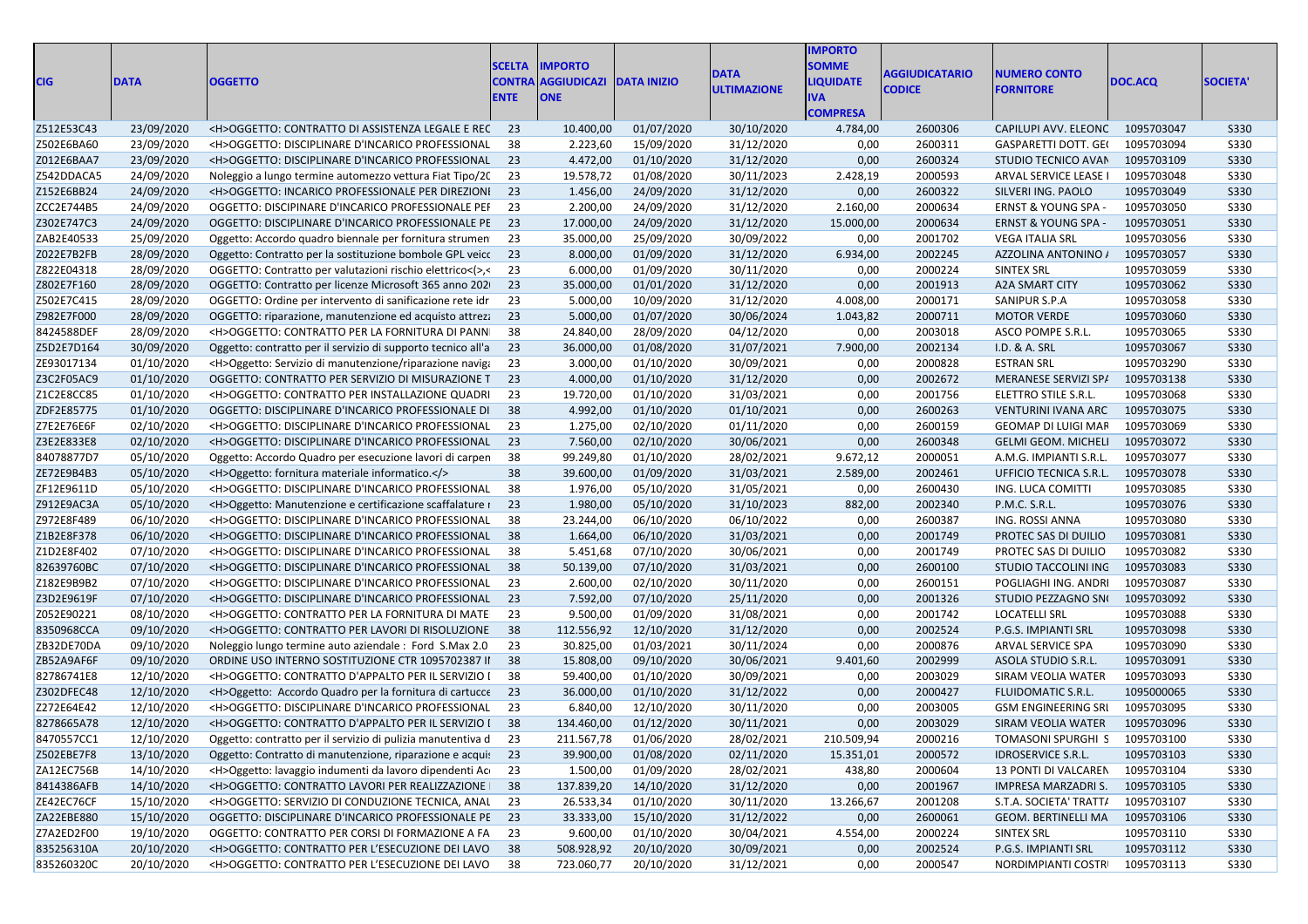| <b>CIG</b> | <b>DATA</b> | <b>OGGETTO</b>                                                  | <b>SCELTA</b><br><b>CONTRA</b><br><b>ENTE</b> | <b>MPORTO</b><br><b>AGGIUDICAZI</b><br><b>ONE</b> | <b>DATA INIZIO</b> | <b>DATA</b><br><b>ULTIMAZIONE</b> | <b>IMPORTO</b><br><b>SOMME</b><br><b>IQUIDATE</b><br>IVA<br><b>COMPRESA</b> | <b>AGGIUDICATARIO</b><br><b>CODICE</b> | <b>NUMERO CONTO</b><br><b>FORNITORE</b> | DOC.ACQ    | <b>SOCIETA</b> |
|------------|-------------|-----------------------------------------------------------------|-----------------------------------------------|---------------------------------------------------|--------------------|-----------------------------------|-----------------------------------------------------------------------------|----------------------------------------|-----------------------------------------|------------|----------------|
| Z6B2EDCEB2 | 21/10/2020  | <h>OGGETTO: DISCIPLINARE D'INCARICO PROFESSIONAL 38</h>         |                                               | 11.856,00                                         | 21/10/2020         | 30/06/2021                        | 0,00                                                                        | 2600322                                | SILVERI ING. PAOLO                      | 1095703119 | S330           |
| Z782E56626 | 21/10/2020  | Oggetto: contratto per lavori di rifacimento completo impo      | -38                                           | 19.454,10                                         | 21/10/2020         | 31/12/2020                        | 0,00                                                                        | 2001756                                | ELETTRO STILE S.R.L.                    | 1095703120 | <b>S330</b>    |
| Z1F2EDFBE7 | 22/10/2020  | <h>OGGETTO: DISCIPLINARE D'INCARICO PROFESSIONAL</h>            | 23                                            | 9.776,00                                          | 22/10/2020         | 30/06/2021                        | 0,00                                                                        | 2600314                                | MARCANDELLI DOTT. II                    | 1095703121 | S330           |
| ZEF2EE8B3A | 23/10/2020  | OGGETTO: CONTRATTO PER INTERINALE NENCIR                        | 23                                            | 15.668,38                                         | 01/09/2020         | 31/12/2020                        | 7.781,98                                                                    | 2002361                                | E-WORK SPA                              | 1095703123 | S330           |
| Z732EE7497 | 23/10/2020  | <h>OGGETTO: ACCORDO QUADRO PER LA FORNITURA D</h>               | 23                                            | 10.000,00                                         | 01/10/2020         | 30/09/2022                        | 0,00                                                                        | 2000063                                | <b>BISICUR S.R.L.</b>                   | 1095000066 | S330           |
| Z072EC9E45 | 26/10/2020  | <h>OGGETTO: DISCIPLINARE D'INCARICO PROFESSIONAL</h>            | 23                                            | 2.345,00                                          | 09/09/2020         | 15/11/2020                        | 0,00                                                                        | 2600461                                | STUDIO TECNICO ASSO                     | 1095703135 | S330           |
| 8487982853 | 26/10/2020  | Attività di valutazione delle performance ambientali, soci      | 23                                            | 60.000,00                                         | 31/08/2020         | 31/12/2022                        | 19.500,00                                                                   | 2003033                                | <b>CERVED RATING AGEN</b>               | 1095703124 | S330           |
| ZAC2EEE30F | 26/10/2020  | Oggetto: contratto per la fruizione di ticket restaurant da     | -23                                           | 49.081,68                                         | 22/10/2020         | 31/01/2021                        | 0,00                                                                        | 2002163                                | <b>EDENRED ITALIA SRL</b>               | 1095703128 | S330           |
| ZE02EEE359 | 26/10/2020  | Oggetto: contratto per lavori di spostamento reti tecnolo       | 23                                            | 31.000,00                                         | 01/09/2020         | 31/08/2021                        | 8.286,71                                                                    | 2002480                                | <b>TROLETTI ANDREA SEV</b>              | 1095703129 | S330           |
| 8326732C9C | 28/10/2020  | <h>OGGETTO: CONTRATTO DI APPALTO PER LA FORNITI</h>             | - 38                                          | 795.835,00                                        | 28/10/2020         | 28/10/2022                        | 0,00                                                                        | 2001985                                | SARTORI SERGIO S.R.L.                   | 1095703133 | S330           |
| 8326739266 | 28/10/2020  | <h>OGGETTO: APPALTO PER LA FORNITURA PRODOTTI (38</h>           |                                               | 300.595,00                                        | 28/10/2020         | 28/10/2022                        | 0,00                                                                        | 2000171                                | SANIPUR S.P.A                           | 1095703134 | S330           |
| 84946230A9 | 30/10/2020  | Oggetto: contratto per servizio di attivazione e gestione p     | -23                                           | 53.500,00                                         | 30/10/2020         | 31/01/2021                        | 0,00                                                                        | 2000471                                | <b>ENGINEERING INGEGN</b>               | 1095703136 | S330           |
| ZF02F0594C | 30/10/2020  | <h>Oggetto: servizio di conservazione a norma documen</h>       | 23                                            | 4.000,00                                          | 01/10/2020         | 31/12/2020                        | 0,00                                                                        | 2002534                                | MICRODATA SERVICE S                     | 1095703137 | S330           |
| Z072FCA392 | 01/11/2020  | <h>OGGETTO: CONTRATTO PER IL SERVIZIO DI MANUTEI</h>            | 23                                            | 4.000,00                                          | 01/11/2020         | 31/12/2022                        | 0,00                                                                        | 2002673                                | <b>BORTOLOTTI GIANCARI</b>              | 1095703236 | S330           |
| Z3D2EC042F | 02/11/2020  | <h>OGGETTO: CONTRATTO PER I SERVIZI DI TRASPORTO</h>            | 23                                            | 20.000,00                                         | 01/10/2020         | 31/12/2021                        | 2.673,00                                                                    | 2001989                                | <b>SPECIALRIFIUTI SRL</b>               | 1095703139 | S330           |
| Z3D2F06DAF | 02/11/2020  | <h>OGGETTO: CONTRATTO PER LA FORNITURA DI REAGI</h>             | -23                                           | 30.000,00                                         | 02/11/2020         | 02/11/2021                        | 0,00                                                                        | 2000087                                | <b>HACH LANGE SRL</b>                   | 1095703141 | S330           |
| Z842F0E9BB | 03/11/2020  | OGGETTO: Contratto per assistenza progetto HE presenze          | 23                                            | 8.000,00                                          | 01/07/2020         | 31/03/2021                        | 0,00                                                                        | 2001598                                | <b>INAZ SRL</b>                         | 1095703144 | S330           |
| Z5B2E740B9 | 03/11/2020  | OGGETTO: DISCIPLINARE D'INCARICO PER COSTITUZIONE               | -23                                           | 12.641,20                                         | 03/11/2020         | 31/12/2020                        | 0,00                                                                        | 2600462                                | TANGHETTI SIMONE LL                     | 1095703146 | <b>S330</b>    |
| ZC92F0E3D1 | 03/11/2020  | OGGETTO: CONTRATTO LAVORO INTERINALE IMPIEGATC 23               |                                               | 22.000,00                                         | 12/10/2020         | 11/04/2021                        | 6.704,21                                                                    | 2002361                                | E-WORK SPA                              | 1095703145 | S330           |
| Z332F13AD9 | 04/11/2020  | <h>OGGETTO: DISCIPLINARE D'INCARICO PROFESSIONAL</h>            | -23                                           | 13.676,00                                         | 09/11/2020         | 15/01/2021                        | 0,00                                                                        | 2600314                                | MARCANDELLI DOTT. II                    | 1095703147 | S330           |
| Z3B2CF191B | 05/11/2020  | ctr volturato per cambio ragione sociale fornitura materia      | 23                                            | 12.000,00                                         | 01/03/2020         | 28/02/2021                        | 11.287,95                                                                   | 2003052                                | C.I.T.S. CENTER SRL A S                 | 1095703149 | S330           |
| ZBD2E7C602 | 05/11/2020  | OGGETTO: contratto per la manutenzione ordinaria e stra         | 23                                            | 35.000,00                                         | 01/09/2020         | 31/12/2021                        | 5.137,71                                                                    | 2000120                                | HUBER TECHNOLOGY S                      | 1095703150 | S330           |
| Z6E2F1EB8C | 06/11/2020  | OGGETTO: CONTRATTO PER IL SERVIZIO DI SMS                       | 23                                            | 1.200,00                                          | 06/11/2020         | 31/12/2021                        | 800,00                                                                      | 2003048                                | <b>GRAPHICSCALVE S.P.A.</b>             | 1095703151 | S330           |
| 8507596251 | 09/11/2020  | <h>OGGETTO: Accordo Quadro lavori di manutenzione o</h>         | 06                                            | 1.495.320,00                                      | 01/11/2020         | 31/10/2021                        | 0,00                                                                        | 2001481                                | <b>SOGEM SRL</b>                        | 1095703155 | <b>S330</b>    |
| 8448868270 | 09/11/2020  | <h>Oggetto: Accordo quadro per la manutenzione e ripa</h>       | 38                                            | 40.000,00                                         | 01/10/2020         | 30/09/2022                        | 1.211,95                                                                    | 2000435                                | CARROZZERIA LODETTI                     | 1095703157 | S330           |
| Z732E697B0 | 09/11/2020  | <h>OGGETTO: CONTRATTO LAVORI PER REALIZZAZIONE  </h>            | 38                                            | 18.995,54                                         | 09/11/2020         | 15/12/2020                        | 0,00                                                                        | 2000089                                | E.F.I. DI MAZZARDI LUI                  | 1095703158 | S330           |
| 8451211FED | 10/11/2020  | <h>Oggetto: Accordo quadro per la manutenzione e ripa</h>       | - 38                                          | 40.000,00                                         | 01/10/2020         | 30/09/2022                        | 0,00                                                                        | 2002962                                | NUOVA SENTI TECNICA                     | 1095703162 | S330           |
| Z142F2599D | 10/11/2020  | <h>OGGETTO: CONTRATTO PER IL SERVIZIO DI VERIFICA</h>           | 23                                            | 33.000,00                                         | 10/11/2020         | 10/11/2021                        | 0,00                                                                        | 2002743                                | CONSORZIO LAVORO A                      | 1095703163 | S330           |
| 8451216411 | 10/11/2020  | <h>Oggetto: Accordo quadro per la manutenzione e ripa</h>       | - 38                                          | 33.000,00                                         | 01/10/2020         | 30/09/2022                        | 181,20                                                                      | 2001932                                | AUTORIPARAZIONI ME                      | 1095703164 | S330           |
| Z882F2A405 | 10/11/2020  | OGGETTO: Contratto per lavori di costruzione armamento          | -23                                           | 30.000,00                                         | 01/10/2020         | 31/12/2020                        | 0,00                                                                        | 2000089                                | E.F.I. DI MAZZARDI LUI                  | 1095703165 | <b>S330</b>    |
| 84489473A1 | 10/11/2020  | <h>Oggetto: Accordo quadro per la manutenzione e ripa</h>       | - 38                                          | 33.000,00                                         | 01/10/2020         | 30/09/2022                        | 0,00                                                                        | 2001803                                | AUTORIPARAZIONI BAF                     | 1095703161 | S330           |
| 8379570FE7 | 12/11/2020  | <h>ACCORDO QUADRO DEI LAVORI DI ASFALTATURA DEI</h>             | - 38                                          | 405.362,00                                        | 12/11/2020         | 12/11/2022                        | 0,00                                                                        | 2001099                                | IMPRESA BERGAMELLI                      | 1095703166 | S330           |
| 837959655F | 12/11/2020  | <h>ACCORDO QUADRO DEI LAVORI DI ASFALTATURA DEI 38</h>          |                                               | 389.362,00                                        | 12/11/2020         | 12/11/2022                        | 0,00                                                                        | 2000887                                | <b>MARZOCCHI SRL</b>                    | 1095703168 | S330           |
| 85180071BF | 13/11/2020  | <h>Oggetto: fornitura di prodotti chimici per il trattamer</h>  | -23                                           | 70.000,00                                         | 01/11/2020         | 30/04/2022                        | 0,00                                                                        | 2000742                                | <b>DREWO SRL</b>                        | 1095000067 | S330           |
| ZA12F376B2 | 13/11/2020  | OGGETTO: Contratto per il servizio di iper clorazione delle     | 23                                            | 39.780,00                                         | 01/12/2020         | 30/06/2021                        | 0,00                                                                        | 2000171                                | SANIPUR S.P.A                           | 1095703170 | S330           |
| 8485257F93 | 16/11/2020  | <h>OGGETTO: CONTRATTO PER LAVORI DI DERIVAZIONI</h>             | 38                                            | 128.674,00                                        | 16/11/2020         | 31/03/2021                        | 0,00                                                                        | 2002524                                | P.G.S. IMPIANTI SRL                     | 1095703177 | <b>S330</b>    |
| Z6A2F32C10 | 16/11/2020  | OGGETTO: Accordo Quadro per la manutenzione elettrica           | 23                                            | 20.285,00                                         | 01/11/2020         | 31/12/2021                        | 0,00                                                                        | 2000881                                | PERSICO ENGINEERING                     | 1095703171 | S330           |
| Z7D2F3DCC4 | 16/11/2020  | <h>OGGETTO: FORNITURA PRODOTTI CHIMICI ATTI ALLA</h>            | 23                                            | 25.126,90                                         | 01/09/2020         | 30/11/2020                        | 25.126,90                                                                   | 2001985                                | SARTORI SERGIO S.R.L.                   | 1095703172 | S330           |
| Z8F2E04E71 | 16/11/2020  | <h>Oggetto: Accordo Quadro per la fornitura di valvole r 23</h> |                                               | 39.000,00                                         | 01/11/2020         | 30/04/2022                        | 0,00                                                                        | 2000483                                | BERMAD S.R.L.                           | 1095000068 | S330           |
| Z552F42262 | 17/11/2020  | Oggetto: contratto biennale per la fornitura di prodotti di 23  |                                               | 30.000,00                                         | 01/12/2020         | 30/11/2022                        | 0,00                                                                        | 2000597                                | IDEXX LABORATORIES   1095703175         |            | S330           |
| Z782EB26D0 | 17/11/2020  | Oggetto: contratto per lavori di manutenzione edile ordir 23    |                                               | 30.285,00                                         | 01/11/2020         | 31/12/2020                        | 0,00                                                                        | 2001740                                | C.B.C. COSTRUZIONI DI 1095703180        |            | S330           |
| ZC82F49E86 | 17/11/2020  | OGGETTO: Contratto per interventi di sistemazione impia 23      |                                               | 35.000,00                                         | 01/10/2020         | 31/12/2021                        | 0,00                                                                        | 2002414                                | <b>CONSORZIO FORESTAL</b>               | 1095703181 | S330           |
| ZB52F4402E | 17/11/2020  | OGGETTO: Contratto per la pulizia degli uffici presso gli ir 23 |                                               | 3.924,00                                          | 01/12/2020         | 31/05/2021                        | 0,00                                                                        | 2002782                                | UNA COOPERATIVA SO                      | 1095703176 | S330           |
| Z822F45C98 | 17/11/2020  | OGGETTO: Contratto annuale per la manutenzione ordina 23        |                                               | 20.000,00                                         | 01/09/2020         | 31/08/2021                        | 0,00                                                                        | 2000087                                | HACH LANGE SRL                          | 1095703179 | S330           |
| Z6C2F47AF1 | 17/11/2020  | <h>Oggetto: Accordo Quadro per la fornitura di material 23</h>  |                                               | 15.000,00                                         | 01/11/2020         | 31/10/2022                        | 0,00                                                                        | 2003052                                | C.I.T.S. CENTER SRL A S                 | 1095000069 | S330           |
| Z712F5E033 | 18/11/2020  | <h>OGGETTO: ACCORDO QUADRO PER LA FORNITURA D</h>               | 23                                            | 38.000,00                                         | 01/11/2020         | 31/10/2022                        | 0,00                                                                        | 2003023                                | G.E.I. IMPIANTI ELETTR                  | 1095703182 | S330           |
| ZF82F370BB | 19/11/2020  | OGGETTO: Incarico di consulenza professionale per Fine 1 23     |                                               | 37.000,00                                         | 12/10/2020         | 30/11/2020                        | 0,00                                                                        | 2001888                                | EY ADVISORY SPA                         | 1095703183 | S330           |
| ZE22F4EB25 | 19/11/2020  | OGGETTO: Contratto per il servizio di sanificazione sedi a 23   |                                               | 17.040,00                                         | 15/09/2020         | 30/11/2020                        | 11.540,00                                                                   | 2002872                                | AGROBIOSERVICE SRL                      | 1095703185 | S330           |
|            |             |                                                                 |                                               |                                                   |                    |                                   |                                                                             |                                        |                                         |            |                |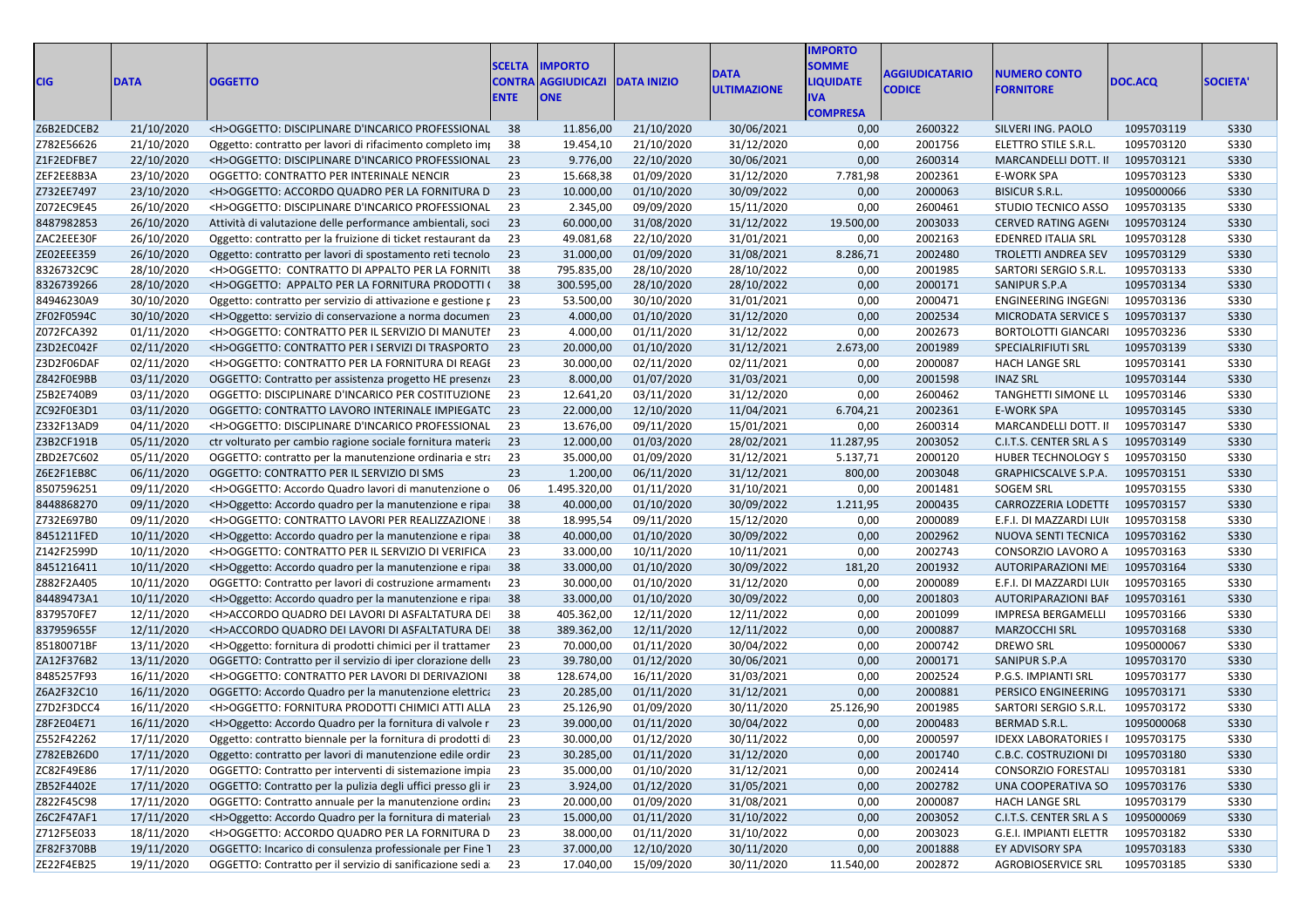| <b>CIG</b> | <b>DATA</b> | <b>OGGETTO</b>                                                   | <b>SCELTA</b><br><b>ENTE</b> | <b>IMPORTO</b><br><b>CONTRA AGGIUDICAZI DATA INIZIO</b><br><b>ONE</b> |            | <b>DATA</b><br><b>ULTIMAZIONE</b> | <b>MPORTO</b><br><b>SOMME</b><br><b>IQUIDATE</b><br>VA<br><b>COMPRESA</b> | <b>AGGIUDICATARIO</b><br><b>CODICE</b> | <b>NUMERO CONTO</b><br><b>FORNITORE</b> | DOC.ACQ    | <b>SOCIETA'</b> |
|------------|-------------|------------------------------------------------------------------|------------------------------|-----------------------------------------------------------------------|------------|-----------------------------------|---------------------------------------------------------------------------|----------------------------------------|-----------------------------------------|------------|-----------------|
| Z562F4E4C9 | 19/11/2020  | OGGETTO: Incarico professionale per attività di supporto 23      |                              | 15.000,00                                                             | 15/10/2020 | 15/02/2021                        | 0,00                                                                      | 2003045                                | RM CONSULENTI S.R.L.                    | 1095703184 | S330            |
| Z042F41E33 | 19/11/2020  | OGGETTO: Contratto per le attività di rilievo topografico   38   |                              | 31.000,00                                                             | 01/11/2020 | 31/12/2020                        | 0,00                                                                      | 2000384                                | CGR S.P.A.                              | 1095703186 | <b>S330</b>     |
| Z192F54FE2 | 20/11/2020  | OGGETTO: CONTRATTO LAVORO INTERINALE IMP MZ AR 23                |                              | 22.000,00                                                             | 09/11/2020 | 08/05/2021                        | 0,00                                                                      | 2002361                                | <b>E-WORK SPA</b>                       | 1095703187 | S330            |
| Z9F2F24636 | 23/11/2020  | OGGETTO: Contratto per il rifacimento di tratti fognari ne 38    |                              | 19.985,00                                                             | 01/11/2020 | 31/10/2021                        | 0,00                                                                      | 2001499                                | <b>ITALIMPRESA SRL</b>                  | 1095703189 | <b>S330</b>     |
| Z3F2F3265B | 23/11/2020  | OGGETTO: contratto per il servizio di svuotamento vasche 23      |                              | 35.285,00                                                             | 01/11/2020 | 31/10/2021                        | 0,00                                                                      | 2000388                                | LOCHIS AGOSTINO & C                     | 1095703191 | S330            |
| 8454622EC6 | 24/11/2020  | OGGETTO: Contratto per lavori di rifacimento impianti eli 38     |                              | 83.797,13                                                             | 03/11/2020 | 28/02/2021                        | 0,00                                                                      | 2003071                                | DUE ESSE IMPIANTI SR                    | 1095703192 | <b>S330</b>     |
| 8358920EFC | 27/11/2020  | <h>OGGETTO: ACCORDO QUADRO LAVORI DI ESTENDIM 38</h>             |                              | 1.936.220,00                                                          | 01/12/2020 | 01/12/2022                        | 0,00                                                                      | 2000408                                | CO.RO.MET. S.R.L.                       | 1095703197 | S330            |
| ZE22F6E220 | 27/11/2020  | OGGETTO: INCARICO PROFESSIONALE DI PROGETTAZION 23               |                              | 14.040,00                                                             | 27/11/2020 | 27/01/2021                        | 0,00                                                                      | 2001325                                | <b>SEPRAM SRL</b>                       | 1095703198 | <b>S330</b>     |
| ZEE2F6A892 | 27/11/2020  | OGGETTO: DISCIPLINARE D'INCARICO PROFESSIONALE PE 23             |                              | 2.835,00                                                              | 27/11/2020 | 31/12/2020                        | 0,00                                                                      | 2600459                                | CADEI GEOM. MICHELE                     | 1095703201 | S330            |
| Z5C2F73B82 | 27/11/2020  | <h>Oggetto: Accordo Quadro fornitura collettori in acciai 23</h> |                              | 10.000,00                                                             | 01/11/2020 | 30/11/2022                        | 0,00                                                                      | 2001095                                | <b>MONDEO SRL</b>                       | 1095703202 | S330            |
| 8454606196 | 30/11/2020  | OGGETTO: Contratto per lavori di rifacimento impianti eli 38     |                              | 117.397,10                                                            | 03/11/2020 | 28/02/2021                        | 0,00                                                                      | 2000361                                | <b>BIOTEAM S.R.L.</b>                   | 1095703203 | S330            |
| 853955253D | 30/11/2020  | <h>OGGETTO: Accordo Quadro lavori di manutenzione o 06</h>       |                              | 1.439.000,00                                                          | 01/01/2021 | 31/12/2021                        | 0,00                                                                      | 2000065                                | <b>BONZI S.R.L.</b>                     | 1095703207 | S330            |
| Z0B2F658C2 | 30/11/2020  | <h>OGGETTO: DISCIPLINARE D'INCARICO PROFESSIONAL 23</h>          |                              | 1.092,00                                                              | 30/11/2020 | 20/12/2020                        | 0,00                                                                      | 2002089                                | A.T.T. SRL                              | 1095703208 | S330            |
| Z1D2FC03CD | 01/12/2020  | <h>OGGETTO: CONTRATTO PER IL SERVIZIO DI RIPRISTIN 23</h>        |                              | 10.000,00                                                             | 01/12/2020 | 30/11/2021                        | 0,00                                                                      | 2003058                                | ATS S.r.l.                              | 1095703239 | <b>S330</b>     |
| Z193004DD4 | 01/12/2020  | OGGETTO: Contratto d'accesso alla piattaforma di naviga 23       |                              | 25.000,00                                                             | 01/12/2020 | 30/09/2021                        | 0,00                                                                      | 2001151                                | <b>WEBFLEET SOLUTIONS</b>               | 1095703275 | S330            |
| 8408207FE7 | 01/12/2020  | <h>OGGETTO: CONTRATTO D'APPALTO PER LAVORI DI RI 38</h>          |                              | 824.223,75                                                            | 01/12/2020 | 30/04/2021                        | 0,00                                                                      | 2002524                                | P.G.S. IMPIANTI SRL                     | 1095703194 | <b>S330</b>     |
| 8358931812 | 01/12/2020  | <h>OGGETTO: ACCORDO QUADRO LAVORI DI ESTENDIM 38</h>             |                              | 1.826.066,00                                                          | 01/12/2020 | 01/12/2022                        | 0,00                                                                      | 2001514                                | SAVIATESTA SRL                          | 1095703195 | S330            |
| Z102F6A3A4 | 01/12/2020  | OGGETTO: Manutenzione apparecchiature linea fanghi d 23          |                              | 30.285,00                                                             | 01/11/2020 | 31/12/2021                        | 0,00                                                                      | 2001219                                | ANDRITZ FRAUTECH SR                     | 1095703209 | S330            |
| Z1F2F6AF87 | 01/12/2020  | OGGETTO: INCARICO PROFESSIONALE DI DIREZIONE LAVI 23             |                              | 20.384,00                                                             | 01/12/2020 | 30/06/2021                        | 0,00                                                                      | 2600272                                | FALAPPA ING. GRAZIAN                    | 1095703211 | S330            |
| Z7B2F7F64F | 01/12/2020  | <h>OGGETTO: CONTRATTO PER INTERVENTI DI MANUTE 23</h>            |                              | 20.000,00                                                             | 01/12/2020 | 30/11/2021                        | 0,00                                                                      | 2002455                                | <b>IMPIANTI TERMOTECN</b>               | 1095703212 | S330            |
| Z672F8038C | 01/12/2020  | OGGETTO: Contratto per fornitura materiale informatico 38        |                              | 35.000,00                                                             | 01/11/2020 | 28/02/2021                        | 0,00                                                                      | 2002461                                | UFFICIO TECNICA S.R.L.                  | 1095703213 | S330            |
| Z7D2F82EBC | 02/12/2020  | OGGETTO: Contratto per servizio di sanificazione sedi azi 23     |                              | 20.000,00                                                             | 15/11/2020 | 31/01/2021                        | 0,00                                                                      | 2002872                                | <b>AGROBIOSERVICE SRL</b>               | 1095703215 | S330            |
| ZE52F51CFA | 04/12/2020  | OGGETTO: Contratto per consulenza informatica standare 23        |                              | 32.000,00                                                             | 02/11/2020 | 30/10/2021                        | 0,00                                                                      | 2001882                                | ABLE TECH SRL                           | 1095703220 | <b>S330</b>     |
| ZBC2F51DB1 | 04/12/2020  | OGGETTO: Contratto per il servizio di Help Desk e Applica 23     |                              | 23.000,00                                                             | 02/11/2020 | 31/10/2021                        | 0,00                                                                      | 2001882                                | <b>ABLE TECH SRL</b>                    | 1095703221 | <b>S330</b>     |
| ZF62F9C5E3 | 04/12/2020  | OGGETTO: Contratto per servizio di assistenza prudenzial 23      |                              | 8.000,00                                                              | 01/01/2021 | 31/12/2021                        | 0,00                                                                      | 2001598                                | <b>INAZ SRL</b>                         | 1095703223 | S330            |
| Z8E2F9C454 | 04/12/2020  | OGGETTO: Servizio di hosting e asp risorse umane, paghe 23       |                              | 33.876,00                                                             | 01/01/2021 | 31/12/2021                        | 0,00                                                                      | 2001598                                | <b>INAZ SRL</b>                         | 1095703224 | <b>S330</b>     |
| ZF02FA43BB | 10/12/2020  | Oggetto: fornitura cartellonistica e articoli per reintegro (23  |                              | 10.000,00                                                             | 01/12/2020 | 30/11/2022                        | 0,00                                                                      | 2000230                                | <b>FARCO SRL</b>                        | 1095000070 | S330            |
| Z642D92524 | 11/12/2020  | <h>OGGETTO: DISCIPLINARE D'INCARICO PROFESSIONAL 38</h>          |                              | 11.127,98                                                             | 01/11/2020 | 31/12/2020                        | 5.564,00                                                                  | 2002999                                | ASOLA STUDIO S.R.L                      | 1095703226 | S330            |
| 8556346815 | 12/12/2020  | <h>OGGETTO: Accordo Quadro lavori di manutenzione o 06</h>       |                              | 1.396.440,00                                                          | 01/01/2021 | 31/12/2021                        | 0,00                                                                      | 2000408                                | CO.RO.MET. S.R.L.                       | 1095703228 | S330            |
| 85563581FE | 12/12/2020  | <h>OGGETTO: Accordo Quadro lavori di manutenzione o</h>          | - 06                         | 1.467.960,00                                                          | 01/01/2021 | 31/12/2021                        | 0,00                                                                      | 2000621                                | MAZZA S.R.L.                            | 1095703229 | <b>S330</b>     |
| ZC22FC3046 | 14/12/2020  | OGGETTO: Contratto per la manutenzione dei campionat 23          |                              | 15.000,00                                                             | 01/11/2020 | 31/12/2021                        | 0,00                                                                      | 2000214                                | <b>ENDRESS + HAUSER ITA</b>             | 1095703230 | S330            |
| 83754117CC | 15/12/2020  | OGGETTO: ACCORDO QUADRO PER IL SERVIZIO DI RIPARA                | - 38                         | 116.855,00                                                            | 01/11/2020 | 31/10/2022                        | 0,00                                                                      | 2000572                                | <b>IDROSERVICE S.R.L</b>                | 1095703232 | <b>S330</b>     |
| 843748728A | 15/12/2020  | <h>OGGETTO: CONTRATTO D'APPALTO LAVORI PER SEP/ 38</h>           |                              | 255.505,25                                                            | 15/12/2020 | 15/07/2021                        | 0,00                                                                      | 2001514                                | <b>SAVIATESTA SRL</b>                   | 1095703237 | <b>S330</b>     |
| 8375419E64 | 15/12/2020  | OGGETTO: ACCORDO QUADRO PER IL SERVIZIO DI RIPAR/                | - 38                         | 110.695,00                                                            | 01/11/2020 | 31/10/2022                        | 3.210,70                                                                  | 2003063                                | ELETTROMECCANICA G                      | 1095703233 | S330            |
| ZEE2FE2F31 | 15/12/2020  | OGGETTO: CONTRATTO PER PRESTAZIONE DI LAVORO IN1 23              |                              | 23.000,00                                                             | 15/12/2020 | 14/06/2021                        | 0,00                                                                      | 2002972                                | MAW MEN AT WORK A                       | 1095703250 | S330            |
| ZF12FCE49A | 16/12/2020  | OGGETTO: Contratto per la fornitura e la somministrazio          | 23                           | 7.500,00                                                              | 01/12/2020 | 28/02/2021                        | 0,00                                                                      | 2003095                                | VILLA GEMMA S.P.A.                      | 1095703238 | S330            |
| Z422FAADC9 | 16/12/2020  | OGGETTO: Contratto per il monitoraggio Blackline e strur 38      |                              | 11.200,00                                                             | 01/12/2020 | 31/12/2021                        | 0,00                                                                      | 2002836                                | SAFE S.R.L. UNIPERSON                   | 1095703241 | <b>S330</b>     |
| ZC82FD30D0 | 16/12/2020  | Oggetto: contratto per il servizio di disidratazione meccar      | - 23                         | 30.000,00                                                             | 01/11/2020 | 31/12/2020                        | 0,00                                                                      | 2001837                                | <b>ECOLOGY SYSTEM SRL</b>               | 1095703242 | <b>S330</b>     |
| ZDC2FC393E | 16/12/2020  | OGGETTO: Contratto per servizio di call center inbound a 23      |                              | 39.000,00                                                             | 01/11/2020 | 30/06/2021                        | 0,00                                                                      | 2001182                                | SOS SERVIZI ORGANIZZ                    | 1095703240 | S330            |
| Z252FD478D | 17/12/2020  | Oggetto: contratto per manutenzione sonde, n. 2 spettro 23       |                              | 38.946,12                                                             | 01/12/2020 | 30/11/2021                        | 0,00                                                                      | 2000087                                | HACH LANGE SRL                          | 1095703244 | <b>S330</b>     |
| ZFA2F5C07E | 18/12/2020  | OGGETTO: Contratto per la manutenzione delle griglie in: 23      |                              | 33.285,00                                                             | 01/12/2020 | 31/05/2021                        | 0,00                                                                      | 2000120                                | HUBER TECHNOLOGY S 1095703249           |            | S330            |
| Z342FABCA4 | 21/12/2020  | OGGETTO: Disciplinare di incarico professionale per attivi 23    |                              | 25.285,00                                                             | 01/11/2020 | 31/10/2021                        | 0,00                                                                      | 2002547                                | CORIM DI CORTINOVIS                     | 1095703252 | S330            |
| ZF72FEA550 | 21/12/2020  | OGGETTO: Contratto per il servizio di rilevazione tempera 23     |                              | 4.000,00                                                              | 01/12/2020 | 31/12/2020                        | 0,00                                                                      | 2002672                                | MERANESE SERVIZI SP/                    | 1095703253 | S330            |
| ZF82FDF41E | 22/12/2020  | <h>OGGETTO: DISCIPLINARE D'INCARICO PROFESSIONAL 38</h>          |                              | 6.032,00                                                              | 22/12/2020 | 11/01/2023                        | 0,00                                                                      | 2600430                                | ING. LUCA COMITTI                       | 1095703255 | S330            |
| ZF42FE33C0 | 22/12/2020  | OGGETTO: CONTRATTO PER INTERINALE SETTORE UTZ V/ 23              |                              | 26.000,00                                                             | 09/11/2020 | 08/05/2021                        | 0,00                                                                      | 2002361                                | <b>E-WORK SPA</b>                       | 1095703256 | S330            |
| ZC22FF1A69 | 22/12/2020  | OGGETTO: CONTRATTO INTERINALE PER SETTORE APU D 23               |                              | 23.500,00                                                             | 01/01/2021 | 30/06/2021                        | 0,00                                                                      | 2002361                                | <b>E-WORK SPA</b>                       | 1095703258 | S330            |
| Z912F72584 | 23/12/2020  | OGGETTO: CONTRATTO PER IL SERVIZIO DI ATTIVAZIONE 38             |                              | 20.000,00                                                             | 01/10/2020 | 31/12/2021                        | 0,00                                                                      | 2003048                                | GRAPHICSCALVE S.P.A. 1095703259         |            | S330            |
| ZBC2FE6C3B | 23/12/2020  | <h>OGGETTO: DISCIPLINARE D'INCARICO PROFESSIONAL 23</h>          |                              | 2.362,50                                                              | 23/12/2020 | 22/01/2021                        | 0,00                                                                      | 2002089                                | A.T.T. SRL                              | 1095703261 | S330            |